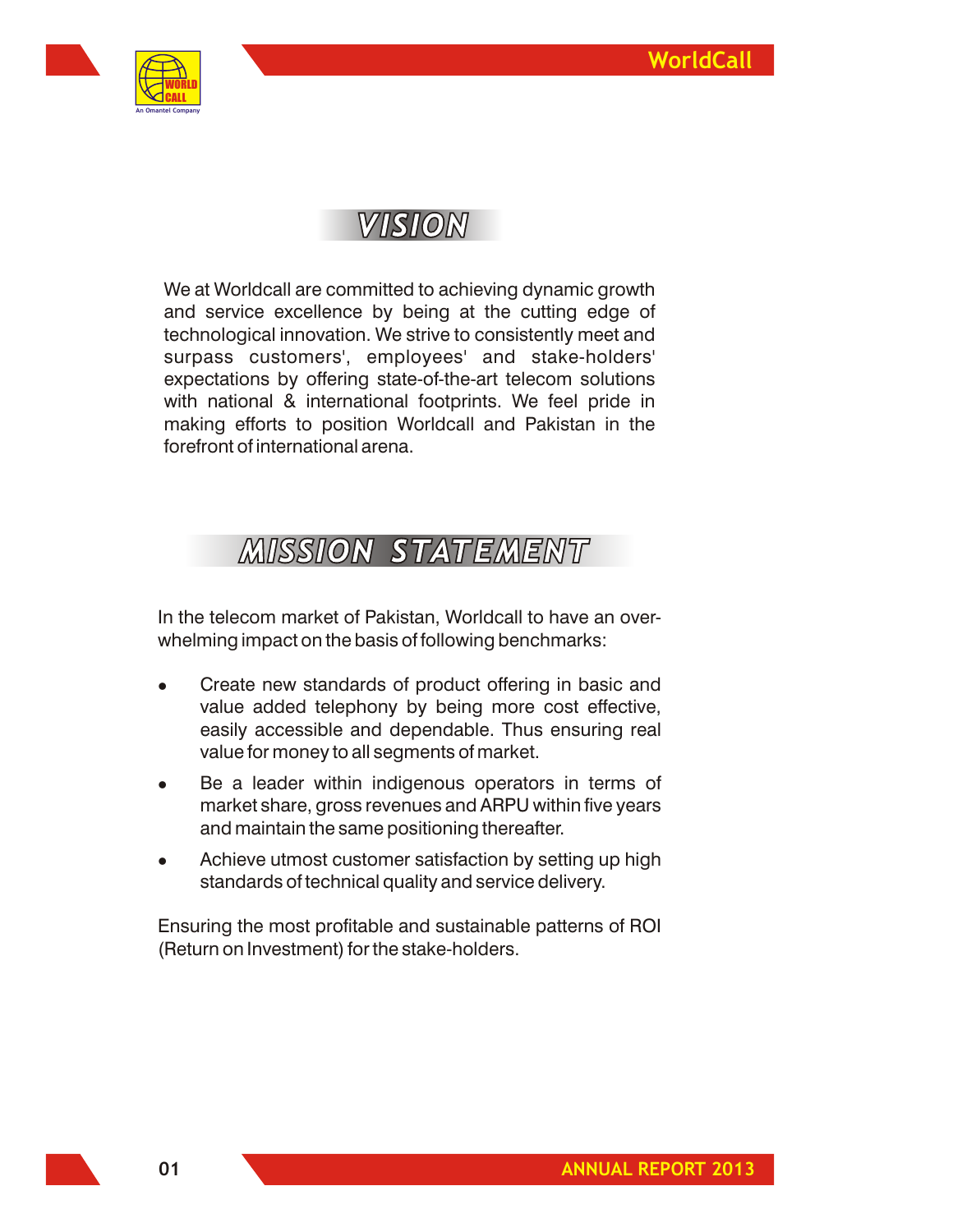



# **C O N T E N T S**

| <b>Company Information</b>                                                                     | 04 |
|------------------------------------------------------------------------------------------------|----|
| <b>Notice of Annual General Meeting</b>                                                        | 06 |
| <b>Message from the Chairman</b>                                                               | 08 |
| <b>Directors' Report</b>                                                                       | 09 |
| <b>Key Financial Information</b>                                                               | 15 |
| Statement of Compliance with the best practices on Transfer Pricing                            | 16 |
| <b>Statement of Compliance with Code of Corporate Governance</b>                               | 17 |
| <b>Auditors' Review Report on Statement of Compliance</b><br>with Code of Corporate Governance | 19 |
| <b>Auditors' Report to the Members</b>                                                         | 20 |
| <b>Balance Sheet</b>                                                                           | 21 |
| <b>Profit and Loss Account</b>                                                                 | 22 |
| <b>Statement of Comprehensive Income</b>                                                       | 23 |
| <b>Cash Flow Statement</b>                                                                     | 24 |
| <b>Statement of Changes in Equity</b>                                                          | 25 |
| <b>Notes to the Financial Statements</b>                                                       | 26 |
| <b>Pattern of Shareholding</b>                                                                 | 74 |
| <b>Form of Proxy</b>                                                                           | 81 |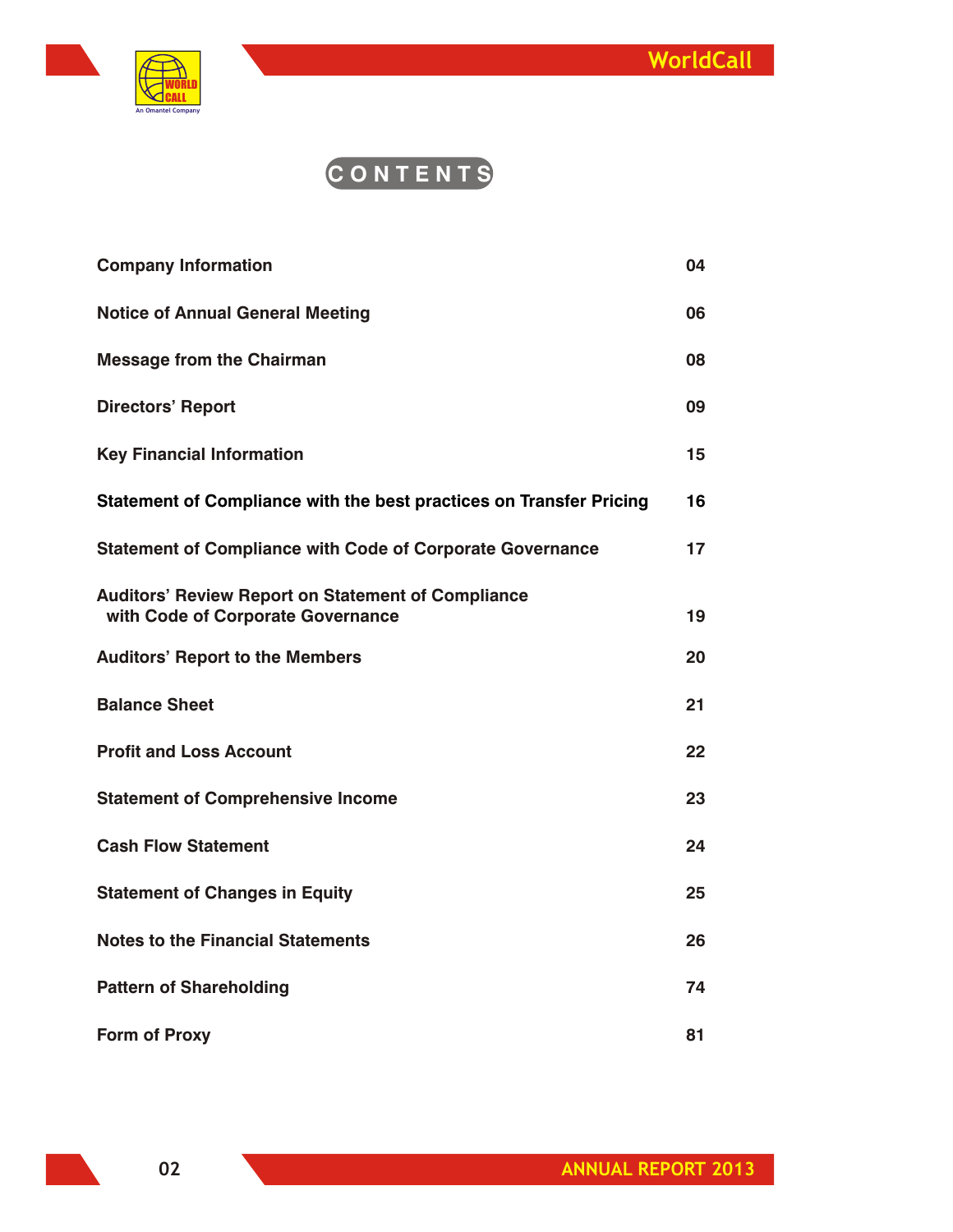

# **FINANCIAL STATEMENTS**

# **FOR THE YEAR ENDED 31 DECEMBER 2013**

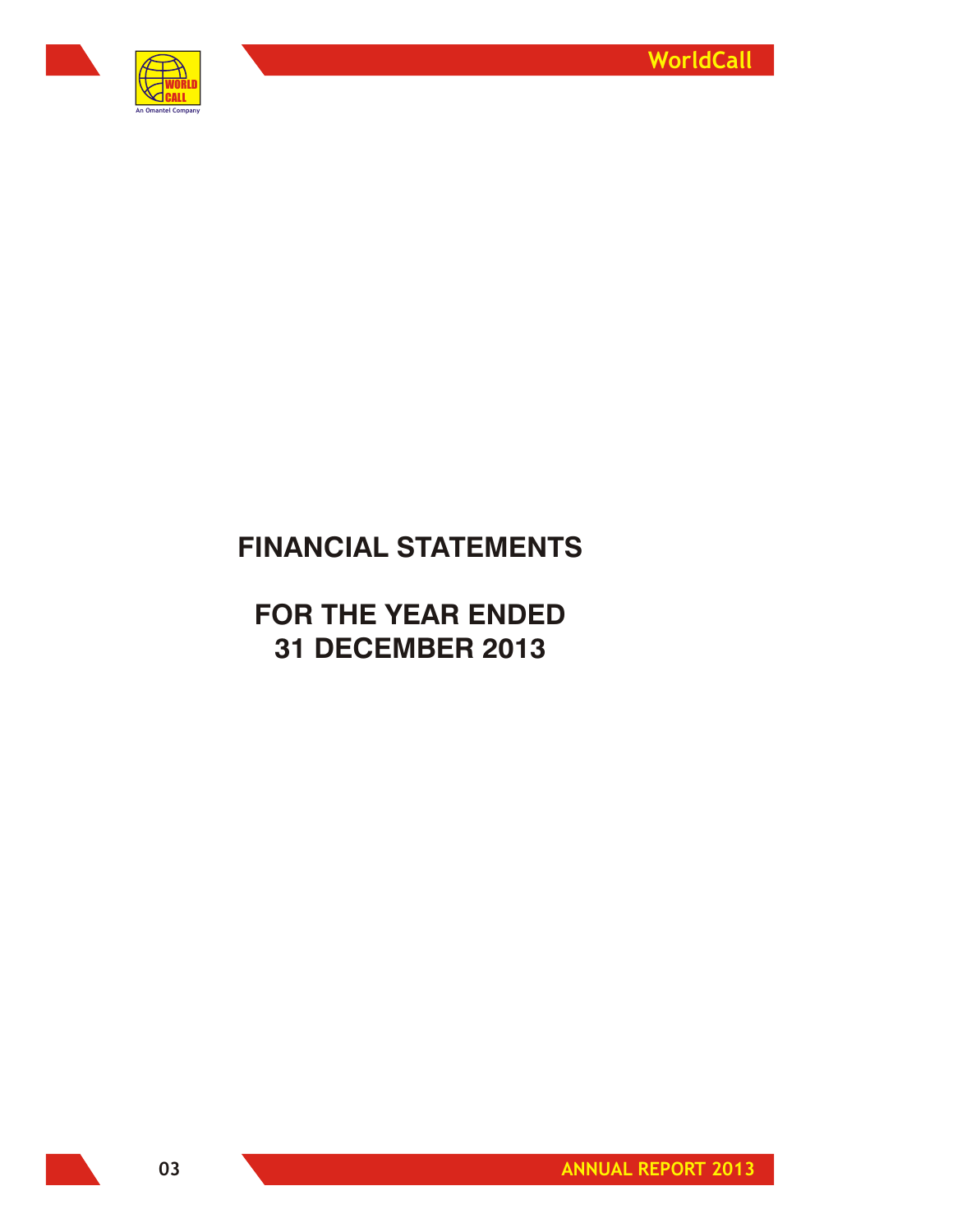

# **COMPANY INFORMATION**

| <b>Chairman</b>                          | Mehdi Mohammed Al Abduwani                                                                                                                                                                              |  |  |
|------------------------------------------|---------------------------------------------------------------------------------------------------------------------------------------------------------------------------------------------------------|--|--|
| <b>Chief Executive Officer</b>           | Babar Ali Syed                                                                                                                                                                                          |  |  |
| Board of Directors (In Alphabetic order) | Aimen bin Ahmed Al Hosni<br>Asadullah Khawaja<br>Mehdi Mohammed Al Abduwani<br>Samy Ahmed Abdulqadir Al Ghassany<br>Sohail Qadir<br>Shehryar Ali Taseer<br>Talal Said Marhoon Al-Mamari (Vice Chairman) |  |  |
| <b>Chief Financial Officer</b>           | Mohammad Noaman Adil                                                                                                                                                                                    |  |  |
| <b>Executive Committee</b>               | Mehdi Mohammed Al Abduwani (Chairman)<br>Aimen bin Ahmed Al Hosni (Member)<br>Babar Ali Syed (Member)<br>Sohail Qadir (Member)<br>Rizwan Abdul Hayi (Secretary)                                         |  |  |
| <b>Audit Committee</b>                   | Talal Said Marhoon Al-Mamari (Chairman)<br>Asadullah Khawaja (Member)<br>Aimen bin Ahmed Al Hosni (Member)<br>Rizwan Abdul Hayi (Secretary)                                                             |  |  |
| <b>HR Committee</b>                      | Aimen bin Ahmed Al Hosni (Chairman)<br>Sohail Qadir (Member)<br>Talal Said Marhoon Al-Mamari (Member)<br>Saud Mansoor Mohamed Al Mazrooei (Secretary)                                                   |  |  |
| <b>Chief Internal Auditor</b>            | Mirghani Hamza Al-Madani                                                                                                                                                                                |  |  |
| <b>Company Secretary</b>                 | Rizwan Abdul Hayi                                                                                                                                                                                       |  |  |
| <b>Auditors</b>                          | KPMG Taseer Hadi & Co.<br><b>Chartered Accountants</b>                                                                                                                                                  |  |  |
| <b>Legal Advisers</b>                    | M/s Miankot & Co.<br>Barristers, Advocates &<br>Corporate Legal Consultant                                                                                                                              |  |  |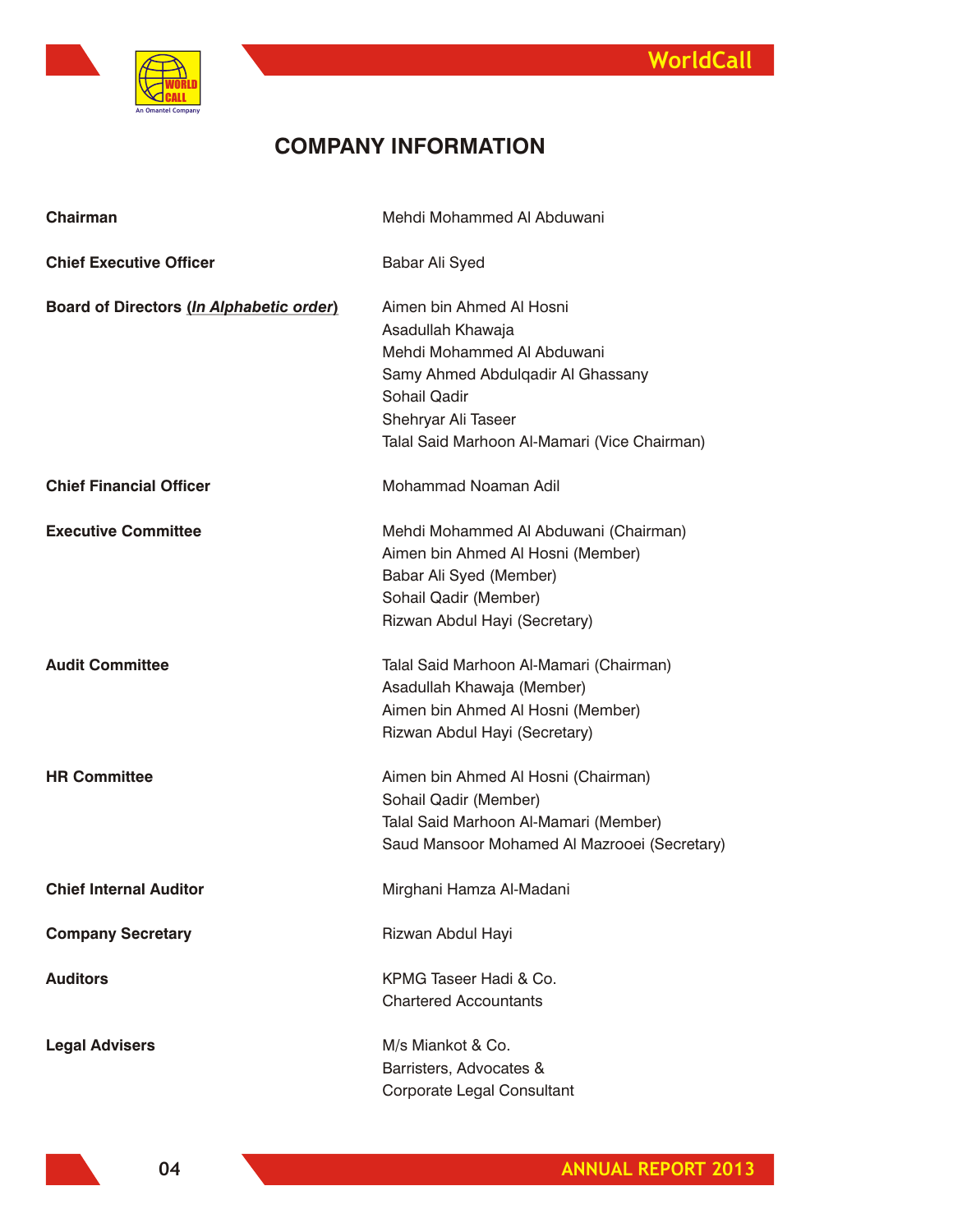

| <b>Bankers (In Alphabetic Order)</b>        | <b>Allied Bank Limited</b>                      |
|---------------------------------------------|-------------------------------------------------|
|                                             | Albaraka Bank (Pakistan) Limited                |
|                                             | (formerly Emirates Global Islamic Bank Limited) |
|                                             | Askari Bank Limited                             |
|                                             | <b>Bank Al-Habib Limited</b>                    |
|                                             | Barclays Bank Plc Pakistan                      |
|                                             | Deutsche Bank AG                                |
|                                             | <b>Faysal Bank Limited</b>                      |
|                                             | <b>Habib Bank Limited</b>                       |
|                                             | Habib Metropolitan Bank Limited                 |
|                                             | <b>HSBC Bank Middle East Limited</b>            |
|                                             | HSBC Bank Oman S.A.O.G.                         |
|                                             | (formerly Oman International Bank S.A.O.G.)     |
|                                             | <b>IGI Investment Bank Limited</b>              |
|                                             | <b>JS Bank Limited</b>                          |
|                                             | <b>KASB Bank Limited</b>                        |
|                                             | <b>MCB Bank Limited</b>                         |
|                                             | National Bank of Pakistan                       |
|                                             | <b>NIB Bank Limited</b>                         |
|                                             | Pak Oman Investment Co. Limited                 |
|                                             | Soneri Bank Limited                             |
|                                             | Standard Chartered Bank (Pakistan) Limited      |
|                                             | <b>Summit Bank Limited</b>                      |
|                                             | (formerly Arif Habib Bank Limited)              |
|                                             | <b>Tameer Microfinance Bank Limited</b>         |
|                                             | The Bank of Punjab                              |
|                                             | <b>United Bank Limited</b>                      |
|                                             |                                                 |
| <b>Registrar and Shares Transfer Office</b> | THK Associates (Pvt.) Limited                   |
|                                             | 2nd Floor, State Life Building No.3,            |
|                                             | Dr. Zia-ud-Din Ahmed Road, Karachi.             |
|                                             | Tel: (021) 111-000-322                          |
|                                             |                                                 |
| <b>Registered Office/Head Office</b>        | 67-A, C/III, Gulberg-III,                       |
|                                             | Lahore, Pakistan                                |
|                                             | Tel: (042) 3587 2633-38                         |
|                                             | Fax: (042) 3575 5231                            |
|                                             |                                                 |
| Webpage                                     | www.worldcall.com.pk                            |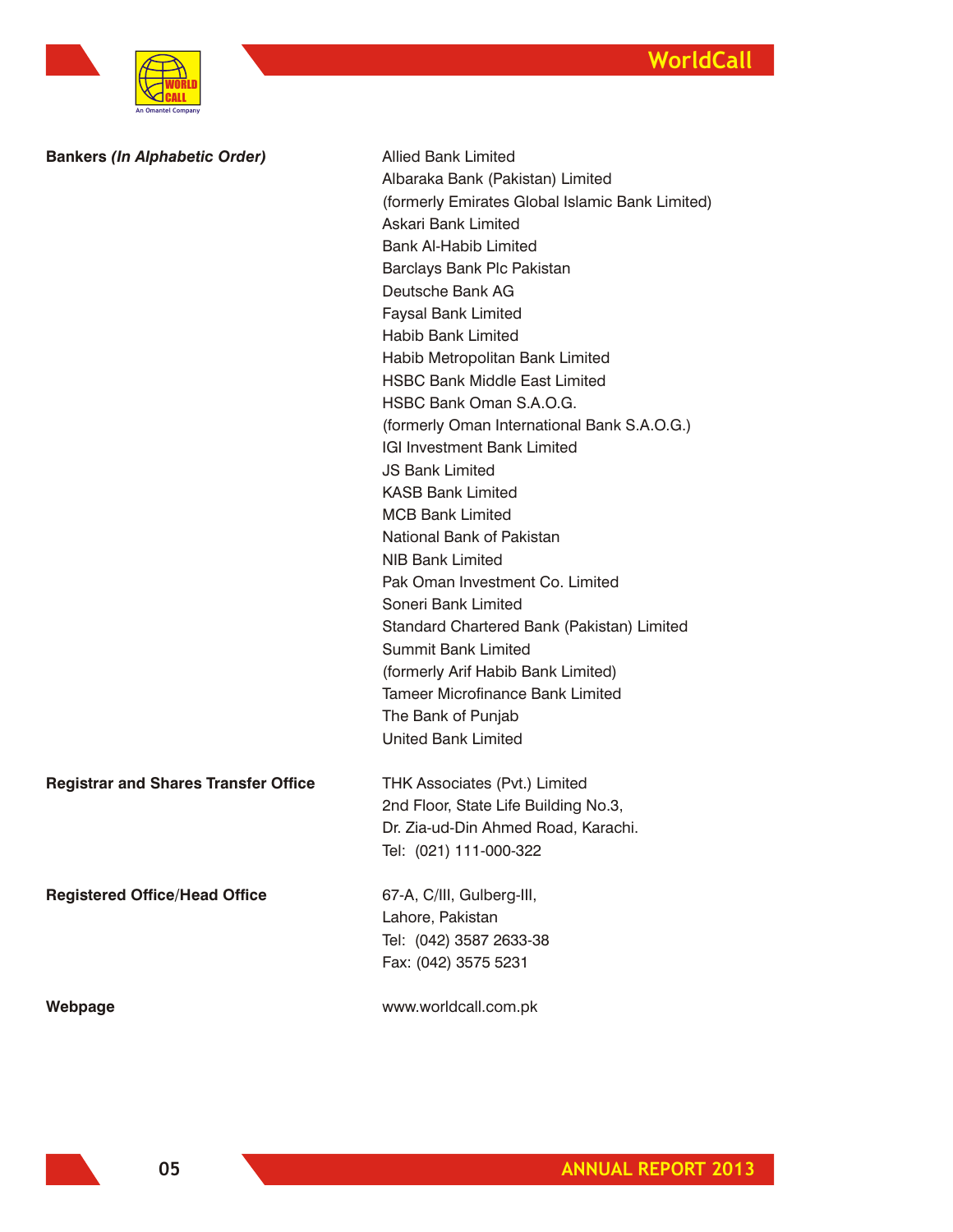

# **NOTICE OF 14th ANNUAL GENERAL MEETING**

Notice is hereby given that 14<sup>th</sup> Annual General Meeting ("AGM") of the Shareholders of Worldcall Telecom Limited (**the "Company" or "WTL**") will be held on 22 April, 2014 at 11:00 a.m. at Avari Hotel, 87 Shahrah-e-Quaid-e-Azam, Lahore to transact the following business:

- 1. To confirm the minutes of the 13<sup>th</sup> Annual General Meeting held on 4 May 2013;
- 2. To receive, consider and to adopt the financial statements of the Company for the year ended 31 December 2013 together with the Directors' and Auditors' reports thereon;
- 3. To appoint Auditors of the Company for the year ending 31 December 2014 and to fix their remuneration;
- 4. To elect 07 (seven) Directors of the Company as fixed by the Board of Directors in pursuant to Section 178(1) of the Companies Ordinance, 1984 for the term of next three years commencing from 22 April, 2014. Following are the retiring Directors:-
	- 1. Mr. Mehdi Mohamamd Al Abduwani
	- 2. Mr. Talal Said Marhoon Al Mamari
	- 3. Mr. Aimen bin Ahmed Al Hosni
	- 4. Mr. Samy Ahmed Abdulqadir Al Ghassany
	- 5. Mr. Asadullah Khawaja
	- 6. Mr. Sohail Qadir
	- 7. Mr. Shehryar Ali Taseer
- 5. To transact any other business with the permission of Chair.

By order of the Board

 **Babar Ali Syed** Lahore: Chief Executive Officer

31 March, 2014

#### **NOTES**

#### **A. General**

- 1) The Register of Members will remain closed from 16 April, 2014 to 22 April, 2014 (both days inclusive). Transfers received at THK Associates (Pvt.) Limited, 2<sup>nd</sup> Floor, State Life Building No. 3, Dr. Ziauddin Ahmed Road, Karachi, the Registrar and Shares Transfer Office of the Company, by the close of business on 15 April, 2014 will be treated in time.
- 2) A member eligible to attend and vote at the meeting may appoint another member as proxy to attend and vote in the meeting. In order to be effective, proxies must be received by the Company at the Registered Office, not later than 48 hours before the time for holding the meeting.
- 3) In order to be valid, an instrument of proxy and the power of attorney or any other authority under which it is signed, or a notarized/ certified copy of such power of attorney, must be deposited at the Registered Office of the Company, not less than 48 hours before the time of the meeting.



**06**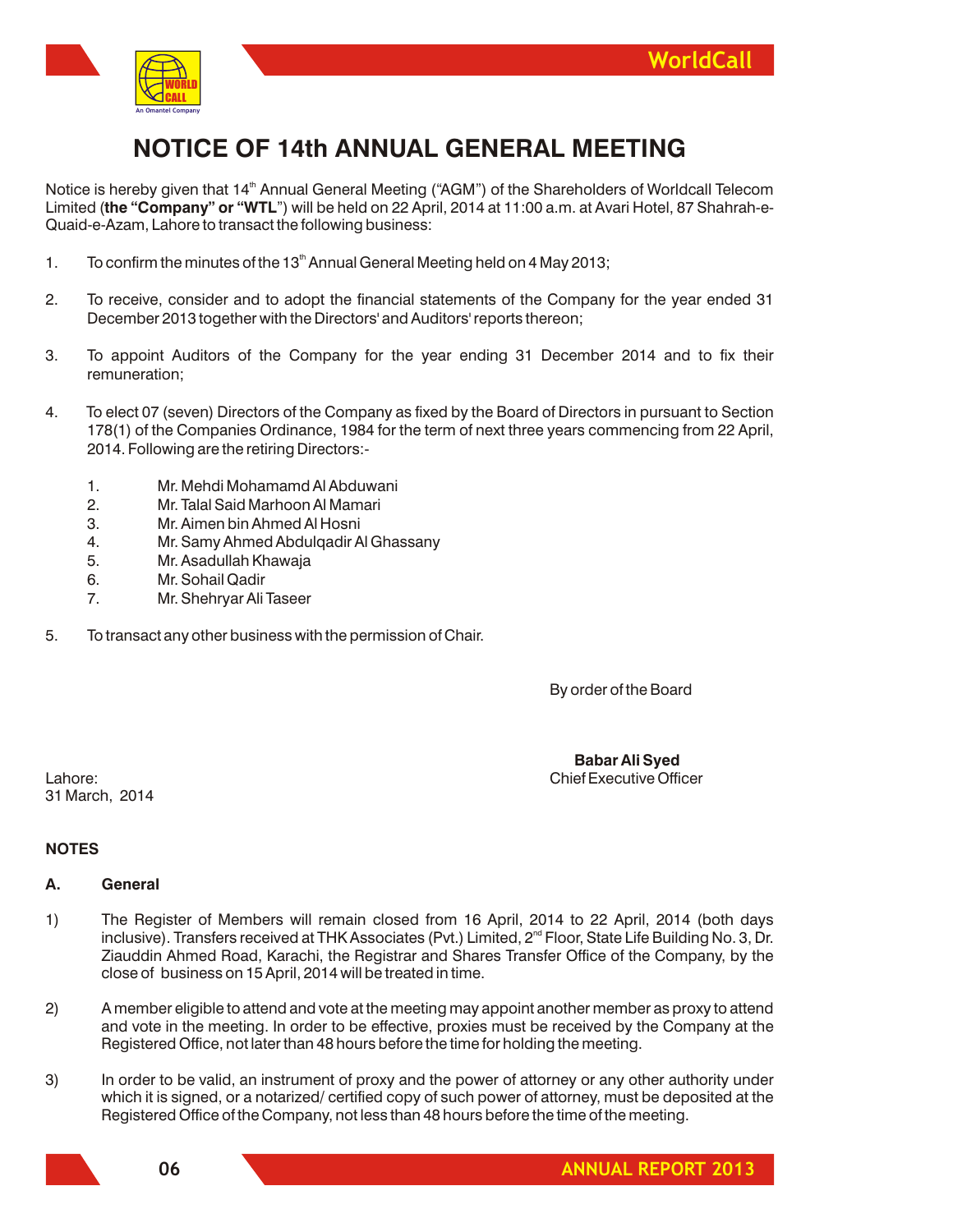

- 4) a) Individual beneficial owners of CDC entitled to attend and vote at the meeting must bring his/her participant ID and account/sub-account number along with original CNIC or passport to authenticate his/her identity. In case of Corporate entity, resolution of the Board of Directors/Power of attorney with specimen signatures of nominees shall be produced (unless provided earlier) at the time of the meeting. CDC Account holders may also refer to Circular 1 dated 26 January 2000 issued by Securities & Exchange Commission of Pakistan for further information.
	- b) For appointing of proxies, the individual beneficial owners of CDC shall submit the proxy form as per above requirement along with participant ID and account/sub-account number together with an attested copy of their CNIC or Passport. The proxy form shall be witnessed by two witnesses with their names, addresses and CNIC numbers. The proxy shall produce his/her original CNIC or Passport at the time of meeting. In case of Corporate entity, resolution of the Board of Directors/Power of attorney along with specimen signatures shall be submitted (unless submitted earlier) along with the proxy form.
- 5) Any member who seeks to contest the election to the office of Directors shall, whether he/she is retiring Director or otherwise, file with the company, not later than fourteen (14) days before the date of the meeting at which elections are to be held, a notice of his/her intention to offer himself/herself for election as Director. Declaration in accordance with the Listing Regulations alongwith consent to act as Director under section 184 of the Companies Ordinance, 1984 is also to be filed.
- 6) Members are requested to notify any change in their registered address immediately.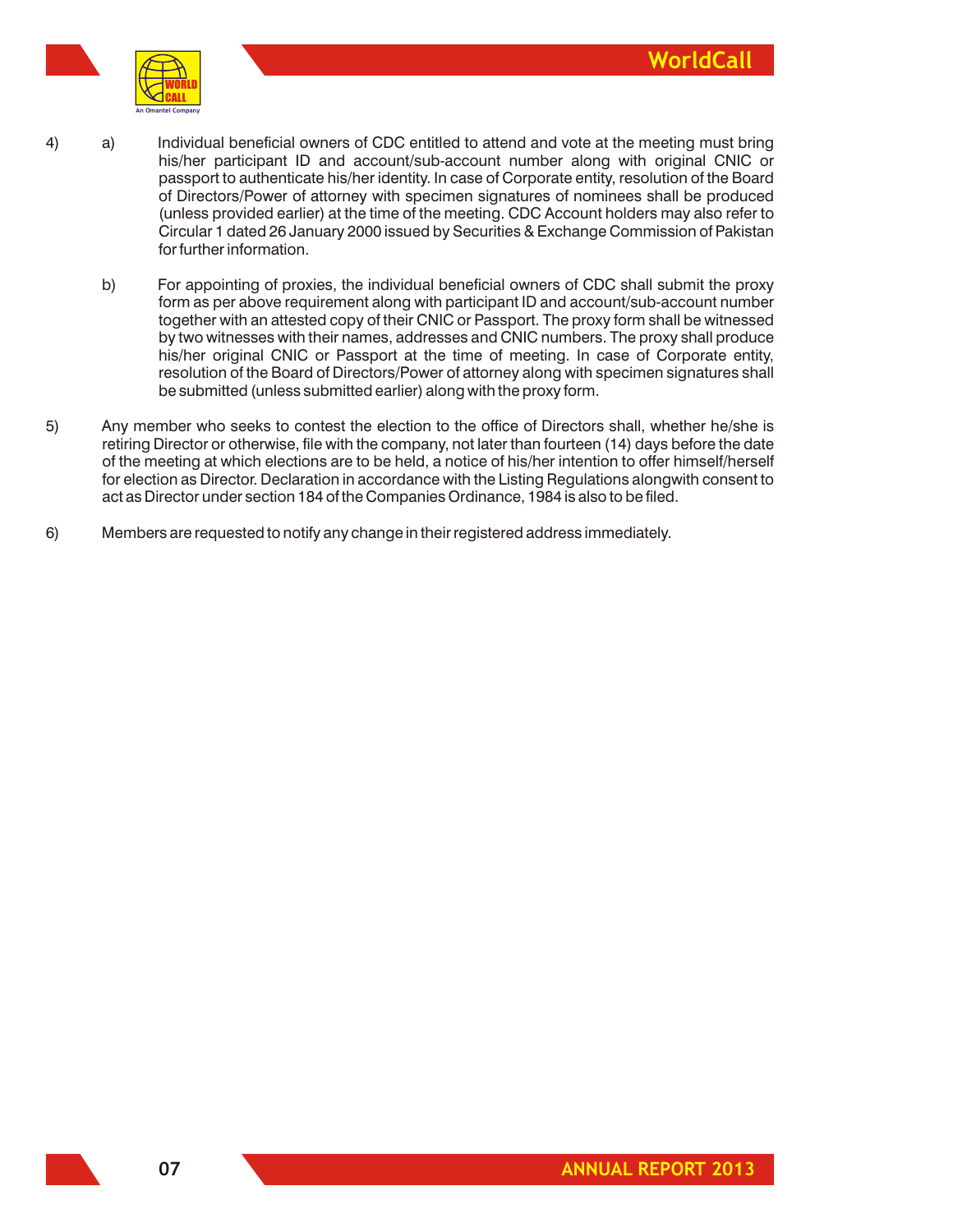

# **MESSAGE FROM THE CHAIRMAN**

Dear Shareholders,

I am pleased to address you as we move into a new financial year. Despite odds and limitations, management has worked hard on various fronts. I am hopeful that in days to come, our performance shall improve in response to these efforts.

On the positive side CPS transaction was completed during the year and long awaited funds were raised consequently. Management is now vigorously aiming to improve the operational performance and several projects are currently in the pipeline to secure long term growth.

We are all well aware of the market dynamics that are currently shaping the future horizon of the ICT sector. Roll out of 3G is very much expected in the year 2014 and this would be a source of numerous opportunities and positive implications for the ICT participants. The economy on the whole is expected to take a very promising impact from the broadband expansion that 3G era would create. The digital divide will contract and broadband penetration would create plenty of new businesses. The enabling environment will create new connections among the industries and shall be a source of innumerable possibilities to manipulate the business dynamics.

The Company is looking forward to benefit from these developments. The management expects to cautiously strengthen its footprint in the underserved areas. Besides this, improving the delivery and enhancing the corporate image in the current service net is also a top priority.

Towards the end I take this opportunity to sincerely thank all the shareholders of this Company. I further place on record here my gratitude for the assistance and patronage of Omantel that has helped the management of the Company to face the challenges. I would also like to express my appreciation and gratitude for all the employees of the Company who despite difficulties and hard times, worked with dedication and passion.

#### **Chairman, Board of Directors of Worldcall Telecom Limited**

 $\overline{\phantom{a}}$ 

**Dubai: Mehdi Mohammed Al-Abduwani** 28 February 2014 **Chairman, Board of Directors of Worldcall Telecom Limited**

**08**

**ANNUAL REPORT 2013**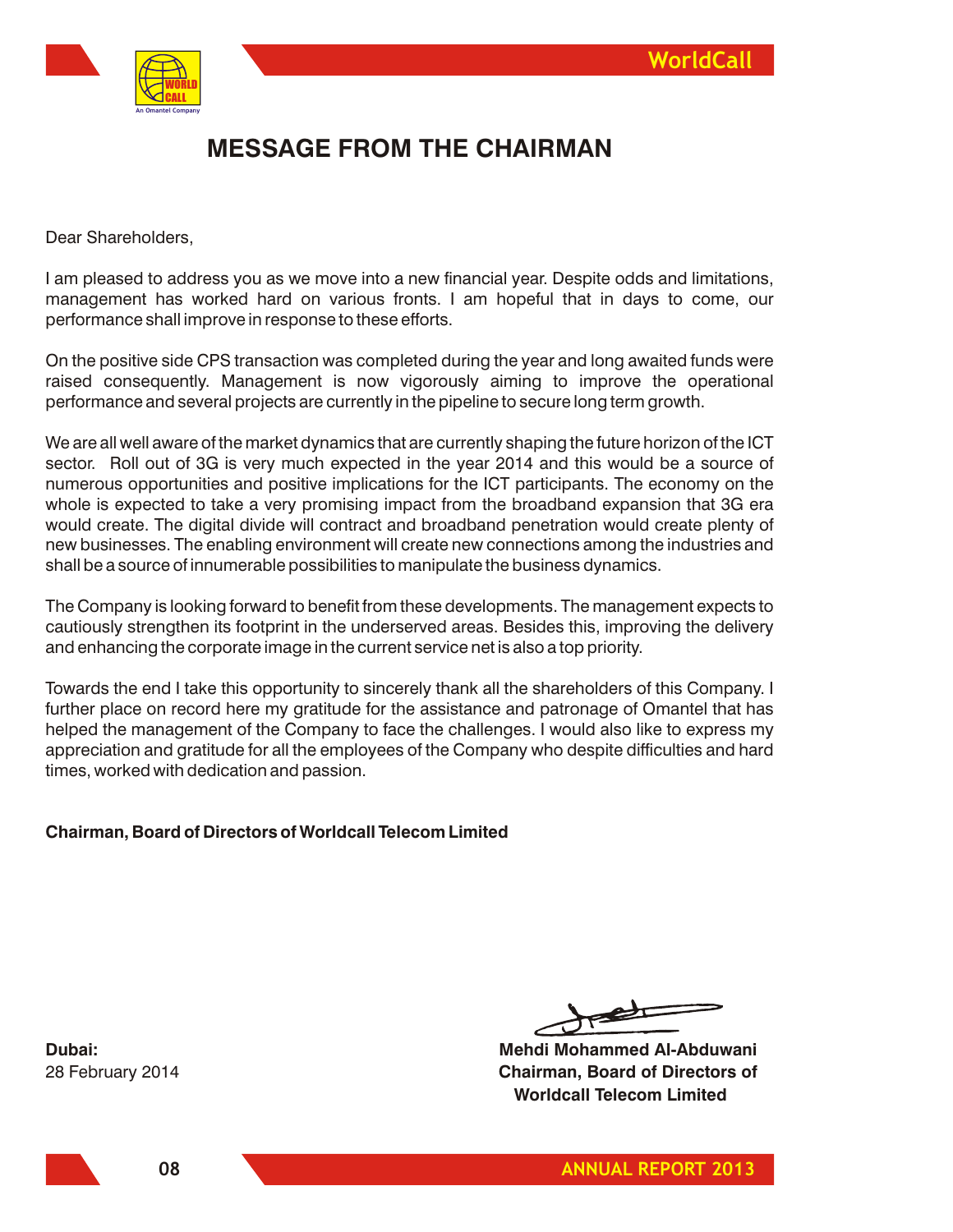

# **DIRECTORS' REPORT**

The Directors of Worldcall Telecom Limited ("Worldcall" or "the Company"), are pleased to present audited financial statements of the Company and a review of its performance for the year ended 31 December 2013.

#### **Financial Overview**

The overall performance remained depressive during the period under review. Activity levels achieved last year have not been sustained as some high value projects were completed in that period. Major revenue streams could not post desired results owing to certain limitations that prevailed for the most part of the year. In addition to this, various other factors like power outages, diminishing value of rupee, general macro economic instability and certain market factors resulting in lower inflow of international traffic to the country led to overall losses in the year under review.

Total revenue for the year stands at Rs 3,188 million. Due to heavy depreciation charge, this remained insufficient to absorb the direct cost of Rs 4,043 million. Operating costs witnessed 19% savings and stand at Rs 1,570 million. Increase in other operating expenses by 40% is mainly attributable to adverse movement in exchange rate. After accounting for taxation, the year has been closed with a net loss of Rs 2,302 million.

Some major financial line items compared with the last year figures have been summarized in the following table.

|                          | <b>Year 2013</b>                  | <b>Year 2012</b> |  |
|--------------------------|-----------------------------------|------------------|--|
|                          | --------(Rupees in Million)------ |                  |  |
| <b>Revenue</b>           | 3,188                             | 7,119            |  |
| Direct cost              | (4,043)                           | (6,606)          |  |
| Gross (loss)/profit      | (855)                             | 513              |  |
| <b>Operating cost</b>    | (1,570)                           | (1, 946)         |  |
| <b>Operating loss</b>    | (2, 425)                          | (1,434)          |  |
| <b>Finance cost</b>      | (636)                             | (1, 245)         |  |
| Other income             | 85                                | 694              |  |
| Other operating expenses | (520)                             | (370)            |  |
| Loss after tax           | (2, 302)                          | (1,650)          |  |

#### **CPS Transaction**

With the backing of Omantel the Company successfully completed the issuance of convertible preference shares (CPS) during the year. This remarkable achievement has generated cash inflow of USD 35 million for the Company. Extensive regulatory and procedural requirements had to be complied with in order to successfully accomplish this funding. The completion of this activity reflects the patronage and assurance of the Omantel towards the unified vision of growth and prosperity.

The funds available in CPS account are reserved for making the capital expenditure as per approved business plan and as per agreed terms of the transaction with the investors. This capital expenditure will be used for making the planned expansions and for increasing the market share across different segments. As such this transaction was pivotal for growth, long term success and stability of the Company.

The inflow from the CPS will also help in improving the fiscal balance of the Company. Cash outflows in the near future are not required against the CPS liability. Due to this it would greatly help the Company in improving its operational and financial performance.

#### **The future outlook and way forward**

The funding has enabled the management to look forward to roll outs, network improvements and

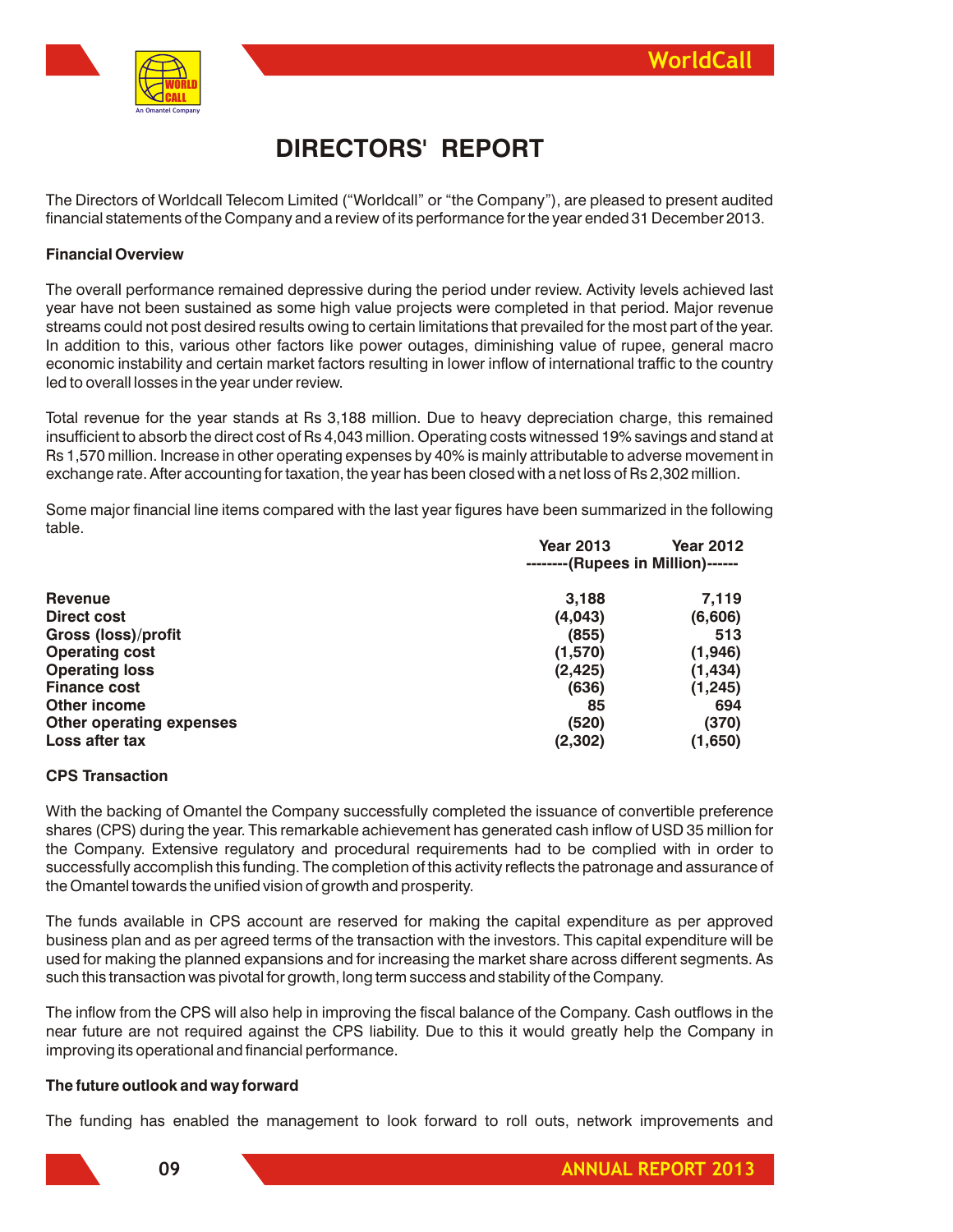

infrastructure enhancements that were strategized to secure the long term success. The market landscape has plenty of opportunities for ICT sector. The management believes that the Company has got the potential and the capability to take advantage of these opportunities. It is reasonably expected that once the network expansion plans as envisaged are put in place, the financial indicators will show positive improvements.

The data segment will continue to remain the focus of all the initiatives. The economy has already witnessed a massive penetration of cellular technology when the market players were given the required freedom, access and regulatory support. The same can be foreseen with respect to broadband penetration. The broadband users which are currently around 3 million mark are expected to take a giant leap after 3G roll out. The Company expects that it will be a direct beneficiary of the expansion of digital footprint across the country. Accordingly the Company has planned to attract and maintain a sizable share of this broadband market that is positioned to make a takeoff in near future.

#### **Board Meetings during the period**

Four meetings of the Board of Directors were held during the period. Attendance by each director is as under:

| <b>Name of Board Member</b>           | <b>Designation</b> | <b>Meeting Attended</b> |  |
|---------------------------------------|--------------------|-------------------------|--|
| Mr. Mehdi Mohammad Al Abduwani        | Chairman/Director  | 4                       |  |
| Mr. Talal Said Marhoon Al Mamari      | <b>Director</b>    | 4                       |  |
| Mr. Aimen bin Ahmed Al Hosni          | <b>Director</b>    | 3                       |  |
| Mr. Samy Ahmed Abdulgadir Al Ghassany | <b>Director</b>    | 2                       |  |
| Mr. Sohail Qadir                      | <b>Director</b>    | 4                       |  |
| Mr. Asadullah Khawaja                 | <b>Director</b>    | 4                       |  |
| Mr. Shehryar Ali Taseer               | <b>Director</b>    |                         |  |

The directors who could not attend the meeting were duly granted leave of absence.

#### **Audit Committee**

The Board of Directors, in compliance with the Code of Corporate Governance has established an Audit Committee consisting of the following:

| <b>Audit Committee Member</b>    | <b>Designation</b>            | <b>Meeting Attended</b> |  |  |
|----------------------------------|-------------------------------|-------------------------|--|--|
| Mr. Talal Said Marhoon Al-Mamari | Chairman                      | 4                       |  |  |
| Mr. Asadullah Khawaja            | Member                        | 4                       |  |  |
| Mr. Aimen bin Ahmed Al Hosni     | Member                        | 2                       |  |  |
| Mr. Mirghani Hamza Al-Madani     | <b>Chief Internal Auditor</b> | 4                       |  |  |
| Mr. Rizwan Abdul Hayi            | Secretary                     |                         |  |  |

During the year four meetings of the Audit Committee were held. The Chief Executive Officer and the Chief Financial Officer attend meetings of the Committee on standing invitation. The Chief Internal Auditor reports directly to the Chairman of the Audit Committee.

The role and responsibilities of the Audit Committee include determining appropriate measures to safeguard the company's assets and reviewing quarterly, half yearly and annual financial statements of the Company and preliminary announcements of results before approval by the Board of Directors and their publication.

The Audit Committee assists the Board of Directors in monitoring the framework of managing business risks and internal controls. The Committee seeks assurance on the measures taken by the management in identification, evaluation and mitigation of relevant business risks.



**10**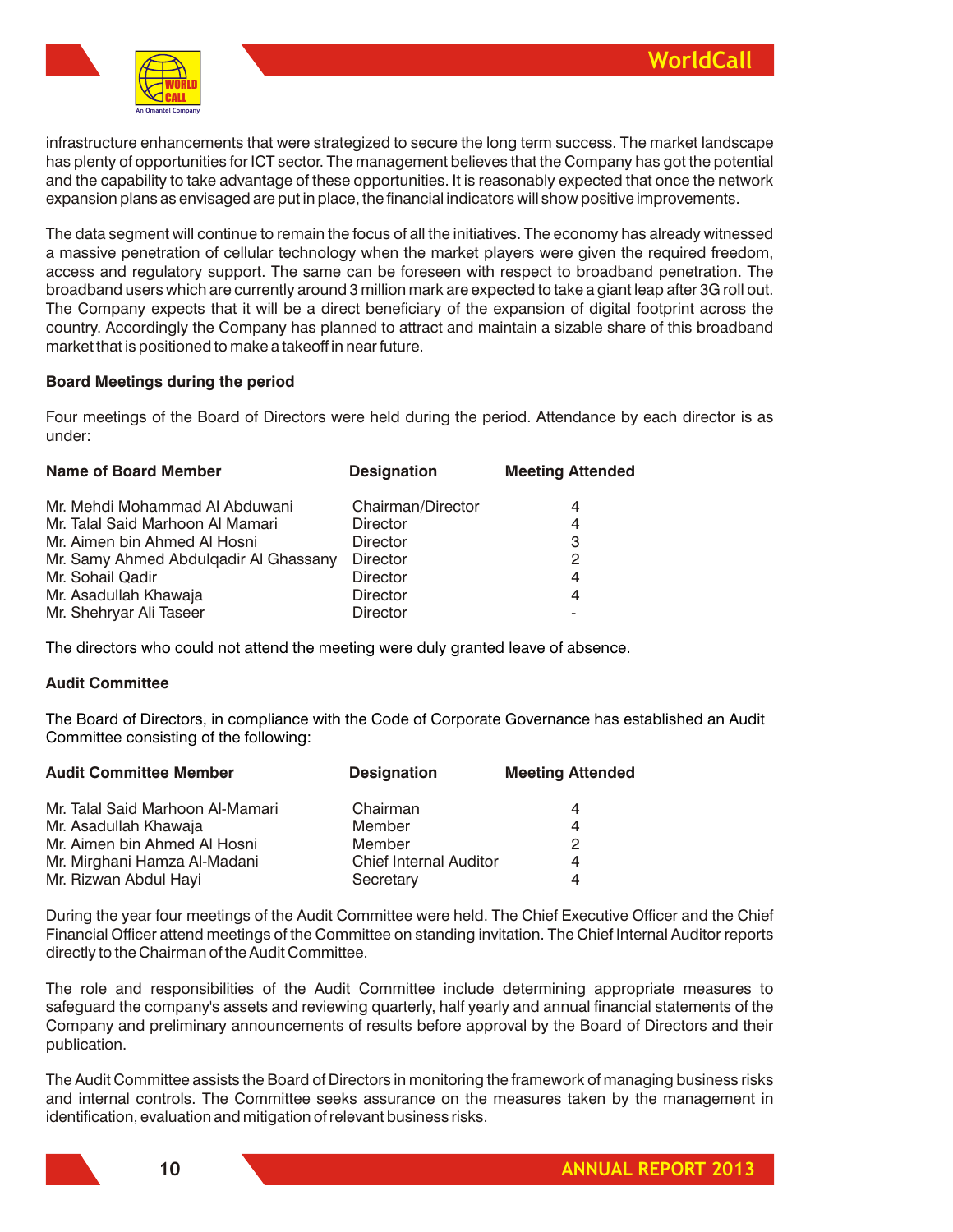

It also monitors the performance of the Internal Audit Department which adopts a risk based approach for planning and conducting business process audits consistent with the Company's established work practices.

#### **Executive Committee**

This Committee conducts its business under the chairmanship of Mr Mehdi Al-Abduwani and has the following structure:

| <b>Executive Committee Member</b> | <b>Designation</b> | <b>Meeting Attended</b> |  |  |
|-----------------------------------|--------------------|-------------------------|--|--|
| Mr. Mehdi Mohammad Al Abduwani    | Chairman           | 2                       |  |  |
| Mr. Aimen bin Ahmed Al Hosni      | Member             | 2                       |  |  |
| Mr. Sohail Qadir                  | Member             | 2                       |  |  |
| Mr. Babar Ali Syed                | Member             | 2                       |  |  |
| Mr. Rizwan Abdul Hayi             | Secretary          | 2                       |  |  |

The Committee is entrusted with the tasks to recommend for approval both short term and long term finance options, administrative and control policies adopted by the Board and monitoring compliance thereof. The Committee is also responsible for dealing on the Board's behalf with matters of an urgent nature when the Board of Directors is not in session, in addition to other duties delegated by the Board.

During the year two meetings of the Executive Committee were held.

#### **Human Resources**

Board of Directors, in compliance with the Code of Corporate Governance has established HR Committee consisting of the following:

| <b>HR Committee Members</b>      | <b>Designation</b> | <b>Meeting Attended</b> |  |  |
|----------------------------------|--------------------|-------------------------|--|--|
| Mr. Aimen bin Ahmed Al Hosni     | Chairman           |                         |  |  |
| Mr. Talal Said Marhoon Al Mamari | Member             |                         |  |  |
| Mr. Sohail Qadir                 | Member             |                         |  |  |
| Mr. Saud Al Mazrooei             | Secretary          |                         |  |  |

The principle of equal opportunity is core to our HR policies and we at WTL are committed to motivate staff by upgrading their skills to equip all employees for their job performance and support them to realize their optimum potential. The HR department, through its continuous effort, pays considerable heed to enhance the employees' productivity which results in organizational effectiveness.

The Board would like to congratulate their employees for consistent hard work and efforts.

#### **Auditors**

The present auditors M/s KPMG Taseer Hadi & Co., Chartered Accountants would retire, as suggested by the Audit Committee, the Board of Directors has recommended M/s A. F. Ferguson & Co. Chartered Accountants (a member firm of Price Waterhouse Coopers) as Auditors of the company for the year ending 31 December 2014, at a fee to be mutually agreed. They have confirmed achieving satisfactory rating by the Institute of Chartered Accountants of Pakistan (ICAP) and compliance with the Guide-lines on the Code of Ethics of the International Federation of Accountants (IFAC) as adopted by ICAP.

#### **Compliance with the Code of Corporate Governance**

The requirements of the Code of Corporate Governance set out by the Karachi and Lahore Stock Exchanges

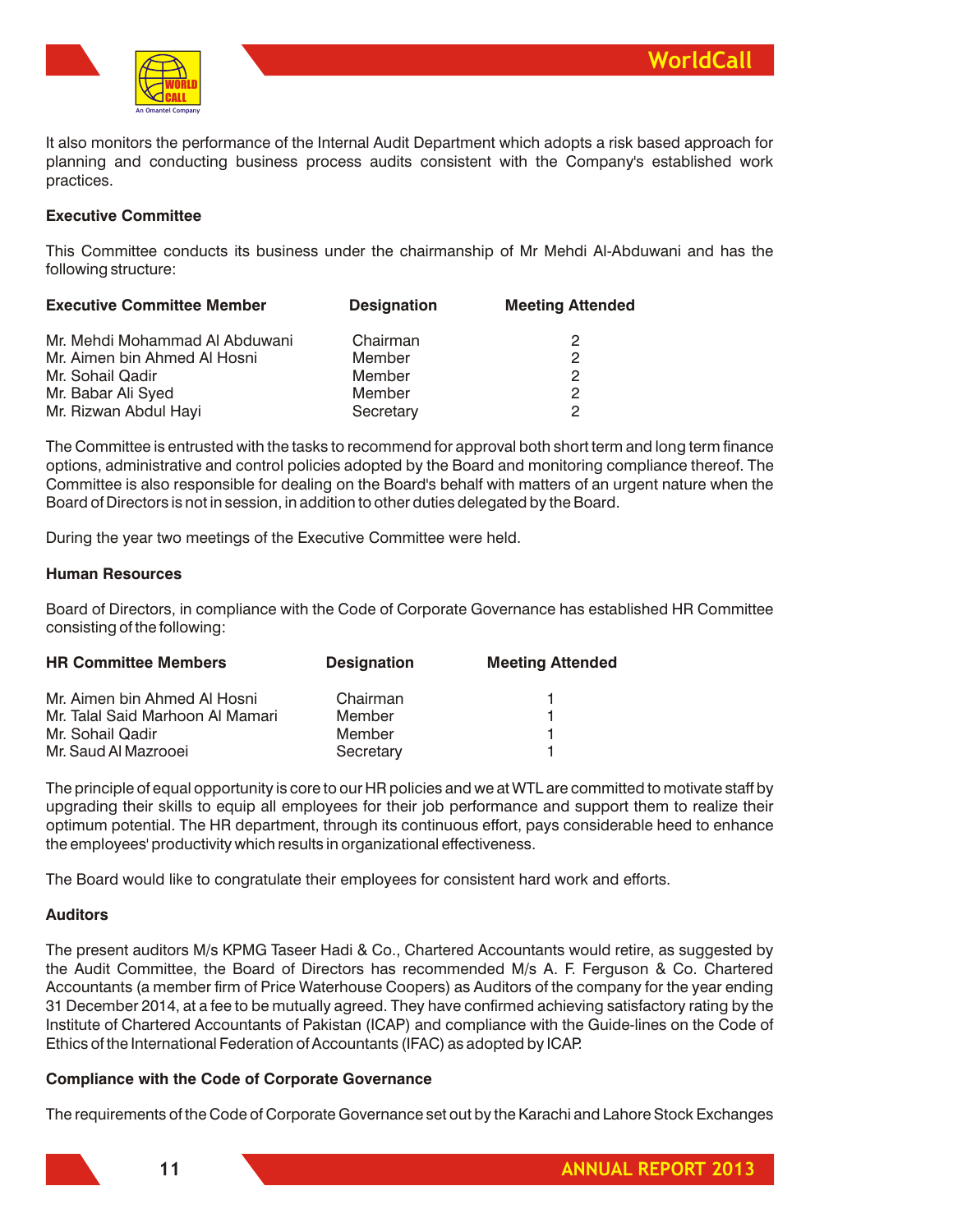

in their Listing Regulations, relevant for the year ended 31 December 2013 have been adopted by the Company and have been duly complied with. A statement to this effect is annexed to the Report.

#### **Material Changes**

There have been no material changes since 31 December 2013 except as disclosed in this annual report and the company has not entered into any commitment, which would affect its financial position at the date except for those mentioned in the audited financial statements of the company for the year ended 31 December 2013.

#### **Statutory Compliance**

During the year the company has complied with all applicable provisions, filed all returns / forms and furnished all the relevant particulars as required under the Companies Ordinance, 1984 and allied rules, the Securities and Exchange Commission of Pakistan (SECP) Regulations and the listing requirements.

#### **Duties & Taxes (Contribution to the National Exchequer)**

Information about taxes and levies is given in the respective notes to the accounts.

#### **Web Presence**

Updated information regarding the company can be accessed at Company website: www.worldcall.com.pk. The website contains the latest financial results of the company together with company's profile.

#### **Dividend / Payout**

Considering the cash flow situation and future expansion plans, the Directors have not recommended any dividend / payout for the year.

#### **Pattern of Shareholding**

A statement of the Pattern of Shareholding of different classes of shareholders as at 31 December, 2013, whose disclosure is required under the reporting framework, is included in the annexed Shareholders' Information.

The Directors, CEO, CFO, COO, Head of Internal Audits and Company Secretary and their spouses or minor children did not carry out any trade in the shares of the company during the year, except as given in Annexure-I.

#### **Statement of Compliance in accordance with the Code of Corporate Governance ("CCG")**

- 1. The financial statements, prepared by the management of the Company, fairly present its state of affairs, the result of its operations, cash flows and change in the equity.
- 2. Proper books of accounts of the Company have been maintained.
- 3. Appropriate accounting policies have been consistently applied in preparation of the financial statements and accounting estimates are based on reasonable and prudent judgment.
- 4. International Financial Reporting Standards, as applicable in Pakistan, have been followed in preparation of the financial statements.
- 5. The system of internal control is sound in design and has been effectively implemented and monitored.
- 6. There are no significant doubts upon the Company's ability to continue as a going concern.

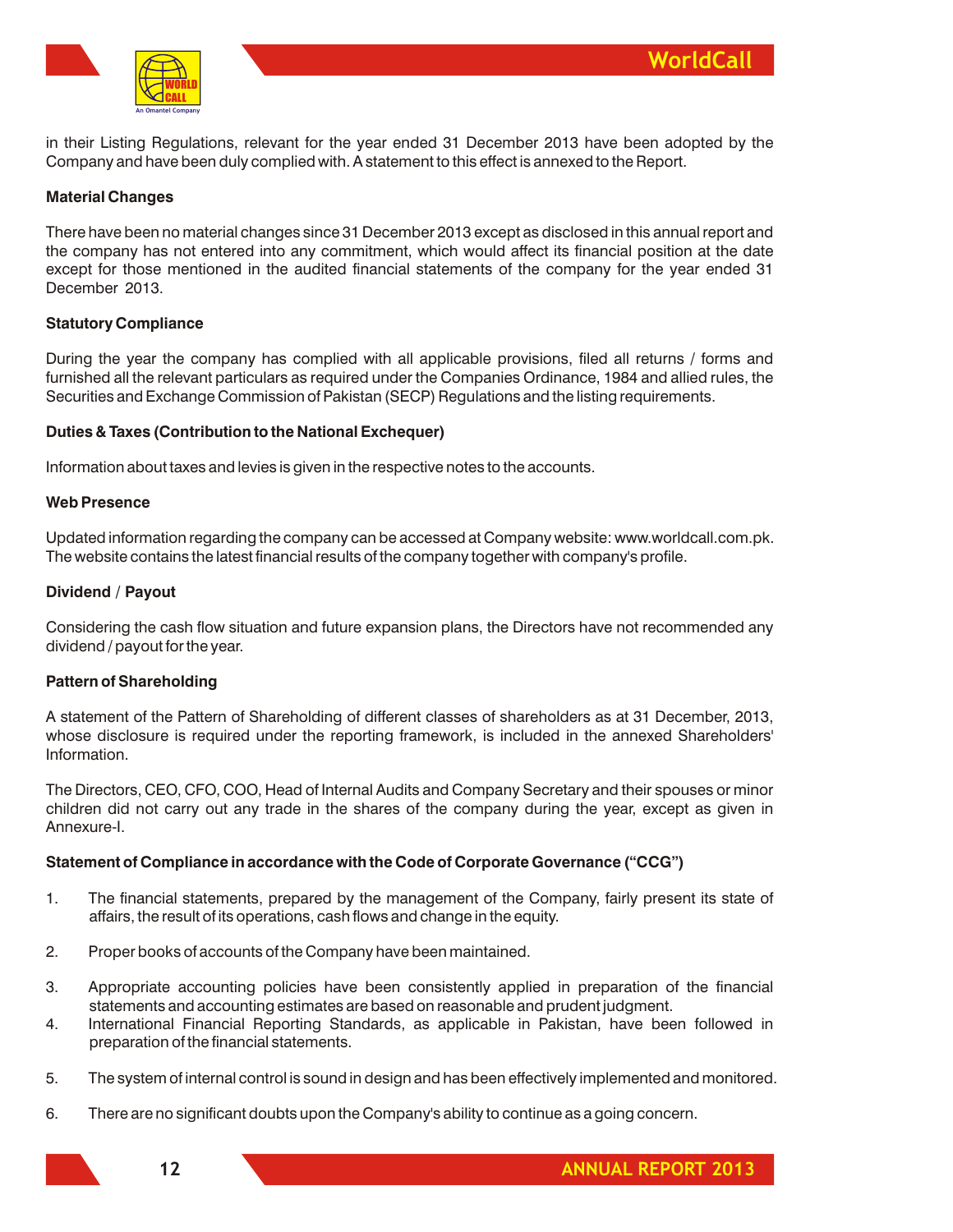**WorldCall**



- 7. There has been no material departure from the best practices of corporate governance, as detailed in the listing regulations.
- 8. The key financial data of five years is summarized in the report.
- 9. Information regarding outstanding taxes and levies is given in notes to the accounts of the financial statements.
- 10. The Company has followed the best practices of corporate governance, as detailed in the Listing Regulations of Stock Exchanges.

#### **Holding Company information**

The Company is a subsidiary of Omantel Telecommunications Company SAOG, which has been incorporated in Sultanate of Oman and is also the largest communication service provider of Oman.

#### **Consolidated Financial Statements**

The subsidiary has filed winding up petition under the laws of Sri Lanka in court. Under sub section 8 of section 237 of the Companies Ordinance 1984, SECP has granted exemption from consolidation of the Company's subsidiary for the year ended 31 December 2013 only. The accounts of the subsidiary shall be open for inspection to members at the registered office of the Company.

#### **Acknowledgment**

The Board of Directors wishes to place on record here, appreciation and gratitude for the continued support and trust of our valuable customers, suppliers, contractors and stakeholders. We appreciate their cooperation and assistance which helped us in meeting the challenges and improving our performance.

It goes without saying that all the achievements of the Company have been possible only due to the ceaseless and untiring efforts of its dedicated employees. Their professionalism, commitment to work and ability to perform remarkably well even in certain adverse conditions helped the Company to sustain during the worst economic recession. The Company remains thankful to all of its employees for their persistent efforts and valuable contributions. The Board also appreciates the helpful role played by members of audit and other executive committee in assisting the management on various governance matters. We would also like to appreciate the positive and highly constructive role played by PTA in the success and development of the telecom sector.

Apart from this we are also thankful for the continued support and assistance extended to us by our Parent Company throughout the year. This support has been highly pivotal in encouraging the management and employees and in meeting the formidable challenges.

For and on behalf of the Board of Directors

Babancrity

**BABAR ALI SYED** CHIEF EXECUTIVE OFFICER

**Lahore:** 08 February 2014

**13**

**ANNUAL REPORT 2013**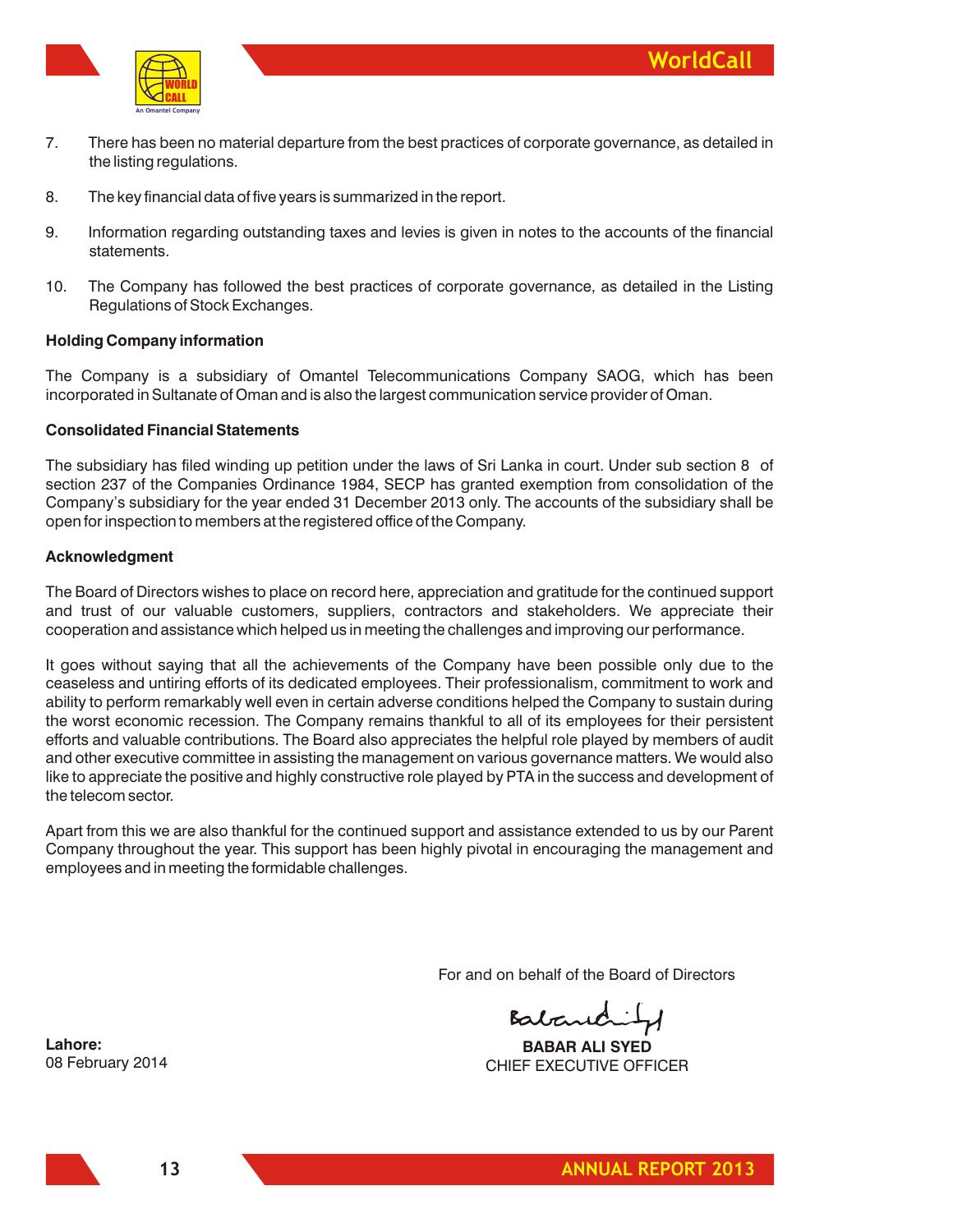

*Annexure-1*

#### **TRADING BY BOARD MEMBERS, COMPANY SECRETARY, CFO, HEAD OF INTERNAL AUDIT, COO AND THEIR SPOUSE & MINOR CHILDREN**

|                                                           | Opening<br><b>Balance</b><br>as on | <b>Purchase</b>          | <b>Bonus</b> | <b>Sale</b>    | <b>Closing</b><br><b>Balance</b><br>as of |
|-----------------------------------------------------------|------------------------------------|--------------------------|--------------|----------------|-------------------------------------------|
| <b>Directors</b>                                          | 31-Dec-2012                        |                          |              |                | 31-Dec-2013                               |
| Mr. Mehdi Mohammed Al Abduwani                            | 20,500                             |                          |              | -              | 20,500                                    |
| Mr. Talal Said Marhoon Al-Mamari                          | 500                                |                          |              |                | 500                                       |
| Mr. Shehryar Ali Taseer                                   | 500                                |                          |              |                | 500                                       |
| Mr. Samy Ahmed Abdulqadir Al Ghassany                     | 500                                | $\overline{\phantom{a}}$ |              |                | 500                                       |
| Mr. Aimen bin Ahmed Al Hosni                              | 575                                |                          |              |                | 575                                       |
| Mr. Asadullah Khawaja                                     | 100,000                            | $\overline{\phantom{a}}$ |              | $\overline{a}$ | 100,000                                   |
| Mr. Sohail Qadir                                          | 500                                |                          |              |                | 500                                       |
| Mr. Babar Ali Syed (CEO)                                  | 75                                 |                          |              | -              | 75                                        |
| <b>Chief Financial Officer</b>                            |                                    |                          |              |                |                                           |
| Mr. Mohammad Noaman Adil                                  |                                    |                          |              |                |                                           |
| <b>Company Secretary</b>                                  |                                    |                          |              |                |                                           |
| Mr. Rizwan Abdul Hayi                                     |                                    |                          |              |                |                                           |
| <b>Spouses / Minor Children</b>                           |                                    |                          |              |                |                                           |
|                                                           |                                    |                          |              |                |                                           |
| <b>Head of Internal Audit</b><br>Mirghani Hamza Al-Madani | 210,000                            |                          |              |                | 210,000                                   |
| <b>Chief Operating Officer (COO)</b><br>Abu Zar           |                                    |                          |              |                |                                           |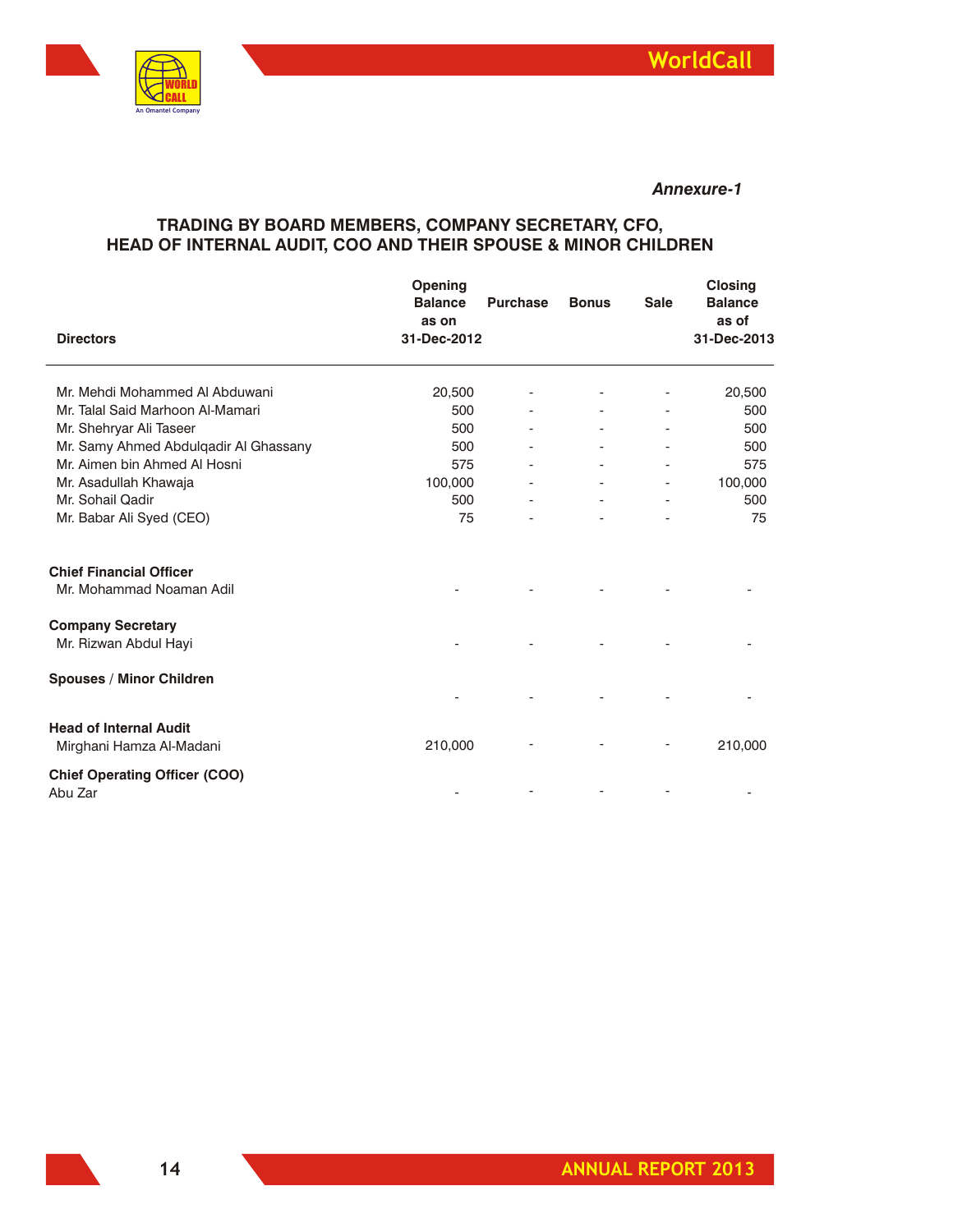

## **FIVE YEAR FINANCIAL PERFORMANCE INCOME STATEMENTS**

|                                                                |          | <b>YEAR</b>  | <b>YEAR</b><br><b>YEAR</b><br><b>YEAR</b>                                     |             |                                     | <b>YEAR</b> |
|----------------------------------------------------------------|----------|--------------|-------------------------------------------------------------------------------|-------------|-------------------------------------|-------------|
|                                                                |          | <b>ENDED</b> | <b>ENDED</b><br><b>ENDED</b><br><b>ENDED</b>                                  |             | <b>ENDED</b>                        |             |
|                                                                |          | 31 December  | 31 December                                                                   |             | 31 December 31 December 31 December |             |
|                                                                |          | 2013         | 2012                                                                          | 2011        | 2010                                | 2009        |
|                                                                |          |              | --------------------------------(Rupees in '000)----------------------------- |             |                                     |             |
|                                                                |          |              |                                                                               |             |                                     |             |
| Revenue - net                                                  |          | 3,187,636    | 7,118,825                                                                     | 8,001,013   | 7,464,404                           | 8,408,275   |
| Direct cost                                                    |          | (4,042,699)  | (6,606,299)                                                                   | (6,012,774) | (6,615,984)                         | (7,036,603) |
| Gross (loss)/profit                                            |          | (855,063)    | 512,526                                                                       | 1,988,239   | 848,420                             | 1,371,672   |
| Operating cost                                                 |          | (1,569,984)  | (1,946,468)                                                                   | (1,460,237) | (1,610,041)                         | (1,356,317) |
| <b>Operating (loss)/profit</b>                                 |          | (2,425,047)  | (1,433,942)                                                                   | 528,002     | (761, 621)                          | 15,355      |
| Finance cost                                                   |          | (636, 182)   | (1, 245, 090)                                                                 | (714, 654)  | (743, 413)                          | (523, 025)  |
|                                                                |          | (3,061,229)  | (2,679,032)                                                                   | (186, 652)  | (1,505,034)                         | (507, 670)  |
| Gain on re-measurement of investment<br>property at fair value |          |              |                                                                               |             | 1,378                               |             |
| Impairment loss on available for sale financial assets         |          | (19,656)     | (265, 365)                                                                    | (26,508)    | (65, 894)                           | (167, 865)  |
| Other income                                                   |          | 85,145       | 694,172                                                                       | 504,213     | 58,097                              | 103,993     |
| Other operating expenses                                       |          | (520, 199)   | (370, 392)                                                                    | (190, 216)  |                                     | (51, 981)   |
| (Loss)/profit before taxation                                  |          | (3,515,939)  | (2,620,617)                                                                   | 100,837     | (1,511,453)                         | (623, 523)  |
| Taxation                                                       |          | 1,214,359    | 970,975                                                                       | 189,413     | 364,447                             | 132,704     |
| (Loss)/profit after taxation                                   |          | (2,301,580)  | (1,649,642)                                                                   | 290,250     | (1, 147, 006)                       | (490, 819)  |
| (Loss)/earning per share - basic                               | (Rupees) | (2.78)       | (1.92)                                                                        | 0.34        | (1.33)                              | (0.57)      |
| (Loss)/earning per share - diluted                             | (Rupees) | (1.44)       | (1.92)                                                                        | 0.34        | (1.33)                              | (0.57)      |
|                                                                |          |              |                                                                               |             |                                     |             |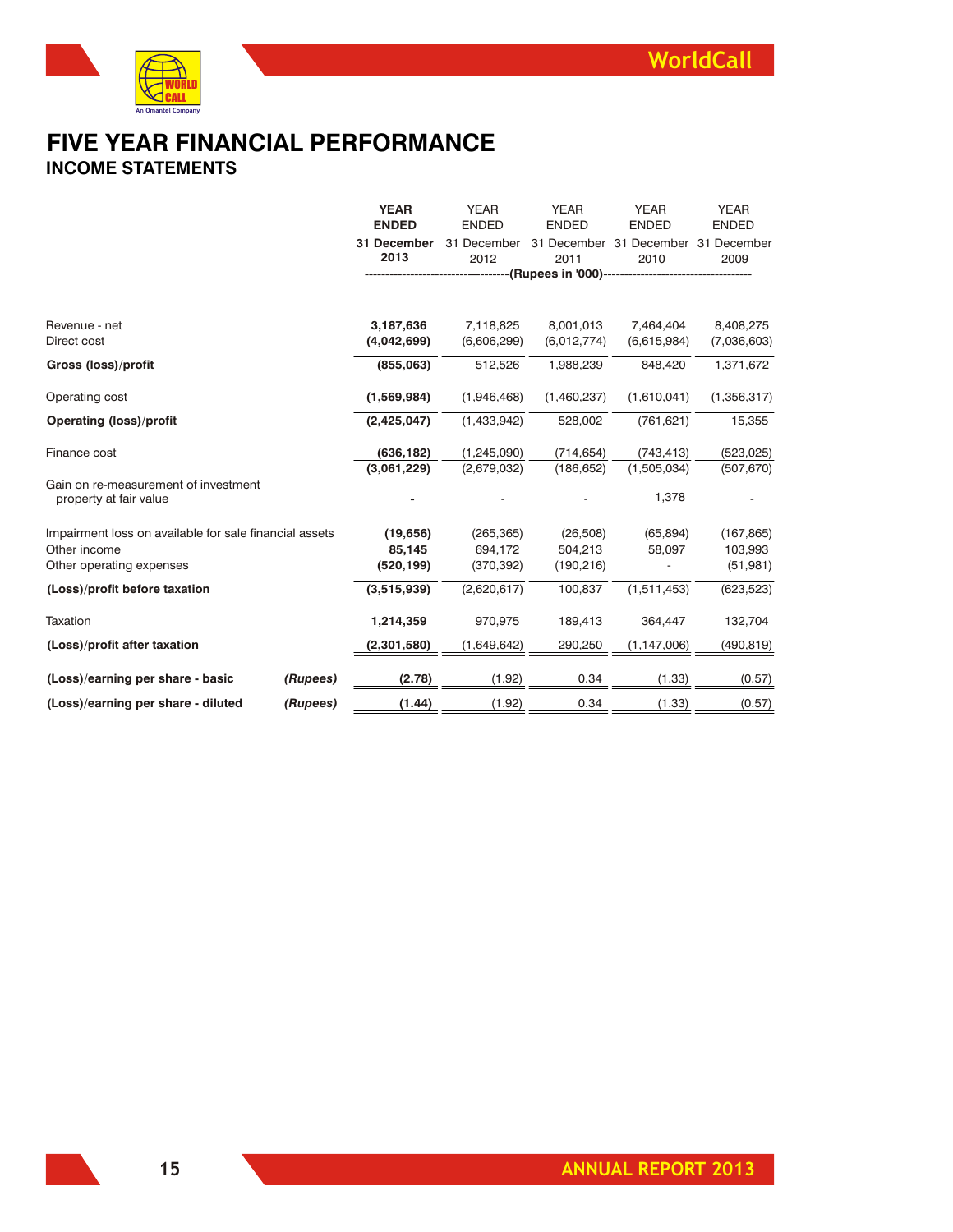

## **STATEMENT OF COMPLIANCE WITH THE BEST PRACTICES ON TRANSFER PRICING FOR THE YEAR ENDED 31 DECEMBER 2013**

The Company has fully complied with the best practices on Transfer Pricing as contained in the listing regulations of Stock Exchanges where the Company is listed.

For and on behalf of the Board

Baban  $\overline{\mathcal{H}}$ 

**BABAR ALI SYED** CHIEF EXECUTIVE OFFICER

**Lahore:** 08 February 2014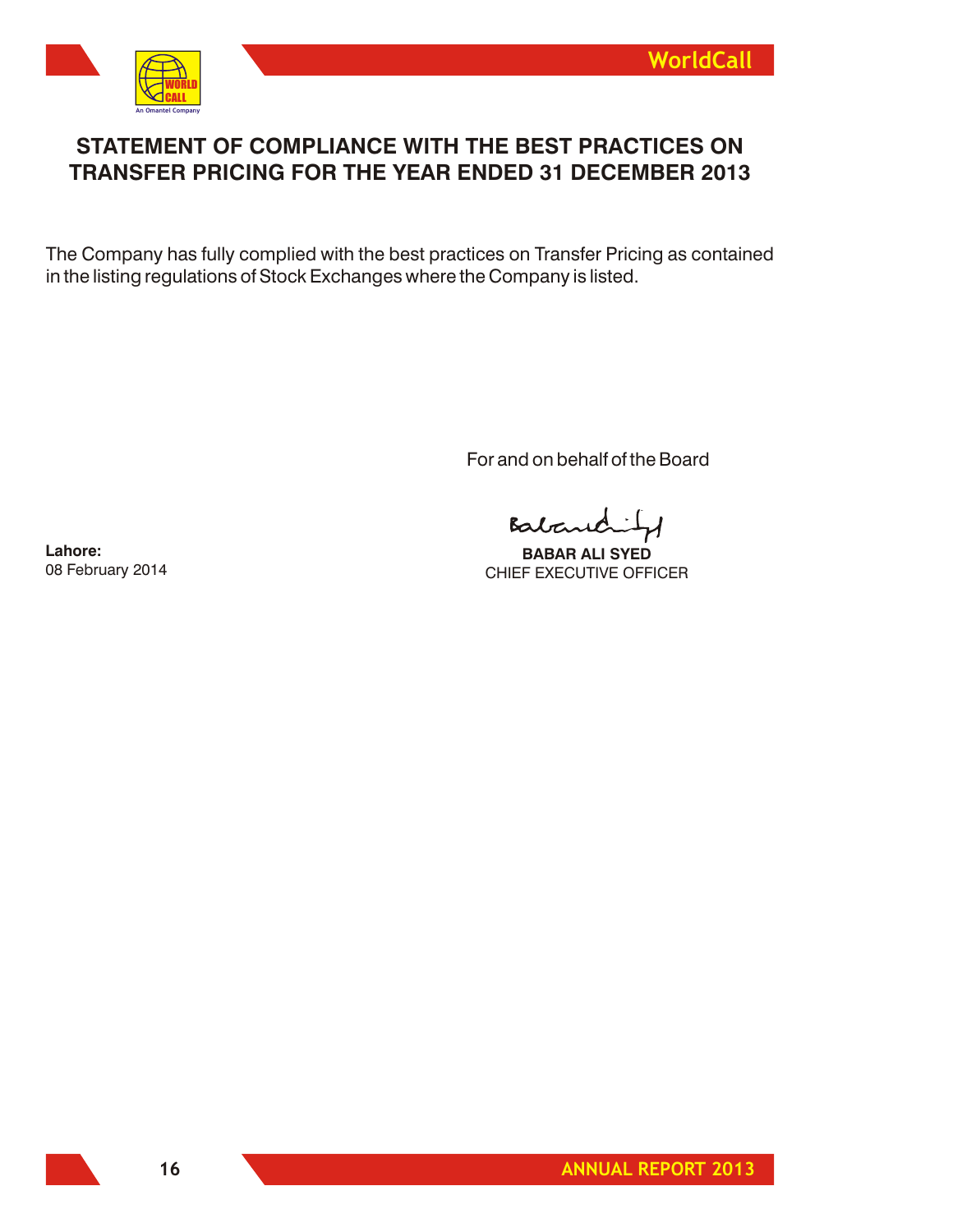

## **STATEMENT OF COMPLIANCE WITH THE CODE OF CORPORATE GOVERNANCE FOR THE YEAR ENDED 31 DECEMBER 2013**

This statement is being presented to comply with the Code of Corporate Governance contained in listing regulations of Karachi Stock Exchange Limited and Lahore Stock Exchange Limited for the purpose of establishing a framework of good governance, whereby a listed company is managed in compliance with the best practices of corporate governance.

The Company has applied the principles contained in the Code in the following manner:

1. The Company encourages representation of independent non-executive Directors and Directors representing minority interest on its Board of Directors. At present the Board constitutes all non-executive Directors except Chief Executive Officer ("CEO"), out of which 2 Directors are independent non-executive Directors. At present the board includes:

| Category                           | <b>Names</b>                          |
|------------------------------------|---------------------------------------|
| Non-Executive Director             | Mr. Mehdi Mohammad Al Abduwani        |
| Non-Executive Director             | Mr. Talal Said Marhoon Al -Mamari     |
| Non-Executive Director             | Mr. Aimen bin Ahmed Al Hosni          |
| Non-Executive Director             | Mr. Samy Ahmed Abdulgadir Al Ghassany |
| Non-Executive Director             | Mr. Sohail Qadir                      |
| Independent Non-Executive Director | Mr. Asadullah Khawaja                 |
| Independent Non-Executive Director | Mr. Shehryar Ali Taseer               |
|                                    |                                       |

- 2. The Directors have confirmed that none of them is serving as a Director in more than Seven (7) listed companies, including this Company.
- 3. All the resident Directors of the Company are registered as taxpayers and none of them has been convicted by a Court of competent jurisdiction as a defaulter in payment of any loan to a banking company, a DFI or an NBFI. No one is a member of Stock Exchange.
- 4. No casual vacancies occurred in the Board during the period.
- 5. The Company has prepared a 'Statement of Ethics and Business Practices', which has been signed by all the Directors and employees of the Company.
- 6. The Board has developed a vision/mission statement, overall corporate strategy and significant policies of the Company. A complete record of particulars of significant policies along with the dates on which they were approved or amended has been maintained.
- 7. All the powers of the Board have been duly exercised and decisions on material transactions, including appointment and determination of remuneration and terms and conditions of employment of CEO and other executive & other non-executive Directors have been taken by the Board.
- 8. The meetings of the Board were presided over by the Chairman and, in his absence, by a Director elected by the Board for this purpose and the Board met at least once in every quarter. Written notices of the Board meetings, along with agenda and working papers, were circulated at least seven days before the meetings. The minutes of the meetings were appropriately recorded and circulated.
- 9. The Board arranged orientation courses from time to time for its Directors during the year to apprise them of their duties and responsibilities.
- 10. There were no new appointments of the Head of Internal Audit, CFO or Company Secretary during the year.
- 11. The Directors' report for this year has been prepared in compliance with the requirements of the Code of Corporate Governance ("CCG") and fully describes the salient matters required to be disclosed.

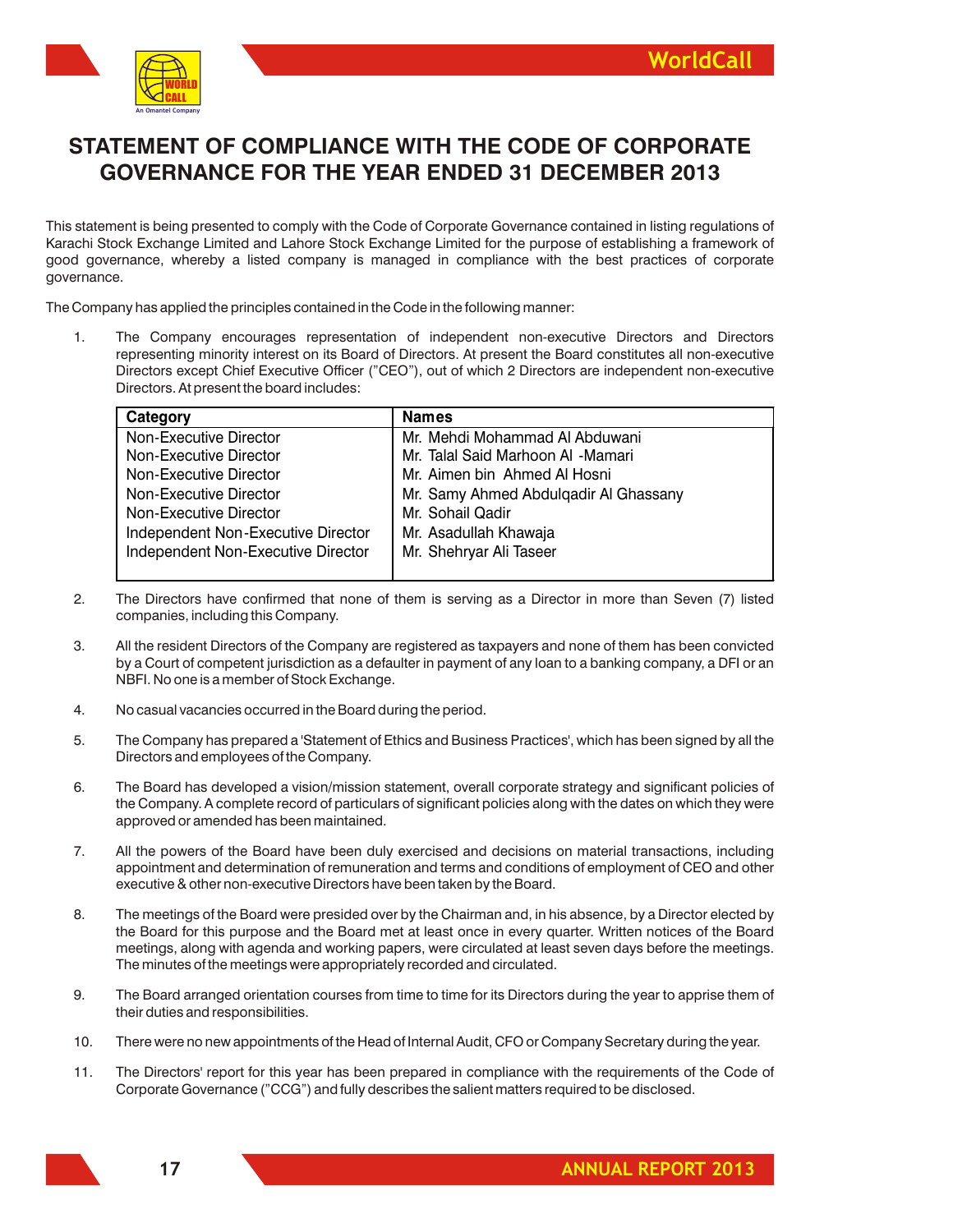

- 12. The financial statements of the Company were duly endorsed by CEO and CFO before approval of the Board.
- 13. The Directors, CEO and executives do not hold any interest in the shares of the Company other than that disclosed in the pattern of shareholding.
- 14. The Company has complied with all the corporate and financial reporting requirements of the ("CCG") Code of Corporate Governance.
- 15. The Board has formed an Audit Committee. At present the committee includes three non-executive Directors including the Chairman of the committee.
- 16. The meetings of the Audit Committee were held at least once every quarter prior to approval of interim and final results of the Company and as required by the Code. The terms of reference of the committee have been formed and advised to the committee for compliance.
- 17. The Board has set-up an effective internal audit function having suitable qualified and experienced personal who are conversant with the policies and procedures of the Company.
- 18. The statutory auditors of the Company have confirmed that they have been given a satisfactory rating under the quality control review program of the Institute of Chartered Accountants of Pakistan, that they or any of the partners of the firm, their spouses and minor children do not hold shares of the Company and that the firm and all its partners are in compliance with International Federation of Accountants (IFAC) guidelines on code of ethics as adopted by Institute of Chartered Accountants of Pakistan.
- 19. The statutory auditors or the persons associated with them have not been appointed to provide other services except in accordance with the listing regulations and the auditors have confirmed that they have observed IFAC guidelines in this regard.
- 20. The related party transactions have been placed before the Audit Committee and approved by the Board of Directors with necessary justifications for non arm's length transactions and pricing methods for transactions that were made on terms equivalent to those that prevail in the arm's length transactions only if such terms can be sustained.
- 21. The 'closed period', prior to the announcement of interim/final results and business decisions, which may materially affect the market price of company's securities, was determined and intimated to Directors, employees and stock exchanges(s).
- 22. Material/price sensitive information has been disseminated among all market participants at once through stock exchange(s).
- 23. The Management of the Company is committed to good corporate governance, and appropriate steps are taken to comply with the best practices.
- 24. We confirm that all other material principles contained in the Code have been complied with.

For and on behalf of the Board

**Lahore:** 08 February 2014

Babaridi

**BABAR ALI SYED** CHIEF EXECUTIVE OFFICER

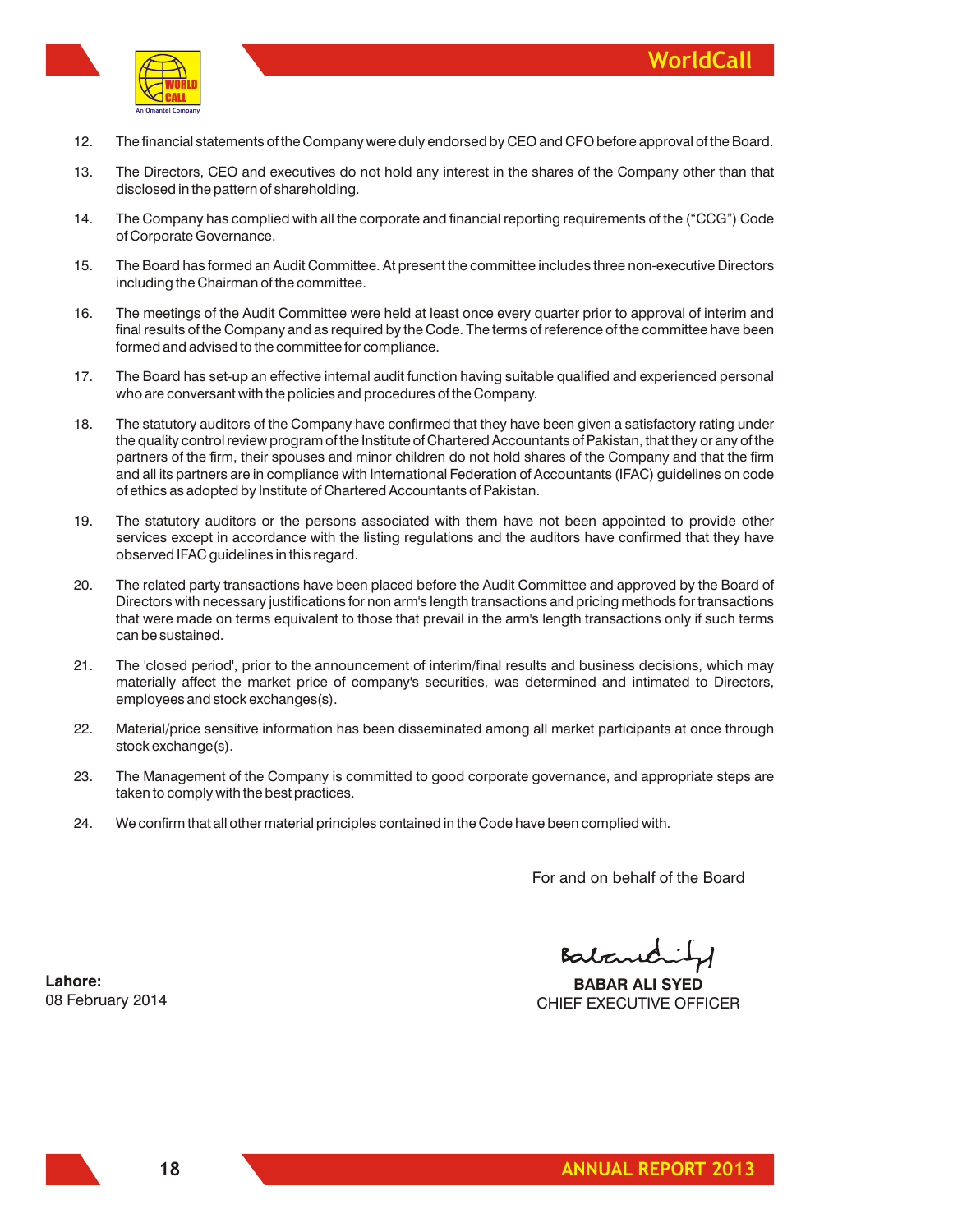

# **REVIEW REPORT TO THE MEMBERS ON STATEMENT OF COMPLIANCE WITH BEST PRACTICES OF CODE OF CORPORATE GOVERNANCE**

We have reviewed the Statement of Compliance with the best practices contained in the Code of Corporate Governance prepared by the Board of Directors of **WorldCall Telecom Limited ("the Company")** to comply with the Listing Regulation No. 35 of the Karachi and Lahore Stock Exchanges where the company is listed.

The responsibility for compliance with the Code of Corporate Governance is that of the Board of Directors of the Company. Our responsibility is to review, to the extent where such compliance can be objectively verified, whether the Statement of Compliance reflects the status of the Company's compliance with the provisions of the Code of Corporate Governance and report if it does not. A review is limited primarily to inquiries of the Company personnel and review of various documents prepared by the Company to comply with the Code.

As part of our audit of financial statements, we are required to obtain an understanding of the accounting and internal control systems sufficient to plan the audit and develop an effective audit approach. We are not required to consider whether the board's statement on internal control covers all risks and controls, or to form an opinion on the effectiveness of such internal controls, the company's corporate governance procedures and risks.

Further, listing Regulations of the Karachi and Lahore stock exchanges require the Company to place before the Board of Directors for their consideration and approval related party transactions distinguishing between transactions carried out on terms equivalent to those that prevail in arm's length transactions and transactions which are not executed at arm's length price recording proper justification for using such alternate pricing mechanism. Further, all such transactions are also required to be separately placed before the audit committee. We are only required and have ensured compliance of requirement to the extent of approval of related party transactions by the Board of Directors and placement of such transactions before the audit committee. We have not carried out any procedures to determine whether the related party transactions were undertaken at arm's length price or not.

Based on our review, nothing has come to our attention which causes us to believe that the Statement of Compliance does not appropriately reflect the Company's compliance, in all material respects, with the best practices contained in the Code of Corporate Governance as applicable to the Company for the year ended 31 December 2013.

UAMA taxer Hard. Ko

**Lahore: KPMG Taseer Hadi & Co.** 08 February 2014 **Chartered Accountants (Farid Uddin Ahmed)** 

**19**

**ANNUAL REPORT 2013**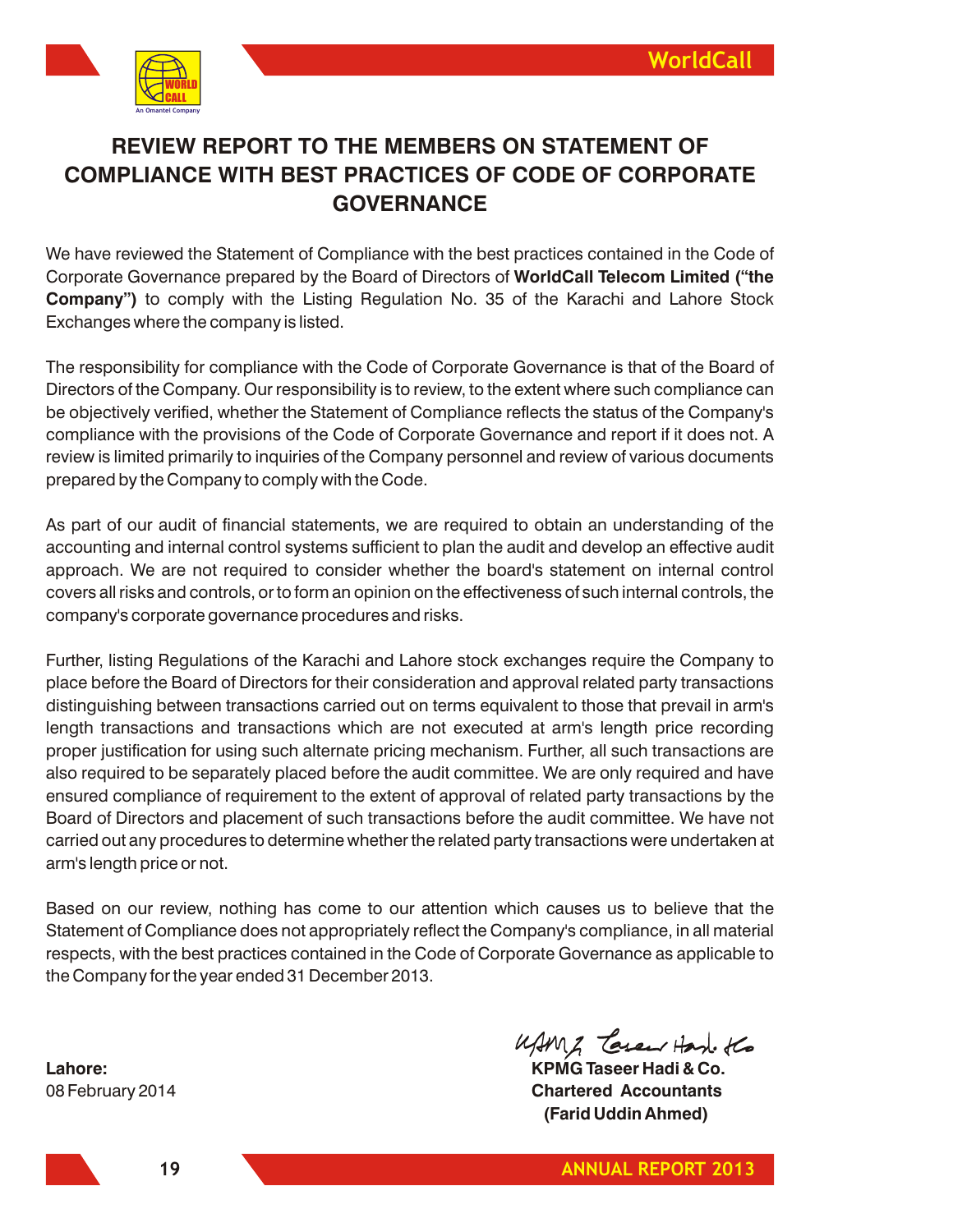

# **AUDITORS' REPORT TO THE MEMBERS**

We have audited the annexed balance sheet of **Worldcall Telecom Limited ("the Company")** as at 31 December 2013 and the related profit and loss account, statement of comprehensive income, cash flow statement and statement of changes in equity together with the notes forming part thereof, for the year then ended and we state that we have obtained all the information and explanations which, to the best of our knowledge and belief, were necessary for the purposes of our audit.

It is the responsibility of the Company's management to establish and maintain a system of internal control, and prepare and present the above said statements in conformity with the approved accounting standards and the requirements of the Companies Ordinance, 1984. Our responsibility is to express an opinion on these statements based on our audit.

We conducted our audit in accordance with the auditing standards as applicable in Pakistan. These standards require that we plan and perform the audit to obtain reasonable assurance about whether the above said statements are free of any material misstatement. An audit includes examining, on a test basis, evidence supporting the amounts and disclosures in the above said statements. An audit also includes assessing the accounting policies and significant estimates made by management, as well as, evaluating the overall presentation of the above said statements. We believe that our audit provides a reasonable basis for our opinion and, after due verification, we report that:

- a) in our opinion, proper books of account have been kept by the Company as required by the Companies Ordinance, 1984;
- b) in our opinion:
	- i) the balance sheet and profit and loss account together with the notes thereon have been drawn up in conformity with the Companies Ordinance, 1984, and are in agreement with the books of account and are further in accordance with accounting policies consistently applied;
	- ii) the expenditure incurred during the year was for the purpose of the Company's business; and
	- iii) the business conducted, investments made and the expenditure incurred during the year were in accordance with the objects of the Company;
- c) in our opinion and to the best of our information and according to the explanations given to us, the balance sheet, profit and loss account, statement of comprehensive income, cash flow statement and statement of changes in equity together with the notes forming part thereof conform with approved accounting standards as applicable in Pakistan, and, give the information required by the Companies Ordinance, 1984, in the manner so required and respectively give a true and fair view of the state of the Company's affairs as at 31 December 2013 and of the loss, its comprehensive loss, its cash flows and changes in equity for the year then ended; and
- d) in our opinion, no Zakat was deductible at source under the Zakat and Ushr Ordinance, 1980 (XVIII of 1980).

USMZ Taren Hard. Ko

**Lahore: KPMG Taseer Hadi & Co.** 08 February 2014 **Chartered Accountants (Farid Uddin Ahmed)**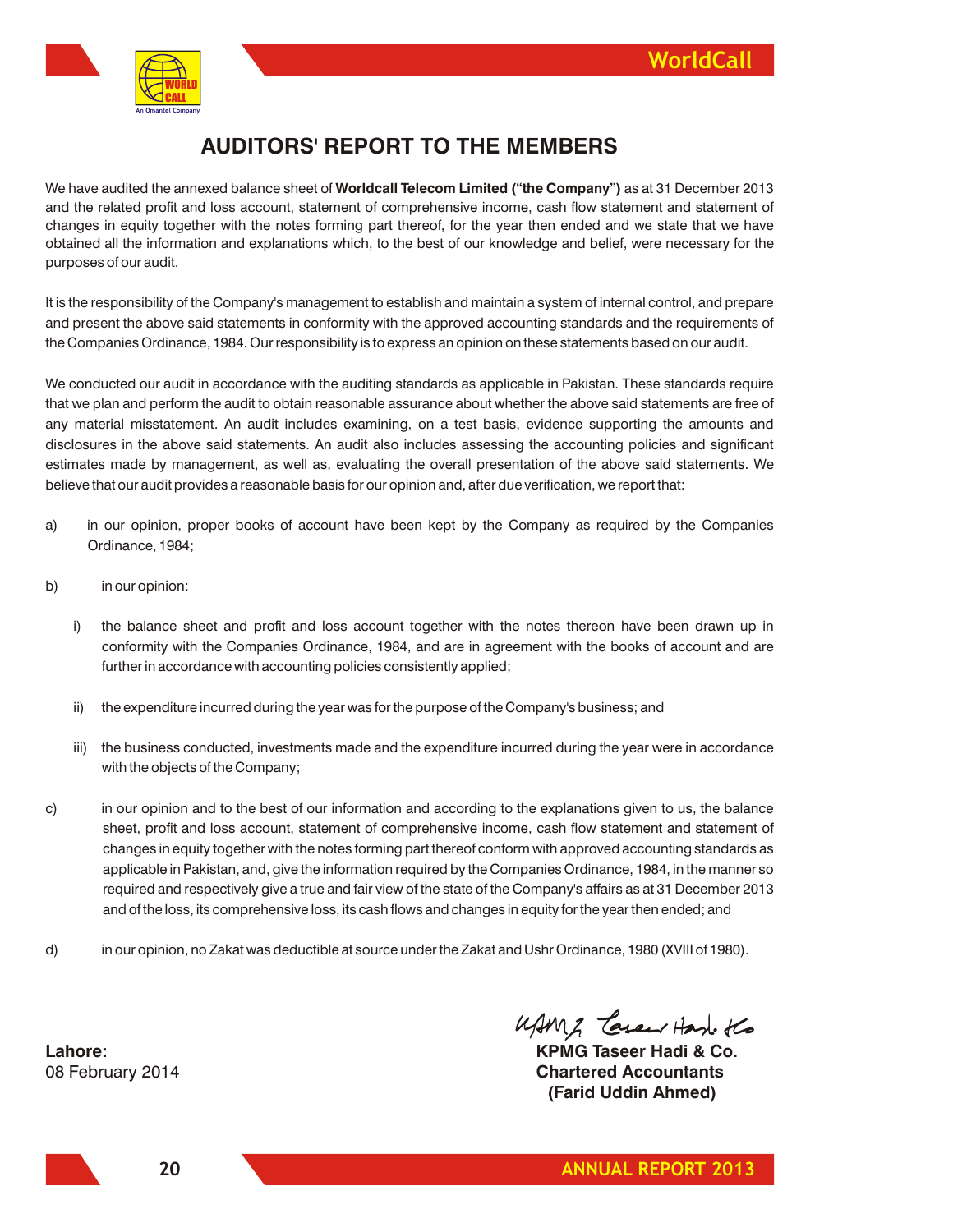

Restated

## **BALANCE SHEET AS AT 31 DECEMBER 2013**

|                                                                                | <b>Note</b>    | 31 December<br>2013                      | 31 December<br>2012       |
|--------------------------------------------------------------------------------|----------------|------------------------------------------|---------------------------|
|                                                                                |                | -------------(Rupees in '000)----------- |                           |
| <b>NON CURRENT ASSETS</b>                                                      |                |                                          |                           |
| <b>Tangible fixed assets</b>                                                   |                |                                          |                           |
| Property, plant and equipment                                                  | $\overline{4}$ | 12,520,955                               | 13,002,060                |
| Capital work-in-progress                                                       | 5              | 1,018,067                                | 782,635                   |
|                                                                                |                | 13,539,022                               | 13,784,695                |
| Intangible assets                                                              | 6              | 4,775,881                                | 4,987,160                 |
| Investment properties                                                          | 7              | 160,474                                  | 160,474                   |
| Long term trade receivables                                                    | 8              | 172,794                                  | 242,883                   |
| Deferred taxation                                                              | 9              | 2,546,247                                | 1,295,068                 |
| Long term loans and deposits                                                   | 10             | 77,615                                   | 122,074                   |
|                                                                                |                | 21,272,033                               | 20,592,354                |
| <b>CURRENT ASSETS</b><br>Stores and spares                                     | 11             | 186,253                                  | 225,091                   |
| Stock in trade                                                                 | 12             | 243,898                                  | 208,140                   |
| Trade debts                                                                    | 13             | 1,043,058                                | 2,624,883                 |
| Loans and advances - considered good                                           | 14             | 969,604                                  | 1,441,416                 |
| Deposits and prepayments                                                       | 15             | 192,786                                  | 190,848                   |
| Short term investments                                                         | 16             | 83,193                                   | 104,982                   |
| Other receivables                                                              | 17             | 79,665                                   | 64,513                    |
| Income tax recoverable - net                                                   |                | 204,690                                  | 154,656                   |
| Cash and bank balances                                                         | 18             | 2,501,852                                | 100,742                   |
|                                                                                |                | 5,504,999                                | 5,115,271                 |
| Long term investment - classified as held for sale                             | 19             | 5,504,999                                | 5,115,271                 |
| <b>CURRENT LIABILITIES</b>                                                     |                |                                          |                           |
| Current maturities of non-current liabilities                                  | 20             | 1,831,247                                | 1,447,025                 |
| Running finance under mark-up arrangements - secured                           | 21             | 786,944                                  | 789,331                   |
| Short term borrowings                                                          | 22             | 69,756                                   | 1,014,767                 |
| License fee payable                                                            | 23             | 1,021,500                                | 1,021,500                 |
| Trade and other payables                                                       | 24             | 7,040,571                                | 5,947,891                 |
| Interest and mark-up accrued                                                   | 25             | 258,311<br>11,008,329                    | 245,190                   |
| <b>NET CURRENT LIABILITIES</b>                                                 |                | (5,503,330)                              | 10,465,704<br>(5,350,433) |
|                                                                                |                |                                          |                           |
| <b>NON-CURRENT LIABILITIES</b>                                                 |                |                                          |                           |
| Term finance certificates - secured                                            | 26             | 1,095,824                                | 1,640,083                 |
| Long term loan<br>Deferred income                                              | 27             | 3,201,197                                | 2,815,456                 |
| <b>Retirement benefits</b>                                                     | 28             | 336,991                                  | 65,916<br>362,907         |
| Liabilities against assets subject to finance lease                            | 29             | 1,423                                    | 44,904                    |
| Long term payables                                                             | 30             | 1,123,506                                | 1,288,444                 |
| Long term deposits                                                             |                | 42,333                                   | 42,458                    |
|                                                                                |                | 5,801,274                                | 6,260,168                 |
| Contingencies and commitments                                                  | 31             | 9,967,429                                | 8,981,753                 |
| <b>REPRESENTED BY</b>                                                          |                |                                          |                           |
| <b>Share capital and reserves</b>                                              |                |                                          |                           |
| Authorized share capital                                                       |                |                                          |                           |
| 1,500,000,000 (31 December 2012: 900,000,000) ordinary shares of Rs. 10 each   |                | 15,000,000                               | 9,000,000                 |
|                                                                                |                |                                          |                           |
| 500,000 (31 December 2012: Nil) preference shares of USD 100 each              |                |                                          |                           |
| (USD 50,000,000 equivalent to Rs. 6,000,000,000)                               |                | 6,000,000                                |                           |
| Ordinary share capital                                                         | 32             | 8,605,716                                | 8,605,716                 |
| Preference share capital                                                       | 33             | 3,537,700                                |                           |
| Share premium                                                                  | 34             | 837,335                                  | 837,335                   |
| Fair value reserve - available for sale financial assets                       |                | 11,702                                   | 13,835                    |
| Exchange translation reserve                                                   |                | 144,300                                  |                           |
| <b>Accumulated loss</b>                                                        |                | (3,527,284)                              | (823, 263)                |
|                                                                                |                | 9,609,469                                | 8.633.623                 |
| Surplus on revaluation                                                         | 35             | 357,960                                  | 348,130                   |
|                                                                                |                | 9,967,429                                | 8,981,753                 |
| The annexed notes 1 to 50 form an integral part of these financial statements. |                |                                          |                           |

**Lahore:** 08 February 2014

**CHIEF EXECUTIVE OFFICER** 

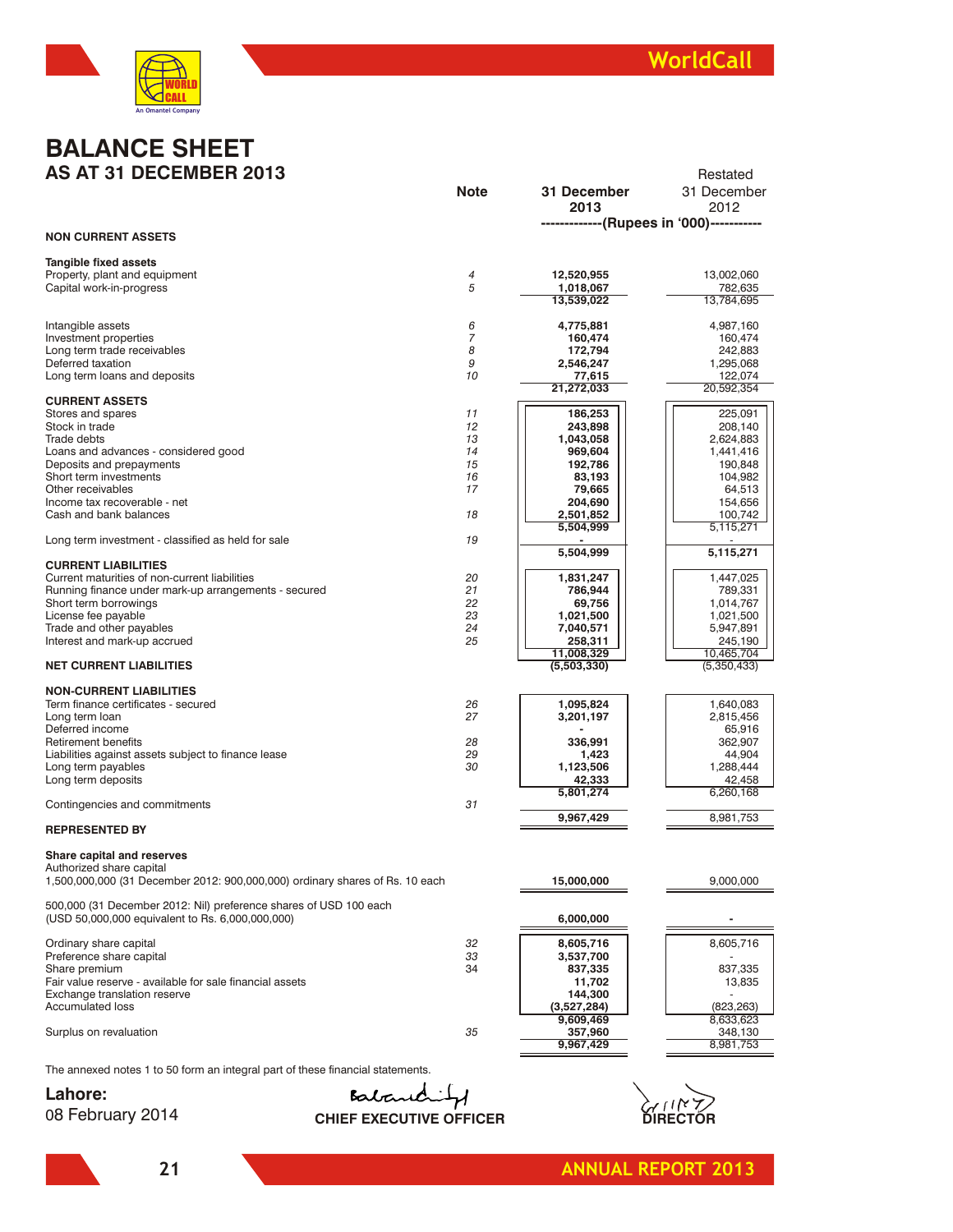

### **PROFIT AND LOSS ACCOUNT FOR THE YEAR ENDED 31 DECEMBER 2013**

|                                                        | <b>Note</b> | 31 December<br>2013 | 31 December<br>2012                    |
|--------------------------------------------------------|-------------|---------------------|----------------------------------------|
|                                                        |             |                     | ------------(Rupees in '000)---------- |
| Revenue - net                                          | 36          | 3,187,636           | 7,118,825                              |
| Direct cost                                            | 37          | (4,042,699)         | (6,606,299)                            |
| Gross (loss)/profit                                    |             | (855,063)           | 512,526                                |
| Operating cost                                         | 38          | (1,569,984)         | (1,946,468)                            |
| <b>Operating loss</b>                                  |             | (2,425,047)         | (1,433,942)                            |
| Finance cost                                           | 39          | (636, 182)          | (1, 245, 090)                          |
|                                                        |             | (3,061,229)         | (2,679,032)                            |
| Impairment loss on available for sale financial assets |             | (19, 656)           | (265, 365)                             |
| Other income                                           | 40          | 85,145              | 694,172                                |
| Other operating expenses                               |             | (520, 199)          | (370, 392)                             |
| Loss before taxation                                   |             | (3,515,939)         | (2,620,617)                            |
| <b>Taxation</b>                                        | 41          | 1,214,359           | 970,975                                |
| <b>Loss after taxation</b>                             |             | (2,301,580)         | (1,649,642)                            |
| Loss per share - basic (Rupees)                        | 42.1        | (2.78)              | (1.92)                                 |
| Loss per share - diluted (Rupees)                      | 42.2        | (1.44)              | (1.92)                                 |

The annexed notes 1 to 50 form an integral part of these financial statements.

**Lahore:** 08 February 2014

**CHIEF EXECUTIVE OFFICER DIRECTOR** 



**22**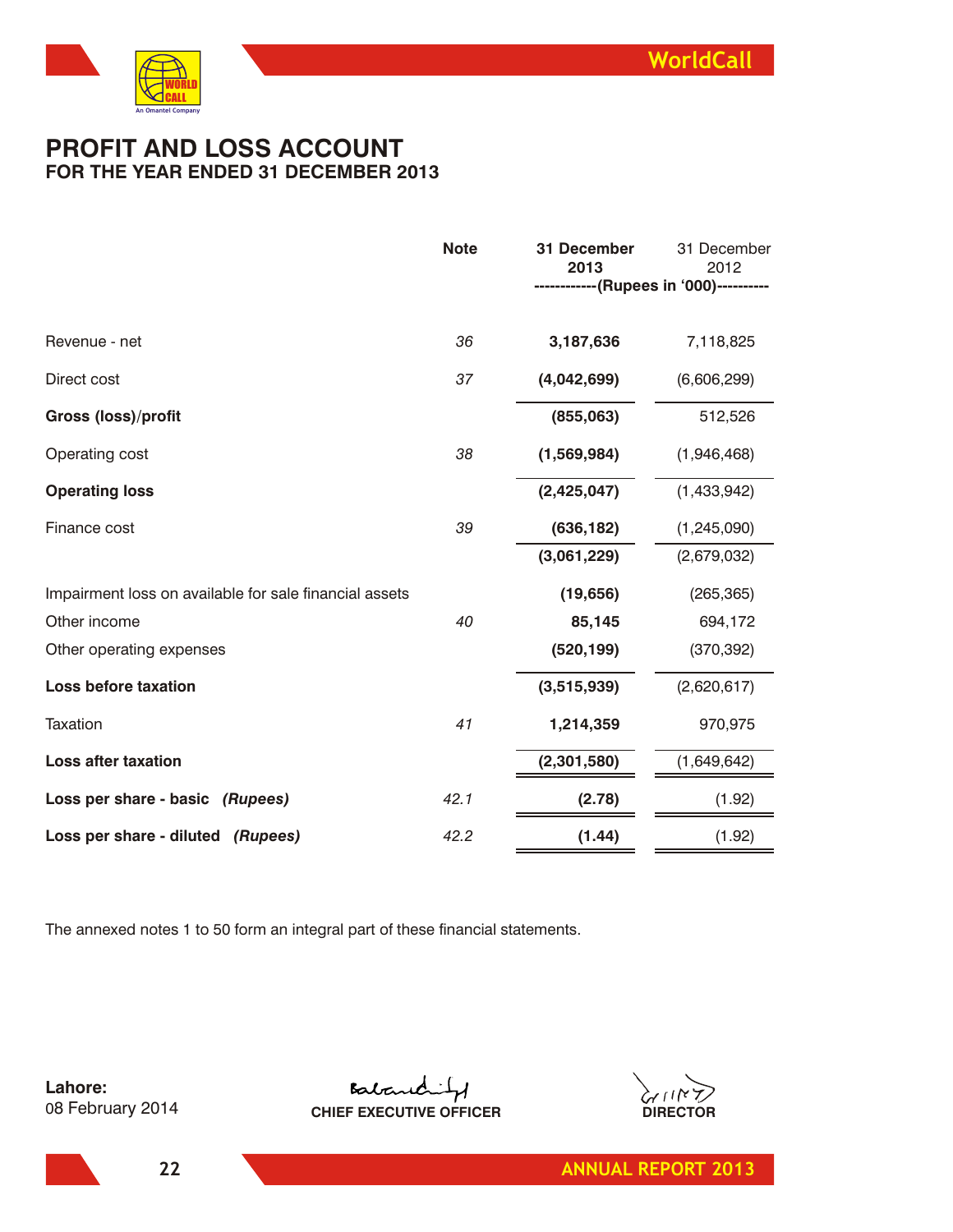

### **STATEMENT OF COMPREHENSIVE INCOME FOR THE YEAR ENDED 31 DECEMBER 2013**

|                                                                                                                           | 31 December<br>2013<br>---------(Rupees in '000)--------- | Restated<br>31 December<br>2012 |
|---------------------------------------------------------------------------------------------------------------------------|-----------------------------------------------------------|---------------------------------|
| Loss for the year                                                                                                         | (2,301,580)                                               | (1,649,642)                     |
| Other comprehensive income/(loss) - net of tax:                                                                           |                                                           |                                 |
| Items that will not be reclassified to<br>profit and loss account                                                         |                                                           |                                 |
| Recognition of actuarial income on defined benefit plan                                                                   | 1,665<br>1,665                                            | 34,720<br>34,720                |
| Items that are or may be reclassified subsequently<br>to profit or loss:                                                  |                                                           |                                 |
| Net change in fair value of available for sale financial assets<br>Impairment loss transferred to profit and loss account | (21, 789)<br>19,656<br>(2, 133)                           | (9,507)<br>265,365<br>255,858   |
| Other comprehensive (loss)/income - net of tax                                                                            | (468)                                                     | 290,578                         |
| Total comprehensive loss for the year                                                                                     | (2,302,048)                                               | (1,359,064)                     |

The annexed notes 1 to 50 form an integral part of these financial statements.

**Lahore:** 08 February 2014

**CHIEF EXECUTIVE OFFICER DIRECTOR** 

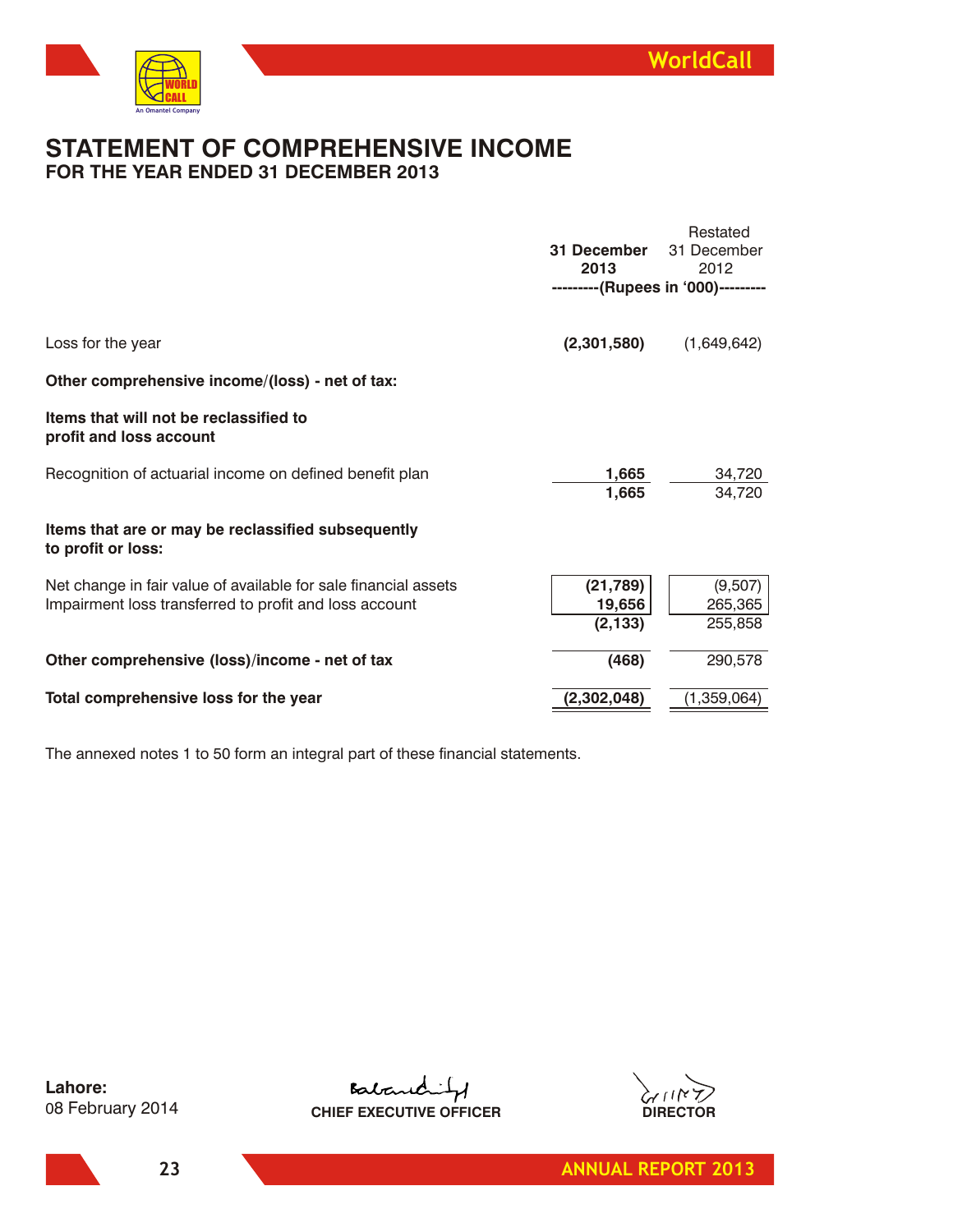

## **CASH FLOW STATEMENT FOR THE YEAR ENDED 31 DECEMBER 2013**

|                                                                 | <b>Note</b> | 31 December<br>2013                 | 31 December<br>2012 |
|-----------------------------------------------------------------|-------------|-------------------------------------|---------------------|
|                                                                 |             | ----------(Rupees in '000)--------- |                     |
| Cash flows from operating activities                            |             |                                     |                     |
| Cash generated from operations                                  | 44          | 1,673,448                           | 1,384,818           |
| Decrease in long term deposits receivable                       |             | 44,459                              | 10,249              |
| Decrease/(increase) in long term trade receivable               |             | 70,089                              | (785, 404)          |
| Decrease in long term deposits payable                          |             | (125)                               | (203)               |
| Decrease in deferred income                                     |             | (65, 916)                           | (100, 384)          |
| (Decrease)/increase in long term payables                       |             | (164, 938)                          | 452,701             |
| Retirement benefits paid                                        |             | (112, 810)                          | (11, 187)           |
| Finance cost paid                                               |             | (564, 822)                          | (492, 645)          |
| Taxes paid                                                      |             | (28, 280)                           | (26, 307)           |
| Net cash generated from operating activities                    |             | 851,105                             | 431,638             |
| Cash flows from investing activities                            |             |                                     |                     |
| Fixed capital expenditures                                      |             | (1,021,325)                         | (758, 830)          |
| Acquisition of intangible assets                                |             |                                     | (14, 249)           |
| Proceeds from sale of property, plant and equipment             |             | 36,915                              | 18,982              |
| Net cash used in investing activities                           |             | (984, 410)                          | (754, 097)          |
| <b>Cash flows from financing activities</b>                     |             |                                     |                     |
| Proceeds received against preference shares                     |             | 3,537,700                           |                     |
| Running finance - net                                           |             | (2, 387)                            | (190, 042)          |
| (Repayment)/receipt of short term borrowings - net              |             | (945, 011)                          | 896,264             |
| Repayment of term finance certificates                          |             |                                     | (547, 913)          |
| Repayment of liabilities against asset subject to finance lease |             | (55, 887)                           | (62, 136)           |
| Net cash generated from financing activities                    |             | 2,534,415                           | 96,173              |
|                                                                 |             |                                     |                     |
| Net increase/(decrease) in cash and cash equivalents            |             | 2,401,110                           | (226, 286)          |
| Cash and cash equivalents at the beginning of the year          |             | 100,742                             | 327,028             |
| Cash and cash equivalents at the end of the year                |             | 2,501,852                           | 100,742             |
|                                                                 |             |                                     |                     |

**Lahore:** 08 February 2014

**CHIEF EXECUTIVE OFFICER** DIRECTOR

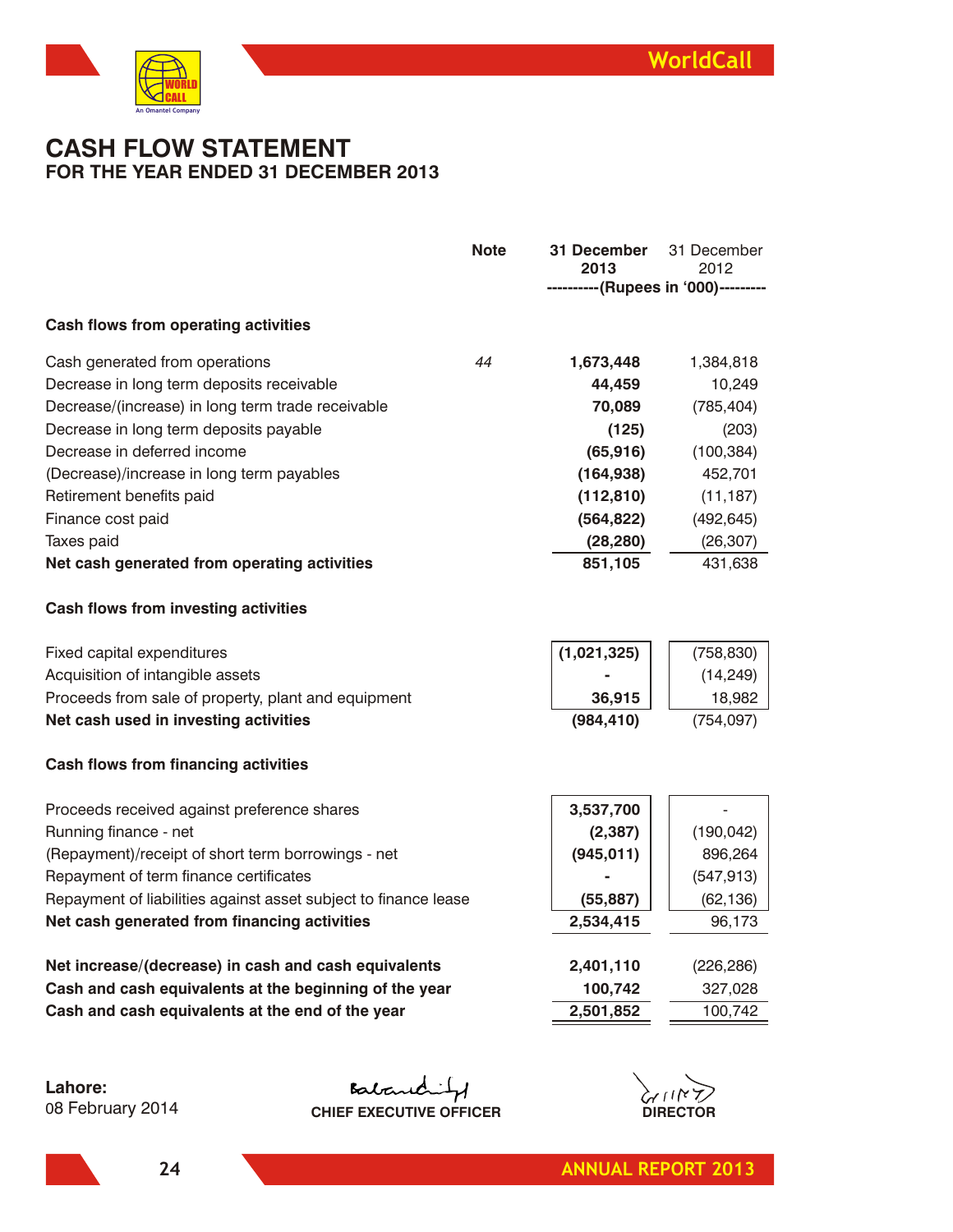

## **STATEMENT OF CHANGES IN EQUITY FOR THE YEAR ENDED 31 DECEMBER 2013**

|                                                       | <b>Share Capital</b>         |                                |                         | <b>Capital Reserve</b>                                                         |                                           | Revenue Reserve                            |                           |              |
|-------------------------------------------------------|------------------------------|--------------------------------|-------------------------|--------------------------------------------------------------------------------|-------------------------------------------|--------------------------------------------|---------------------------|--------------|
|                                                       | Ordinary<br>share<br>capital | Preference<br>share<br>capital | <b>Share</b><br>premium | <b>Fair value</b><br>reserve -<br>available<br>for sale<br>financial<br>assets | <b>Exchange</b><br>translation<br>reserve | Accumulated<br>profit / (loss)             | Surplus on<br>revaluation | <b>Total</b> |
|                                                       |                              |                                |                         |                                                                                |                                           | (Rupees in '000) - - - - - - - - - - - - - |                           |              |
| Balance as at 31 December 2011                        | 8,605,716                    |                                | 837,335                 | (242, 023)                                                                     |                                           | 806.476                                    | 343,245                   | 10,350,749   |
| Effect of change in accounting policy                 |                              |                                |                         |                                                                                |                                           | (9,932)                                    |                           | (9,932)      |
| Balance as at 31 December 2011 -<br>restated          | 8,605,716                    | $\overline{\phantom{a}}$       | 837,335                 | (242, 023)                                                                     |                                           | 796,544                                    | 343,245                   | 10,340,817   |
| Transfer to surplus on revaluation                    |                              |                                |                         |                                                                                |                                           | (4,885)                                    | 4,885                     |              |
| Loss for the year                                     |                              |                                |                         |                                                                                |                                           | (1,649,642)                                |                           | (1,649,642)  |
| Other comprehensive income for the<br>year - restated |                              |                                |                         | 255,858                                                                        |                                           | 34,720                                     |                           | 290,578      |
| Balance as at 31 December 2012 -<br>restated          | 8,605,716                    |                                | 837,335                 | 13,835                                                                         |                                           | (823, 263)                                 | 348,130                   | 8,981,753    |
| Transfer to surplus on revaluation                    |                              |                                |                         |                                                                                |                                           | (4,885)                                    | 9,830                     | 4,945        |
| Loss for the year                                     |                              |                                |                         |                                                                                |                                           | (2,301,580)                                |                           | (2,301,580)  |
| Other comprehensive (loss)/income<br>for the year     |                              |                                |                         | (2, 133)                                                                       |                                           | 1,665                                      |                           | (468)        |
| <b>Transactions with owners</b>                       |                              |                                |                         |                                                                                |                                           |                                            |                           |              |
| Issuance of preference shares                         |                              | 3,537,700                      |                         |                                                                                |                                           |                                            |                           | 3,537,700    |
| Cost of issuance of preference shares                 |                              |                                |                         |                                                                                |                                           | (161, 139)                                 |                           | (161, 139)   |
| Exchange translation reserve                          |                              |                                |                         |                                                                                | 144,300                                   | (144, 300)                                 |                           |              |
| Dividend on preference shares                         |                              |                                |                         |                                                                                |                                           | (93, 782)                                  |                           | (93, 782)    |
| Balance as at 31 December 2013                        | 8,605,716                    | 3,537,700                      | 837,335                 | 11,702                                                                         | 144,300                                   | (3,527,284)                                | 357,960                   | 9,967,429    |

The annexed notes 1 to 50 form an integral part of these financial statements.

**Lahore:** 08 February 2014

**CHIEF EXECUTIVE OFFICER** DIRECTOR



**25**

**ANNUAL REPORT 2013**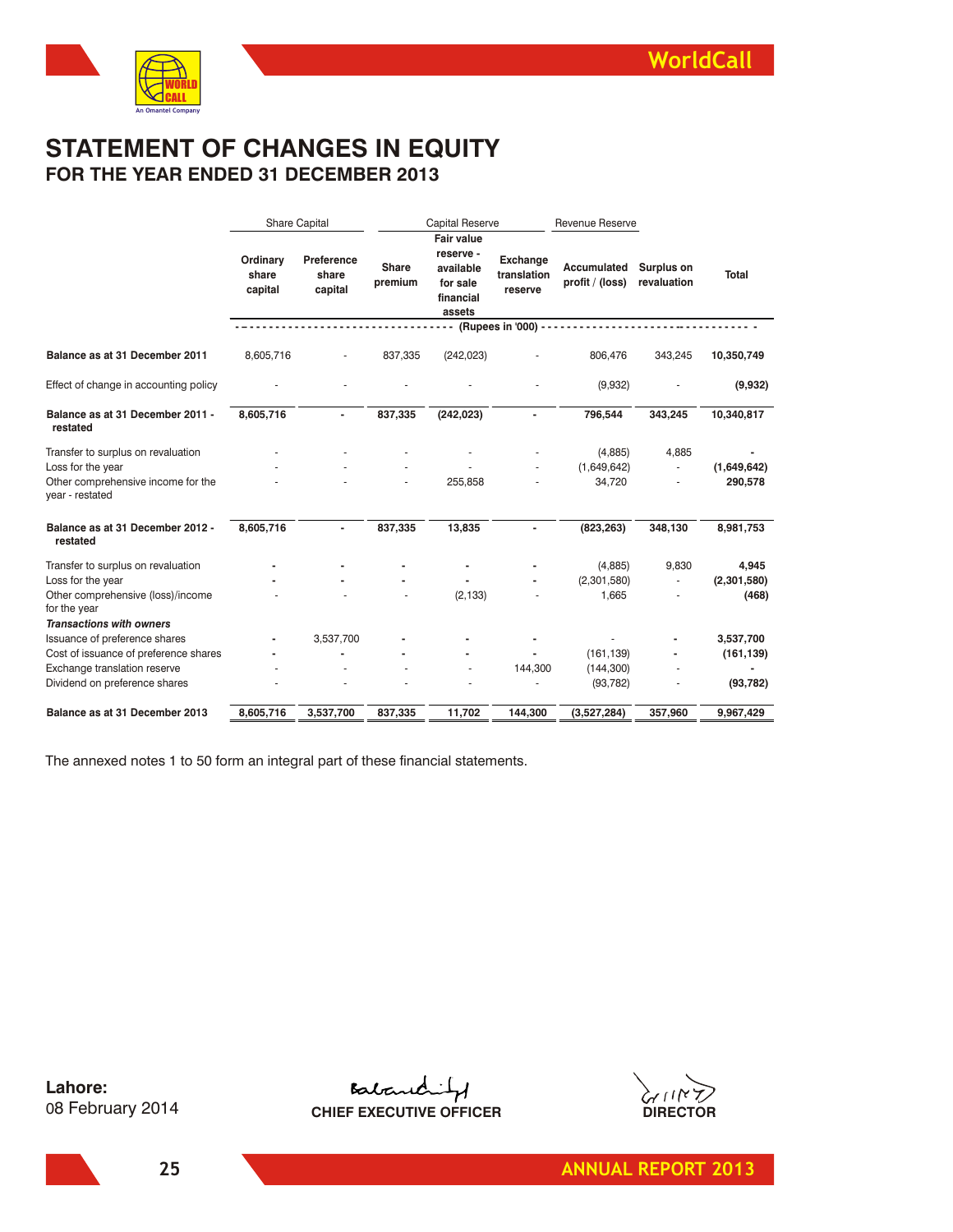

## **NOTES TO THE FINANCIAL STATEMENTS FOR THE YEAR ENDED 31 DECEMBER 2013**

#### **1 Legal status and nature of business**

Worldcall Telecom Limited ("the Company") is a public limited company incorporated in Pakistan on 15 March 2001 under the Companies Ordinance, 1984 and its shares are quoted on the Karachi and Lahore Stock Exchanges. The Company commenced its operations on 01 December 2004 and is engaged in providing Wireless Local Loop ("WLL") and Long Distance & International ("LDI") services in Pakistan, operation and maintenance of public payphones network and re-broadcasting international/national satellite/terrestrial wireless and cable television and radio signals as well as interactive communication and to establish, maintain and operate the licensed telephony services. The Company has been licensed by Pakistan Telecommunication Authority ("PTA") and Pakistan Electronic Media Regulatory Authority ("PEMRA") for these purposes. The registered office of the Company is situated at 67A, C-III, Gulberg III, Lahore. During the year ended 30 June 2008, 56.80% shares (488,839,429 ordinary shares) had been acquired by Oman Telecommunications Company SAOG ("the Parent company"). In addition to this, Parent company has also invested in preference shares as stated in note 33.

#### **2 Basis of preparation**

#### **2.1 Statement of compliance**

These financial statements have been prepared in accordance with approved accounting standards as applicable in Pakistan and the requirements of Companies Ordinance, 1984. Approved accounting standards comprise of such International Financial Reporting Standards (IFRS) issued by the International Accounting Standard Board as are notified under the provisions of the Companies Ordinance, 1984. Wherever, the requirements of the Companies Ordinance, 1984 or directives issued by the Securities and Exchange Commission of Pakistan differ with the requirements of these standards, the requirements of Companies Ordinance, 1984 or requirements of the said directives shall prevail.

#### **2.2 Accounting convention and basis of preparation**

These financial statements have been prepared under the historical cost convention, except for revaluation of investment properties, plant and equipment, intangible assets and certain financial assets at fair value, and recognition of certain employee benefits and financial liabilities at present value.

#### **3 Summary of significant accounting policies**

The significant accounting policies adopted in preparation of these financial statements are set out below:

#### **3.1 Significant accounting judgments and estimates**

The preparation of financial statements in conformity with approved Financial Reporting Standards requires management to make judgments, estimates and assumptions that affect the application of policies and reported amounts of assets and liabilities, income and expenses. The estimates and associated assumptions and judgments are based on historical experience and various other factors that are believed to be reasonable under the circumstances, the result of which form the basis of making the judgments about carrying values of assets and liabilities that are not readily apparent from other sources. Actual results may differ from these estimates.

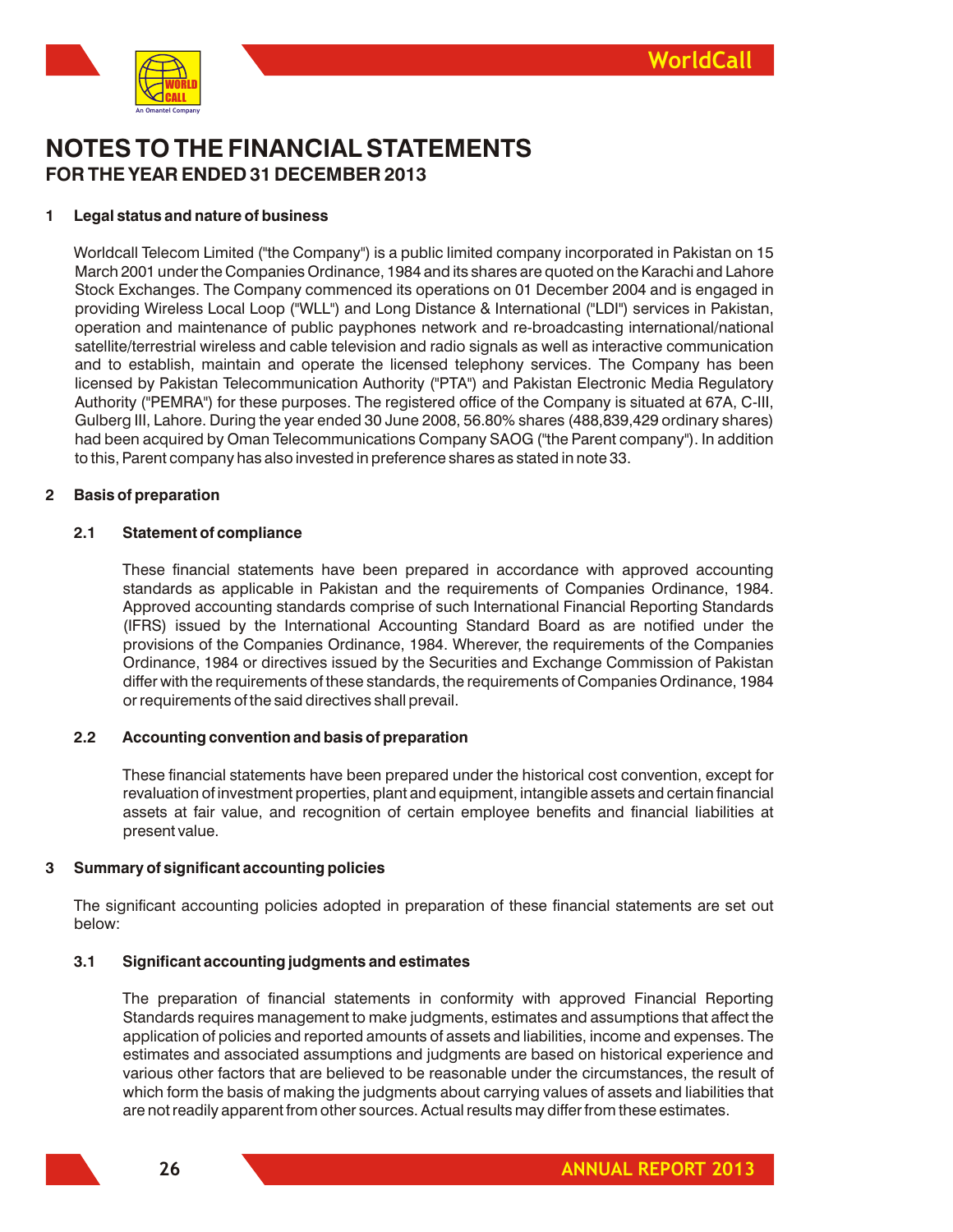

The estimates and underlying assumptions are reviewed on an ongoing basis. Revision to accounting estimates are recognised in the year in which the estimate is revised if the revision affects only that year, or in the year of revision and future years if the revision affects both current and future years. The areas where various assumptions and estimates are significant to the Company's financial statements or where judgments were exercised in application of accounting policies are as follows:

- Useful life of depreciable assets and amortization of intangible assets (note 3.2, 3.3, 4 & 6)
- Staff retirement benefits (note 3.11 & 28)
- Taxation (note  $3.6841$ )
- Provisions and contingencies (note 3.16 & 31)
- Investment properties (note 3.4 & 7)
- Impairment testing of goodwill (note 6.3)

#### **3.2 Fixed capital expenditure and depreciation**

#### *Property, plant and equipment*

Property, plant and equipment (except freehold land and plant and equipment) are stated at cost less accumulated depreciation and any identified impairment loss. Freehold land is stated at cost and plant and equipment are stated at revalued amount less accumulated depreciation and any identified impairment loss.

Cost in relation to self constructed assets includes direct cost of material, labour and other allocable expenses.

Depreciation is charged to income on the straight line method whereby cost of an asset is written off over its estimated useful life at the rates given in note 4.

Residual value and the useful life of assets are reviewed at least at each financial year end and adjusted if impact on depreciation is significant.

Incremental/decremental depreciation on revalued assets is transferred net of deferred tax from/to surplus on revaluation to/from retained earnings (accumulated profit).

Depreciation on additions is charged on a pro-rata basis from time the asset is put to use till the time the asset is disposed off. Where an impairment loss is recognised, the depreciation charge is adjusted in the future period to allocate the assets' revised carrying amount over its estimated useful life.

Maintenance and repairs are charged to income as and when incurred. Renewals and improvements are capitalized when it is probable that respective future economic benefits will flow to the Company and the cost of the item can be measured reliably, and the assets so replaced, if any, are retired. Gains and losses on disposal of assets are included in income and the related surplus on revaluation of plant and equipment is transferred directly to retained earnings (accumulated profit).

#### *Finance leases*

Leases in terms of which the Company has substantially all the risks and rewards of ownership are classified as finance leases. Assets subject to finance lease are stated at the lower of their revalued amount less accumulated depreciation and any identified impairment loss and present value of minimum lease payments at the date of commencement of lease.

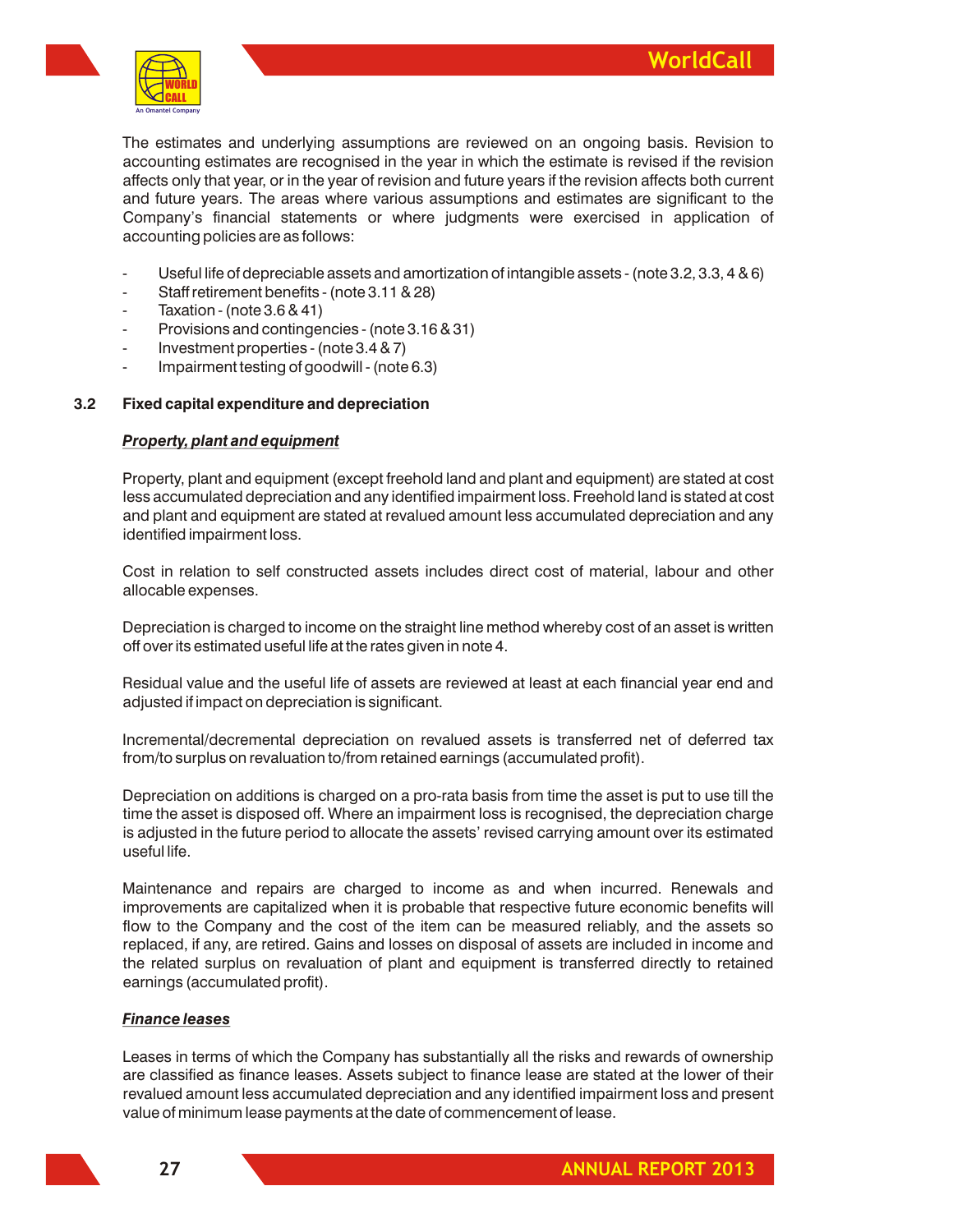

The related rental obligations, net of finance costs are classified as current and long term depending upon the timing of the payment.

Each lease payment is allocated between the liability and finance costs so as to achieve a constant rate on the balance outstanding.

Assets acquired under a finance lease are depreciated over the estimated useful life of the asset on a straight-line method at the rates given in note 4. Depreciation of leased assets is charged to profit and loss account.

Residual value and the useful life of leased assets are reviewed at least at each financial year end and adjusted if impact on depreciation is significant.

Depreciation on additions to leased assets is charged on pro-rata basis from time the asset is put to use till the time the asset is disposed off.

#### *Capital work-in-progress*

Capital work-in-progress is stated at cost less any identified impairment loss.

#### **3.3 Intangible assets**

#### *Goodwill*

Goodwill represents the difference between the cost of the acquisition (fair value of consideration paid) and the fair value of the net identifiable assets acquired.

#### *Other intangible assets*

Other intangible assets are stated at revalued amount less accumulated amortization except for patents and copy rights, which are stated at cost less accumulated amortization.

Other intangible assets are amortized using the straight line method at the rates given in note 6. Amortization on licenses is charged to the profit and loss account from the month in which the related operations are commenced. Amortization on additions to other intangible assets is charged on a pro-rata basis from the month in which asset is put to use, while for disposals amortization is charged up to the month of disposal.

Indefeasible right to use ("IRU") contracts are recognised at cost as an intangible asset when the Company has the specific IRU an identified portion of the underlying asset, generally optical fibers or dedicated bandwidth, and the duration of the right is for the major part of the underlying asset's economic life. They are amortized on a straight line basis over the period of the contract.

Incremental amortization on revalued intangible assets is transferred net of deferred tax from surplus on revaluation to retained earnings (unappropriated profit).

Subsequent expenditure on intangible assets is capitalized only when it increases the future economic benefits embodied in the specific asset to which it relates. All other expenditures are charged to income as and when incurred.

Gain or loss arising on disposal and retirement of intangible assets is determined as a difference between net disposal proceeds and carrying amount of the assets and is recognised as income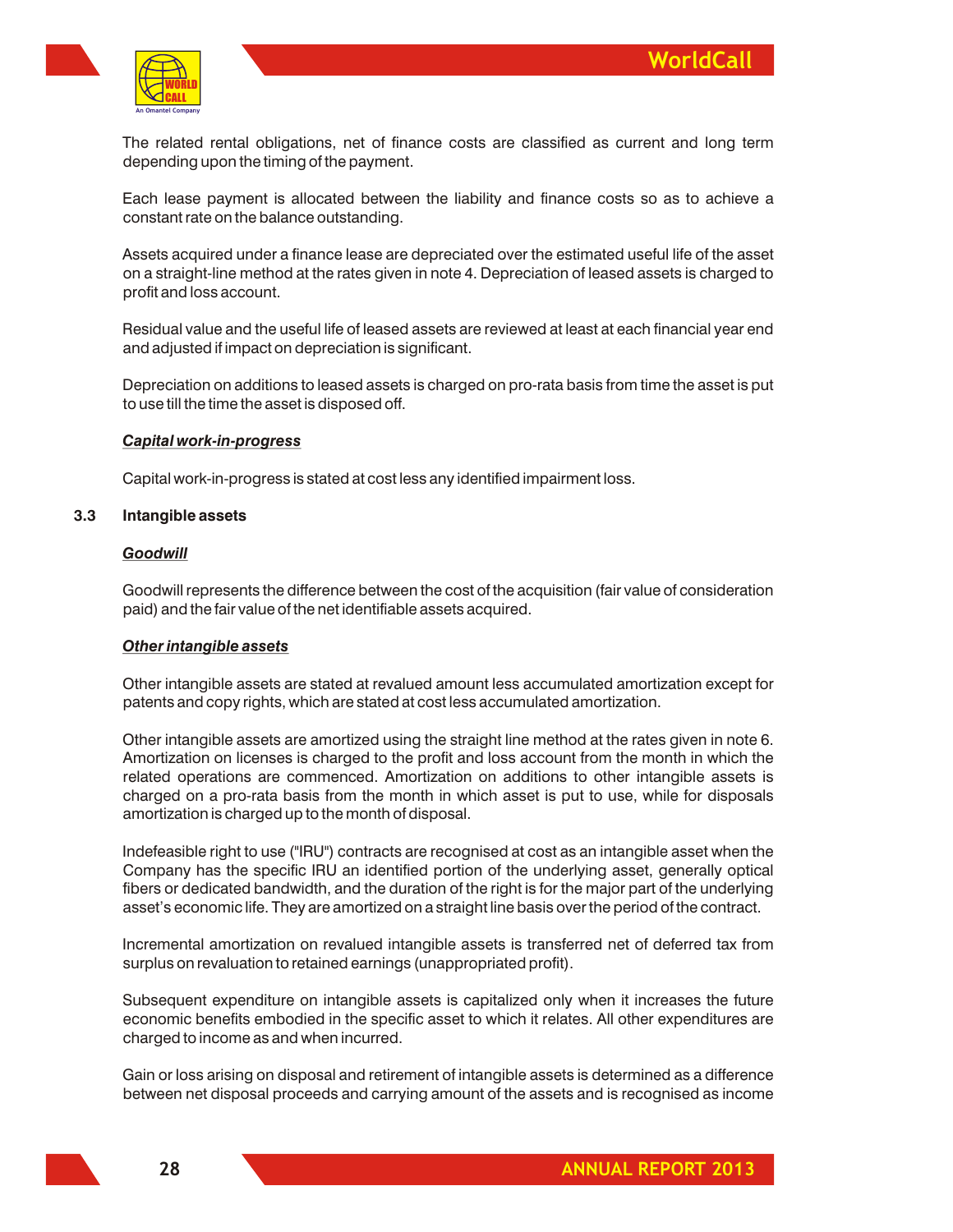

or expense in the profit and loss account. Related surplus on revaluation of intangible assets is transferred directly to retained earnings (unappropriated profit).

#### **3.4 Investment properties**

Investment properties are properties which are held either to earn rental income or for capital appreciation or for both. Investment properties are initially recognised at cost, being the fair value of the consideration given, subsequently these are stated at fair value. The fair value is determined annually by an independent approved valuer. The fair values are based on market values, being the estimated amount for which a property could be exchanged on the date of valuation between knowledgeable and willing buyer and seller in an arms length transaction.

Any gain or loss arising from a change in fair value is recognised in the profit and loss account. Rental income from investment properties is accounted for as described in note 3.14.

When an item of property, plant and equipment is transferred to investment property following a change in its use, any differences arising at the date of transfer between the carrying amount of the item immediately prior to transfer and its fair value is recognised in surplus on revaluation of property, plant and equipment, if it is a gain. Upon disposal of the item the related surplus on revaluation of property, plant and equipment is transferred to retained earnings. Any loss arising in this manner is recognised immediately in the profit and loss account.

If an investment property becomes owner-occupied, it is reclassified as property, plant and equipment and its fair value at the date of reclassification becomes its cost for accounting purposes of subsequent recording.

#### **3.5 Investments**

The Company classifies its investments in following categories.

#### *Investments in equity instruments of subsidiary*

Investment in subsidiary where the Company has significant influence is measured at cost less impairment in the Company's financial statements. Cost in relation to investments made in foreign currency is determined by translating the consideration paid in foreign currency into rupees at exchange rates prevailing on the date of transactions.

The Company is required to issue consolidated financial statements along with its separate financial statements, in accordance with the requirements of IAS 27 'Consolidated and Separate Financial Statements'.

#### *Available for sale investments*

Available for sale investments are initially recognised at cost, being the fair value of the consideration given. Subsequent to initial recognition these are recognised at fair value unless fair value can not be reliably measured. The investments for which quoted market price is not available are measured at cost. Changes in carrying value are recognised in equity until investment is sold or determined to be impaired at which time the cumulative gain or loss previously recognised in equity is included in profit or loss account.

All "regular way" purchase and sale of listed shares are recognised on the trade date i.e. the date that the Company commits to purchase/sell the asset.

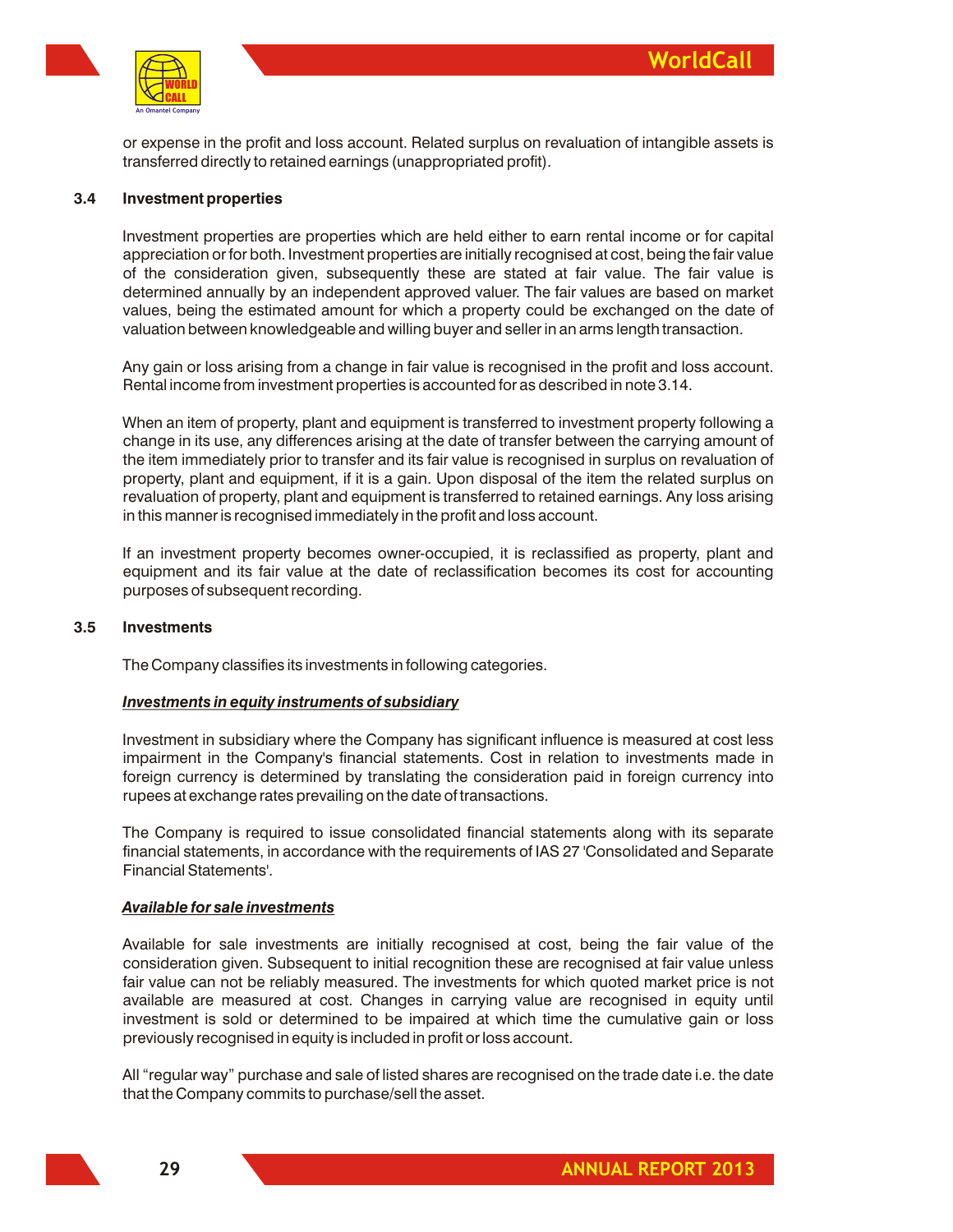

The fair value of investments classified as available for sale is their quoted bid price at the balance sheet date.

#### **3.6 Taxation**

Income tax on the profit or loss for the year comprises of current and deferred tax.

#### *Current*

Provision of current tax is based on the taxable income for the year determined in accordance with the prevailing law for taxation of income. The charge for current tax is calculated using prevailing tax rates or tax rates expected to apply to the profit for the year if enacted after taking into account tax credits, rebates and exemptions, if any. The charge for current tax also includes adjustments, where considered necessary, to provision for tax made in previous years arising from assessments framed during the year for such years.

#### *Deferred*

Deferred tax is provided using the balance sheet liability method in respect of all temporary differences arising from differences between the carrying amount of assets and liabilities in the financial statements and the corresponding tax bases used in the computation of the taxable profit. Deferred tax liabilities are generally recognised for all taxable temporary differences and deferred tax assets are recognised to the extent that it is probable that taxable profits will be available against which the deductible temporary differences, unused tax losses and tax credits can be utilized.

The carrying amount of deferred tax asset is reviewed at each balance sheet date and reduced to the extent that it is no longer probable that sufficient taxable profit will be available to allow all or part of the deferred tax asset to be utilized.

Deferred tax assets and liabilities are calculated at the rates that are expected to apply to the period when the asset is realized or the liability is settled, based on the tax rates (and tax laws) that have been enacted or substantially enacted by the balance sheet date. Deferred tax is charged or credited in the profit and loss account, except in the case of items credited or charged to equity in which case it is included in equity.

#### **3.7 Inventories**

Inventories, except for stock in transit, are stated at lower of cost and net realizable value. Items in transit are valued at cost comprising invoice value plus other charges paid thereon. Cost is determined as follows:

#### *Store and spares*

Useable stores and spares are valued principally at moving average cost, while items considered obsolete are carried at nil value.

#### *Stock in trade*

Cost is determined on moving average basis.

Net realizable value is the estimated selling price in ordinary course of business, less estimated incidental selling cost.

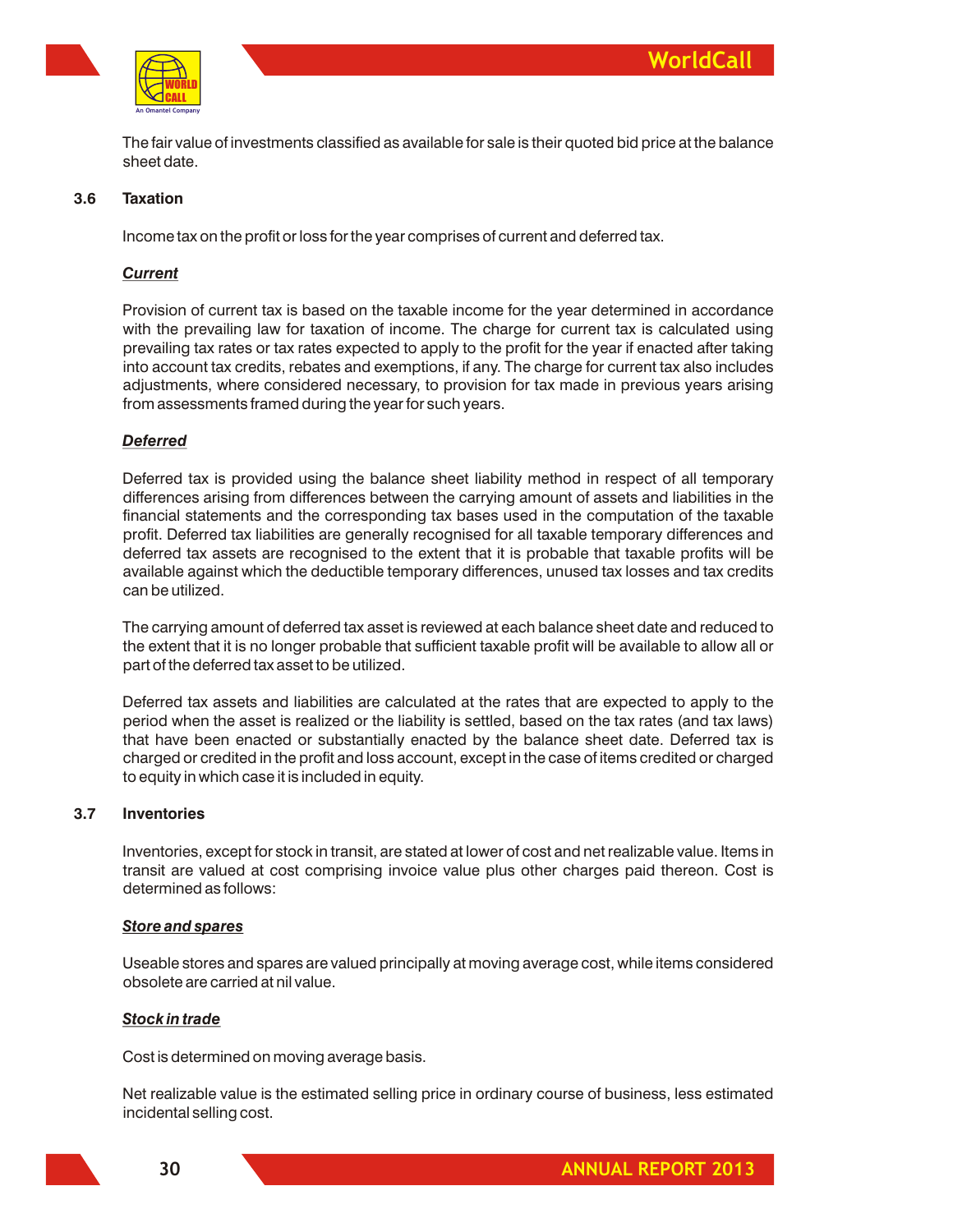

#### **3.8 Trade and other receivables**

Trade and other receivables are recognised initially at fair value and subsequently measured at amortized cost less any identified impairment loss. A provision for impairment of trade and other receivables is established when there is objective evidence that the Company will not be able to collect all amounts due according to the original terms of receivables.

#### **3.9 Financial liabilities**

Financial liabilities are classified according to substance and related accrued interest of the contractual arrangements entered into. Significant financial liabilities include long term payables, license fee payable, borrowings, trade and other payables.

#### *Interest bearing borrowings*

Interest bearing borrowings are recognised initially at fair value less attributable transaction cost. Subsequently, these are stated at amortized cost with any difference between cost and redemption value being recognised in the profit and loss over the period of the borrowings on an effective interest rate basis.

#### *Term finance certificates*

Term finance certificates are stated at amortized cost using effective interest rate.

#### *Other financial liabilities*

All other financial liabilities are initially recognised at fair value plus directly attributable cost, if any, and subsequently at amortized cost using effective interest rate method.

#### **3.10 Trade and other payables**

Trade and other payables are initially recognised at fair value and subsequently at amortized cost using effective interest rate method.

#### **3.11 Retirement and other benefits**

#### *Defined benefit plan*

The Company operates an unfunded defined benefit gratuity plan for all permanent employees as per Company policy. Provisions are made in the financial statements to cover obligations on the basis of actuarial valuations carried out annually under the projected unit credit method.

During the year, as a result of change in provisions relative to the recognition of actuarial gains and losses on defined benefit plan, as per IAS 19 Employee Benefits, the Company recognised all the changes in present value of defined benefit obligation in the Statement of Comprehensive Income and the past service costs in Profit and Loss Account, immediately in the period they occur.

Previously, the Company recognised actuarial gains/losses over the expected average remaining working lives of the current employees, to the extent that unrecognised actuarial gains / losses exceeds 10 percent of present value of defined benefit obligation.

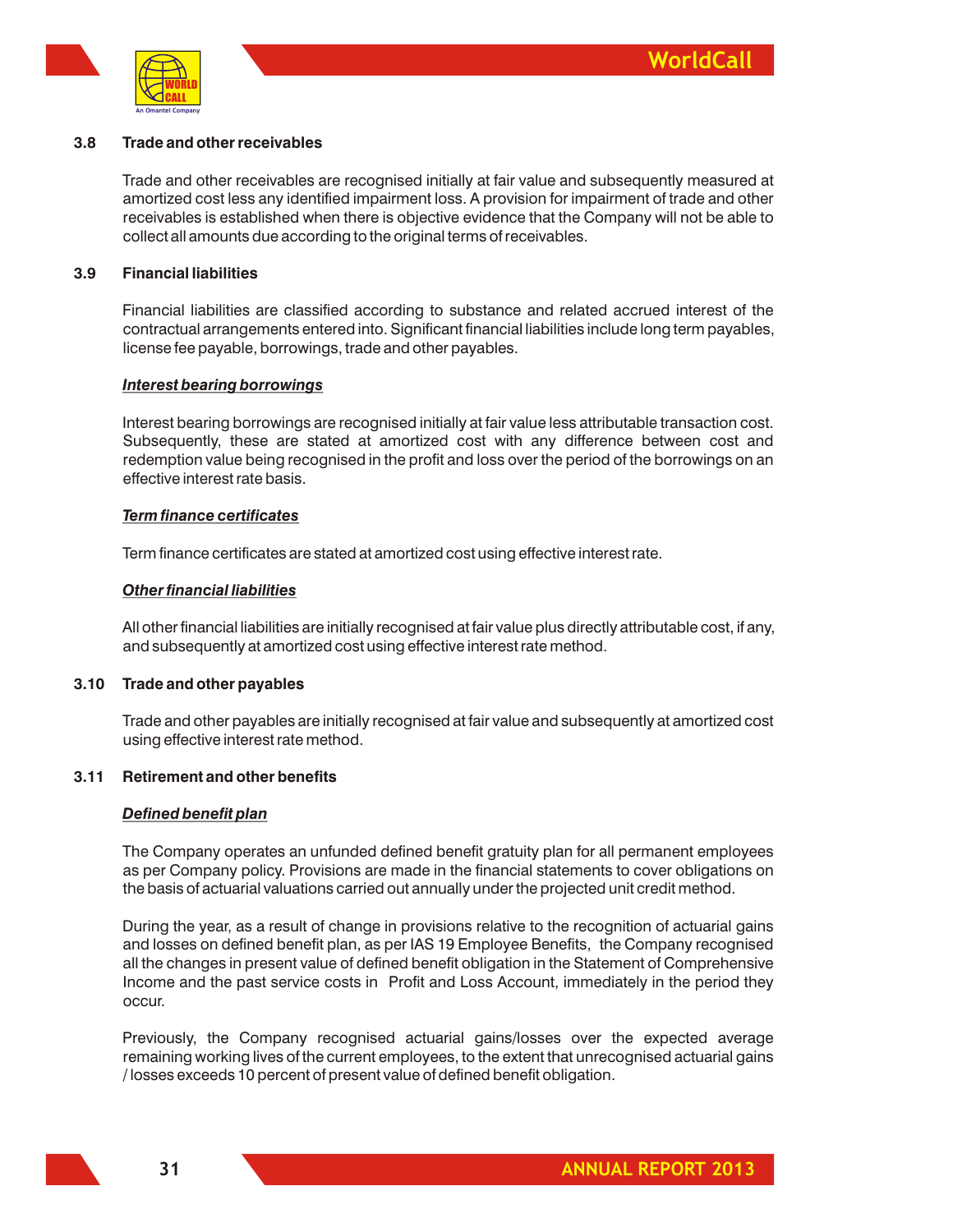

The change in accounting policy has been applied retrospectively and resulted in following changes in the financial statements:

|                                                       | 31 December<br>2012 | 31 December<br>2011                  |
|-------------------------------------------------------|---------------------|--------------------------------------|
| <b>Balance sheet</b>                                  |                     | ----------(Rupees in '000)---------- |
| (Decrease)/increase in retirement benefits obligation | (24,788)            | 9,932                                |
| Decrease in accumulated loss                          | 24,788              |                                      |
| Decrease in accumulated profit                        |                     | (9,932)                              |
|                                                       | 31 December<br>2012 | 31 December<br>2011                  |
| <b>Statement of comprehensive income</b>              |                     | ----------(Rupees in '000)---------- |
| Actuarial gain/(loss) on employee retirement benefits | 34,720              | (9,932)                              |

#### *Accumulating compensated absences*

Employees are entitled to take earned leave 20 days every year.

The un-utilized earned leave can be accumulated upto a maximum of 40 days and can be utilized at any time subject to the approval. Earned leaves in excess of 40 days shall lapse. An employee will be entitled to encash the accumulated earned leaves at the time of leaving Company service. The earned leave encashment is made on last drawn gross salary.

Provisions are made annually to cover the obligation for accumulating compensated absences and are charged to profit and loss account.

#### **3.12 Impairment losses**

The carrying amount of the Company's assets except for, inventories, investment properties and deferred tax asset are reviewed at each balance sheet date to determine whether there is any indication of impairment loss. If any such indication exists, the asset's recoverable amount is estimated in order to determine the extent of the impairment loss, if any. For goodwill, the recoverable amount is estimated at each balance sheet date.

An impairment loss is recognised whenever the carrying amount of an asset or its cash generating unit exceeds its recoverable amount. Impairment losses are recognised in the profit and loss account.

Impairment losses are reversed when there is an indication that the impairment loss may no longer exist and there has been a change in the estimate used to determine the recoverable amount. An impairment loss is reversed only to the extent that the asset's carrying amount does not exceed the carrying amount that would have been determined, net of depreciation and amortization, if no impairment loss had been charged. An impairment loss in respect of goodwill is not reversed.

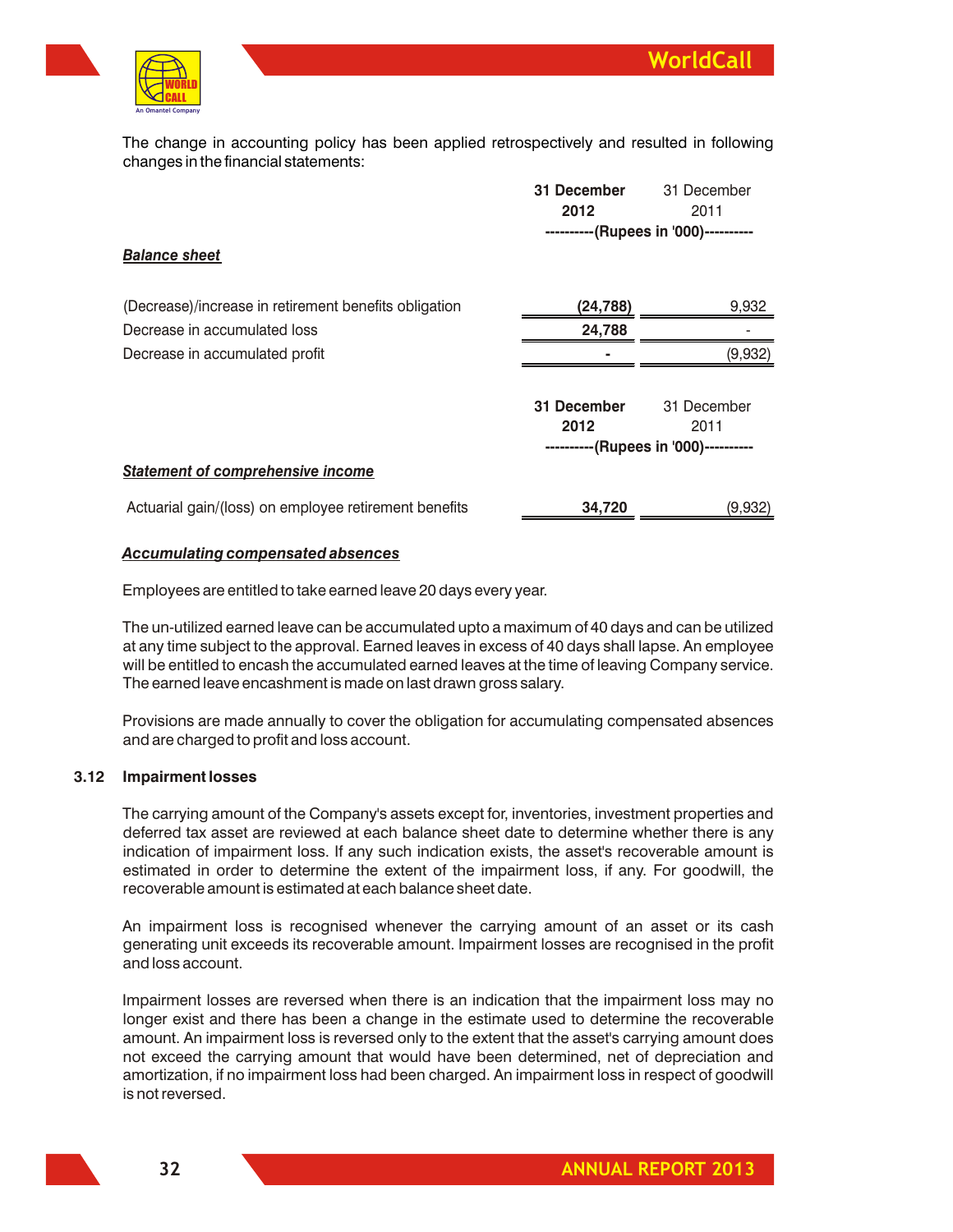

#### **3.13 Foreign currencies**

Transactions in foreign currencies are translated into rupees at exchange rates prevailing at the date of transaction. All monetary assets and liabilities in foreign currencies are translated into rupees at exchange rates prevailing at the balance sheet date.

Non-monetary assets and liabilities that are measured in terms of historical cost in a foreign currency are translated into rupees at exchange rates prevailing at the date of transaction. Nonmonetary assets and liabilities denominated in foreign currency that are stated at fair value are translated into rupees at exchange rates prevailing at the date when fair values are determined. Exchange gains and losses are included in the profit and loss account currently.

#### **3.14 Revenue recognition**

Revenue represents the fair value of the consideration received or receivable for services rendered, net of discounts and sales tax. Revenue is recognised when it is probable that the economic benefits associated with the transaction will flow to the Company and the amount of revenue, and the associated cost incurred, or to be incurred, can be measured reliably.

Revenue from different sources is recognised as follows:

- Revenue from terminating minutes is recognised at the time the call is made over the network of the Company.
- Capacity/media sold under Indefeasible Right to Use ("IRU") arrangement is recognised upfront if it is determined that the arrangement is a finance lease.
- Revenue from originating minutes is recognised on the occurrence of calls both for prepaid and postpaid subscribers.
- Subscription revenue from Cable TV, EVDO, internet over cable and channels subscription fee is recognised on provision of services.
- Connection and membership fee is recognised at the time of sale of connection.
- Sale of goods is recognised on dispatch of goods to customer.
- Advertisement income is recognised on the basis of spots run when commercials are aired on the network.
- Interest income is accrued on a time proportion basis by reference to the principal outstanding and the applicable rate of return.
- Revenue from metro fiber solutions/sale is recognised on delivery of services.
- Rental income from investment properties is recognised in the profit and loss account on accrual basis.
- Revenue from prepaid cards is recognised as credit is used.
- Dividend income is recognised when the right to receive payment is established.
- The revenue under Universal Service Fund ("USF") services and subsidy agreement is recognised under IAS - 18 based on stage of completion with reference to the achievement of each milestone as provided in the agreement.

#### **3.15 Borrowing cost**

Mark-up, interest and other charges on borrowings are capitalized upto the date of commissioning of the related qualifying assets, acquired out of the proceeds of such borrowings. All other mark-up, interest and other charges are recognised as an expense in the period in which they are incurred.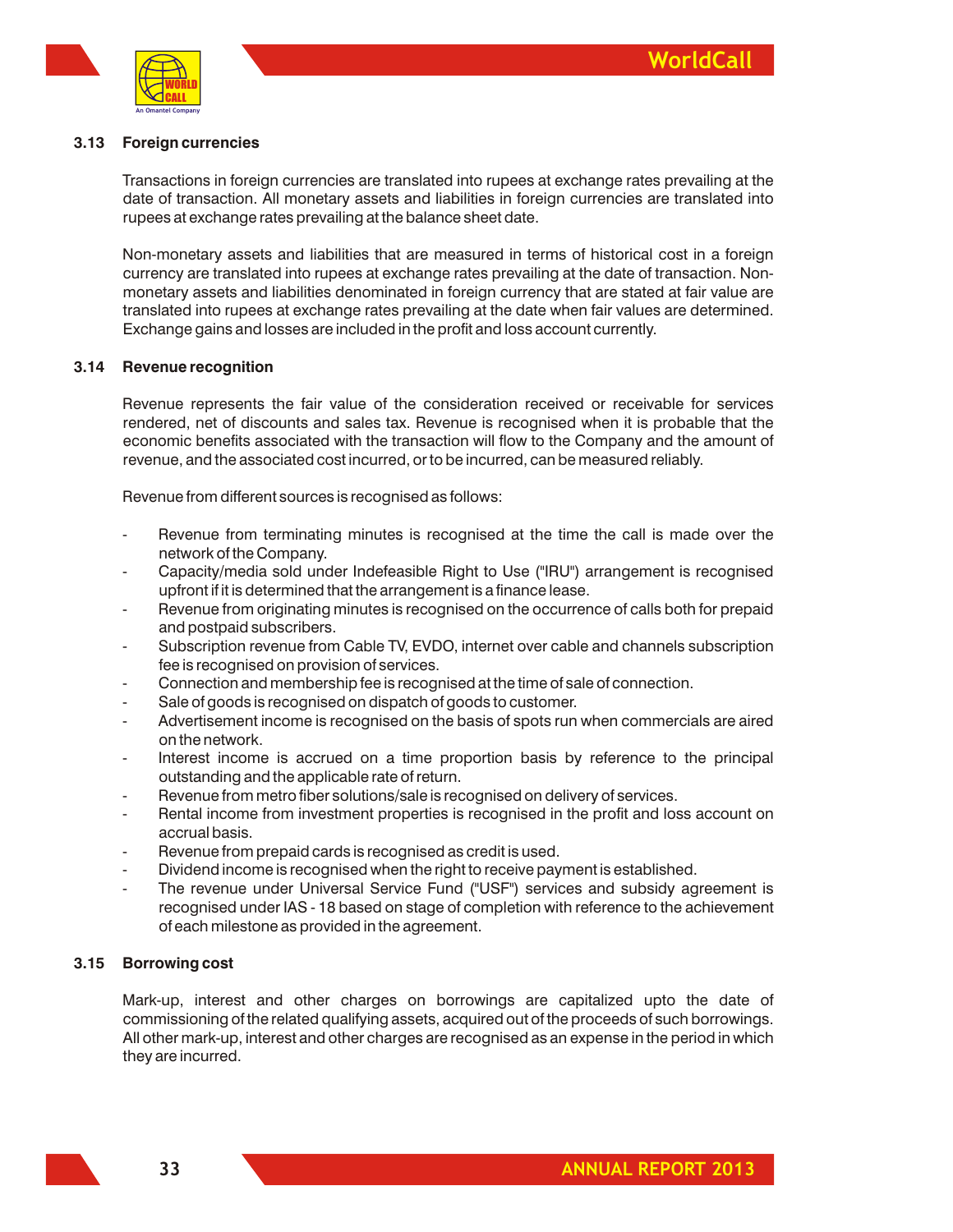

#### **3.16 Provisions**

Provisions are recognised in the balance sheet when the Company has a legal or constructive obligation as a result of past events and it is probable that outflow of economic benefits will be required to settle the obligation and a reliable estimate of the amount can be made. However, provisions are reviewed at each balance sheet date and adjusted to reflect current best estimate.

#### **3.17 Cash and bank balances**

Cash and cash equivalents are carried in the balance sheet at cost. Cash and cash equivalents comprise cash in hand and cash at bank.

#### **3.18 Financial instruments**

All financial assets and liabilities are recognised at the time when the Company becomes a party to the contractual provisions of the instrument. Financial assets are de-recognised when the Company loses control of the contractual right that comprises the financial assets. Financial liabilities are de-recognised when they are extinguished i.e. when the obligation specified in the contract is discharged, cancelled or expired. Any gain or loss on derecognition of the financial assets and financial liabilities is taken to profit and loss account currently. The particular measurement methods adopted are disclosed in the individual policy statements associated with each item.

#### *Offsetting of financial assets and financial liabilities*

A financial asset and a financial liability is offset and the net amount is reported in the balance sheet if the Company has a legally enforceable right to set-off the recognised amounts and intends either to settle on a net basis or to realize the asset and settle the liability simultaneously.

#### **3.19 Fair value measurement**

The Company has adopted IFRS 13 "Fair Value Measurement" with effect from 1 January 2013. In accordance with the transitional provisions, IFRS 13 has been applied prospectively from that date. As a result, the Company has adopted a new definition of fair value. The change had no impact on the measurements of the Company's assets and liabilities. However, the Company has included new disclosures in the financial statements which are required under IFRS 13. Summary of accounting policy for fair value measurement of financial instruments is as follows:

Fair value is the price that would be received to sell an asset or paid to transfer a liability in an orderly transaction between market participants at the measurement date in the principal, or in its absence, the most advantageous market to which the Company has access at that date. The fair value of a liability reflects its non-performance risk. When applicable, the Company measures the fair value of an instrument using the quoted price in an active market for that instrument. A market is regarded as active if transactions for the asset or liability take place with sufficient frequency and volume to provide pricing information on an ongoing basis.

When there is no quoted price in an active market, the Company uses valuation techniques that maximise the use of relevant observable inputs and minimise the use of unobservable inputs. The chosen valuation technique incorporates all the factors that market participants would take into account in pricing a transaction. The best evidence of the fair value of a financial instrument at initial recognition is normally the transaction price i.e. the fair value of the consideration given or received. If the Company determines that the fair value at initial recognition differs from the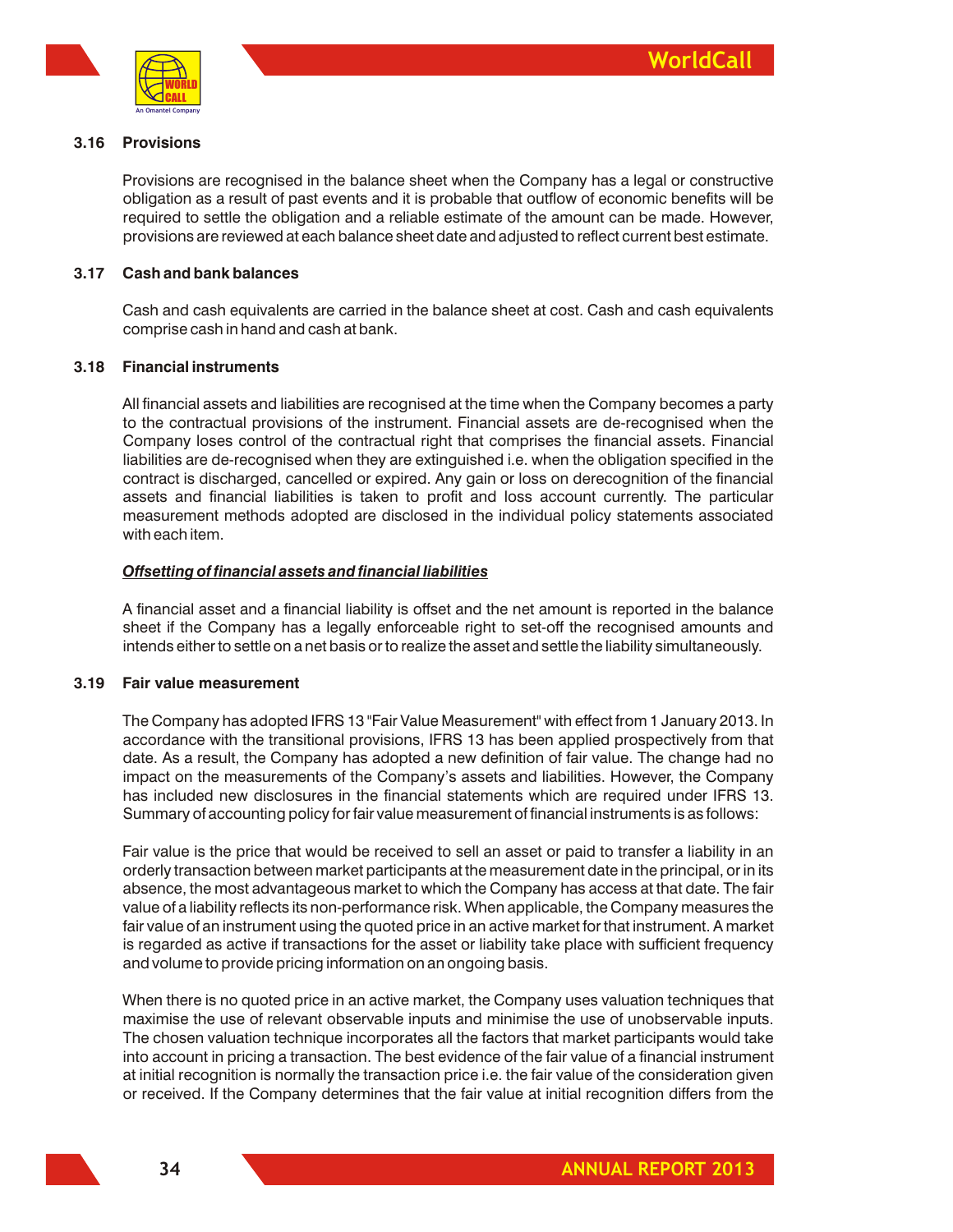

transaction price and the fair value is evidenced neither by a quoted price in an active market for an identical asset or liability nor based on a valuation technique that uses only data from observable markets, the financial instrument is initially measured at fair value, adjusted to defer the difference between the fair value at initial recognition and the transaction price. Subsequently, that difference is recognised in profit or loss on an appropriate basis over the life of the instrument but no later than when the valuation is supported wholly by observable market data or the transaction is closed out.

The Company recognises transfers between levels of the fair value hierarchy as of the end of the reporting period during which the change has occurred.

#### **3.20 Long term investments - classified as held for sale**

Non-current assets, or disposal groups comprising assets and liabilities, are classified as held for sale if it is highly probable that they will be recovered primarily through sale rather than through continuing use. Such assets, or disposal groups, are generally measured at the lower of their carrying amount and fair value less cost to sell. Impairment losses on initial classification as held for sale or held for distribution and subsequent gains and losses on remeasurement are recognised in profit and loss.

#### **3.21 Related party transactions**

The Company enters into transactions with related parties on an arm's length basis. Prices for transactions with related parties are determined using admissible valuation methods, except in extremely rare circumstances where, subject to approval of the Board of Directors, it is in the interest of the Company to do so.

#### **3.22 Dividend**

Dividend distribution to the Company's shareholders is recognised as a liability in the Company's financial statements in the period in which the dividends are approved.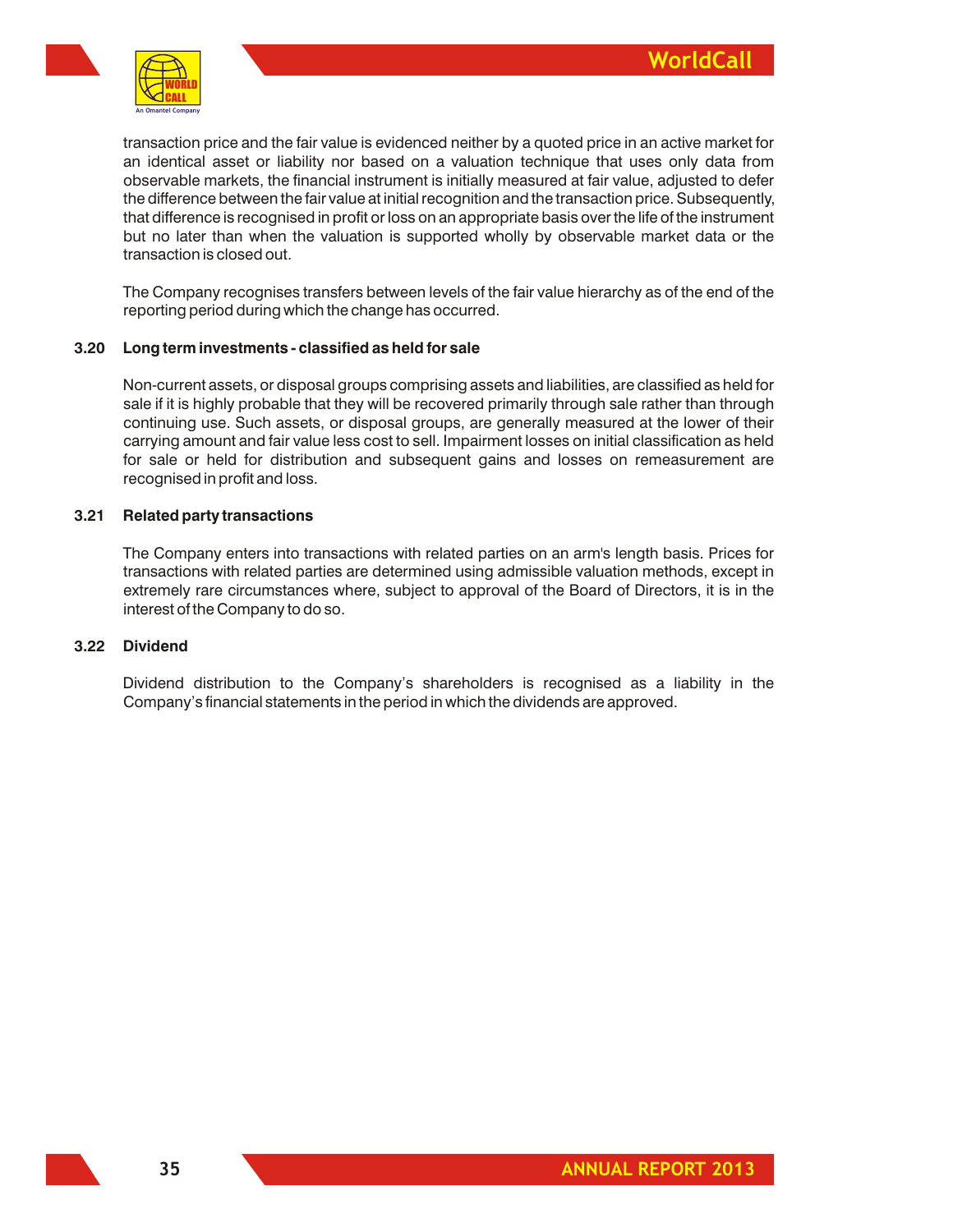# 4 Property, plant and equipment **Property, plant and equipment**

The statement of property, plant and equipment is as follows: **4.1** The statement of property, plant and equipment is as follows:  $4.1$ 

**Cost/revalued amount as at 01 January 2013**

**Additions/ (disposals)**

**-**

**Transfers/ adjustments**

Cost/revalued Accumulated<br>amount depreciation

amount

**depreciation as at 01 January 2013**

**Depreciation charge for the year/ (disposals)**

st/revalued Additions/ Transfers/ Cost/revalued-Accumulated-Depreciation<br>nount-as-at Additions/ Transfers/ amount depreciation charge-for Transfers/ depreciation value-as-at Depreciati<br>1-January (disposals) adjustments as-

2013

**Transfers/ adjustments**

**Accumulated depreciation as at 31 December 2013**

**Net book value as at 31 December 2013**

**Depreciation rate %**

| Freehold land           | 19,800     |                                           |        | 19,800     |           |                                 |              |           | 19,800    |             |
|-------------------------|------------|-------------------------------------------|--------|------------|-----------|---------------------------------|--------------|-----------|-----------|-------------|
| Leasehold improvements  | 125,771    | 1,47                                      |        | 127,203    | 89,561    | 8,851                           |              | 98,378    | 28,825    | $20 - 33$   |
| Plant and equipment     | 19,274,720 | $\left(45\right)$<br>(78, 381)<br>823,293 | 4,379  | 20,024,011 | 7,053,577 | (39, 123)<br>,153,170           | 612<br>1,162 | 8,169,398 | 1,854,613 | $4 - 33.33$ |
| Office equipment        | 99,922     | (1,796)<br>1,284                          |        | 99,410     | 51,910    | 9,379<br>(1,164)<br>18,855      |              | 60,125    | 39,285    | ₽           |
| Computers               | 58,933     | (445)<br>1,844                            |        | 160,332    | 126,386   |                                 |              | 144,841   | 15,491    | 33          |
| Furniture and fixtures  | 24,981     | (1,363)                                   |        | 23,618     | 16,061    | $(400)$<br>$2,186$<br>$(1,090)$ |              | 17,157    | 6,461     |             |
| Vehicles                | 90,813     | (29, 996)<br>527                          | 9,301  | 70,645     | 80,062    | (27,906)<br>5,183               | 5,425        | 62,764    | 7,881     | 8           |
| Lab and other equipment | 21,180     |                                           |        | 21,180     | 17,034    | 690                             |              | 17,724    | 3,456     | $10 - 20$   |
| I coord coorde          | 19,816,120 | 2,026)<br>828,425<br>Ë                    | 13,680 | 20,546,199 | 7,434,591 | (69, 717)<br>1,198,314          | 6,587<br>612 | 8,570,387 | 1,975,812 |             |

# **Leased assets**

| Plant and equipment | 522,893    |                         | (4, 379)                                                         | 518,514    | 30,303    | 31,104                 | (1, 162) | 60,245    | 458,269    | $4 - 33.33$ |
|---------------------|------------|-------------------------|------------------------------------------------------------------|------------|-----------|------------------------|----------|-----------|------------|-------------|
| Computers           | 18,443     |                         |                                                                  | 18,443     | 4,049     | 6,147                  |          | 10,196    | 8,247      | 33          |
| ehicles             | 51,175     | (4,996)<br>3,065        | (19)<br>(9, 301)                                                 | 139,924    | 37,628    | (1,215)<br>30,309      | (5, 425) | 61,297    | 78,627     | 8           |
|                     | 692,511    | (4,996)<br>3,065        | $\left( \begin{matrix} 0 \\ 1 \end{matrix} \right)$<br>(13, 680) | 676,881    | 71,980    | (1,215)<br>67,560      | (6,587)  | 131,738   | 545,143    |             |
|                     | 20,508,631 | 17,022)<br>831,490<br>Ε | $\binom{6}{1}$                                                   | 21,223,080 | 7,506,571 | (70, 932)<br>1,265,874 | 612      | 8,702,125 | 12,520,955 |             |
|                     |            |                         |                                                                  |            |           |                        |          |           |            |             |



 $\mathsf{I}$ 

Ш

 $\mathbf{II}$ 

 $\parallel$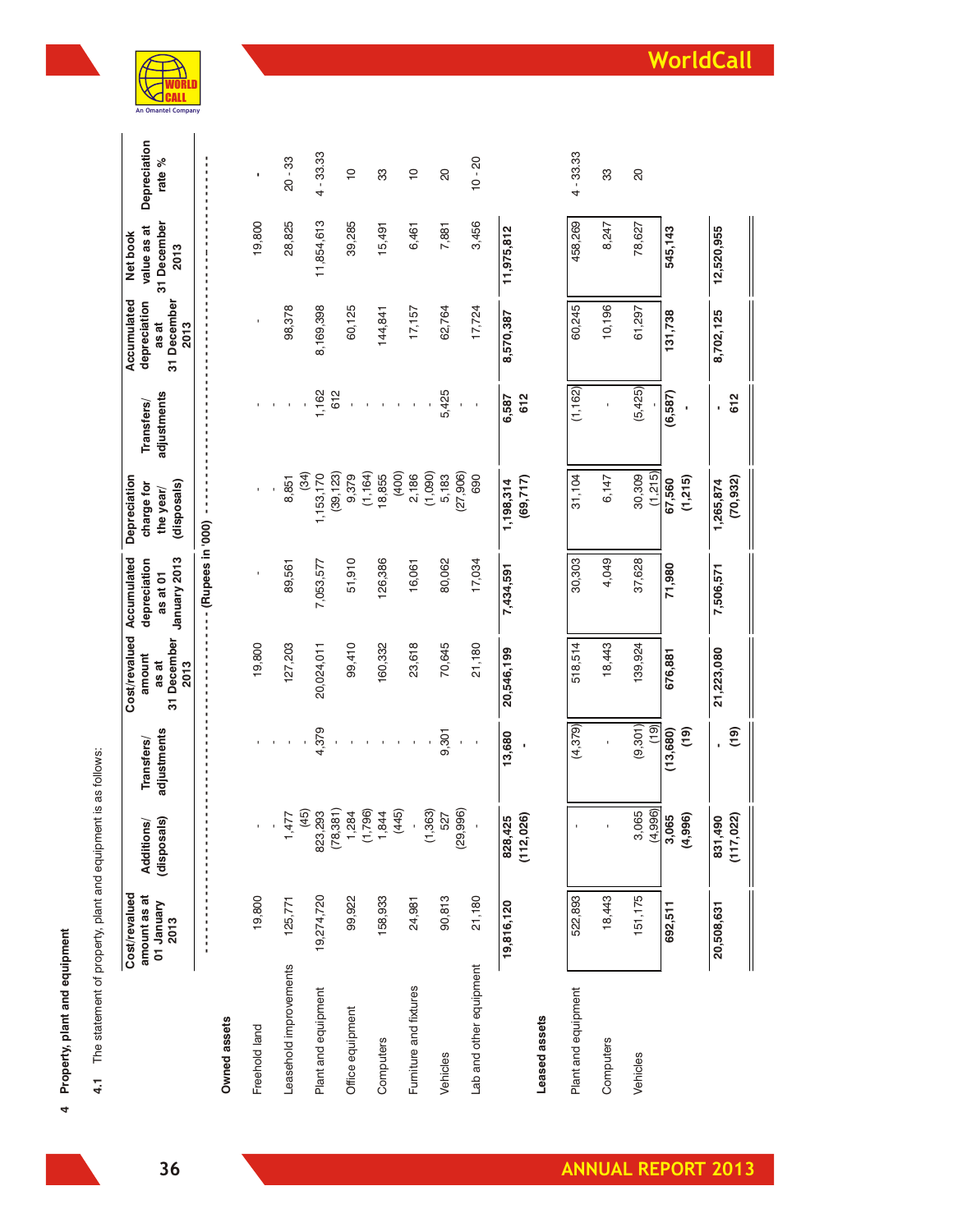|                                          |             |                           | Cost/revalued Accumulated Depreciation |             | Accumulated     | Net book                 |              |
|------------------------------------------|-------------|---------------------------|----------------------------------------|-------------|-----------------|--------------------------|--------------|
| Transfers/<br>amount as at Additions/    |             | amount as at depreciation | charge for the                         | Transfers/  |                 | depreciation value as at | Depreciation |
| adjustments<br>(disposals)<br>01 January | 31 December | as at 01                  | year/                                  | adjustments | as at 31        | 31 December              | rate %       |
| 2012                                     | 2012        | January 2012              | (disposals)                            |             | <b>Jecember</b> | 2012                     |              |
|                                          |             |                           |                                        |             | <b>2012</b>     |                          |              |

| Owned assets            |              |                                   |        |            |           |                                           |       |           |            |               |
|-------------------------|--------------|-----------------------------------|--------|------------|-----------|-------------------------------------------|-------|-----------|------------|---------------|
| Freehold land           | 19,800       |                                   |        | 19,800     |           |                                           |       |           | 19,800     |               |
| Leasehold improvements  | 122,381      | (73)<br>3,463                     |        | 125,771    | 79,053    | 10,557                                    |       | 89,561    | 36,210     | $20 - 33$     |
| Plant and equipment     | 18,616,284   | 634,202                           | 24,234 | 19,274,720 | 5,986,943 | $\left( \frac{6}{2} \right)$<br>1,058,724 | 7,910 | 7,053,577 | 12,221,143 | $4 - 33.33$   |
| Office equipment        | 99,002       |                                   |        | 99,922     | 41,588    | 10,324                                    |       | 51,910    | 48,012     | $\frac{1}{2}$ |
| Computers               | 159,148      | 962<br>(42)<br>17,786<br>(18,001) |        | 158,933    | 104,165   | 24,221                                    |       | 126,386   | 32,547     | 33            |
| Furniture and fixtures  | 24,714       | 300<br>(33)                       |        | 24,981     | 13,710    | 2,384<br>(2,000)                          |       | 16,061    | 8,920      | ₽             |
| Vehicles                | 90,892       | 67                                |        | 90,813     | 73,950    | $\binom{33}{2}$<br>6,258                  |       | 80,062    | 10,751     | 8             |
| Lab and other equipment | 21,180       | (146)                             |        | 21,180     | 15,713    | (146)<br>$\frac{32}{3}$                   |       | 17,034    | 4,146      | $10 - 20$     |
|                         | 19, 153, 401 | 18,295<br>656,780                 | 24,234 | 19,816,120 | 6,315,122 | (2, 230)<br>1,113,789                     | 7,910 | 7,434,591 | 12,381,529 |               |

Leased assets

| Plant and equipment | 547,127    |                      | (24, 234) | 522,893    | 5,419     | 32,794                | (7, 910) | 30,303    | 492,590    | $4 - 33.33$ |
|---------------------|------------|----------------------|-----------|------------|-----------|-----------------------|----------|-----------|------------|-------------|
| <b>Computers</b>    |            | 18,443               |           | 18,443     |           | 4,049                 |          | 4,049     | 14,394     | 33          |
| <b>/ehicles</b>     | 48,387     | (896)<br>3,684       |           | 51,175     | 1,326     | 36,492<br>(190)       |          | 37,628    | 113,547    | 8           |
|                     | 695,514    | (896)<br>22,127      | (24, 234) | 692,511    | 6,745     | 73,335<br>(190)       | (7,910)  | 71,980    | 620,531    |             |
|                     | 19,848,915 | (19, 191)<br>678,907 |           | 20,508,631 | 6,321,867 | (2, 420)<br>1,187,124 |          | 7,506,571 | 13,002,060 |             |

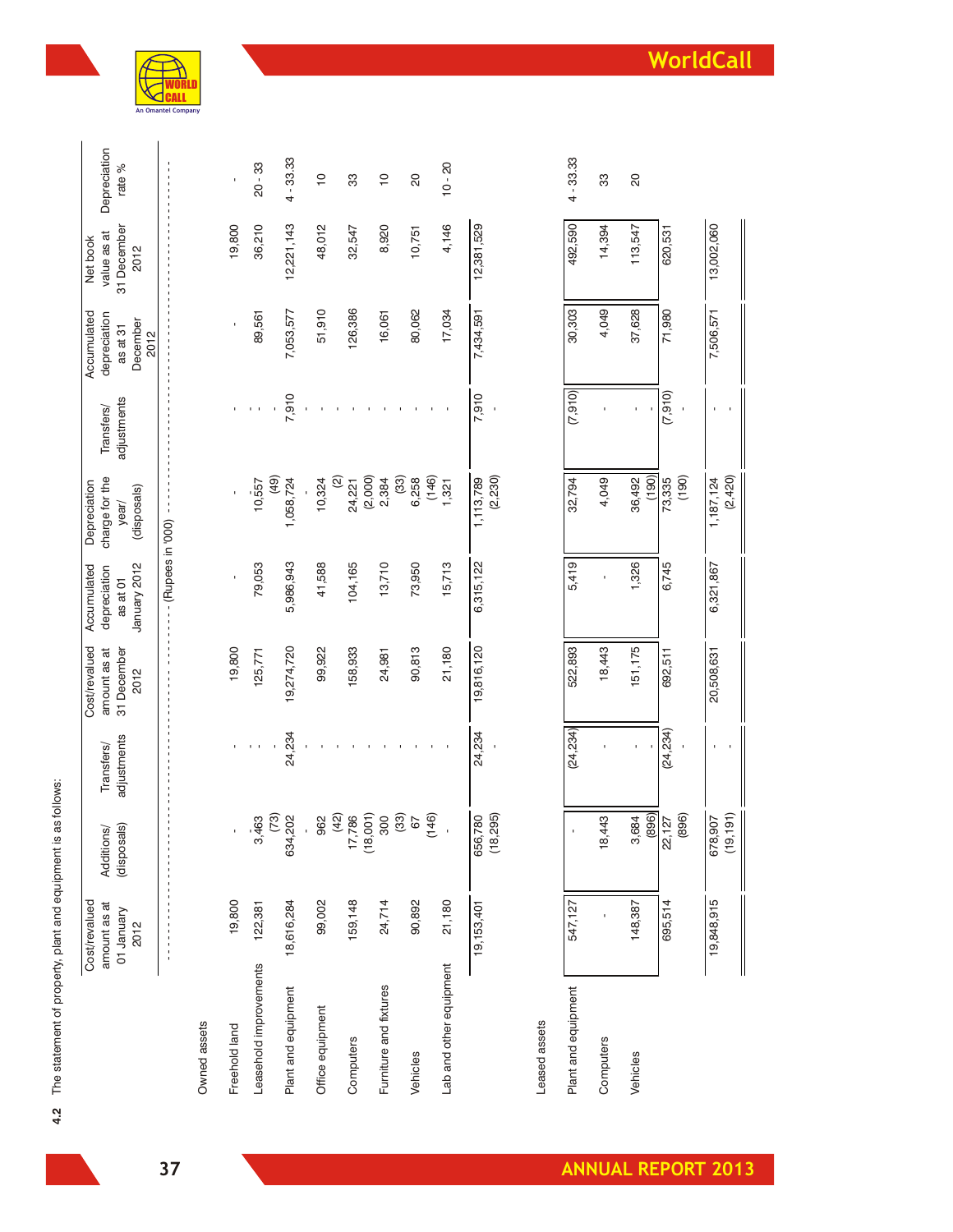

**4.3** Subsequent to revaluation on 31 March 2007, which was resulted in a net surplus of Rs. 304.30 million, plant and equipment were again revalued on 30 June 2008, resulting in revaluation decrease of Rs. 240.2 million. The valuation was conducted by an independent valuer, M/s. Surval. Basis of valuation for plant and equipment was the open market value of the asset based on estimated gross replacement cost, depreciated to reflect the residual service potential of the asset having paid due regard to age, condition and obsolescence.

Had there been no revaluation, the net book value of plant and equipment as at 31 December 2013 would have amounted to Rs. 12,021 million (31 December 2012: Rs. 12,411 million).

- **4.4** Carrying value of property, plant and equipment and current assets having a charge against borrowings amounts to Rs. 11,559 million (31 December 2012: Rs. 11,559 million).
- **4.5** Finance cost amounting to Rs. nil (31 December 2012: Rs. 0.83 million) has been capitalized during the year in property, plant and equipment.
- **4.6** Plant and equipment includes equipment deployed in implementing the USF network which is subject to lien exercisable by USF company in the event of failure by the Company to maintain service availability and quality specification.

|     |                                                                       | <b>Note</b> | 31 December 31 December          |           |
|-----|-----------------------------------------------------------------------|-------------|----------------------------------|-----------|
|     |                                                                       |             | 2013                             | 2012      |
|     |                                                                       |             | --------(Rupees in '000)-------- |           |
| 4.7 | Depreciation charge during the year<br>has been allocated as follows: |             |                                  |           |
|     | Direct cost                                                           | 37          | 1,184,274                        | 1,091,519 |
|     | Operating cost                                                        | 38          | 81,600                           | 95,605    |
|     |                                                                       |             | 1,265,874                        | 1,187,124 |
|     |                                                                       |             |                                  |           |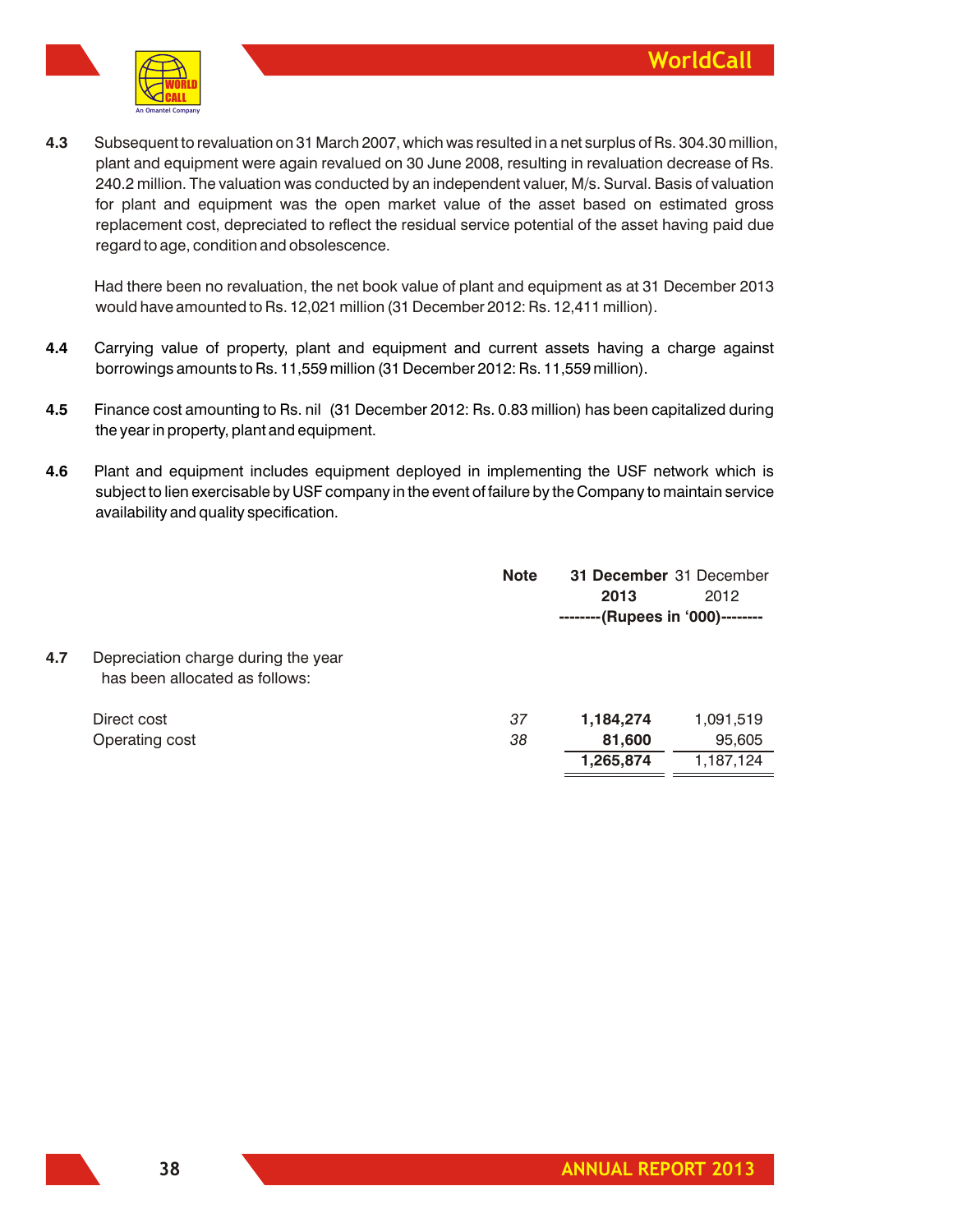

#### **4.8 Property, plant and equipment sold during the year are as follows:**

|         | Accumulated      | <b>Book</b>      | Sale            | Mode of                 |                                                                                                           |
|---------|------------------|------------------|-----------------|-------------------------|-----------------------------------------------------------------------------------------------------------|
| Cost    | depreciation     | value            | proceeds        | disposal                | Sold to                                                                                                   |
|         |                  |                  |                 |                         |                                                                                                           |
|         |                  |                  |                 |                         |                                                                                                           |
|         |                  |                  |                 |                         | <b>Syed Traders</b>                                                                                       |
|         |                  |                  |                 |                         |                                                                                                           |
|         |                  |                  |                 |                         | Shaheen Insurance Co Ltd.                                                                                 |
| 5,486   | 3,374            | 2.112            | 2.075           | <b>Insurance Claim</b>  | Shaheen Insurance Co Ltd.                                                                                 |
| 487     | 282              | 205              | 190             | <b>Insurance Claim</b>  | Shaheen Insurance Co Ltd.                                                                                 |
| 525     | 438              | 88               | 198             | Auction                 |                                                                                                           |
| 5,465   | 4,372            | 1,093            | 1,093           | Company policy          | Employee                                                                                                  |
| 882     | 244              | 638              | 638             | <b>Final Settlement</b> | Employee                                                                                                  |
| 2,066   | 723              | 1,343            | 1,803           | <b>Insurance Claim</b>  | Shaheen Insurance Co Ltd.                                                                                 |
| 2,048   | 248              | 1,800            | 1,800           | <b>Final Settlement</b> | Employee                                                                                                  |
| 592     | 296              | 296              | 550             | Negotiation             | Tech at Work                                                                                              |
| 592     | 296              | 296              | 460             | Negotiation             | Tech at Work                                                                                              |
| 592     | 296              | 296              | 450             | Negotiation             | Tech at Work                                                                                              |
|         |                  |                  |                 |                         |                                                                                                           |
| 25,879  | 24,896           | 982              | 13,090          |                         |                                                                                                           |
|         |                  |                  |                 |                         |                                                                                                           |
| 117,022 | 70,932           | 46,090           | 36,915          |                         |                                                                                                           |
|         | 53,818<br>18,590 | 24.089<br>11,378 | 29,729<br>7,212 | 8,050<br>6,518          | ------------------------(Rupees in '000)------------------------<br>Negotiation<br><b>Insurance Claim</b> |

| 31 December 31 December          |      |
|----------------------------------|------|
| 2013                             | 2012 |
| --------(Rupees in '000)-------- |      |

# **5 Capital work-in-progress**

### **Owned**

| Plant and equipment | 1.018.067 | 782,635 |
|---------------------|-----------|---------|
|                     | 1.018.067 | 782.635 |
|                     |           |         |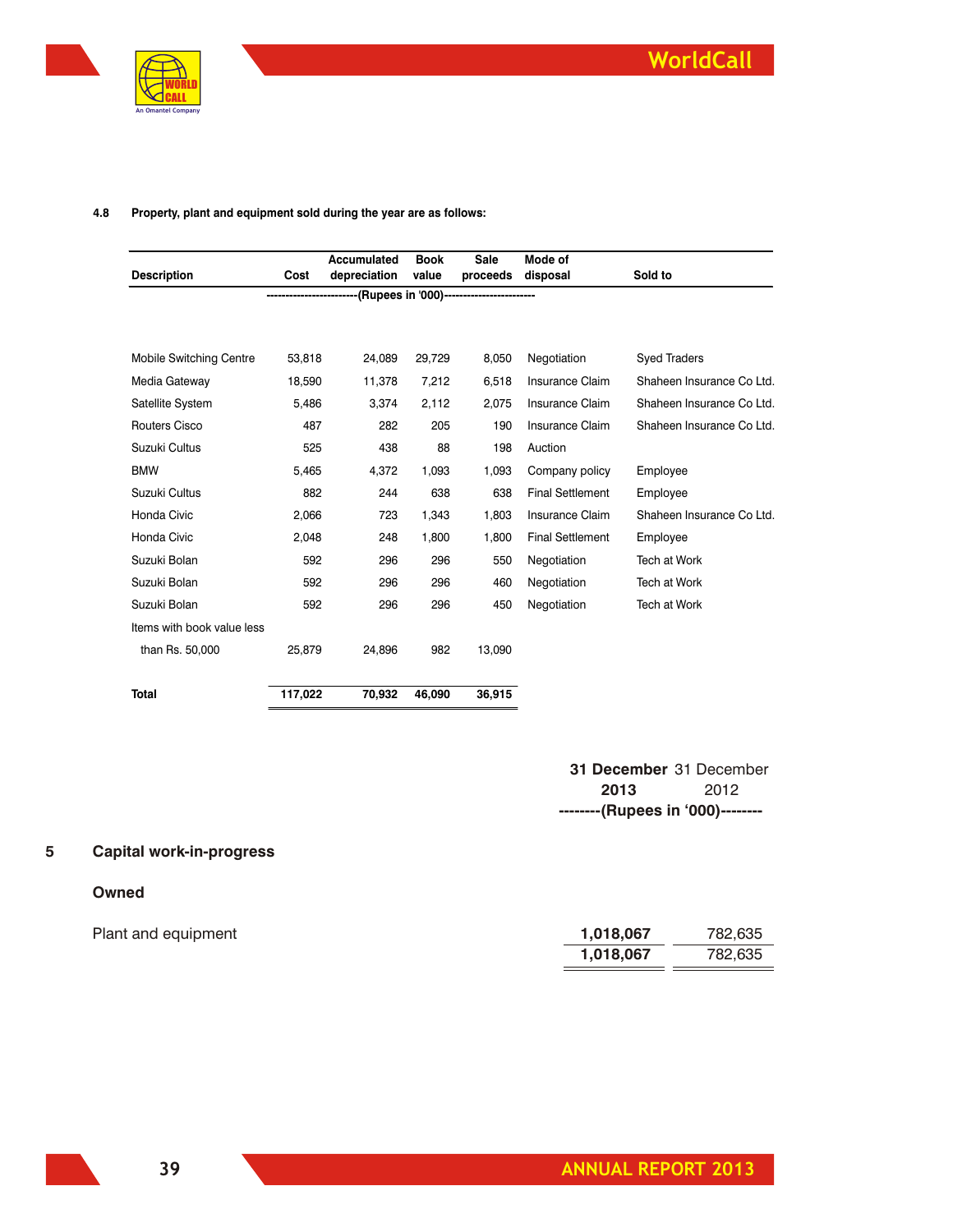

#### **6 Intangible assets**

|                                           | Cost/revalu<br>ed amount<br>as at 01<br>January<br>2013 | <b>Additions</b> | ed amount<br>as at 31<br>December<br>2013 | Cost/revalu Accumulated<br>amortization<br>as at<br>01 January<br>2013 | Amortization<br>for the year | Accumulated<br>amortization<br>as at 31<br><b>December</b><br>2013 | Net book<br>value as at 31<br>December<br>2013 | Rate<br>$\%$             |
|-------------------------------------------|---------------------------------------------------------|------------------|-------------------------------------------|------------------------------------------------------------------------|------------------------------|--------------------------------------------------------------------|------------------------------------------------|--------------------------|
|                                           |                                                         |                  |                                           |                                                                        |                              |                                                                    |                                                |                          |
| Licenses                                  | 2,893,290                                               |                  | 2,893,290                                 | 1,157,966                                                              | 157,586                      | 1,315,552                                                          | 1,577,738                                      | $5 - 6.5$                |
| Patents and copyrights                    | 5,333                                                   |                  | 5,333                                     | 5,333                                                                  |                              | 5,333                                                              |                                                | 10                       |
| Indefeasible right of use -               |                                                         |                  |                                           |                                                                        |                              |                                                                    |                                                |                          |
| media cost                                | 784,800                                                 |                  | 784,800                                   | 100,232                                                                | 52,268                       | 152,500                                                            | 632,300                                        | 6.67                     |
| Softwares                                 | 30,533                                                  |                  | 30,533                                    | 16,759                                                                 | 1,425                        | 18,184                                                             | 12,349                                         | 20                       |
| Goodwill                                  | 2,690,403                                               |                  | 2,690,403                                 | 136,909                                                                |                              | 136,909                                                            | 2,553,494                                      | $\overline{\phantom{a}}$ |
|                                           | 6,404,359                                               |                  | 6,404,359                                 | 1,417,199                                                              | 211,279                      | 1,628,478                                                          | 4,775,881                                      |                          |
|                                           |                                                         |                  |                                           |                                                                        |                              |                                                                    |                                                |                          |
|                                           | Cost/revalue                                            |                  |                                           | Cost/revalue Accumulated                                               |                              |                                                                    |                                                |                          |
|                                           | d amount as                                             |                  |                                           | d amount as amortization                                               |                              | Accumulated                                                        | Net book                                       |                          |
|                                           | at 01                                                   |                  | at 31                                     | as at 01                                                               |                              | amortization as                                                    | value as at 31                                 |                          |
|                                           | January<br>2012                                         | Additions        | December                                  | January<br>2012                                                        |                              | Amortization at 31 December                                        | December                                       | Rate<br>%                |
|                                           |                                                         |                  | 2012                                      |                                                                        | for the year                 | 2012                                                               | 2012                                           |                          |
|                                           |                                                         |                  |                                           |                                                                        |                              |                                                                    |                                                |                          |
| Licenses                                  | 2,893,290                                               |                  | 2,893,290                                 | 1,000,117                                                              | 157,849                      | 1,157,966                                                          | 1,735,324                                      | $5 - 6.5$                |
| Patents and copyrights                    | 5,333                                                   |                  | 5,333                                     | 5,208                                                                  | 125                          | 5,333                                                              |                                                | 10                       |
| Indefeasible right of use -<br>media cost | 784,800                                                 |                  | 784,800                                   | 47,964                                                                 | 52,268                       | 100,232                                                            | 684,568                                        | 6.67                     |
| Software                                  | 16,284                                                  | 14,249           | 30,533                                    | 16,284                                                                 | 475                          | 16,759                                                             | 13,774                                         | 20                       |
| Goodwill                                  | 2,690,403                                               |                  | 2,690,403                                 | 136,909                                                                | $\omega$                     | 136,909                                                            | 2,553,494                                      | $\overline{\phantom{a}}$ |
|                                           | 6,390,110                                               | 14,249           | 6,404,359                                 | 1,206,482                                                              | 210,717                      | 1,417,199                                                          | 4,987,160                                      |                          |

- **6.1** The Company had revalued its licenses and software on 30 June 2008 resulting in a net surplus of Rs. 430.39 million. The valuation was conducted by an independent valuer, M/s. Surval. Valuation of licenses and software was based on the estimated gross replacement cost, earning potential amortized to reflect the current market value. Had there been no revaluation, the net book value of licenses as at 31 December 2013 would have amounted to Rs. 1,327 million (31 December 2012: 1,400 million).
- **6.2** Licenses of the Company are assigned to IGI Investment Bank Limited, trustee of TFC III.

#### **6.3 Goodwill**

Goodwill represents the difference between the cost of the acquisition (fair value of consideration paid) and the fair value of the net identifiable assets acquired at the time of merger of Worldcall Telecom Limited with Worldcall Communications Limited, Worldcall Multimedia Limited and Worldcall Broadband Limited.

The Company assessed the recoverable amount of Goodwill at 31 December 2013 and determined that, as of this date, there is no indication of impairment of Goodwill. The recoverable amount was calculated on the basis of five years financial business plan approved by the Board which includes cash inflows of USD 35 million during the year 2013 as foreign currency denominated convertible preference shares with mandatory conversion into equity. USD 35 million have been received in July 2013.

The business plan also includes a comprehensive analysis of the existing operational deployments of the Company along with strategic direction of future investments and business growth. Discount rate of 16% was used for the calculation of net present value of future cash flows. The cash flows beyond the five years period have been extrapolated using a steady 5% growth rate which is consistent with the long-term average growth rate for the industry, whereas for the purpose of impairment calculation, no growth is considered in cash flows beyond the period of five years as perInternational Accounting Standard 36-Impairment of Assets.

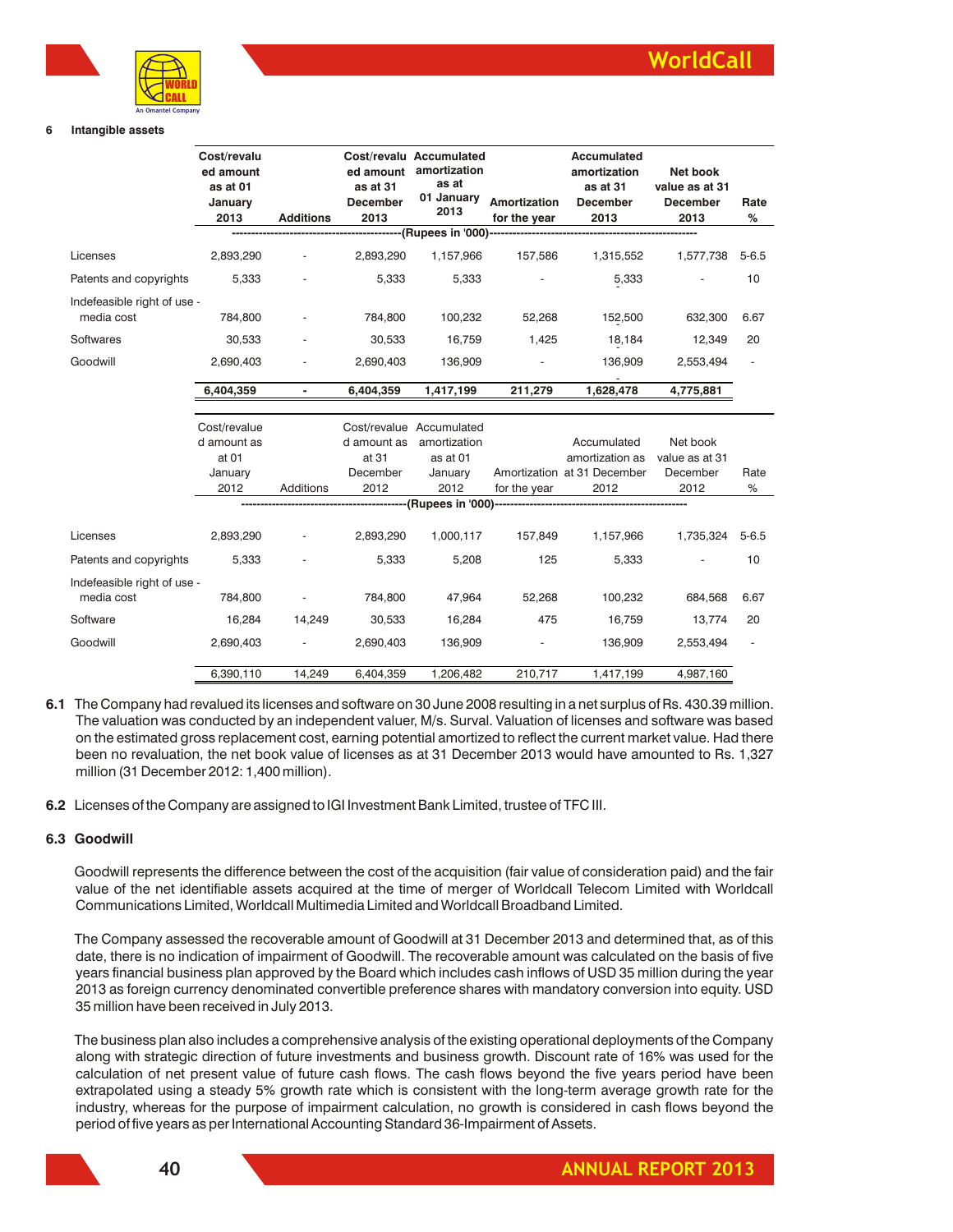31 December

**Note 31 December**



|   | 6.4 | Amortization charge during the year<br>has been allocated as follows: | <b>NOTE</b> | 31 December<br>2013 | 31 December<br>2012<br>(Rupees in '000)- |
|---|-----|-----------------------------------------------------------------------|-------------|---------------------|------------------------------------------|
|   |     | Direct cost                                                           | 37          | 193,368             | 192,805                                  |
|   |     | Capitalized during the year                                           |             | 17.911              | 17,912                                   |
|   |     |                                                                       |             | 211,279             | 210,717                                  |
| 7 |     | <b>Investment properties</b>                                          |             |                     |                                          |
|   |     | Opening balance                                                       |             | 160,474             | 146,074                                  |
|   |     | Addition during the year                                              |             |                     | 14,400                                   |
|   |     | Closing balance                                                       |             | 160,474             | 160,474                                  |
|   |     |                                                                       |             |                     |                                          |

- **7.1** Investment properties comprise of land and building. Latest valuation of these properties was carried out on 31 December 2013 by approved Independent values namely Khan Engineers & Evaluators and Gandhara Consultants.
- 7.2 Out of total investment properties, offices # 07, 08 & 09 situated at Ali Tower, Gulberg III, Lahore and offices # 302, 303 & 304 situated at The Plaza Shopping Mall, Clifton, Karachi, carry a charge against bowrrowings amounting to Rs. 53.71 million (31 December 2012:Nil).

#### **8 Long term trade receivables**

This represents receivable from the sale of Optical Fiber Cable stated at amortized cost by using the discount rate of 16%.

| 9 | Deferred taxation                                                               | 31 December<br>2013<br>----------(Rupees in '000)----- | 31 December<br>2012 |
|---|---------------------------------------------------------------------------------|--------------------------------------------------------|---------------------|
|   | This is composed of:                                                            |                                                        |                     |
|   | Liability for deferred taxation comprising temporary<br>differences related to: |                                                        |                     |
|   | Accelerated tax depreciation                                                    | 2,592,698                                              | 2,758,527           |
|   | Surplus on revaluation                                                          | 168,114                                                | 173,058             |
|   | <b>Others</b>                                                                   | 866,574                                                | 827,895             |
|   | Asset for deferred taxation comprising temporary<br>differences related to:     |                                                        |                     |
|   | Unused tax losses and tax credits                                               | (5,486,573)                                            | (4,595,395)         |
|   | Provision for doubtful debts, exchange loss and retirement benefits             | (687,060)                                              | (459,153)           |
|   |                                                                                 | (2,546,247)                                            | (1, 295, 068)       |
|   |                                                                                 |                                                        |                     |

Based on approved business plan of the Company, it is probable that sufficient taxable profit will be available for utilization of deferred tax asset.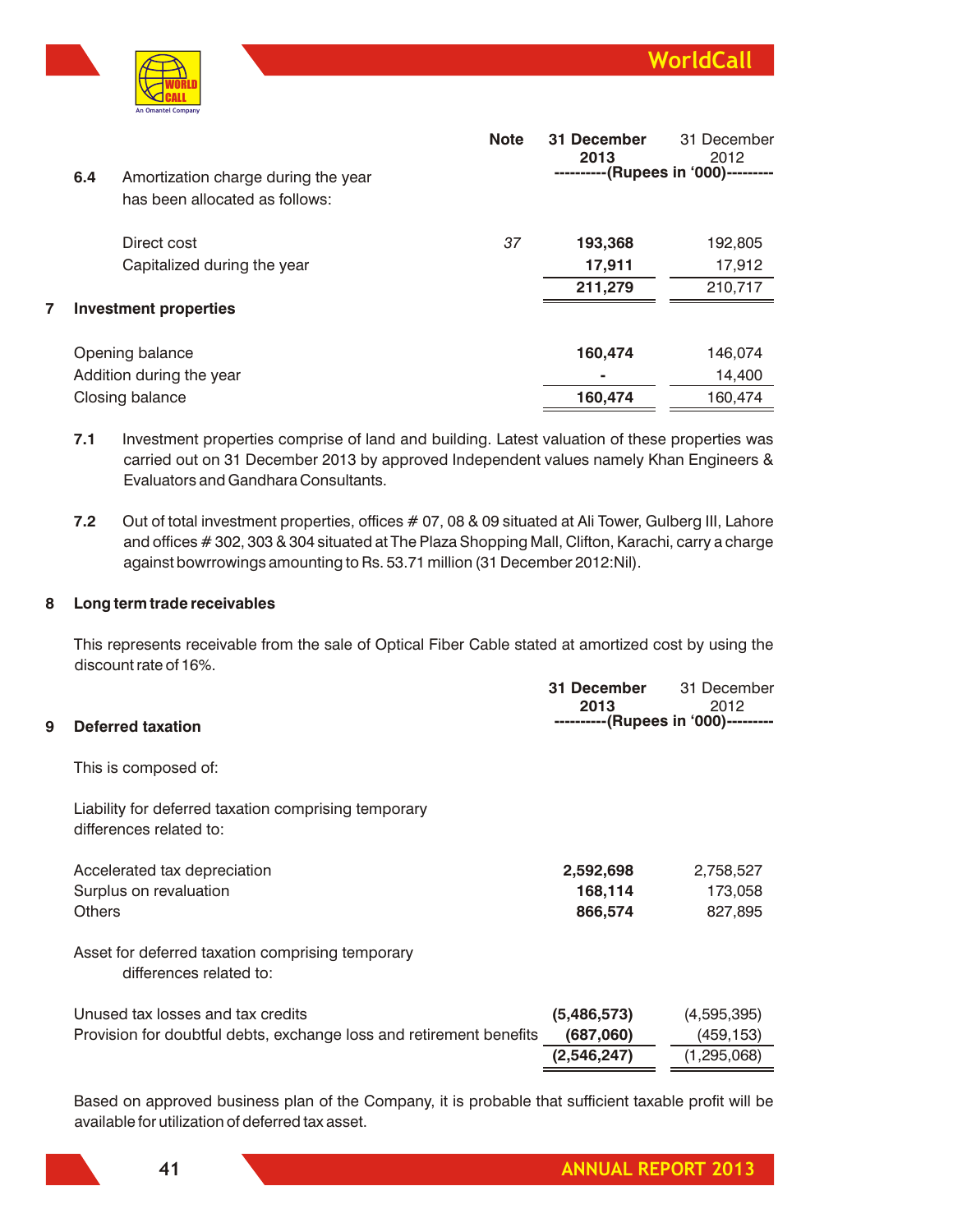



|                                                  | <b>Note</b> | 31 December<br>2013 | 31 December<br>2012<br>--(Rupees in '000)--------- |
|--------------------------------------------------|-------------|---------------------|----------------------------------------------------|
| 10 Long term loans and deposits                  |             |                     |                                                    |
| Security deposit with Pakistan Telecommunication |             |                     |                                                    |
| <b>Company Limited</b>                           |             | 21,482              | 21,482                                             |
| Deposits with financial institutions             |             | 21,956              | 24,134                                             |
| Advances to employees                            | 10.1        | 24,996              | 54,078                                             |
| <b>Others</b>                                    |             | 48,880              | 52,378                                             |
|                                                  |             | 117,314             | 152,072                                            |
| Less: current maturity                           |             |                     |                                                    |
| <b>Deposits</b>                                  | 15          | (21, 472)           | (2, 253)                                           |
| Advances to employees                            | 14          | (18, 227)           | (27, 745)                                          |
|                                                  |             | (39, 699)           | (29, 998)                                          |
|                                                  |             | 77,615              | 122,074                                            |

**10.1** These loans and advances are unsecured and interest free and include advances given to executives of Rs. 13.81 million (31 December 2012 : Rs. 29.02 million) and Chief Executive Officer of Rs. 4.85 million (31 December 2012: Rs. 10.45 million) against gratuity.

|    |                                         | 31 December<br>2013 | 31 December<br>2012<br>----------(Rupees in '000)--------- |
|----|-----------------------------------------|---------------------|------------------------------------------------------------|
| 11 | <b>Stores and spares</b>                |                     |                                                            |
|    | Cost                                    | 245,195             | 269,991                                                    |
|    | Less: provision                         |                     |                                                            |
|    | Opening balance                         | (44,900)            | (30,900)                                                   |
|    | Addition during the year                | (14, 042)           | (14,000)                                                   |
|    | Closing balance                         | (58, 942)           | (44,900)                                                   |
|    |                                         | 186,253             | 225,091                                                    |
|    | 12 Stock in trade                       |                     |                                                            |
|    | Cost                                    | 243,898             | 219,440                                                    |
|    | Less: provision                         |                     |                                                            |
|    | Opening balance                         | (11, 300)           | (15,500)                                                   |
|    | Transferred to capital work in progress |                     | 4,200                                                      |
|    | Write off                               | 11,300              |                                                            |
|    |                                         |                     | (11,300)                                                   |
|    | Closing balance                         | 243,898             | 208,140                                                    |
|    |                                         |                     |                                                            |

**12 Stock in trade**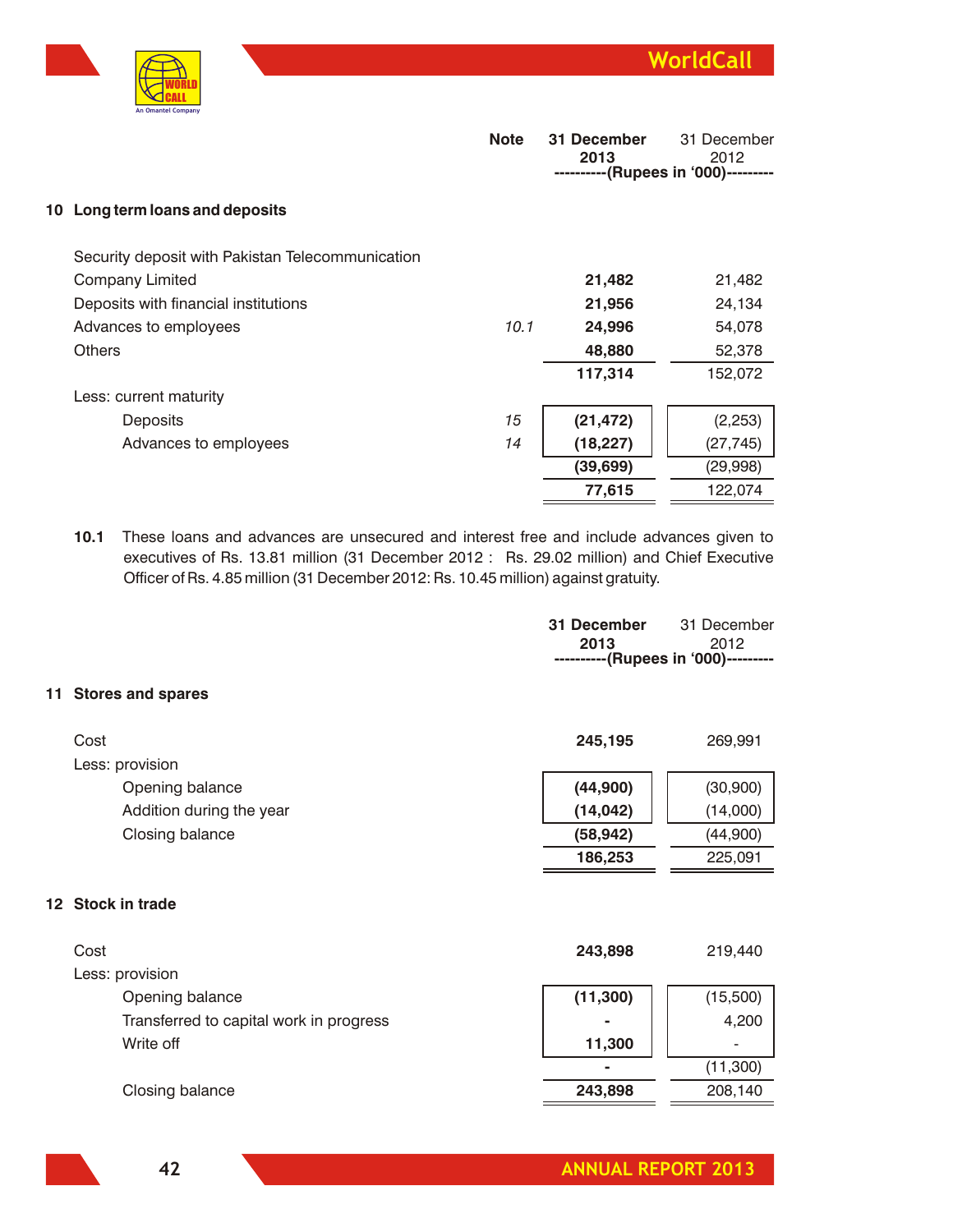

|    |      |                                     | <b>Note</b> | 31 December<br>2013 | 31 December<br>2012                 |
|----|------|-------------------------------------|-------------|---------------------|-------------------------------------|
|    |      |                                     |             |                     | ----------(Rupees in '000)--------- |
| 13 |      | <b>Trade debts</b>                  |             |                     |                                     |
|    |      | Considered good - unsecured         |             | 1,043,058           | 2,624,883                           |
|    |      | Considered doubtful - unsecured     | 13.1        | 1,605,494           | 1,009,210                           |
|    |      |                                     |             | 2,648,552           | 3,634,093                           |
|    |      | Less: provision for doubtful debts  | 13.2        | (1,605,494)         | (1,009,210)                         |
|    |      |                                     |             | 1,043,058           | 2,624,883                           |
|    |      |                                     |             |                     |                                     |
|    | 13.1 | This includes due from associated   |             |                     |                                     |
|    |      | companies as follows:               |             |                     |                                     |
|    |      | Pace Wood Land (Private) Limited    |             | 32,894              | 32,894                              |
|    |      | Pace Barka Properties Limited       |             | 47,781              | 47,781                              |
|    |      | Pace Gujrat (Private) Limited       |             | 12,138              | 12,138                              |
|    |      |                                     |             | 92,813              | 92,813                              |
|    | 13.2 | <b>Provision for doubtful debts</b> |             |                     |                                     |
|    |      | Opening balance                     |             | 1,009,210           | 221,006                             |
|    |      | Charged during the year             |             | 596,284             | 788,204                             |
|    |      | Closing balance                     | 13.2.1      | 1,605,494           | 1,009,210                           |
|    |      |                                     |             |                     |                                     |

**13.2.1** It includes provision of Rs. 92.81 million (31 December 2012: Rs.92.81 million) against receivable from Pace group of companies, which are associated companies. The balance is due more than two years.

|                                                  | <b>Note</b> | 31 December<br>2013 | 31 December<br>2012<br>-(Rupees in '000)----- |
|--------------------------------------------------|-------------|---------------------|-----------------------------------------------|
| 14 Loans and advances - considered good          |             |                     |                                               |
| Loans and advances to employees                  |             | 21,372              | 23,764                                        |
| Current maturity of long term loans to employees | 10          | 18,227              | 27,745                                        |
| Advances to suppliers                            |             | 410,013             | 850,017                                       |
| Advances to PTA                                  | 14.1        | 519,992             | 539,890                                       |
|                                                  |             | 969,604             | 1,441,416                                     |
|                                                  |             |                     |                                               |

**14.1** This mainly represents Access Promotion Contribution ("APC") for USF in relation to the period prior to the valid formation of USF fund by the Federal Government. It also includes Rs 40 million paid to Pakistan Telecommunication Authority ("PTA") against demand on account of annual spectrum fee and other regulatory charges. PTA determined the demand vide its determination dated 22 February 2010. The Company filed an appeal bearing No. 147/2010 against the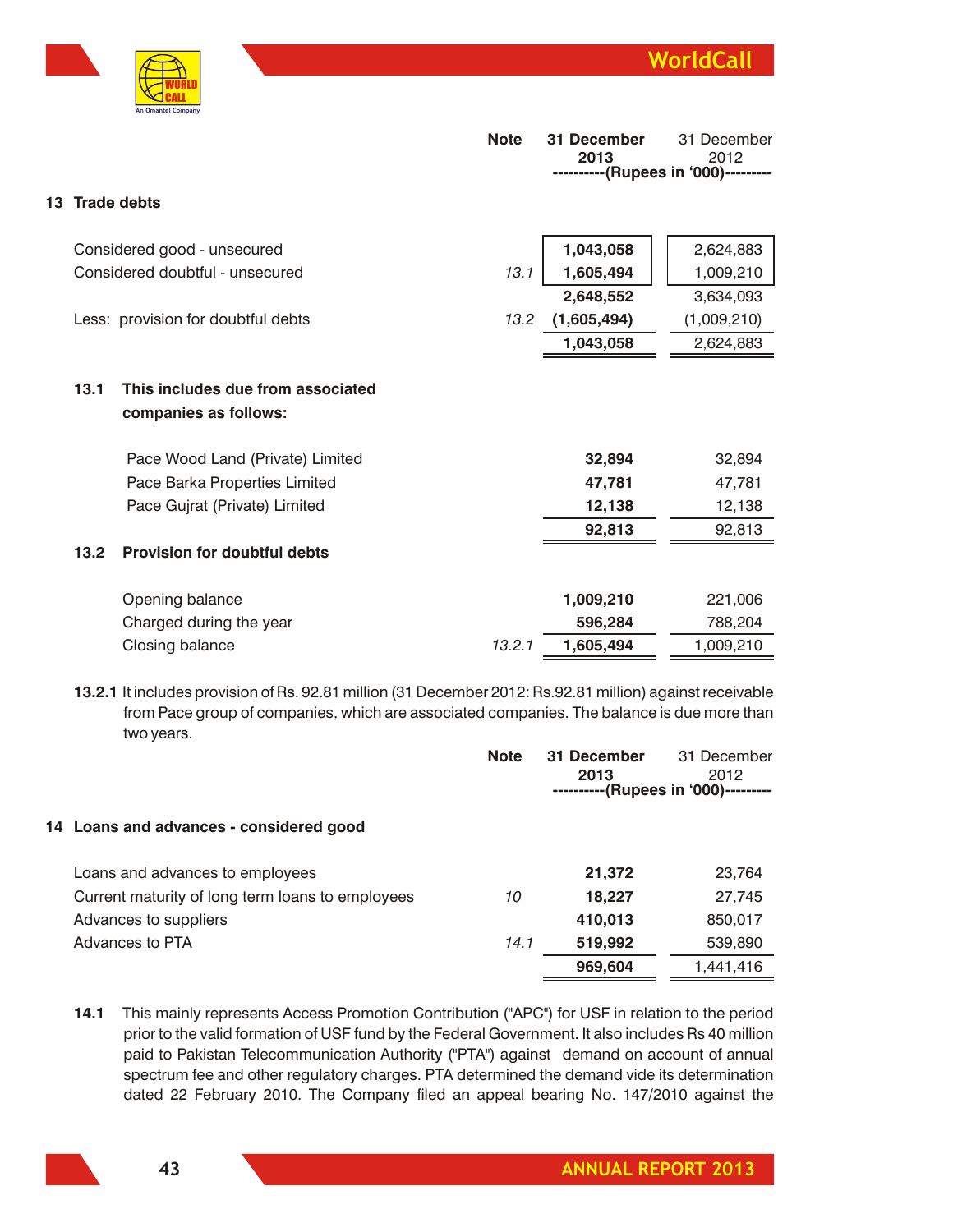

determination and the Honorable Lahore High Court granted stay against the recovery subject to payment of Rs. 40 million (31 December 2012: Rs. 40 million) which was complied by the Company.

|                                        | <b>Note</b> | 31 December<br>2013 | 31 December<br>2012<br>--(Rupees in '000)----- |
|----------------------------------------|-------------|---------------------|------------------------------------------------|
| 15 Deposits and prepayments            |             |                     |                                                |
| Margin deposits                        | 15.1        | 133,405             | 121,540                                        |
| Prepayments                            |             | 36,668              | 66,519                                         |
| Current maturity of long term deposits | 10          | 21,472              | 2,253                                          |
| Short term deposits                    |             | 1,241               | 536                                            |
|                                        |             | 192,786             | 190,848                                        |
|                                        |             |                     |                                                |

**15.1** These include deposits placed with banks against various guarantees and letters of credit.

|    |                               |             | 31 December<br>2013 | 31 December<br>2012      |
|----|-------------------------------|-------------|---------------------|--------------------------|
|    |                               | <b>Note</b> |                     | --(Rupees in '000)------ |
| 16 | <b>Short term investments</b> |             |                     |                          |
|    | Carrying value                | 16.1        | 46,551              | 41,744                   |
|    | Fair value adjustment         |             | (12, 733)           | 4,807                    |
|    |                               |             | 33,818              | 46,551                   |
|    | <b>Related parties</b>        |             |                     |                          |
|    | Carrying value                | 16.2        | 58,431              | 72,745                   |
|    | Fair value adjustment         |             | (9,056)             | (14, 314)                |
|    |                               |             | 49,375              | 58,431                   |
|    |                               | 16.3        | 83,193              | 104,982                  |
|    |                               |             |                     |                          |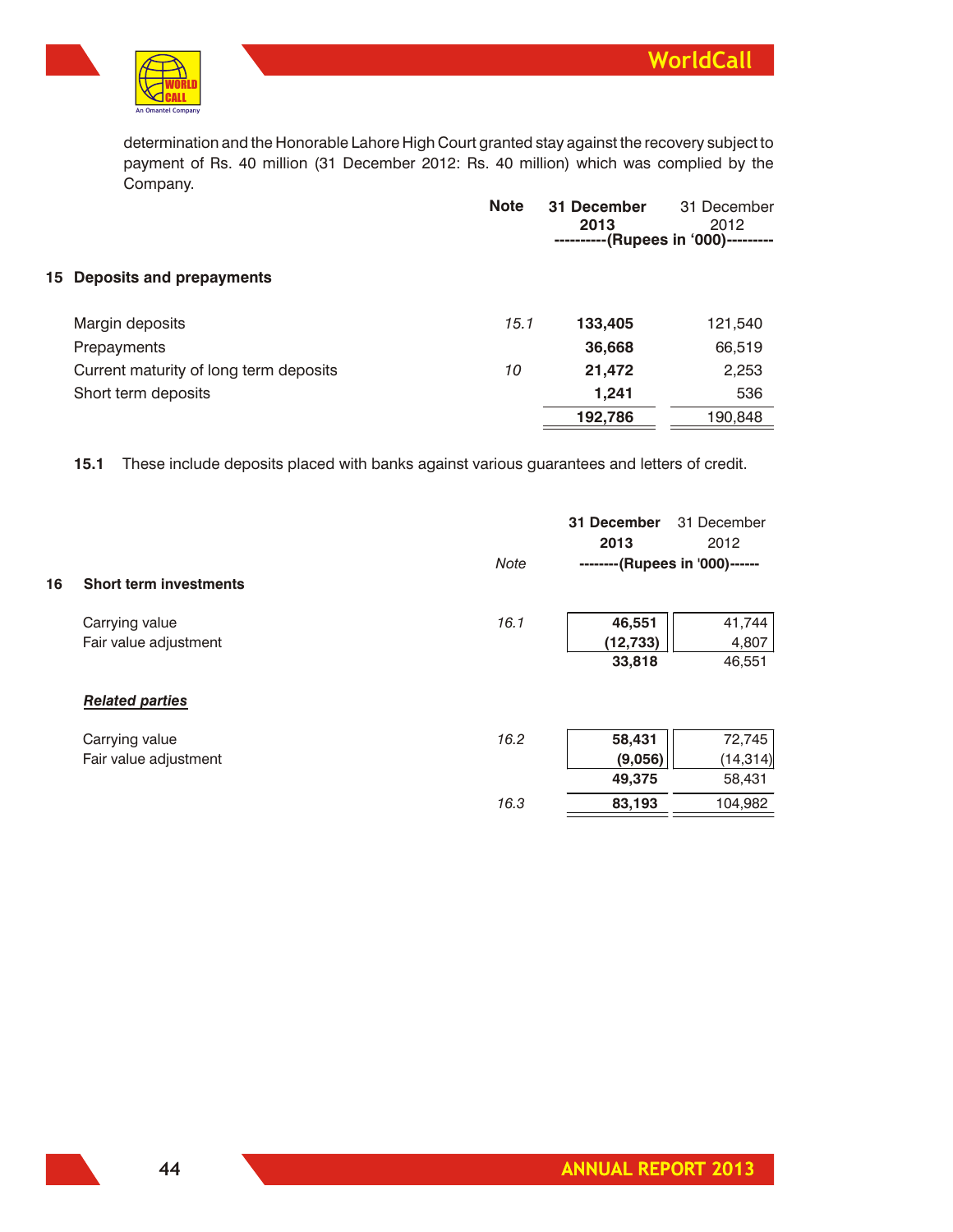

#### **16.1 Particulars of listed shares - Available for sale investments**

All shares have a face value of Rs. 10 each.

| Name                               | No. of shares |             |                  |               |                                       |        |
|------------------------------------|---------------|-------------|------------------|---------------|---------------------------------------|--------|
|                                    | 31 December   | 31 December | 31 December 2013 |               | 31 December 2012                      |        |
|                                    | 2013          | 2012        | Carrying         | <b>Market</b> | Carrying                              | Market |
|                                    |               |             | value            | value         | value                                 | value  |
|                                    |               |             |                  |               | --(Rupees in '000)------------------- |        |
| <b>Commercial Bank</b>             |               |             |                  |               |                                       |        |
| The Bank of Punjab                 | 10,528        | 10,528      | 113              | 118           | 57                                    | 113    |
| <b>Mutual Funds</b>                |               |             |                  |               |                                       |        |
| First Dawood Mutual Fund           | 580,750       | 580,750     | 3,717            | 4,065         | 987                                   | 3,717  |
| Pak Oman Advantage Fund            | 1,000,000     | 1,000,000   | 9,240            | 7,500         | 9,120                                 | 9,240  |
| <b>Electric Appliances</b>         |               |             |                  |               |                                       |        |
| <b>Pak Elektron Limited</b>        | 9             | 9           |                  |               |                                       |        |
| Leasing                            |               |             |                  |               |                                       |        |
| Standard Chartered Leasing Limited | 70,000        | 70,000      | 417              | 490           | 210                                   | 417    |
| Insurance                          |               |             |                  |               |                                       |        |
| Shaheen Insurance Company Limited  | 3,136,963     | 3,136,963   | 33,064           | 21,645        | 31,370                                | 33,064 |
|                                    |               |             | 46,551           | 33,818        |                                       | 46,551 |
|                                    |               |             |                  |               | 41,744                                |        |

#### **16.2 Particulars of listed shares - Available for sale investments**

All shares have a face value of Rs. 10 each.

| Name                                                    | No. of shares |             |                  |               |                              |        |
|---------------------------------------------------------|---------------|-------------|------------------|---------------|------------------------------|--------|
|                                                         | 31 December   | 31 December | 31 December 2013 |               | 31 December 2012             |        |
|                                                         | 2013          | 2012        | Carrying         | <b>Market</b> | Carrying                     | Market |
|                                                         |               |             | value            | value         | value                        | value  |
|                                                         |               |             |                  |               | ---(Rupees in '000)--------- |        |
| <b>First Capital Securities Corporation</b><br>Limited  | 3,991,754     | 3,991,754   | 14,610           | 11,576        | 7,425                        | 14,610 |
| Percentage of equity held 1.27%<br>(31 Dec 2012: 1.27%) |               |             |                  |               |                              |        |
| Pace (Pakistan) Limited                                 | 6,959,290     | 6,959,290   | 20,808           | 26,376        | 9,047                        | 20,808 |
| Percentage of equity held 2.5%<br>(31 Dec 2012: 2.5%)   |               |             |                  |               |                              |        |
| Media Times Limited                                     | 4,199,500     | 4,199,500   | 23,013           | 11,423        | 56,273                       | 23,013 |
| Percentage of equity held 2.35%<br>(31 Dec 2012: 2.35%) |               |             |                  |               |                              |        |
|                                                         |               |             | 58,431           | 49,375        | 72,745                       | 58,431 |

**16.3** These investments are under pledge against the borrowing facilities availed from KASB Bank Limited.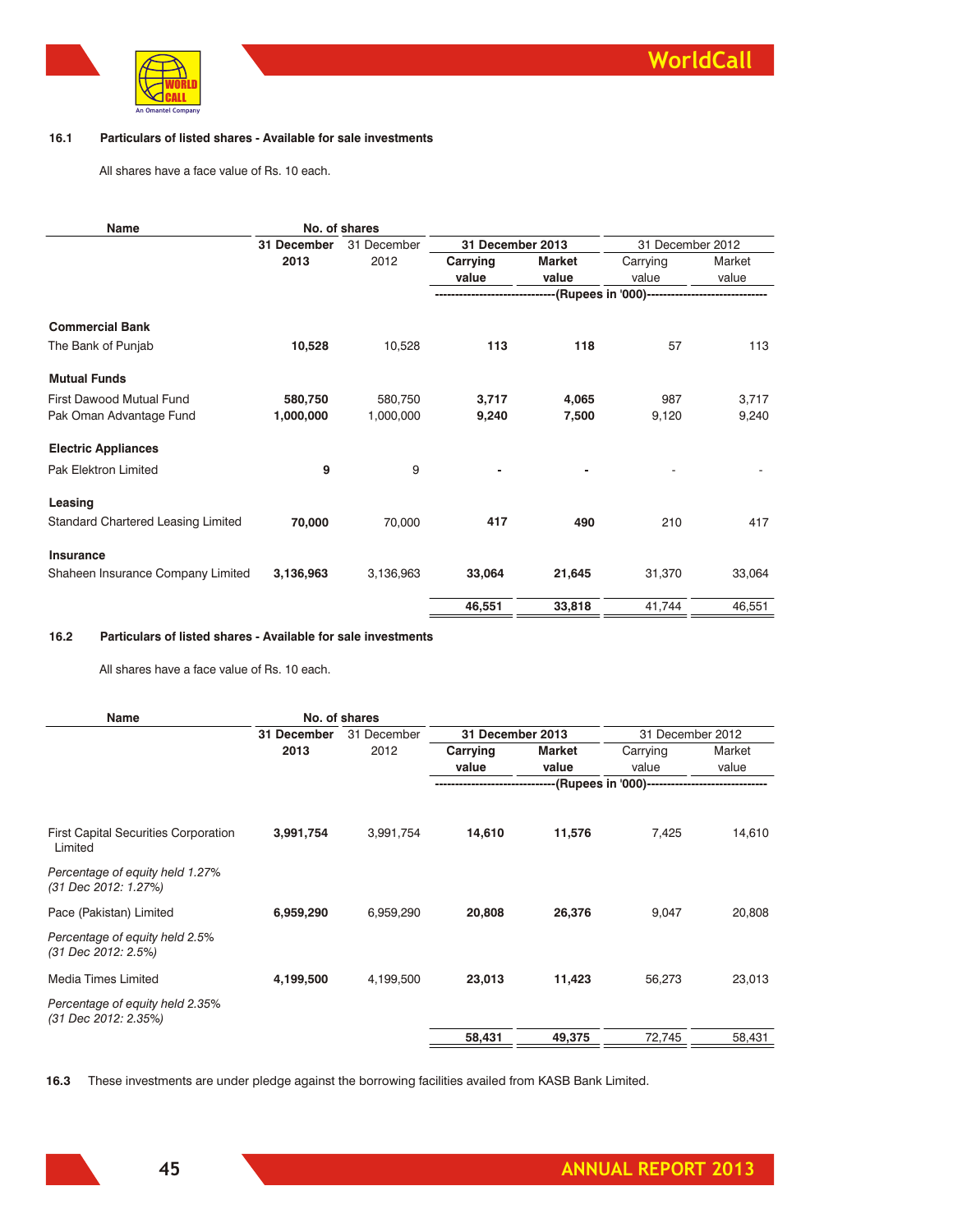

| 17 | <b>Other receivables</b>                 | <b>Note</b> | 31 December<br>2013 | 31 December<br>2012<br>----------(Rupees in '000)--------- |
|----|------------------------------------------|-------------|---------------------|------------------------------------------------------------|
|    | Other receivables - considered good      |             | 36,501              | 22,555                                                     |
|    | Other receivables - considered doubtful  |             | 15,139              | 15,139                                                     |
|    |                                          |             | 51,640              | 37,694                                                     |
|    | Less: provision for doubtful receivables |             | (15, 139)           | (15, 139)                                                  |
|    |                                          |             | 36,501              | 22,555                                                     |
|    | Sales tax refundable                     |             | 43,164              | 41,958                                                     |
|    |                                          |             | 79,665              | 64,513                                                     |
| 18 | <b>Cash and bank balances</b>            |             |                     |                                                            |
|    | Cash at bank                             |             |                     |                                                            |
|    | Current accounts                         |             | 228,300             | 6,184                                                      |
|    | Savings accounts                         | $101$       | <b>760 116</b>      | $96919$                                                    |

| 18.1 | 769,116   | 86,818  |
|------|-----------|---------|
|      | 1,500,000 | -       |
|      | 2,497,416 | 93,002  |
|      | 4.436     | 7,740   |
|      | 2,501,852 | 100,742 |
|      |           |         |

**18.1** The balances in savings accounts bear mark up at the rate of 5.00% to 9.75% per annum (31 December 2012: 5.00% to 9.75% per annum). The balance includes Rs. 238 million (31 December 2012: Rs. 40 million) and interest accrued thereon deposited in Escrow account.

| 31 December 31 December<br>2013 | 2012 |
|---------------------------------|------|

# **19 Long term investment - classified as held for sale**

#### **Foreign subsidiary - unquoted**

# **Worldcall Telecommunications Lanka (Private) Limited Incorporated in Sri Lanka**

7,221,740 (31 December 2012: 7,221,740) ordinary shares of Sri Lankan rupees 10 each.

| Equity held 70.65% (31 December 2012: 70.65%) | 44,406   | 44,406   |
|-----------------------------------------------|----------|----------|
| Share deposit money                           | 13,671   | 13,671   |
|                                               | 58,077   | 58,077   |
| Less: Provision for impairment                | (58,077) | (58,077) |
|                                               |          |          |

Г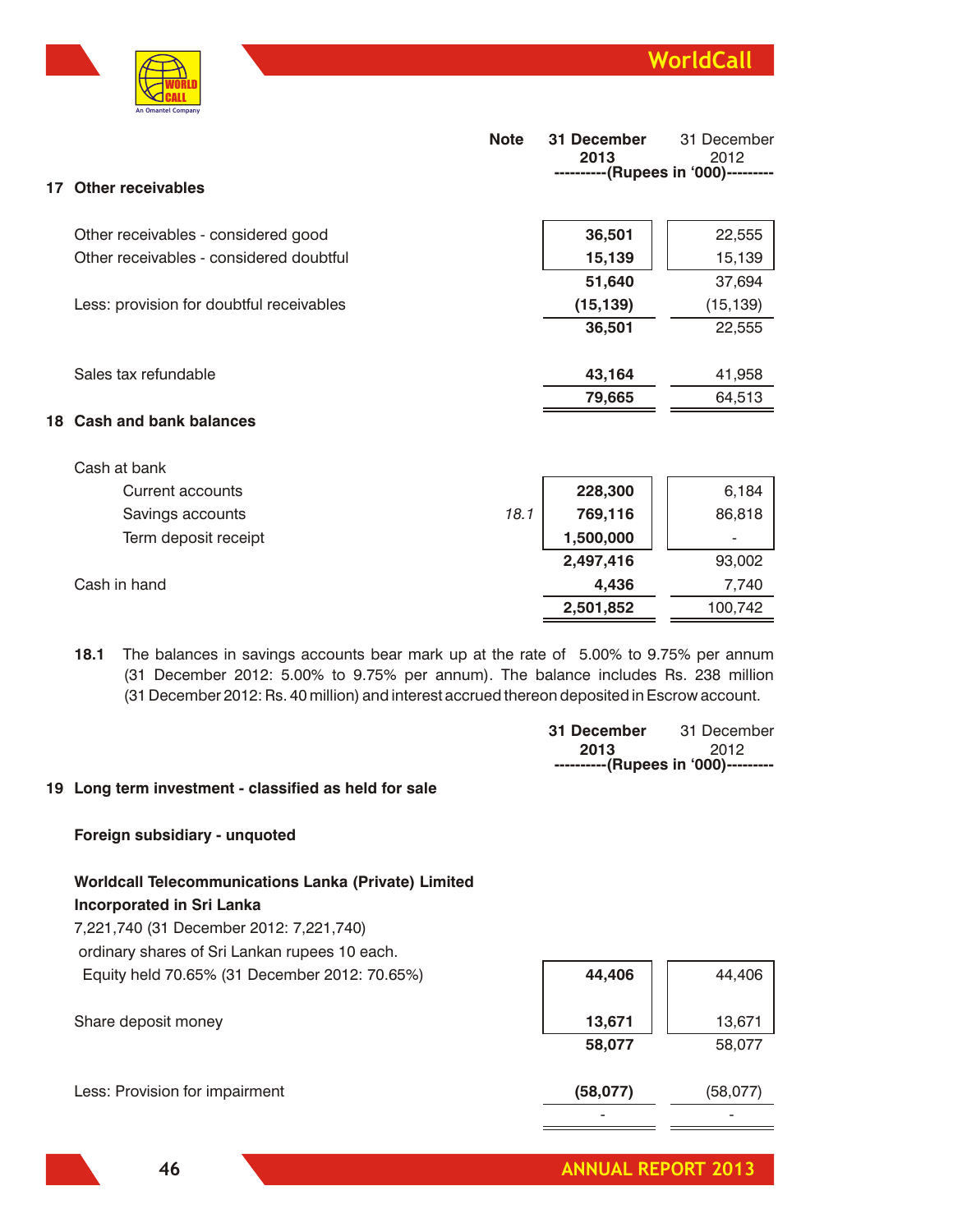

**19.1** The Company's foreign subsidiary namely Worldcall Telecommunications Lanka (Private) Limited has been suffering losses for last many years as the demand for payphones in Sri Lanka has greatly diminished. Keeping in view the Sri Lankan market conditions and negative equity of the subsidiary, the management decided and approved the winding up of the subsidiary. Long term investment in subsidiary was classified as discontinued operations.

The subsidiary has filed winding up petition under the laws of Sri Lanka in court. Under sub section 8 of section 237 of the Companies Ordinance 1984, SECP has granted exemption from consolidation of the Company's subsidiary for the year ended 31 December 2013 only. The accounts of the subsidiary shall be open for inspection to members at registered office of the Company.

|                                                            | <b>Note</b> | 31 December<br>2013 | 31 December<br>2012<br>----------(Rupees in '000)--------- |
|------------------------------------------------------------|-------------|---------------------|------------------------------------------------------------|
| Assets and liabilities - classified as held for sale       |             |                     |                                                            |
| <b>Assets</b>                                              |             |                     |                                                            |
| Cash and bank balance                                      |             | 127                 | 144                                                        |
| <b>Liabilities</b>                                         |             | 127                 | 144                                                        |
| Trade and other payables                                   |             | 68,965              | 63,314                                                     |
| Income tax payable                                         |             | 7                   | 7                                                          |
|                                                            |             | 68,972              | 63,321                                                     |
| <b>Current maturities of non-current liabilities</b><br>20 |             |                     |                                                            |
| Term finance certificates - secured                        | 26          | 547,911             |                                                            |
| Long term loan                                             | 27          | 315,600             | 502,493                                                    |
| Payable to Pakistan Telecommunication Authority            | 30.1        | 385,517             | 198,534                                                    |
| Payable to Multinet Pakistan (Private) Limited             | 30.2        | 531,459             | 685,897                                                    |
| Liabilities against assets subject to finance lease        | 29          | 50,760              | 60,101                                                     |
|                                                            |             | 1,831,247           | 1,447,025                                                  |
|                                                            |             |                     |                                                            |

#### **21 Running finance under mark-up arrangements - secured**

Short term running finances available from commercial banks under mark-up arrangements amount to Rs. 798 million (31 December 2012: Rs. 798 million). Mark-up is charged at rates ranging from 9.43% to 12.03% per annum (31 December 2012: 10.81% to 11.85% per annum). These are completely secured under joint pari passu hypothecation of fixed and current assets with 25% security margin over the facility amount.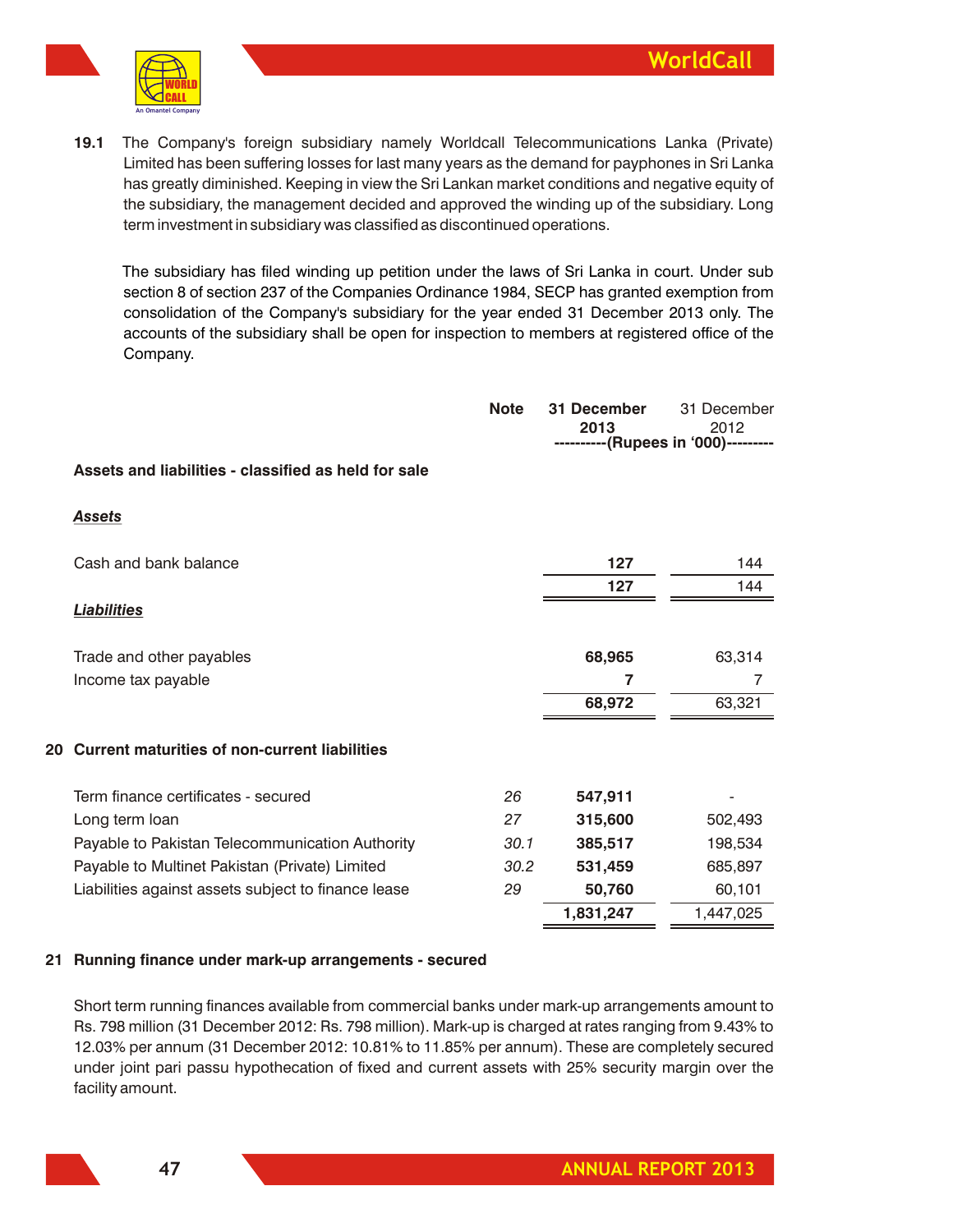

|                                            | <b>Note</b> | 31 December<br>2013 | 31 December<br>2012<br>-(Rupees in '000)--------- |
|--------------------------------------------|-------------|---------------------|---------------------------------------------------|
| 22 Short term borrowings                   |             |                     |                                                   |
| Habib Bank Limited - I                     |             |                     | 708,000                                           |
| Habib Bank Limited - II                    |             |                     | 194,459                                           |
| <b>KASB Bank Limited</b>                   |             | ۰                   | 49,500                                            |
| Soneri Bank Limited - I                    | 22.1        | 35.051              | 42,196                                            |
| Soneri Bank Limited - II                   | 22.2        | 34.705              | 4,879                                             |
| Standard Chartered Bank (Pakistan) Limited |             |                     | 15,733                                            |
|                                            |             | 69,756              | 1,014,767                                         |
|                                            |             |                     |                                                   |

**22.1** This facility is repayable up to 23 May 2014 having mark up of one month KIBOR plus 3% per annum. It is secured through joint pari passu hypothecation agreement with 25% margin.

**22.2** This facility is repayable up to 23 May 2014 having mark up of one month KIBOR plus 3% per annum. It is secured through joint pari passu hypothecation agreement with 25% margin.

### **23 License fee payable**

This represents balance amount of interest free license fee payable to PTA for Wireless Local Loop licenses.

|  | Note 31 December                    | 31 December |
|--|-------------------------------------|-------------|
|  | 2013                                | 2012        |
|  | ----------(Rupees in '000)--------- |             |

#### **24 Trade and other payables**

| Trade creditors                        |      |           |           |
|----------------------------------------|------|-----------|-----------|
| Related parties - associated companies | 24.1 | 2,364,131 | 2,104,211 |
| <b>Others</b>                          |      | 3,042,242 | 2,716,288 |
|                                        |      | 5,406,373 | 4,820,499 |
| Accrued and other liabilities          |      | 858,730   | 553,916   |
| Advance from customers                 |      | 374,236   | 337,375   |
| Retention money                        |      | 81,117    | 86,766    |
| Tax deducted at source                 |      | 224,526   | 147,528   |
| Dividend payable on preference shares  |      | 93,782    |           |
| Un claimed dividend                    |      | 1,807     | 1,807     |
|                                        |      | 7,040,571 | 5,947,891 |
|                                        |      |           |           |

**24.1** This mainly includes payable to the Parent company amounting to Rs. 2,361 million.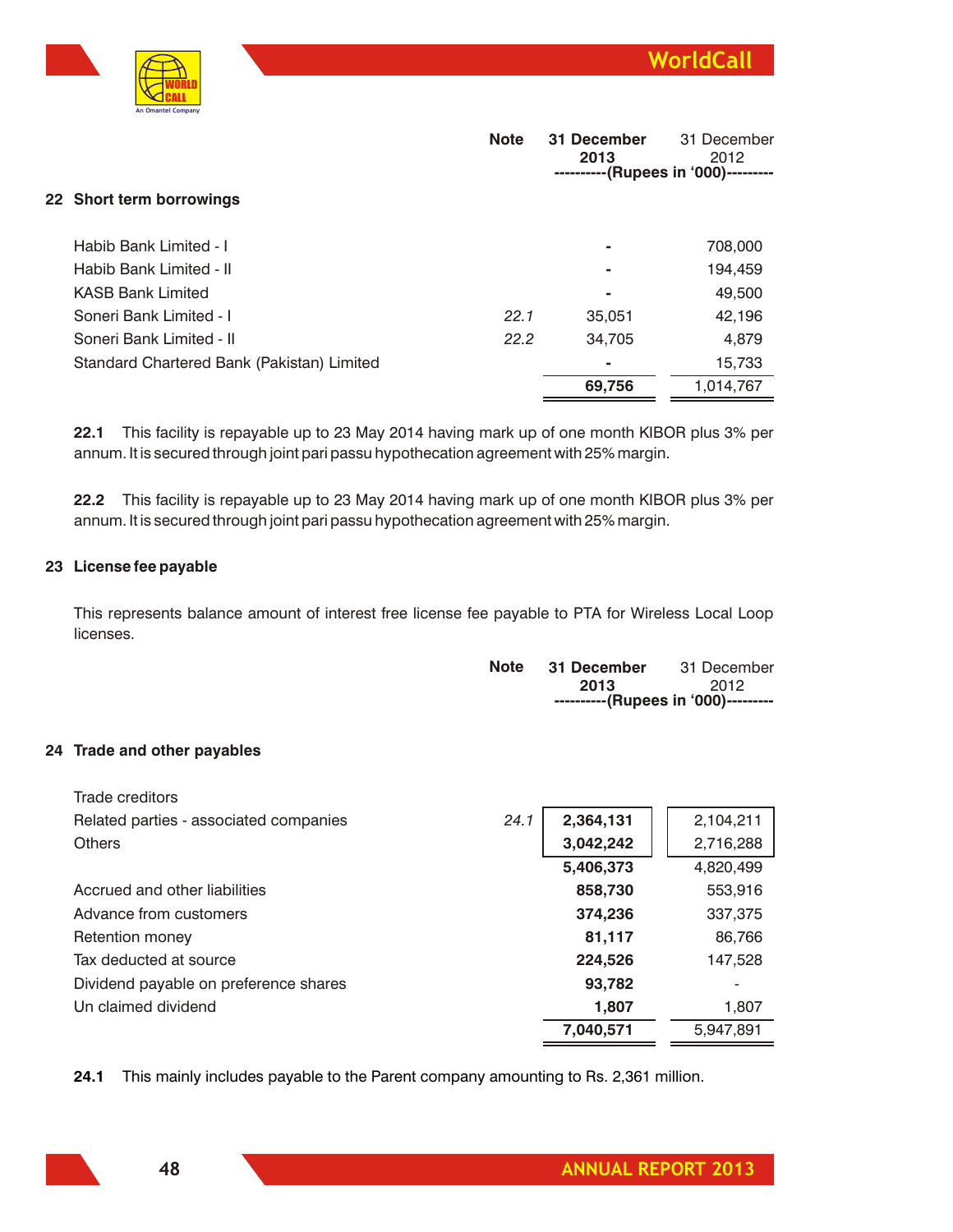



|                                                     | <b>Note</b> | 31 December<br>2013 | 31 December<br>2012<br>----------(Rupees in '000)--------- |
|-----------------------------------------------------|-------------|---------------------|------------------------------------------------------------|
| 25 Interest and mark-up accrued                     |             |                     |                                                            |
| Long term loan                                      |             | 26,448              | 7,353                                                      |
| Short term borrowings                               |             | 27,892              | 74,725                                                     |
| Share deposit money                                 |             | 351                 | 351                                                        |
| Liabilities against assets subject to finance lease |             | 365                 | 465                                                        |
| Term finance certificates                           |             | 203,255             | 162,296                                                    |
|                                                     |             | 258,311             | 245,190                                                    |
| 26 Term finance certificates - secured              |             |                     |                                                            |
| Term finance certificates - III                     | 26.1        | 1,643,735           | 1,643,735                                                  |
| Less: initial transaction cost                      |             | (53, 994)           | (53, 994)                                                  |
|                                                     |             | 1,589,741           | 1,589,741                                                  |
| Amortization of transaction cost                    |             | 53,994              | 50,342                                                     |
|                                                     |             | 1,643,735           | 1,640,083                                                  |
| Less: current maturity                              | 20          | (547, 911)          |                                                            |
|                                                     |             | 1,095,824           | 1,640,083                                                  |

Term finance certificates have a face value of Rs. 5,000 per certificate.

# **26.1 Term finance certificates - III**

These represent listed Term Finance Certificates ("TFC") amounting to Rs. 4,000 million. Out of this, Rs. 3,000 million was received on account of Pre-IPO and Rs. 1,000 million was offered to public for subscription. Profit rate is charged at six months average KIBOR plus 1.60% per annum.

These TFCs have been rescheduled by majority of TFC holders. The principal will be repayable in three semi- annual installments commencing from 07 October 2014.

| 2013<br>-------- | 31 December<br>2012<br>--(Rupees in '000)--------- |
|------------------|----------------------------------------------------|
|                  |                                                    |
| 2,943,855        | 2,943,855                                          |
| (129, 365)       | (42, 668)                                          |
| 2,814,490        | 2,901,187                                          |
|                  | 31 December                                        |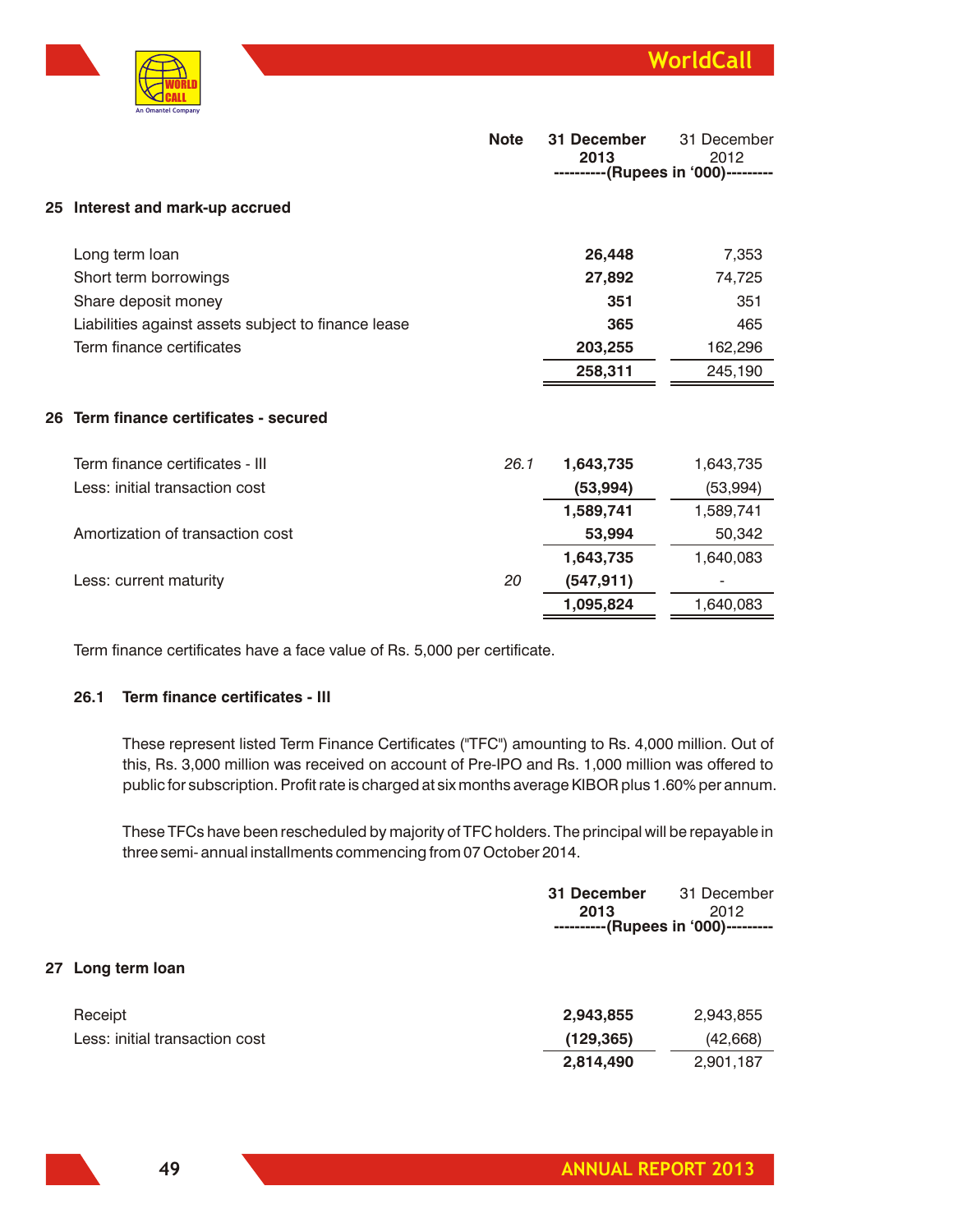

|                                       | <b>Note</b> | 31 December<br>2013 | 31 December<br>2012<br>-(Rupees in '000)--------- |
|---------------------------------------|-------------|---------------------|---------------------------------------------------|
| Add: amortization of transaction cost |             | 16,762              | 10,667                                            |
|                                       |             | 2,831,252           | 2,911,854                                         |
| Add: exchange loss                    |             | 685,545             | 406,095                                           |
|                                       |             | 3,516,797           | 3,317,949                                         |
| Less: current maturity                | 20          | (315, 600)          | (502, 493)                                        |
|                                       |             | 3,201,197           | 2,815,456                                         |

This represents foreign currency syndicated loan facility amounting to USD 35 million from Askari Bank Limited OFF-Shore Banking Unit, Bahrain with the lead arranger being Askari Bank Limited. Initially, this loan was repayable in 20 equal quarterly installments with 2 years grace period commencing from 06 June 2013. Profit is being charged at three months average LIBOR plus 1.75% per annum and monitoring fee at 1.20% per annum. To secure the facility an unconditional, irrevocable, first demand stand-by letter of credit has been issued by National Bank of Oman favoring Askari Bank Limited against the corporate guarantee of Oman Telecommunication Company SAOG. This arrangement shall remain effective until all obligations under the facility are settled.

During the year, this loan has been rescheduled by Askari Bank Limited. Keeping other terms and conditions of the agreement un-modified, the principal is repayable in 16 quarterly installments commencing from 06 June 2014. The aggregate grace period now stands at 3 years from the original date of the loan facility, as per revised terms of the agreement.

|    |          |                                                           |             |             | Restated                            |
|----|----------|-----------------------------------------------------------|-------------|-------------|-------------------------------------|
|    |          |                                                           | <b>Note</b> | 31 December | 31 December                         |
|    |          |                                                           |             | 2013        | 2012                                |
|    |          |                                                           |             |             | ----------(Rupees in '000)--------- |
|    |          |                                                           |             |             |                                     |
| 28 |          | <b>Retirement benefits</b>                                |             |             |                                     |
|    |          |                                                           |             |             |                                     |
|    | Gratuity |                                                           | 28.1        | 295,694     | 319,255                             |
|    |          | Accumulated compensated absences                          | 28.2        | 41,297      | 43,652                              |
|    |          |                                                           |             | 336,991     | 362,907                             |
|    | 28.1     | Gratuity                                                  |             |             |                                     |
|    |          |                                                           |             |             |                                     |
|    |          | The amount recognised in the balance sheet is as follows: |             |             |                                     |
|    |          |                                                           |             |             |                                     |
|    |          | Present value of defined benefit obligation               |             | 262,848     | 250,207                             |
|    |          | Benefits due but not paid                                 |             | 32,846      | 69,048                              |
|    |          |                                                           |             | 295,694     | 319,255                             |
|    |          |                                                           |             |             |                                     |
|    |          | Liability at beginning of the year                        |             | 319,255     | 270,477                             |
|    |          | Charge for the year                                       | 28.1.1      | 73,778      | 90,447                              |
|    |          |                                                           |             |             |                                     |

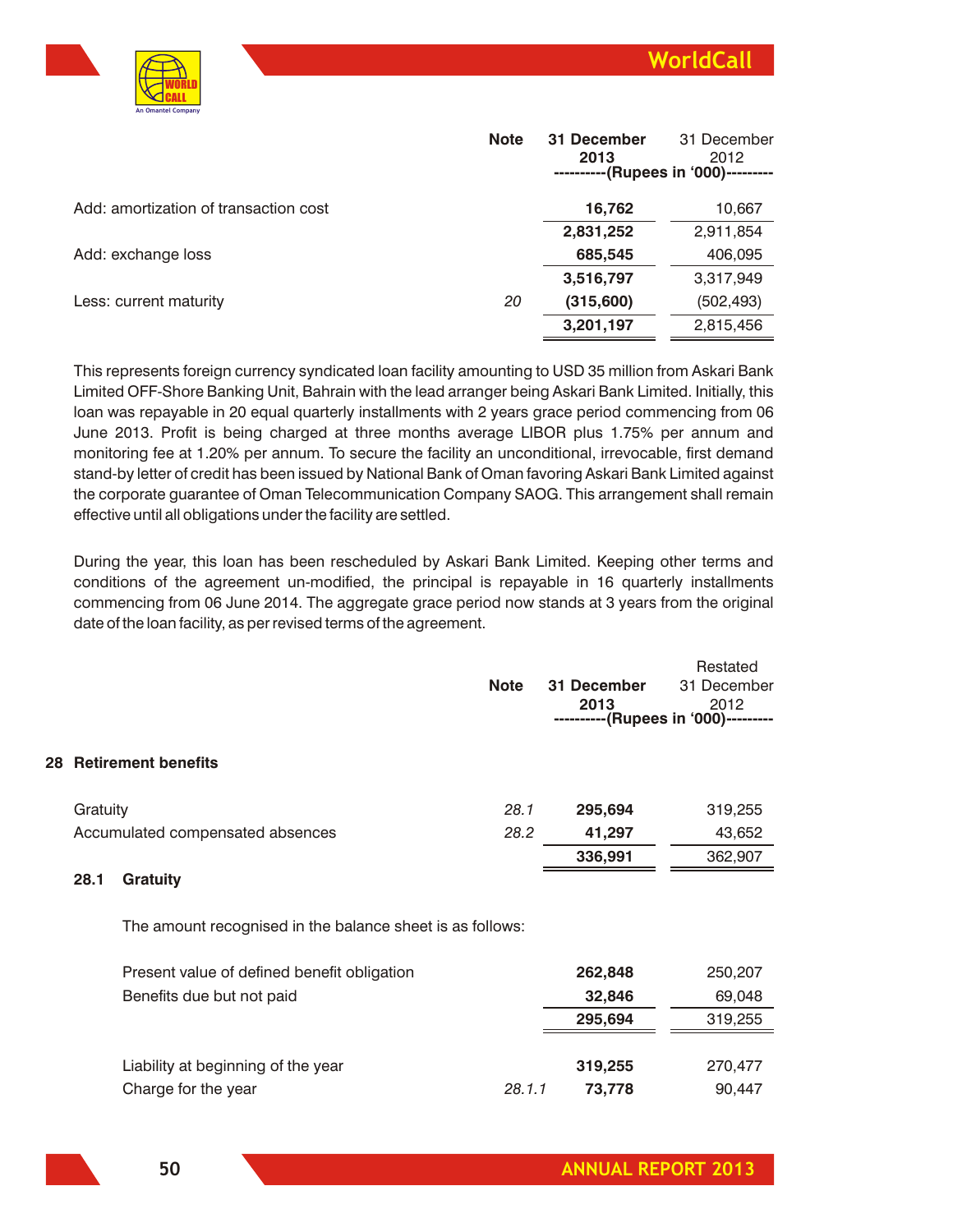

|                                                                                                                            |                                     | Restated    |
|----------------------------------------------------------------------------------------------------------------------------|-------------------------------------|-------------|
|                                                                                                                            | 31 December                         | 31 December |
|                                                                                                                            | 2013                                | 2012        |
|                                                                                                                            | ----------(Rupees in '000)--------- |             |
| Recognition of actuarial income on defined benefit plan                                                                    | (1,665)                             | (32, 564)   |
| Paid during the year                                                                                                       | (95, 674)                           | (9, 105)    |
|                                                                                                                            | 295,694                             | 319,255     |
| 28.1.1 Salaries, wages, amenities and other benefits include<br>the following in respect of retirement and other benefits: |                                     |             |
| Interest cost                                                                                                              | 27,523                              | 31,485      |
| Current service cost                                                                                                       | 46,255                              | 58,962      |
|                                                                                                                            | 73,778                              | 90,447      |
|                                                                                                                            |                                     |             |

**28.1.2** Recent actuarial valuation of plan was carried out on 31 December 2013 by Nauman Associates.

Significant actuarial assumptions used for valuation of these plans are as follows:

| Significant actuarial assumptions used for valuation of these plans are as follows: |             | Restated    |
|-------------------------------------------------------------------------------------|-------------|-------------|
|                                                                                     | 31 December | 31 December |
|                                                                                     | 2013        | 2012        |
| Discount rate (per annum)                                                           | 13.00%      | 11.00%      |
| Expected rate of salary increase (per annum)                                        | 12.00%      | 10.00%      |
| Average expected remaining working life time of employees                           | 12 years    | 12 years    |

# *Mortality rate*

Mortality of active members is represented by the EFU (61-66) Table. As at 31 December 2013, the weighted average duration of the defined benefit obligation was 11.5 years (2012: 12.5 years). These figures are based on the actuarial valuation as at 31 December 2013. The valuation uses the Projected Unit Credit (PUC) Actuarial Cost Method.

# **28.1.3 Sensitivity analysis**

Reasonably possible changes at the reporting date to one of the relevant actuarial assumptions, holding other assumptions constant, would have affected the defined benefit obligation by the amounts shown below. Although the analysis does not take account of the full distribution of cash flows expected under the plan, it does provide and approximation of the sensitivity of the assumptions shown.

|                    |            | Impact on defined benefit obligation |             |  |  |
|--------------------|------------|--------------------------------------|-------------|--|--|
|                    | Change in  | Increase in                          | Decrease in |  |  |
|                    | Percentage | ---- (Rupees in '000) ----           |             |  |  |
|                    | 1%         | (235, 122)                           | 295,746     |  |  |
| Salary growth rate | 1%         | 295,746                              | (234, 664)  |  |  |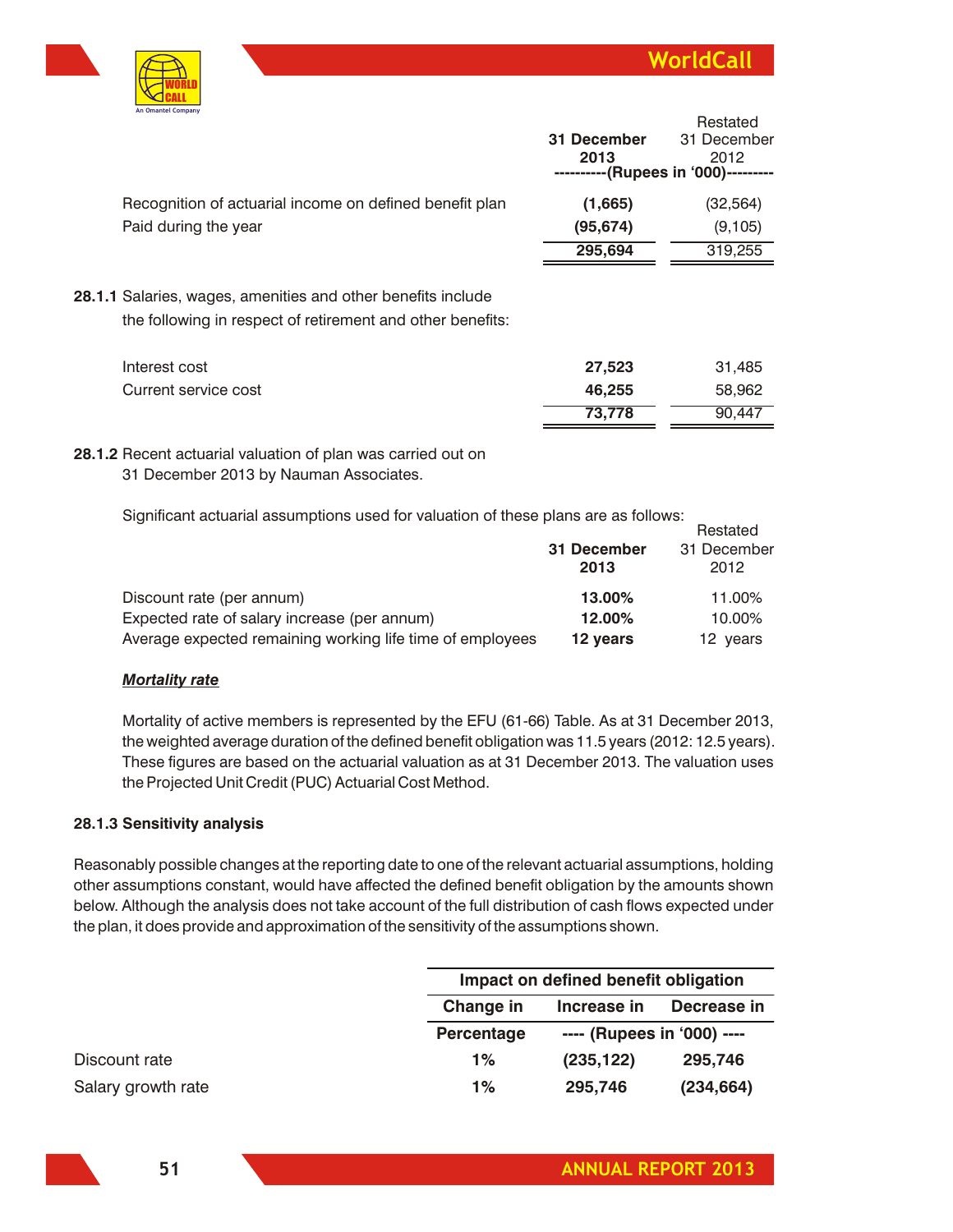

# **28.1.4 Historical information for gratuity**

|  |      |                                                                                                                                                                                                                                         | 2009    | 2010      | 2011        |                                        | 2012                        | 2013                                |
|--|------|-----------------------------------------------------------------------------------------------------------------------------------------------------------------------------------------------------------------------------------------|---------|-----------|-------------|----------------------------------------|-----------------------------|-------------------------------------|
|  |      |                                                                                                                                                                                                                                         |         |           |             | ---------(Rupees in '000)------------- |                             |                                     |
|  |      | Present value of defined                                                                                                                                                                                                                |         |           |             |                                        |                             |                                     |
|  |      | benefit obligation                                                                                                                                                                                                                      | 173,153 | 185,500   | 251,878     |                                        | 250,207                     | 262,848                             |
|  |      | Experience adjustment                                                                                                                                                                                                                   |         |           |             |                                        |                             |                                     |
|  |      | arising on plan liabilities                                                                                                                                                                                                             | (8,883) | (21, 811) |             | 15,069                                 | (32, 564)                   |                                     |
|  |      |                                                                                                                                                                                                                                         |         |           | <b>Note</b> |                                        | 31 December<br>2013         | 31 December<br>2012                 |
|  | 28.2 | <b>Accumulated compensated absences</b>                                                                                                                                                                                                 |         |           |             |                                        |                             | ----------(Rupees in '000)--------- |
|  |      | The amount recognised in the balance sheet is as follows:                                                                                                                                                                               |         |           |             |                                        |                             |                                     |
|  |      | Present value of defined benefit obligation                                                                                                                                                                                             |         |           |             |                                        | 36,137                      | 27,888                              |
|  |      | Benefits due but not paid                                                                                                                                                                                                               |         |           |             |                                        | 5,160                       | 15,764                              |
|  |      |                                                                                                                                                                                                                                         |         |           |             |                                        | 41,297                      | 43,652                              |
|  |      | Liability at beginning of the year                                                                                                                                                                                                      |         |           |             |                                        | 43,652                      | 39,530                              |
|  |      | Charge for the year                                                                                                                                                                                                                     |         |           | 28.2.1      |                                        | 14,781                      | 6,203                               |
|  |      | Paid during the year                                                                                                                                                                                                                    |         |           |             |                                        | (17, 136)                   | (2,081)                             |
|  |      |                                                                                                                                                                                                                                         |         |           |             |                                        | 41,297                      | 43,652                              |
|  |      | 28.2.1 Salaries, wages, amenities and other benefits<br>include the following in respect of retirement<br>and other benefits:<br>Interest cost for the year<br>Current service cost<br>Actuarial (gain)/loss recognised during the year |         |           |             |                                        | 3,067<br>3,425<br>8,289     | 4,465<br>5,858<br>(4, 120)          |
|  |      |                                                                                                                                                                                                                                         |         |           |             |                                        | 14,781                      | 6,203                               |
|  |      | 28.2.2 Recent actuarial valuation of plan was carried out on<br>31 December 2013 by Nauman Associates.                                                                                                                                  |         |           |             |                                        |                             |                                     |
|  |      | Significant actuarial assumptions used for valuation of this plan are as follows:                                                                                                                                                       |         |           |             |                                        |                             |                                     |
|  |      | Discount rate (per annum)<br>Expected rate of salary increase (per annum)<br>Average number of leaves accumulated per annum<br>by the employees                                                                                         |         |           |             |                                        | 13.00%<br>12.00%<br>10 days | 11.00%<br>10.00%<br>10 days         |
|  |      | Average number of leaves utilized per annum by the employees                                                                                                                                                                            |         |           |             |                                        | 10 days                     | 10 days                             |
|  |      | 29 Liabilities against assets subject to finance lease                                                                                                                                                                                  |         |           |             |                                        |                             |                                     |
|  |      | Present value of minimum lease payments                                                                                                                                                                                                 |         |           |             |                                        | 52,183                      | 105,005                             |
|  |      | Less: current portion shown under current liabilities                                                                                                                                                                                   |         |           | 20          |                                        | (50, 760)                   | (60, 101)                           |
|  |      |                                                                                                                                                                                                                                         |         |           |             |                                        | 1,423                       | 44,904                              |
|  |      |                                                                                                                                                                                                                                         |         |           |             |                                        |                             |                                     |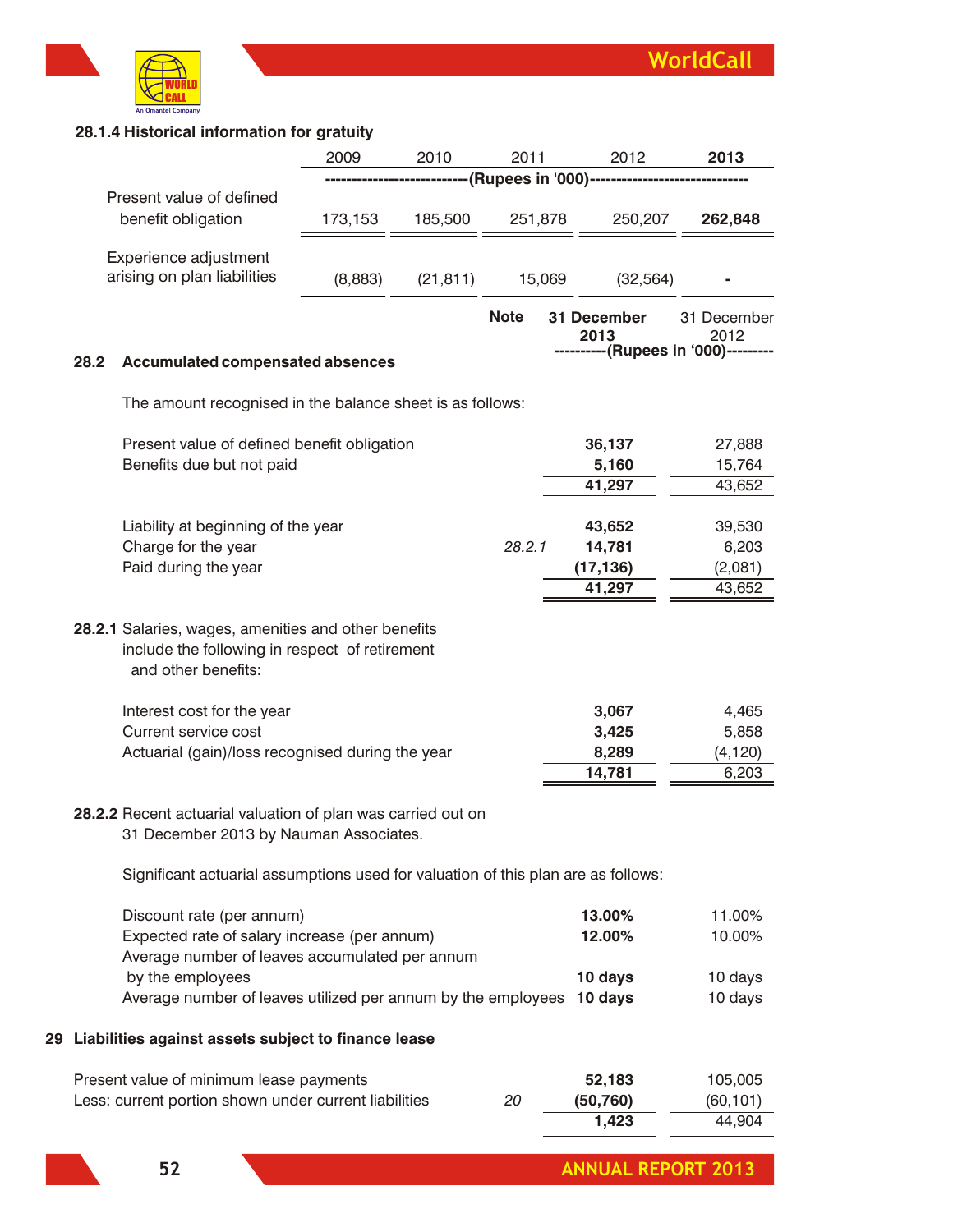

Interest rate used as discounting factor is ranging from 12.87 % to 16.56% per annum (31 December 2012: 12.07% to 16.56% per annum). Taxes, repairs, replacements and insurance costs are to be borne by lessee. Under the terms of the agreements, the Company has an option to acquire the assets at the end of the respective lease terms by adjusting the deposit amount against the residual value of the assets. The Company intends to exercise the option. In case of default in payment of installments, the Company will be liable to pay additional lease rental on overdue payment at the rate of 0.10% per day.

The amount of future payments of the lease and the period in which these payments will become due are as follows:

|                                                                        |                | 31 December 2013        |                  |             |         | 31 December 2012                   |                                     |
|------------------------------------------------------------------------|----------------|-------------------------|------------------|-------------|---------|------------------------------------|-------------------------------------|
|                                                                        | <b>Minimum</b> | <b>Finance</b>          | <b>Principal</b> |             | Minimum | Finance                            | Principal                           |
|                                                                        | lease          | cost                    |                  |             | lease   | cost                               |                                     |
|                                                                        | payment        |                         |                  |             | payment |                                    |                                     |
|                                                                        |                | ---(Rupees in '000)---- |                  |             |         | ------(Rupees in '000)------------ |                                     |
| Not later than one year                                                | 52,085         | 1,325                   | 50,760           |             | 67,148  | 7,047                              | 60,101                              |
| Later than one year but not                                            |                |                         |                  |             |         |                                    |                                     |
| later than five years                                                  | 1,514          | 91                      | 1,423            |             | 46,598  | 1,694                              | 44,904                              |
|                                                                        | 53,599         | 1,416                   | 52,183           |             | 113,746 | 8,741                              | 105,005                             |
|                                                                        |                |                         |                  | <b>Note</b> |         | 31 December<br>2013                | 31 December<br>2012                 |
|                                                                        |                |                         |                  |             |         |                                    | ----------(Rupees in '000)--------- |
| 30 Long term payables                                                  |                |                         |                  |             |         |                                    |                                     |
| Payable to Pakistan Telecommunication Authority                        |                |                         |                  | 30.1        |         | 599,230                            | 768,589                             |
| Payable to Multinet Pakistan (Private) Limited                         |                |                         |                  | 30.2        |         | 58,102                             | 115,835                             |
| <b>Others</b>                                                          |                |                         |                  |             |         | 466,174                            | 404,020                             |
|                                                                        |                |                         |                  |             |         | 1,123,506                          | 1,288,444                           |
| 30.1 Payable to Pakistan Telecommunication<br><b>Authority ("PTA")</b> |                |                         |                  |             |         |                                    |                                     |
| Carrying value of liability                                            |                |                         |                  |             |         | 1,711,254                          | 1,711,254                           |
| Less: present value adjustment                                         |                |                         |                  |             |         | (744, 131)                         | (744, 131)                          |
|                                                                        |                |                         |                  |             |         | 967,123                            | 967,123                             |
| Add: unwinding of discount on liability                                |                |                         |                  |             |         | 17,624                             |                                     |
|                                                                        |                |                         |                  |             |         | 984,747                            | 967,123                             |
| Less: payments during the year                                         |                |                         |                  |             |         |                                    |                                     |
|                                                                        |                |                         |                  |             |         | 984,747                            | 967,123                             |
| Less: current maturity                                                 |                |                         |                  | 20          |         | (385, 517)                         | (198, 534)                          |
|                                                                        |                |                         |                  |             |         | 599,230                            | 768,589                             |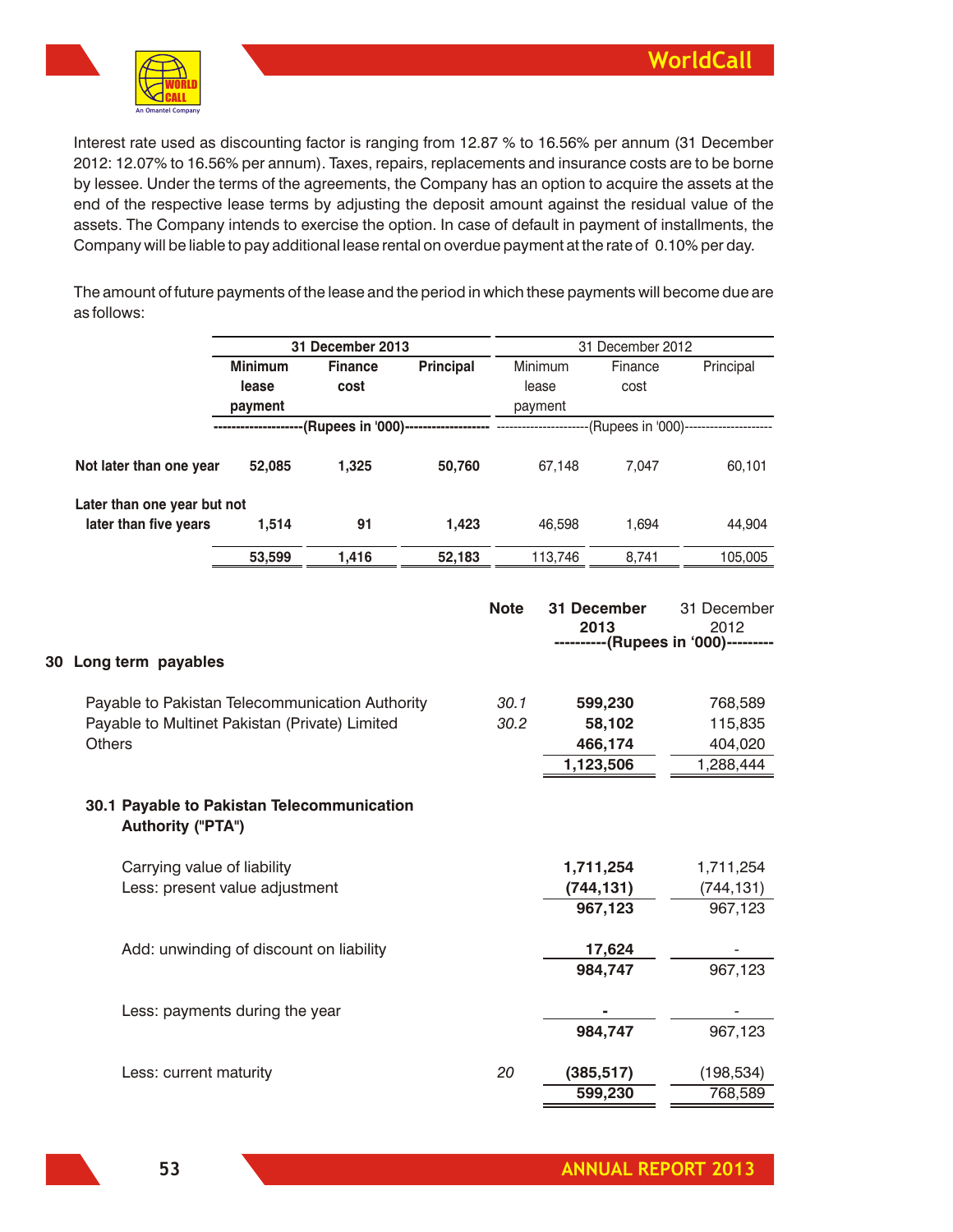

This represents amount of interest free Access Promotion Contribution ("APC") charges for USF payable to PTA. The installments have been discounted using the effective interest rate of 16% per annum.

# **30.2 Payable to Multinet Pakistan (Private) Limited ("MPL")**

|                                         | 31 December<br>2013 | 31 December<br>2012<br>-(Rupees in '000)--------- |
|-----------------------------------------|---------------------|---------------------------------------------------|
| Carrying value of liability             | 784,800             | 784,800                                           |
| Less: present value adjustment          | (103, 356)          | (103, 356)                                        |
|                                         | 681,444             | 681,444                                           |
| Add: unwinding of discount on liability | 61,591              | 31,189                                            |
|                                         | 743,035             | 712,633                                           |
| Add: exchange loss                      | 162,000             | 89,099                                            |
|                                         | 905,035             | 801,732                                           |
| Less: current maturity                  | (846, 933)          | (685,897)                                         |
|                                         | 58,102              | 115,835                                           |

This represents amount payable to MPL in respect of indefeasible right to use of media. Subsequent to initial recognition, the consideration that was immediately payable was deferred for period of five years by MPL. Gain on remeasurement has been calculated using the effective interest rate of 16.00% per annum.

# **31 Contingencies and commitments**

# **31.1 Billing disputes with PTCL**

- **31.1.1** There is a dispute of Rs. 72.64 million (31 December 2012: Rs 72.64 million) with PTCL of non revenue time of prepaid calling cards and Rs. 47.24 million (31 December 2012: Rs 41.40 million) for excess minutes billed on account of interconnect and settlement charges. The Company is hopeful that matter will be decided in favour of the Company.
- **31.1.2** PTCL has charged the Company excess Domestic Private Lease Circuits ("DPLC") and other media charges amounting to Rs. 211.07 million (31 December 2012: Rs.183.99 million) on account of difference in rates, distances and date of activations. The Company has deposited Rs. 40 million (31 December 2012: Rs. 40 million) in Escrow Account on account of dispute of charging of bandwidth charges from the date of activation of Digital Interface Units ("DIUs") for commercial operation and in proportion to activation of DIUs related to each DPLC link and excess charging in respect of Karachi-Rawalpindi link which was never activated. The Company is hopeful that the matter will be decided in favour of the Company.

# **31.2 Disputes with Pakistan Telecommunication Authority**

**31.2.1** There is a dispute with PTA on roll out of the Company's 479 MHz and 3.5 GHz frequency band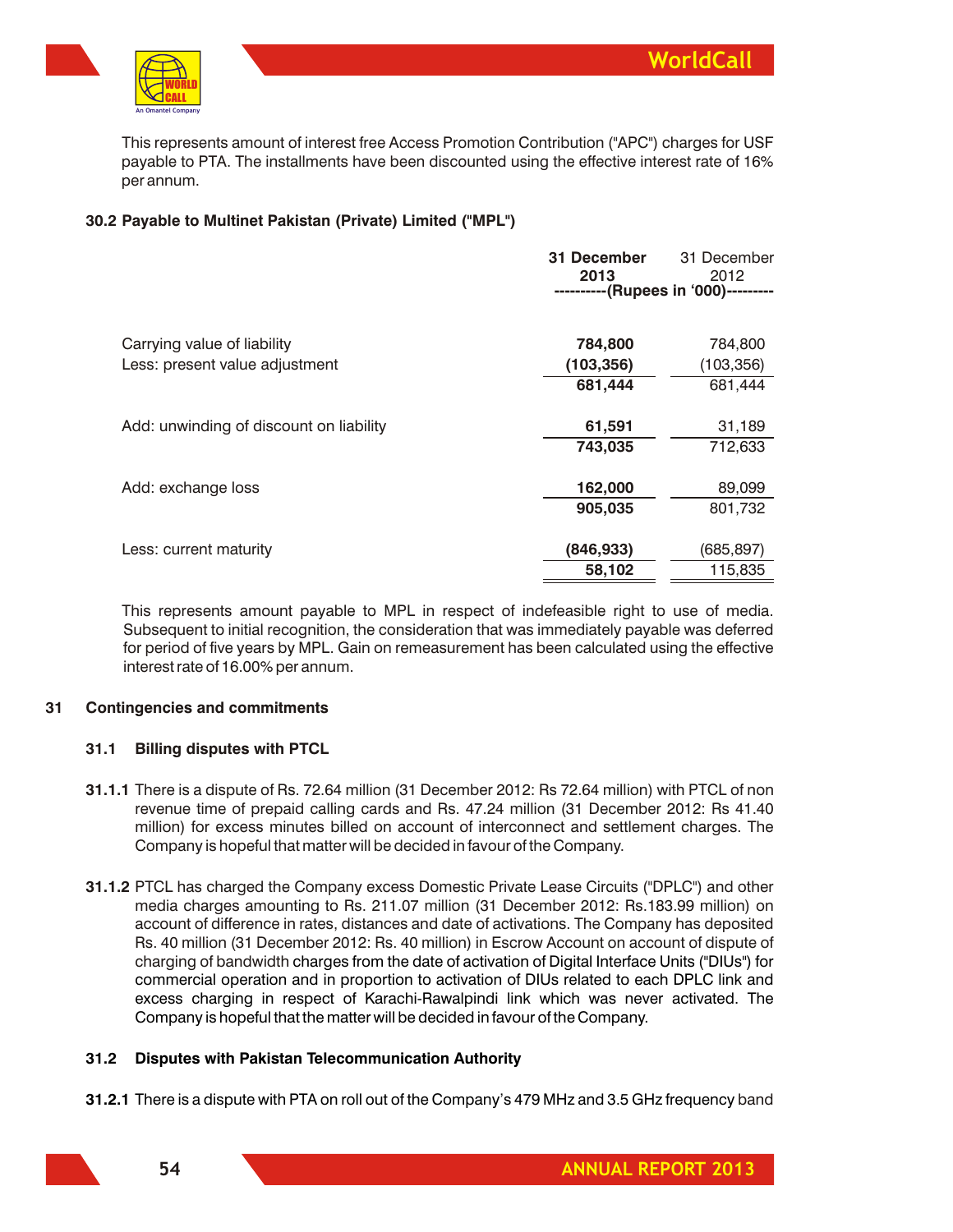

licenses for allegedly not completing roll out within prescribed time. The dispute is pending adjudication at PTA. The Company is hopeful that the issue will be favourably resolved at the level of PTA.

- **31.2.2** There is a dispute with PTA on payment of research and development fund contribution amounting to Rs. 5.65 million (31 December 2012: Rs. 5.65 million). The legal validity of this fund is under challenge before the Honourable Supreme Court of Pakistan. The Company is hopeful of a favourable decision.
- **31.2.3** There is a dispute with PTA on payment of contribution of APC for USF amounting to Rs. 491 million (31 December 2012: Rs. 491 million) in relation to the period prior to the valid formation of USF fund by the Federal Government. Out of this amount, Rs. 394 million has been deposited with PTA. The matter is pending adjudication before the Honourable Supreme Court of Pakistan. The Company is hopeful of a favourable decision.

### **31.3 Taxation issues**

- **31.3.1** Income Tax Return for the tax year ended 30 June 2006 was filed under the self assessment scheme. Subsequently, the case was re-opened by invoking the provisions of section 122 (5A). Additions were made on account of brought forward losses, gratuity and goodwill of Rs. 773 million. The appeal of the Company is pending in Income Tax Appellate Tribunal Lahore. The Company is hopeful that the matter will be decided in favour of the Company.
- **31.3.2** Income Tax Returns for the tax year ended 30 June 2003 were filed under the self assessment scheme of Worldcall Communications Limited, Worldcall Multimedia Limited, Worldcall Broadband Limited and Worldcall Phone cards Limited, now merged into the Company. The Company has received orders under section 122(5A) against the said returns filed under self assessment on 02 January 2009. As per Orders, the Income Tax Department intends to amend the returns on certain issues such as depreciation, turnover tax adjustment, gratuity provision, share premium, allocation of expenses to capital gain, mark up from associates and share deposit money amounting to Rs. 29.9 million. An appeal has been filed by the Company against the orders before the Commissioner of Income Tax (Appeals). Commissioner of Income Tax (Appeals) has restored the original assessment order U/S 177 dated 17 May 2005 for Worldcall Broadband Limited. Remaining appeals were also decided and a partial relief was given by CIT (Appeals), while being aggrieved, the Company has filed appeals in Income Tax Appellate Tribunal Lahore. Based on legal advice, the Company is hopeful that matter will be decided in favour of the Company.
- **31.3.3** There is a dispute with Sales Tax Authorities for payment of Rs. 167 million claimed and obtained as sales tax refund in the year 2006 by the Company. The matter is presently being adjudicated by the Honourable Lahore High Court Lahore. An injunction currently holds field which precludes recovery from the Company. The Company has paid 20% of principal amount to date to the department against the said dispute. Moreover, this is an industrial issue and in case companies of other jurisdiction, the Inland Revenue Tribunal has dismissed the case of sales tax authorities. It is therefore that, the Company is hopeful of a favourable decision.

# **31.4 Others**

**31.4.1** Samsung claimed an amount of Rs.147.28 million ( USD 1.4 million) (31 December 2012: Rs. 132.60, USD 1.4 million) against its receivables under a certain settlement and service agreement. However, the Company denies the claim on the basis that Samsung failed to fulfill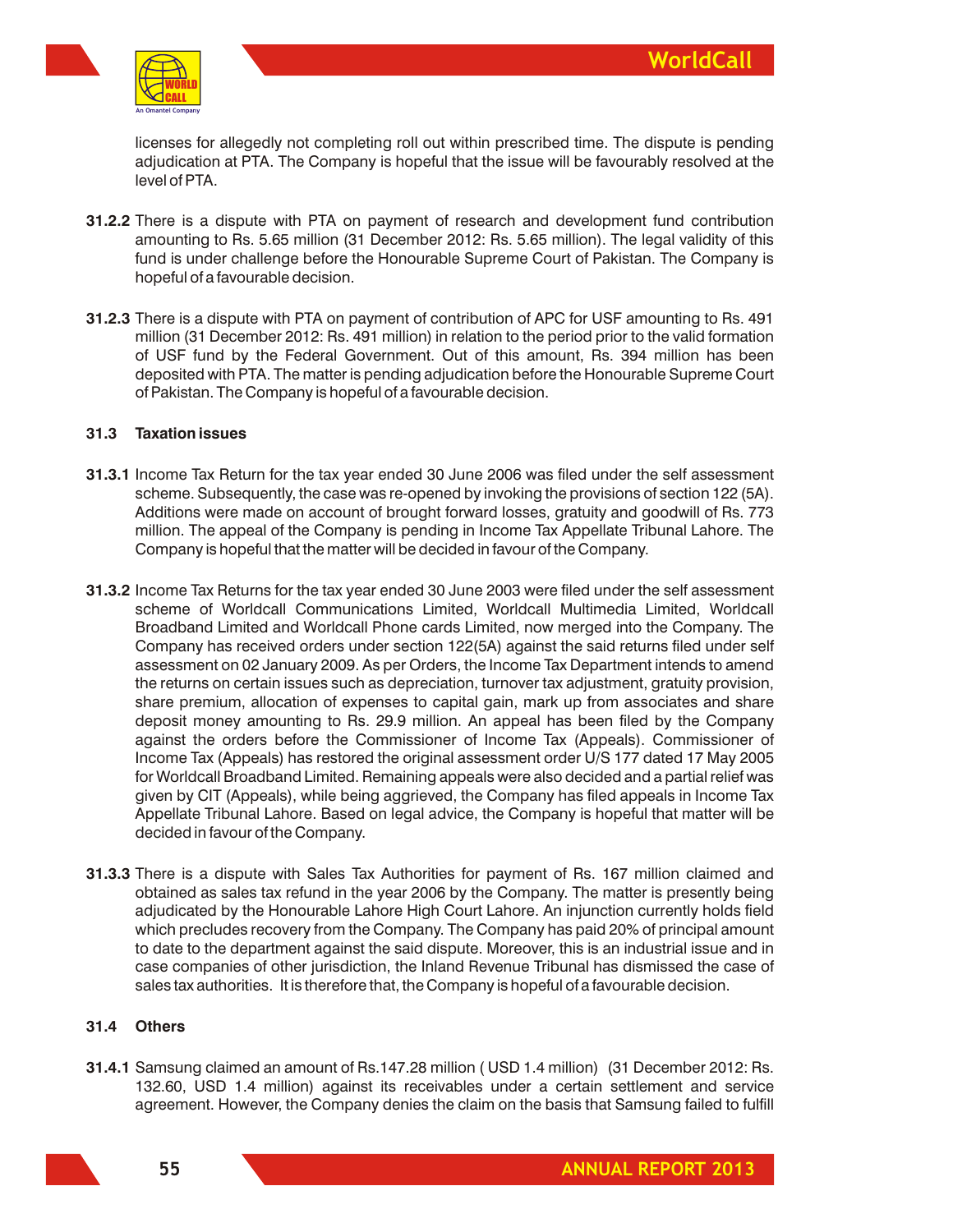

its obligations and did not provide services for which Company reserves the right to initiate appropriate proceedings against Samsung. Based on the legal advice, the Company is hopeful that matter will be resolved in its favour.

|    |      |                                                                                                                              |                            |                                                         | 31 December<br>2013    | 31 December<br>2012<br>----------(Rupees in '000)---------          |
|----|------|------------------------------------------------------------------------------------------------------------------------------|----------------------------|---------------------------------------------------------|------------------------|---------------------------------------------------------------------|
|    | 31.5 | Outstanding guarantees                                                                                                       |                            |                                                         | 1,119,927              | 1,213,373                                                           |
|    | 31.6 | Commitments in respect of capital expenditure                                                                                |                            |                                                         | 2,346,433              | 2,070,847                                                           |
|    | 31.7 | Outstanding letters of credit                                                                                                |                            |                                                         | 56,203                 | 38,840                                                              |
|    |      |                                                                                                                              | 31 December<br>2013        | 31 December<br>2012<br>-----------No of shares--------- | 31 December<br>2013    | 31 December<br>2012<br>--------------(Rupees in '000)-------------- |
| 32 |      | <b>Ordinary share capital</b>                                                                                                |                            |                                                         |                        |                                                                     |
|    |      | Ordinary shares of Rs. 10 each as<br>fully paid in cash                                                                      | 344.000.000                | 344.000.000                                             | 3,440,000              | 3.440.000                                                           |
|    |      | Ordinary shares of Rs. 10 each issued in<br>accordance with the scheme of merger<br>Ordinary shares of Rs. 10 each issued as | 309,965,789                | 309,965,789                                             | 3,099,658              | 3,099,658                                                           |
|    |      | fully paid bonus shares                                                                                                      | 98,094,868                 | 98,094,868                                              | 980,949                | 980,949                                                             |
|    |      | Ordinary shares of Rs. 10 each issued<br>against convertible loan                                                            | 108,510,856<br>860,571,513 | 108,510,856<br>860,571,513                              | 1,085,109<br>8,605,716 | 1,085,109<br>8,605,716                                              |
|    |      |                                                                                                                              |                            |                                                         |                        |                                                                     |

**32.1** As at 31 December 2013, the Parent company holds 488,839,429 ordinary shares (31 December 2012: 488,839,429) of the Company. In addition, 81,882,360 ordinary shares (31 December 2012: 76,541,360 ordinary shares) of the Company are held by the following related parties as at 31 December 2013:

| 31 December<br>2013<br>--------(Number of shares)-- | 31 December<br>2012      |
|-----------------------------------------------------|--------------------------|
|                                                     |                          |
| 4,221,207<br>912                                    | 4,221,207<br>912         |
| 77,660,241<br>81,882,360                            | 72,319,241<br>76,541,360 |
|                                                     |                          |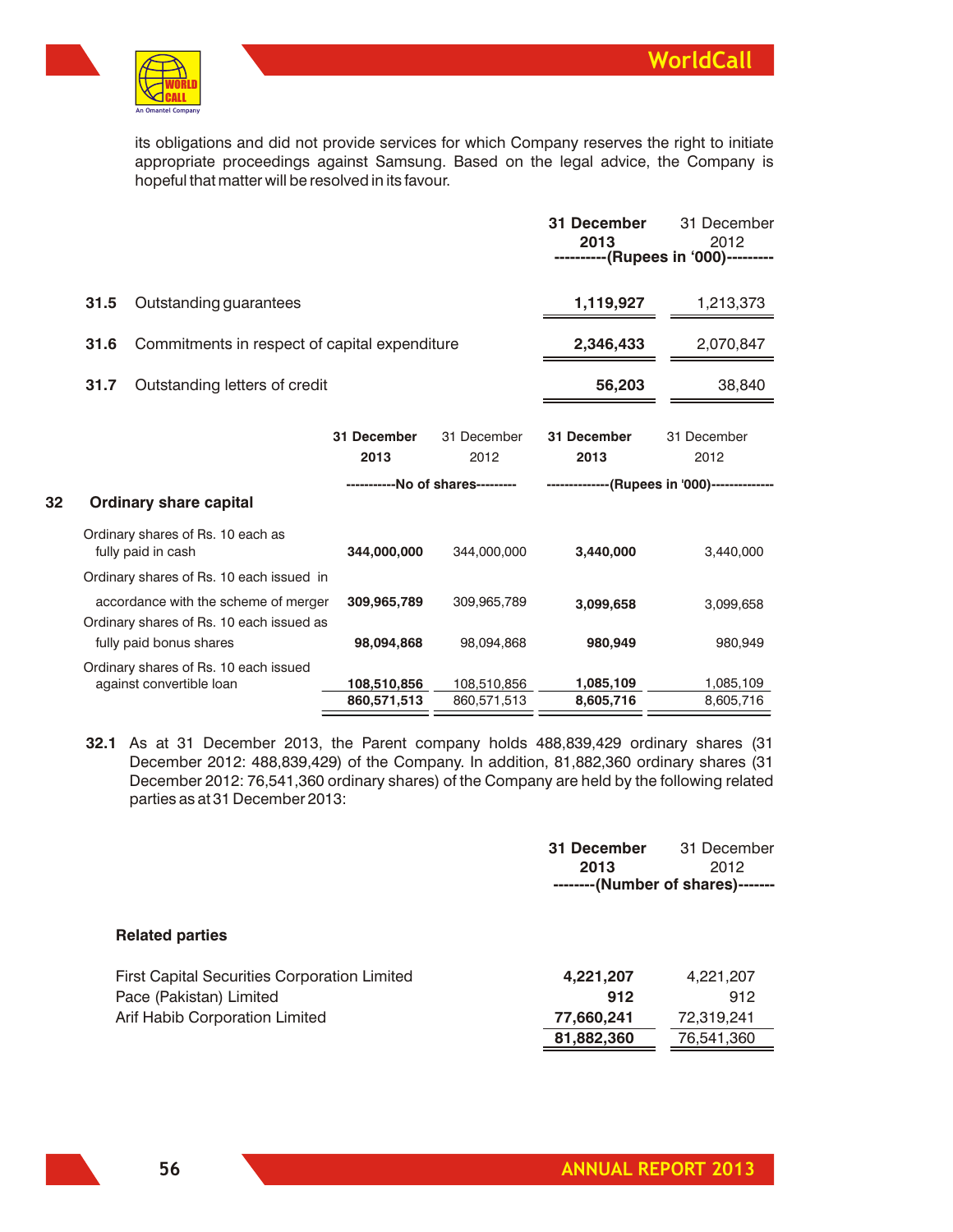



| 33 Preference share capital                                  | 31 December<br>2013<br>----------(Rupees in '000)--------- | 31 December<br>2012 |
|--------------------------------------------------------------|------------------------------------------------------------|---------------------|
| 350,000 Preference shares of USD 100 each fully paid in cash | 3,537,700                                                  |                     |
| The reconciliation of preference shares is as follows:       | 31 December<br>2013<br>--------(Number of shares)-------   | 31 December<br>2012 |
| Opening balance<br>Add: Shares issued during the year        | 350,000<br>350,000                                         |                     |

These are foreign currency denominated in US Dollar, non-voting, cumulative and convertible preference shares ("CPS", or "Preference Shares") having a face value of USD 100/- each, held by Oman Telecommunication Company SAOG (the Holding Company) and Habib Bank Limited (the Investor) amounting to USD 20 million and USD 15 million, respectively.

The conversion option is exercisable by the holder at any time after the 1st anniversary of the issue date but no later than the 5th anniversary. On 5th anniversary CPS will be mandatorily converted into ordinary voting common shares. The CPS shall be converted fully or partially in multiples of USD 1 million at the conversion ratio defined in the agreement at 10% discount on share price after first anniversary and thereby increased by 10% additional discount for each completed year of anniversary.

The holders are entitled to a non-cash dividend which shall be calculated at the rate of 5.9% per annum on each of the preference shares or the dividend declared by the Company for Ordinary Shareholders, whichever is higher.

Omantel has provided a put option to the Investor in USD where the Investor can sell its convertible preference shares at participation amount along with any accumulated and accrued dividend shares and other pre-agreed charges and expenses (put strike price) to Omantel. This put option may be exercised fully or partially in multiples of USD 1 million from the 3rd anniversary of the CPS till the 5th anniversary, on occurrence of trigger events as defined in CPS agreement as at any time during the term of CPS.

The CPS have been treated as part of equity on the following basis:

- The shares were issued under the provisions of section 84 and 86 of the Companies Ordinance, 1984 (the Ordinance) read with section 90 of the Ordinance and the Companies Share Capital (Variation in Rights and Privileges) Rules, 2000.
- The financial capital of the Company and the issue of the shares were duly approved by the shareholders of the Company at the Annual General Meeting held on 30 April 2012.
- The requirements of the Ordinance takes precedence over the requirements of International Financial Reporting Standards.
- The preference shareholders have the right to convert these shares into Ordinary shares upto 5th anniversary.

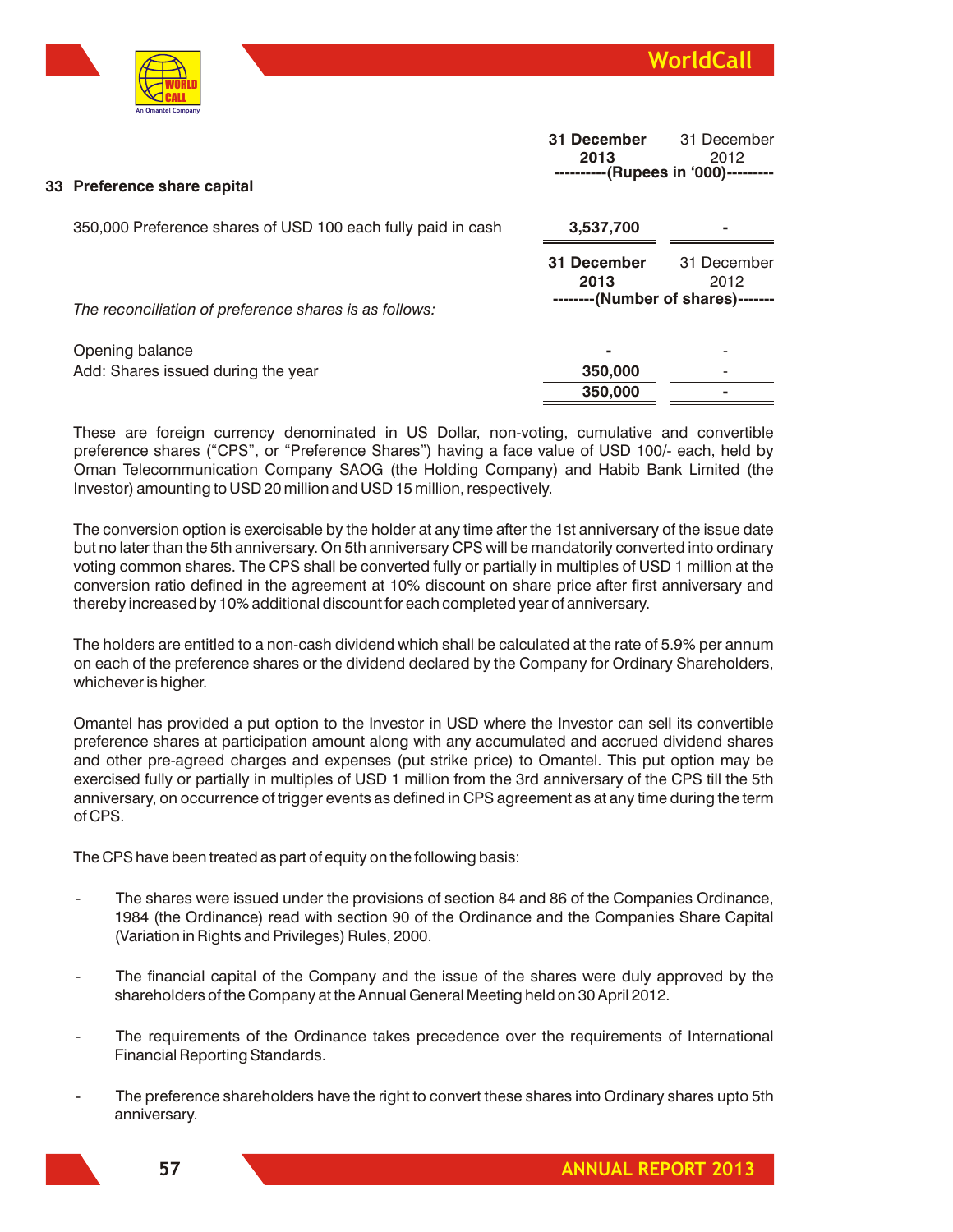

# **34 Share premium**

This reserve can be utilized by the Company only for the purposes specified in section 83(2) of the Companies Ordinance, 1984.

|    |                                                               | 31 December<br>2013<br>-------- | 31 December<br>2012<br>--(Rupees in '000)--- |
|----|---------------------------------------------------------------|---------------------------------|----------------------------------------------|
| 35 | <b>Surplus on revaluation</b>                                 |                                 |                                              |
|    | Revaluation surplus on:                                       |                                 |                                              |
|    | Plant and equipment                                           | 64,059                          | 64,059                                       |
|    | Intangible assets                                             | 430,393                         | 430,393                                      |
|    |                                                               | 494,452                         | 494,452                                      |
|    | Less: Related deferred tax liability                          | (168, 113)                      | (173,058)                                    |
|    | Less: transfer to retained earning in respect of incremental  |                                 |                                              |
|    | amortization net of deferred tax                              | (116, 584)                      | (95, 387)                                    |
|    | Add: transfer from retained earning in respect of decremental |                                 |                                              |
|    | depreciation net of deferred tax                              | 148,205                         | 122,123                                      |
|    |                                                               | 31,621                          | 26,736                                       |
|    |                                                               | 357,960                         | 348,130                                      |
|    |                                                               |                                 |                                              |

**35.1** The surplus on revaluation shall not be utilized directly or indirectly by way of dividend or bonus shares as per Section 235 of the Companies Ordinance, 1984.

|    |                                            | <b>Note</b> | 31 December<br>2013 | 31 December<br>2012<br>--(Rupees in '000)--------- |
|----|--------------------------------------------|-------------|---------------------|----------------------------------------------------|
|    | 36 Revenue - net                           |             |                     |                                                    |
|    | Gross revenue                              |             | 3,545,354           | 7,907,780                                          |
|    | Less:                                      |             |                     |                                                    |
|    | Sales tax                                  |             | 73,049              | 124,424                                            |
|    | Discount and commission                    |             | 284,669             | 664,531                                            |
|    |                                            |             | 357,718             | 788,955                                            |
|    |                                            |             | 3,187,636           | 7,118,825                                          |
| 37 | Direct cost                                |             |                     |                                                    |
|    | Interconnect, settlement and other charges |             | 1,336,722           | 3,940,075                                          |
|    | Bandwidth and other PTCL charges           |             | 305,313             | 367,122                                            |
|    | Depreciation                               | 4.7         | 1,184,274           | 1,091,519                                          |
|    | Amortization                               | 6.4         | 193,368             | 192,805                                            |
|    | Power consumption and pole rent            |             | 378,928             | 456,053                                            |
|    |                                            |             |                     |                                                    |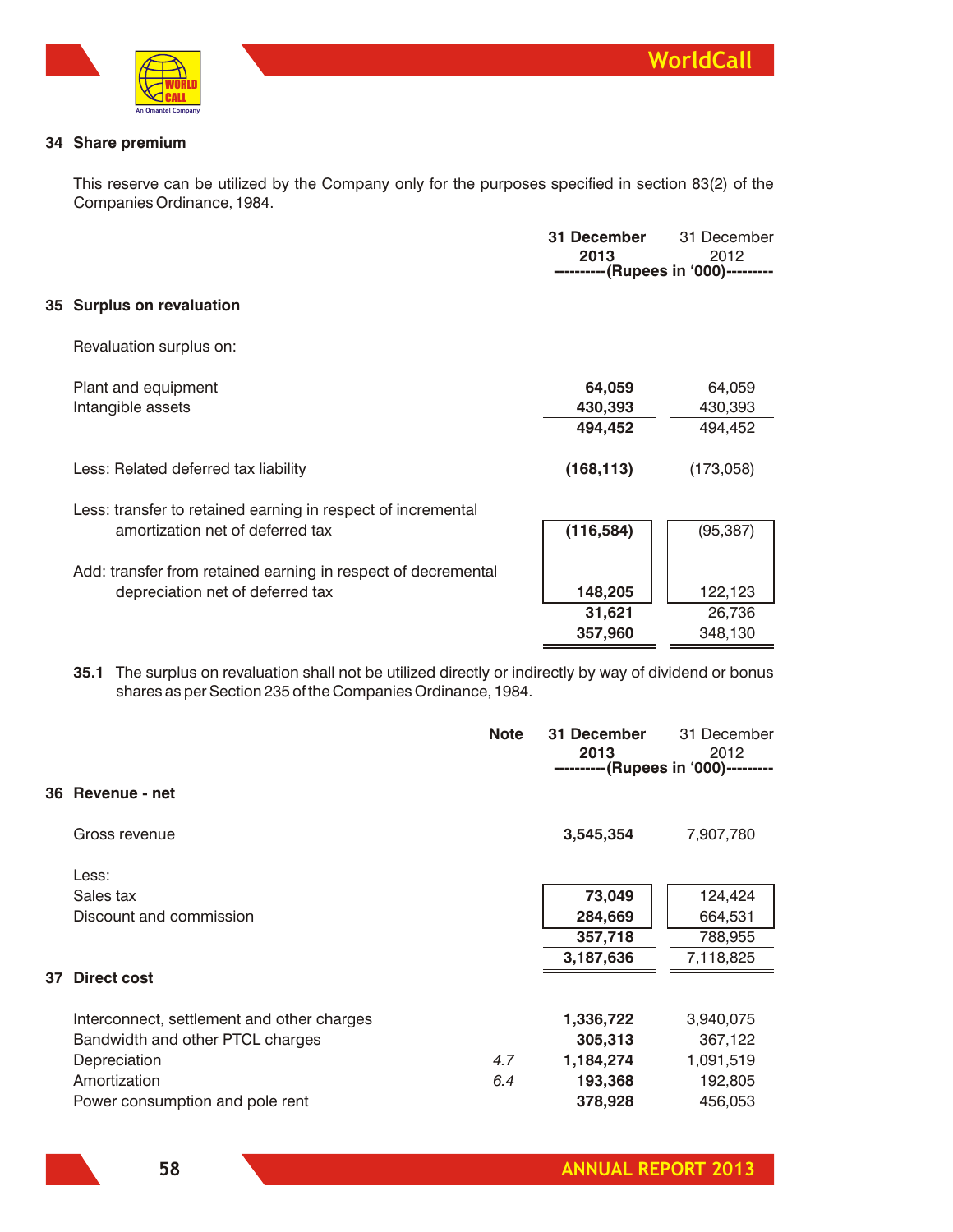

|               |                                   | <b>Note</b> | 31 December | 31 December                         |
|---------------|-----------------------------------|-------------|-------------|-------------------------------------|
|               |                                   |             | 2013        | 2012                                |
|               |                                   |             |             | ----------(Rupees in '000)--------- |
|               | Security services                 |             | 63,166      | 63,715                              |
|               | PTA charges                       | 37.1        | 25,166      | 2,946                               |
|               | Cable license fee                 |             | 22,652      | 24,076                              |
|               | Inventory consumed                |             | 1,147       | 2,025                               |
|               | Stores and spares consumed        |             | 53,568      | 38,510                              |
|               | Annual spectrum fee               |             | 35,883      | 35,883                              |
|               | Content cost                      |             | 40,219      | 53,078                              |
|               | Network maintenance and insurance |             | 325,106     | 253,383                             |
| <b>Others</b> |                                   |             | 77,187      | 85,109                              |
|               |                                   |             | 4,042,699   | 6,606,299                           |
|               | 37.1 PTA charges                  |             |             |                                     |
|               | <b>LDI</b> license                | 37.1.1      | 18,732      | (886)                               |
|               | <b>WLL</b> license                | 37.1.2      | 596         | (1, 971)                            |
|               | <b>Broadband license</b>          |             | 4,017       | 4,388                               |
|               | Telephony license                 | 37.1.3      | 242         | 114                                 |
|               | Annual numbering charges          |             | 1,579       | 1,301                               |
|               |                                   |             | 25,166      | 2,946                               |
|               | 37.1.1 LDI license                |             |             |                                     |
|               | Universal service fund            |             | 11,240      | 2,180                               |
|               | Research and development fund     |             | 3,746       | (3,793)                             |
|               | Annual regulatory fee             |             | 3,746       | 727                                 |
|               |                                   |             | 18,732      | (886)                               |
|               | 37.1.2 WLL license                |             |             |                                     |
|               | Universal service fund            |             |             | 379                                 |
|               | Research and development fund     |             |             | (5, 553)                            |
|               | Annual regulatory fee             |             |             | 126                                 |
|               | Royalty fee                       |             | 596         | 3,077                               |
|               |                                   |             | 596         | (1, 971)                            |
|               | 37.1.3 Telephony license          |             |             |                                     |
|               | Universal service fund            |             | 146         | 185                                 |
|               | Research and development fund     |             | 48          | (132)                               |
|               | Annual regulatory fee             |             | 48          | 61                                  |
|               |                                   |             | 242         | 114                                 |
|               |                                   |             |             |                                     |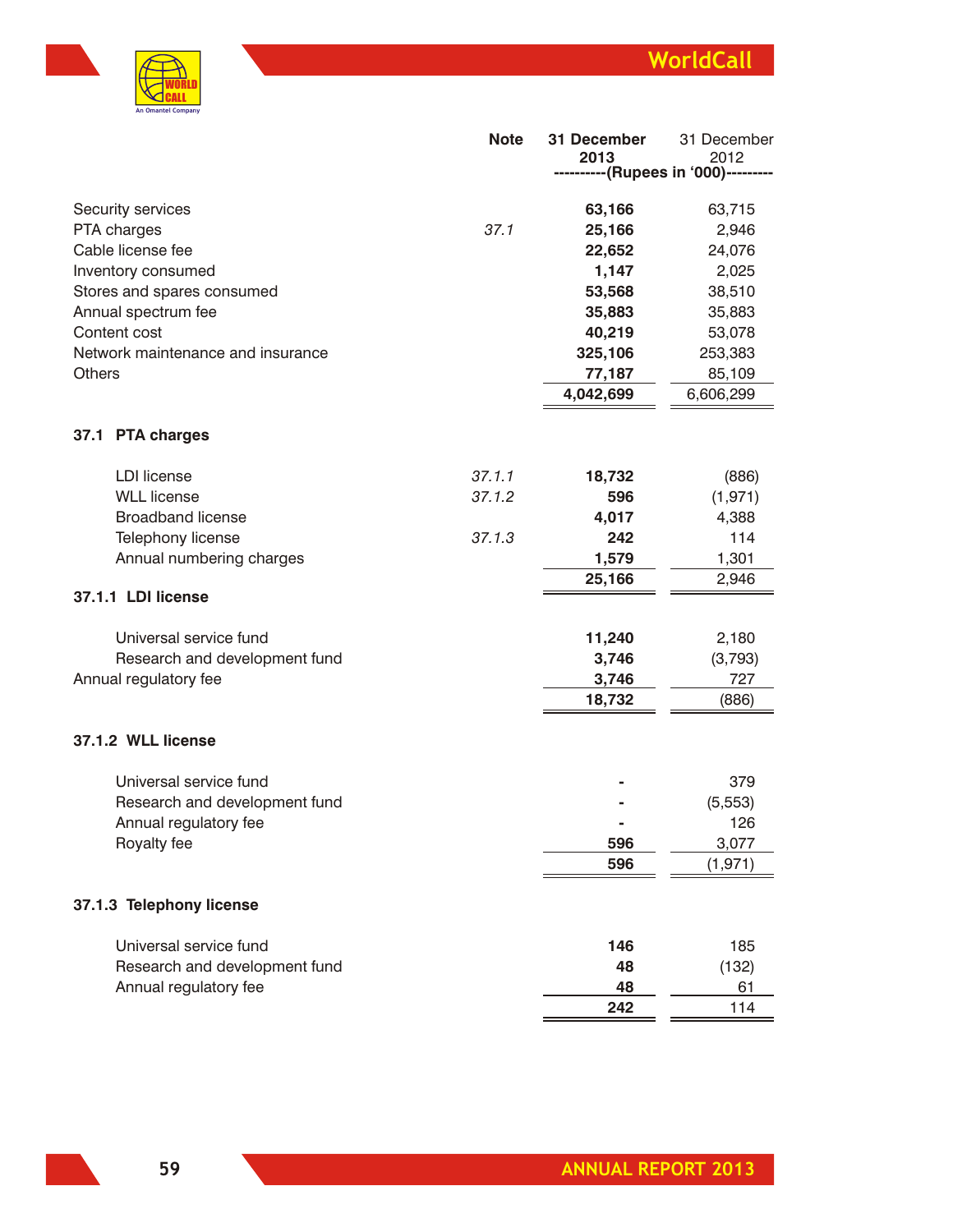

|    |                                                    | <b>Note</b> | 31 December<br>2013 | 31 December<br>2012                 |
|----|----------------------------------------------------|-------------|---------------------|-------------------------------------|
| 38 | <b>Operating cost</b>                              |             |                     | ----------(Rupees in '000)--------- |
|    | Salaries, wages and benefits                       |             | 487,675             | 561,112                             |
|    | Marketing, advertisement and selling expenses      |             | 11,914              | 28,960                              |
|    | Rent. rates and taxes                              |             | 91,887              | 121,769                             |
|    | Communications                                     |             | 8,176               | 12,658                              |
|    | Transportation                                     |             | 17,193              | 24,190                              |
|    | Legal and professional                             |             | 36,963              | 16,097                              |
|    | Insurance                                          |             | 29,860              | 37,197                              |
|    | <b>Utilities</b>                                   |             | 36,808              | 40,005                              |
|    | Printing and stationery                            |             | 5,027               | 9,333                               |
|    | Entertainment                                      |             | 10,628              | 12,038                              |
|    | Travel and conveyance                              |             | 66,043              | 94,701                              |
|    | Repairs and maintenance                            |             | 22,662              | 29,453                              |
|    | Provision for doubtful debts and other receivables |             | 596,284             | 788,204                             |
|    | Donations                                          | 38.1        |                     | 933                                 |
|    | Fees and subscriptions                             |             | 9,764               | 7,586                               |
|    | Directors meeting fee                              |             | 6,879               | 2,653                               |
|    | Postage and courier                                |             | 994                 | 1,201                               |
|    | Newspapers and periodicals                         |             | 304                 | 315                                 |
|    | Auditor's remuneration                             | 38.2        | 7,404               | 8,000                               |
|    | Depreciation                                       | 4.7         | 81,600              | 95,605                              |
|    | Miscellaneous                                      |             | 41,919              | 54,458                              |
|    |                                                    |             | 1,569,984           | 1,946,468                           |
|    |                                                    |             |                     |                                     |

**38.1** None of the directors of the Company or any of their spouses have any interest in or otherwise associated with any of the recipients of donations made by the Company.

|                             | 31 December<br>2013<br>$\begin{aligned} \mathcal{L}_{\mathcal{A}}(\mathcal{A}) = \mathcal{L}_{\mathcal{A}}(\mathcal{A}) = \mathcal{L}_{\mathcal{A}}(\mathcal{A}) \end{aligned}$ | 31 December<br>2012<br>--(Rupees in '000)--------- |
|-----------------------------|---------------------------------------------------------------------------------------------------------------------------------------------------------------------------------|----------------------------------------------------|
| 38.2 Auditor's remuneration |                                                                                                                                                                                 |                                                    |
| Statutory audit             | 2,650                                                                                                                                                                           | 3,000                                              |
| Half year review            | 1,000                                                                                                                                                                           | 1,000                                              |
| International reporting     | 2,000                                                                                                                                                                           | 2,000                                              |
| Taxation and other services | 1,254                                                                                                                                                                           | 1,500                                              |
| Out of pocket expenses      | 500                                                                                                                                                                             | 500                                                |
|                             | 7,404                                                                                                                                                                           | 8,000                                              |
|                             |                                                                                                                                                                                 |                                                    |

**38.3** The Company has 1,114 employees at the end of year, whereas, the average number of employees during the year were 1,162.

**60**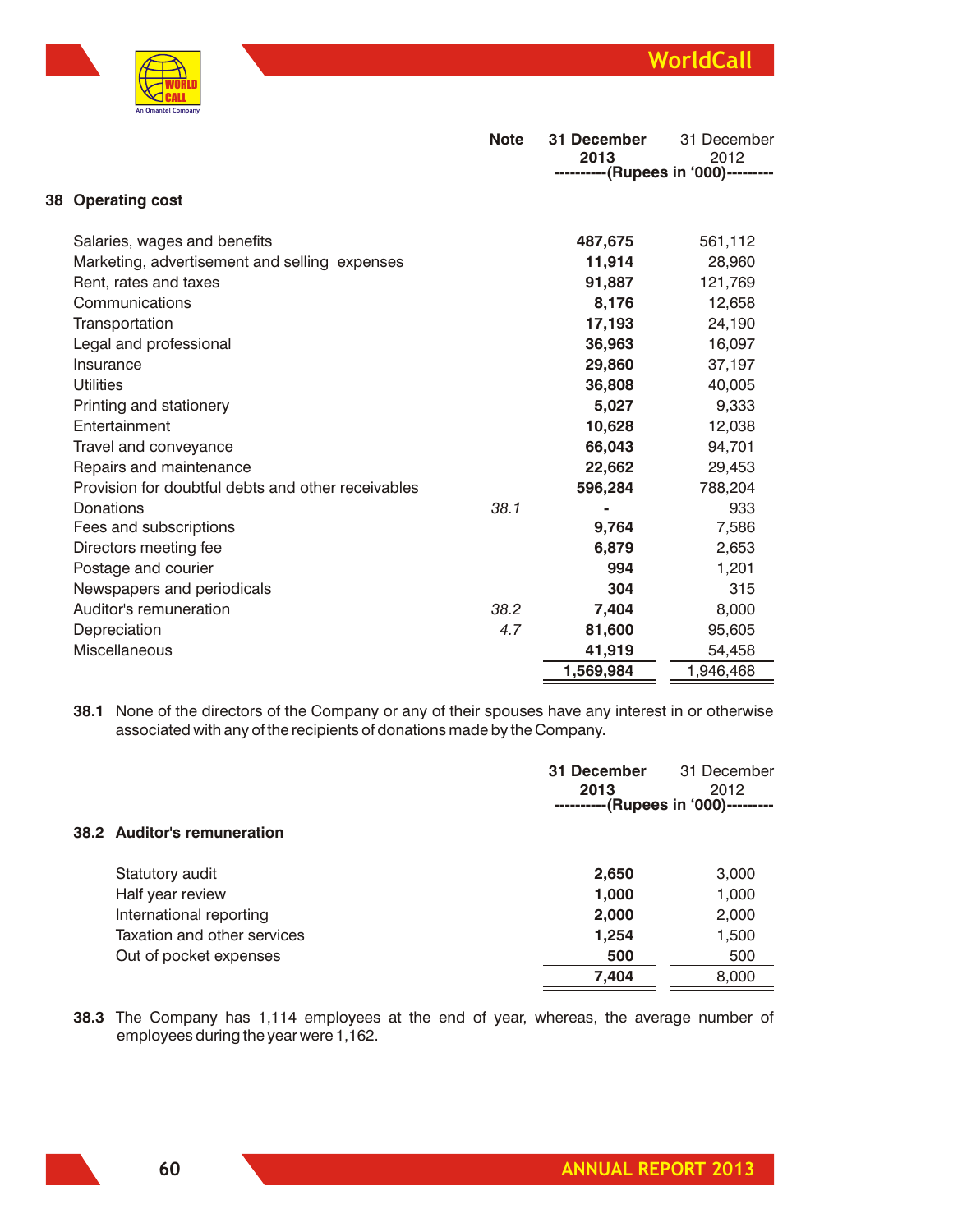

|    |                                             | <b>Note</b> | 31 December<br>2013 | 31 December<br>2012<br>--(Rupees in '000)---- |
|----|---------------------------------------------|-------------|---------------------|-----------------------------------------------|
| 39 | <b>Finance cost</b>                         |             |                     |                                               |
|    | Mark-up on long term loans                  |             | 114,870             | 110,942                                       |
|    | Mark-up on short term loans/running finance |             | 171,990             | 183,387                                       |
|    | Financial charge on leased liabilities      |             | 6,630               | 15,422                                        |
|    | Mark up on Term Finance Certificates        |             | 184,608             | 241,146                                       |
|    | Management fee                              |             | 57,234              |                                               |
|    | Discounting charges                         |             | 48,026              | 631,313                                       |
|    | Amortization of transaction cost            |             | 9,748               | 17,053                                        |
|    | Bank charges and commission                 |             | 43,076              | 45,827                                        |
|    |                                             |             | 636,182             | 1,245,090                                     |
| 40 | Other income                                |             |                     |                                               |

#### *Income from financial assets/liabilities*

| Income on deposit and saving accounts           | 79,600         | 12,640  |
|-------------------------------------------------|----------------|---------|
| Dividend income                                 | ٠              | 1.018   |
| Gain on re-measurement of financial liabilities | $\blacksquare$ | 526,997 |
| Liabilities written off                         |                | 131,880 |
| Amortization of receivables                     | 10.659         | 17.337  |
|                                                 | 90,259         | 689,872 |

#### *Income from non - financial assets*

**41 Taxation**

| Scrap sales<br>(Loss)/profit on sale of property, plant and equipment<br><b>Miscellaneous</b> |      | 386<br>(9, 424)<br>3,924 | 6<br>2,211<br>2,083 |
|-----------------------------------------------------------------------------------------------|------|--------------------------|---------------------|
|                                                                                               |      | (5, 114)                 | 4,300               |
|                                                                                               |      | 85,145                   | 694,172             |
| <b>Taxation</b>                                                                               |      |                          |                     |
| Current tax                                                                                   | 41.1 | 31,876                   | 35,593              |
| Deferred tax                                                                                  |      | (1, 246, 235)            | (1,006,568)         |
|                                                                                               |      | (1, 214, 359)            | (970,975)           |

- **41.1** It includes tax on income covered under presumptive tax regime under Section 113 of the Income Tax Ordinance, 2001 and minimum turnover tax.
- **41.2** Since the Company is subject to minimum tax under section 113 of Income tax Ordinance 2001, therefore tax charge reconciliation has not been prepared.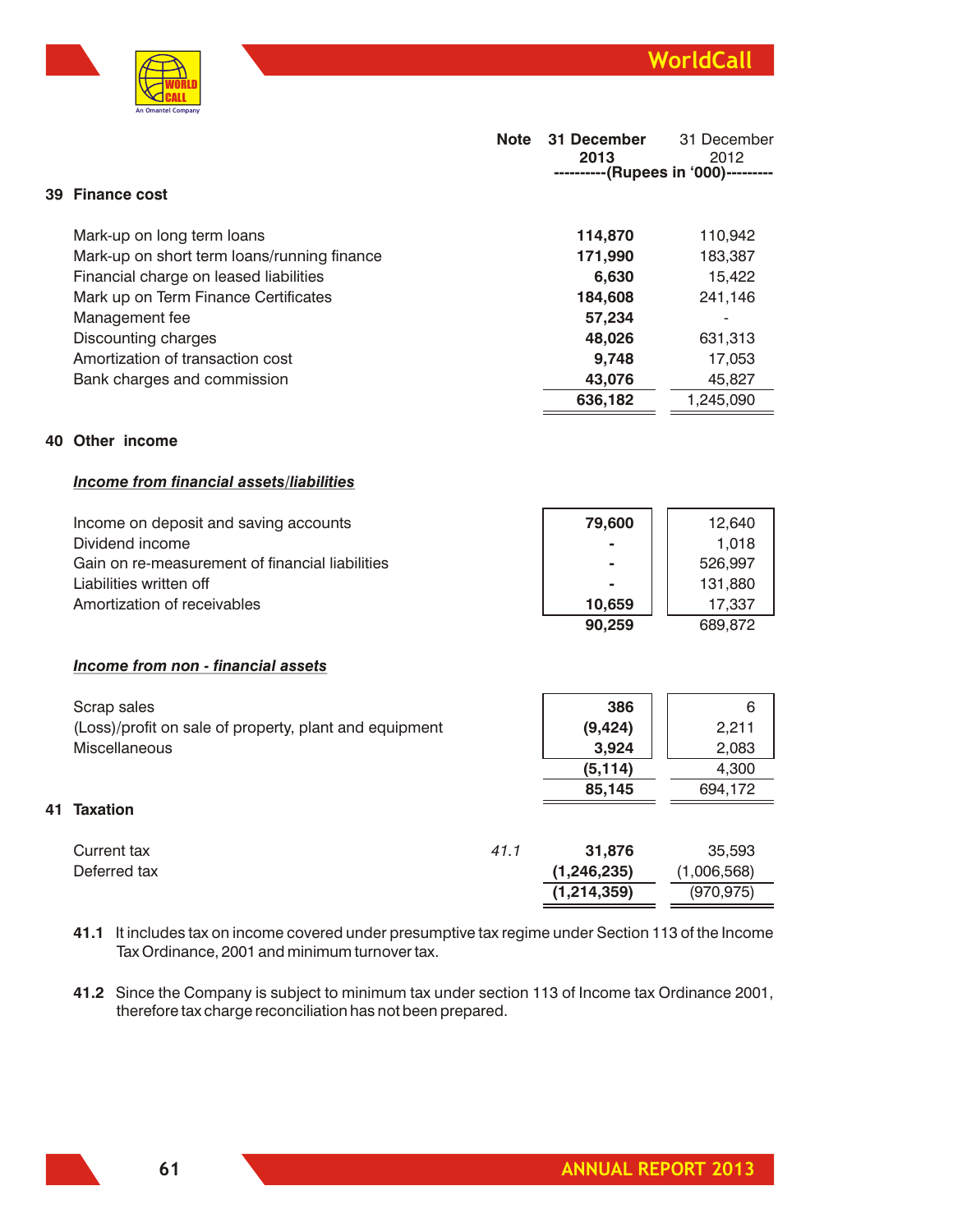



|      |                                                           |                            | 31 December<br>2013 | 31 December<br>2012 |
|------|-----------------------------------------------------------|----------------------------|---------------------|---------------------|
|      | 42 Loss per share - basic and diluted                     |                            |                     |                     |
| 42.1 | <b>Basic loss per share</b>                               |                            |                     |                     |
|      | Loss attributable to ordinary share holders               | Rupees in '000 (2,395,362) |                     | (1,649,642)         |
|      | Weighted average number of ordinary shares Number in '000 |                            | 860,572             | 860,572             |
|      | Basic loss per share                                      | Rupees                     | (2.78)              | (1.92)              |
|      | 42.2 Diluted loss per share                               |                            |                     |                     |
|      | Loss attributable to ordinary share holders               | Rupees in '000 (2,301,580) |                     | (1,649,642)         |
|      | Weighted average number of ordinary shares Number in '000 |                            | 1,594,941           | 860,572             |
|      | Diluted loss per share                                    | Rupees                     | (1.44)              | (1.92)              |
|      |                                                           |                            |                     |                     |

# **43 Related parties transactions**

The related parties comprise of shareholders, foreign subsidiary, local associated companies, related group companies, directors of the Company, companies where directors also hold directorship and key management personnel.

|   |                                      |                                                              | 31 December<br>2013 | 31 December<br>2012<br>-(Rupees in '000)--------- |
|---|--------------------------------------|--------------------------------------------------------------|---------------------|---------------------------------------------------|
|   | <b>Relationship with the Company</b> | <b>Nature of transactions</b>                                |                     |                                                   |
|   | <b>Parent Company</b>                | Purchase of goods and services<br>Sale of goods and services | 16<br>6             | 472,753<br>49.699                                 |
|   | Other related parties                | Purchase of goods and services<br>Sale of goods and services | 10,084<br>1,089     | 9,168<br>1,033                                    |
| 3 | Key management personnel             | Salaries and other employee<br>benefits                      | 300,225             | 333,560                                           |

All transactions with related parties have been carried out on commercial terms and conditions.

These transactions are in the normal course of business and are interest-free.

#### **Year end balances**

| Receivable from related parties | 228.813   | 228.813   |
|---------------------------------|-----------|-----------|
| Payable to related parties      | 2,364,131 | 2,104,212 |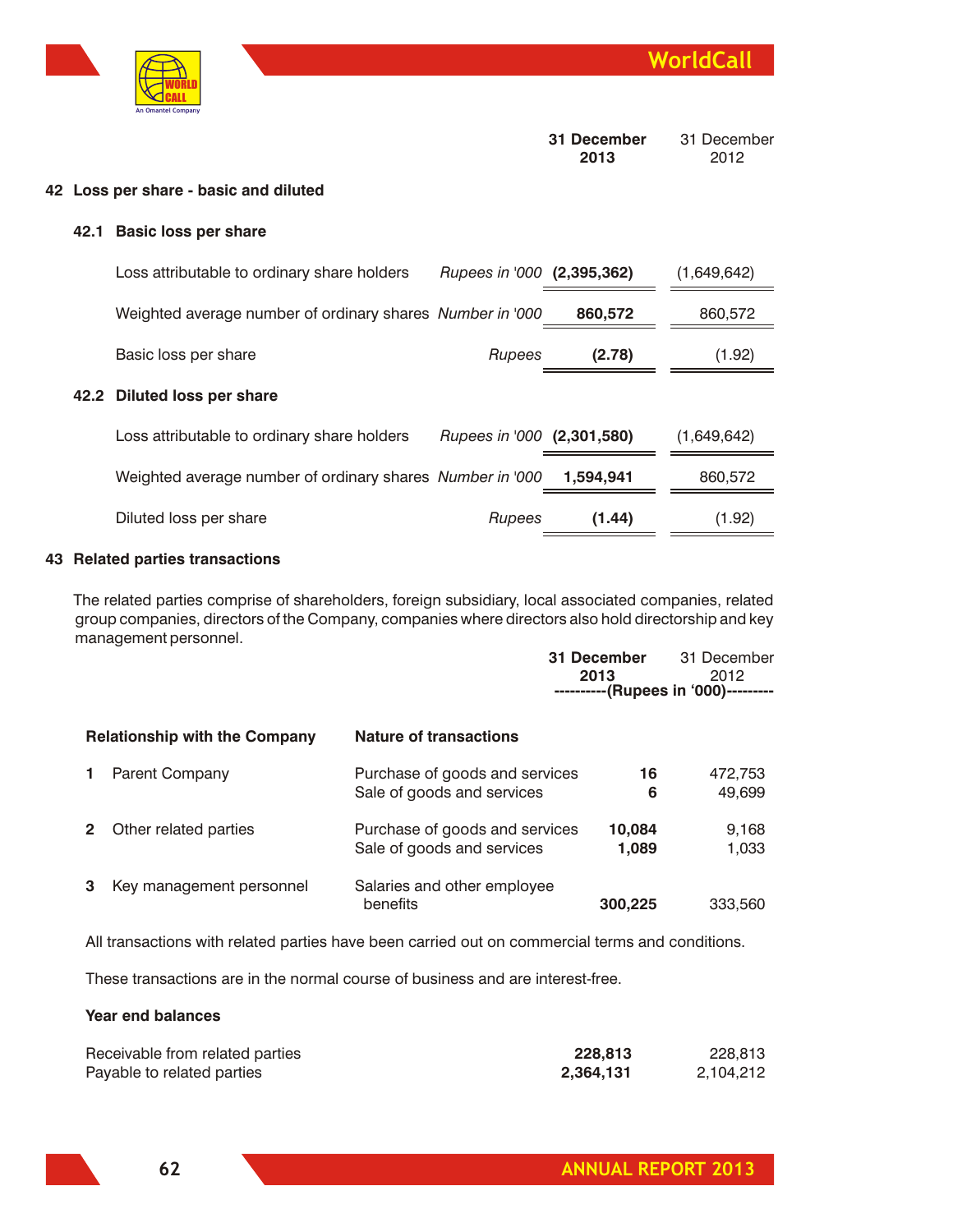

|    |                                                        | 31 December<br>2013 | 31 December<br>2012<br>----------(Rupees in '000)--------- |
|----|--------------------------------------------------------|---------------------|------------------------------------------------------------|
| 44 | <b>Cash generated from operations</b>                  |                     |                                                            |
|    | Loss before taxation                                   | (3,515,939)         | (2,620,617)                                                |
|    | Adjustment for:                                        |                     |                                                            |
|    | Depreciation                                           | 1,265,874           | 1,187,124                                                  |
|    | Amortization of intangible assets                      | 193,368             | 192,805                                                    |
|    | Amortization of transaction cost                       | 9,748               | 17,053                                                     |
|    | Discounting charges                                    | 48,026              | 631,313                                                    |
|    | Amortization of receivables                            | (10, 659)           | (17, 337)                                                  |
|    | Provision for doubtful receivables                     | 596,284             | 788,204                                                    |
|    | Provision for stock in trade and stores and spares     | 14,042              | 14,000                                                     |
|    | Gain on sale of property, plant and equipment          | 9,424               | (2,211)                                                    |
|    | Gain on remeasurement of liabilities                   |                     | (526, 997)                                                 |
|    | Liabilities written off                                |                     | (131, 880)                                                 |
|    | Exchange loss on foreign currency loan                 | 279,450             | 251,850                                                    |
|    | Impairment loss on available for sale financial assets | 19,656              | 265,365                                                    |
|    | <b>Retirement benefits</b>                             | 63,855              | 69,448                                                     |
|    | Finance costs                                          | 578,408             | 596,724                                                    |
|    | Profit before working capital changes                  | (448, 463)          | 714,844                                                    |
|    |                                                        |                     |                                                            |

Effect on cash flow due to working capital changes:

# *(Increase)/decrease in the current assets*

| Stores and spares                              | 24,796     | (3,676)    |
|------------------------------------------------|------------|------------|
| Stock in trade                                 | (35, 758)  | (2,039)    |
| Trade debts                                    | 996,200    | (137, 493) |
| Loans and advances                             | 471,812    | (383, 187) |
| Deposits and prepayments                       | (249, 774) | (47, 903)  |
| Other receivables                              | (15, 152)  | 21,699     |
| Increase/(decrease) in the current liabilities |            |            |
| Trade and other payables                       | 929,787    | 1,222,573  |
|                                                | 2,121,911  | 669,974    |
|                                                | 1,673,448  | 1,384,818  |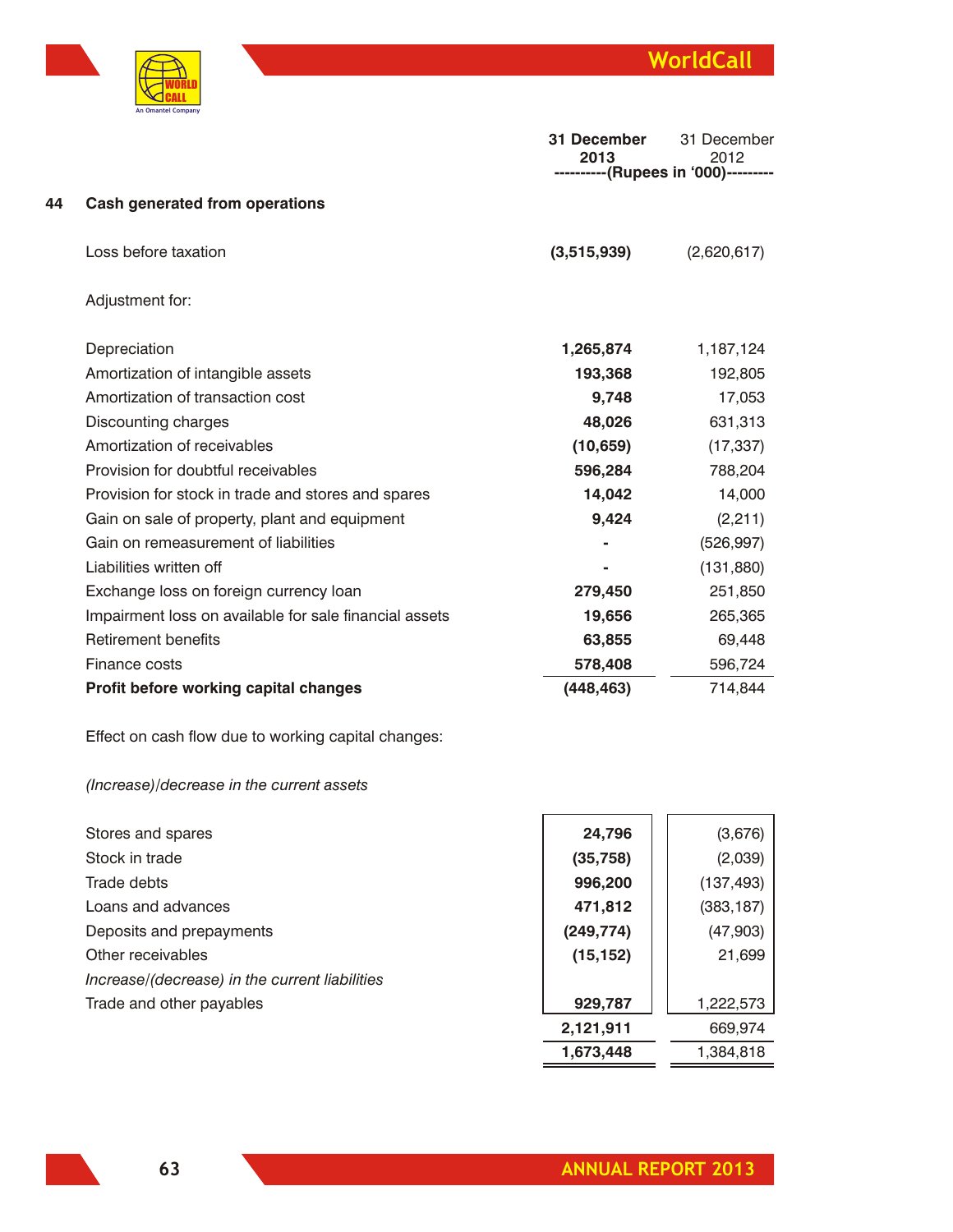

# **45 Remuneration of Chief Executive Officer, Directors and Executives**

The aggregate amount charged in the financial statements for the year for remuneration, including certain benefits, to the chief executive, directors and executives of the Company are as follows:

|                            | <b>Chief Executive Officer</b> |        |                                                                         | <b>Directors</b> |                                               | <b>Executives</b> |  |
|----------------------------|--------------------------------|--------|-------------------------------------------------------------------------|------------------|-----------------------------------------------|-------------------|--|
|                            |                                |        | 31 December 31 December 31 December 31 December 31 December 31 December |                  |                                               |                   |  |
|                            | 2013                           | 2012   | 2013                                                                    | 2012             | 2013                                          | 2012              |  |
|                            |                                |        |                                                                         |                  | -----(Rupees in '000)------------------------ |                   |  |
| Managerial remuneration    | 17,920                         | 17,920 |                                                                         |                  | 161,951                                       | 182,731           |  |
| <b>Retirement benefits</b> | 2,987                          | 2,987  |                                                                         |                  | 27,432                                        | 29,597            |  |
| Housing                    | 7,168                          | 7,168  |                                                                         |                  | 64,780                                        | 73,092            |  |
| <b>Utilities</b>           | 1,792                          | 1,792  | ٠                                                                       |                  | 16,195                                        | 18,273            |  |
|                            | 29,867                         | 29,867 |                                                                         |                  | 270,358                                       | 303,693           |  |
| <b>Number of persons</b>   |                                |        |                                                                         |                  | 112                                           | 168               |  |

The Chief Executive Officer and certain executives of the Company are provided with Company maintained vehicles and residential telephones.

Meeting fee amounting to Rs. nil (31 December 2012: Rs. 2.65 million) is paid to directors during the year.

#### **46 Financial risk management**

The Company finances its operations through equity, borrowings and management of working capital with a view to obtain a reasonable mix between the various sources of finance to minimize the risk. Taken as a whole, risk arising from the Company's financial instruments is limited as there is no significant exposure to market risk in respect of such instruments.

The Company has exposure to the following risks from its use of financial instruments

- Credit risk
- Liquidity risk
- Market risk

### **46.1 Credit risk**

Credit risk represents the accounting loss that would be recognised at the reporting date if counter parties failed completely to perform as contracted. The Company's credit risk is primarily attributable to its trade debts and loans and advances. The Company has no significant concentration of credit risk as exposure is spread over a large number of counter parties in the case of trade debts. To manage exposure to credit risk, the Company applies credit limits to its customers and obtains advances from certain customers.

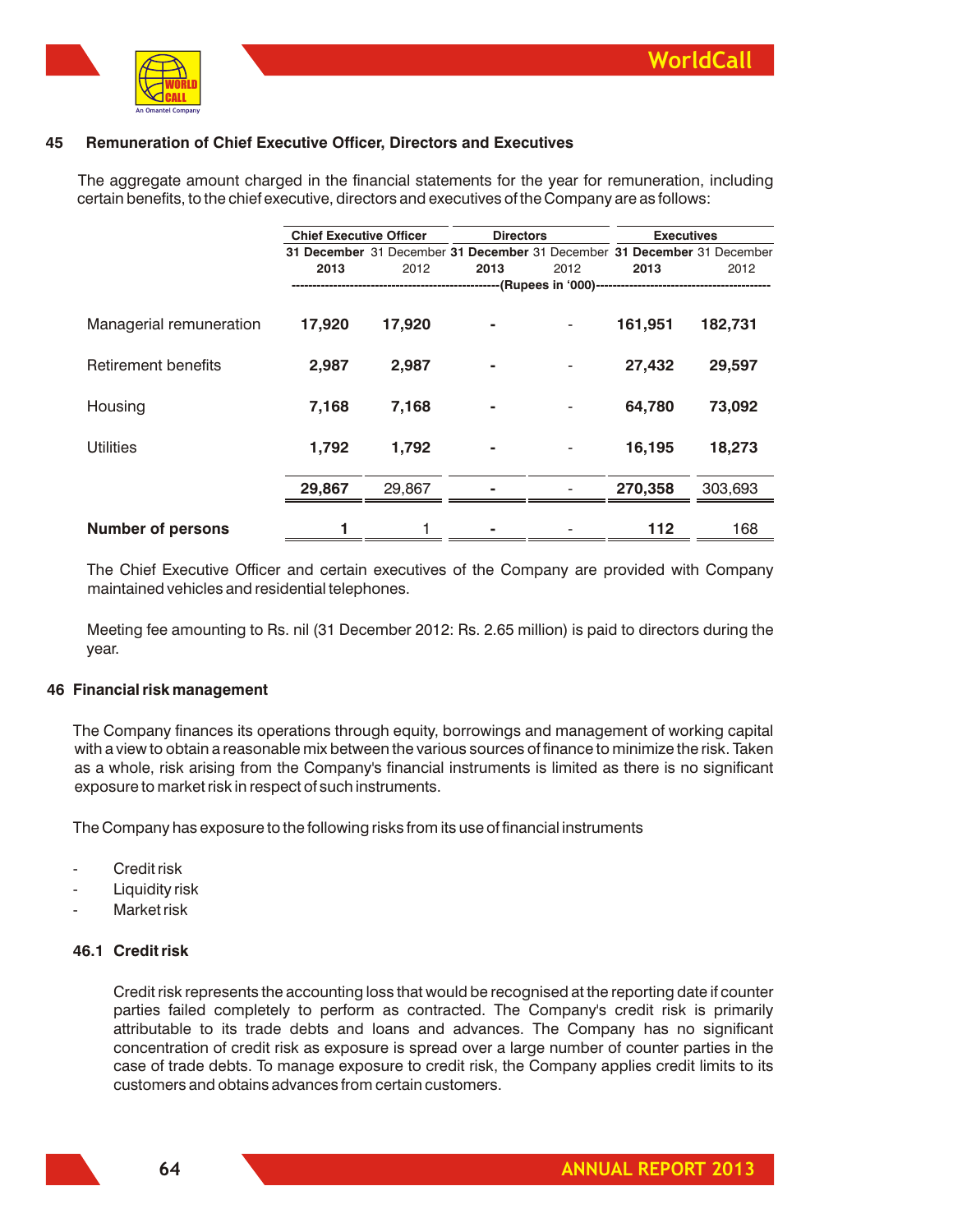

# **46.1.1 Exposure to credit risk**

The carrying amount of financial assets represents the maximum credit exposure. The maximum exposure to credit risk at the balance sheet date was:

|                                      | 31 December | 31 December                 |
|--------------------------------------|-------------|-----------------------------|
|                                      | 2013        | 2012<br>-(Rupees in '000)-- |
|                                      |             |                             |
| Long term advances and deposits      | 77,615      | 122,074                     |
| Long term trade receivables          | 172,794     | 242.883                     |
| Trade debts                          | 2,648,552   | 3.634.093                   |
| Loans and advances - considered good | 559,591     | 591,399                     |
| Short term deposits                  | 156,118     | 124,329                     |
| Other receivables                    | 51.640      | 37.694                      |
| Short term investments               | 83,193      | 104,982                     |
| Cash and bank balances               | 2,501,852   | 100,742                     |
|                                      | 6,251,355   | 4,958,196                   |

**46.1.2** The age of trade receivables and related impairment loss at the balance sheet date was:

|                                                                            | 31 December                         | 31 December |
|----------------------------------------------------------------------------|-------------------------------------|-------------|
|                                                                            | 2013                                | 2012        |
|                                                                            | ----------(Rupees in '000)--------- |             |
| The age of trade debts and long term trade receivables                     |                                     |             |
| Not past due                                                               | 856,803                             | 1,923,467   |
| Past due 0 - 180 days                                                      | 248,569                             | 494,297     |
| Past due 181 - 365 days                                                    | 86,249                              | 322,590     |
| $1 - 2$ years                                                              | 216,179                             | 404,790     |
| More than 2 years                                                          | 1,413,546                           | 731,832     |
|                                                                            | 2,821,346                           | 3,876,976   |
| The age of impairment loss                                                 |                                     |             |
| Not past due                                                               |                                     |             |
| Past due 0 - 180 days                                                      | 61,384                              | 54,257      |
| Past due 181 - 365 days                                                    | 15,103                              | 47,156      |
| $1 - 2$ years                                                              | 115,461                             | 175,965     |
| More than 2 years                                                          | 1,413,546                           | 731,832     |
|                                                                            | 1,605,494                           | 1,009,210   |
| The movement in provision for impairment of<br>receivables is as follows : |                                     |             |
| Opening balance                                                            | 1,009,210                           | 221,006     |
| Charge for the year                                                        | 596,284                             | 788,204     |
| Closing balance                                                            | 1,605,494                           | 1,009,210   |
|                                                                            |                                     |             |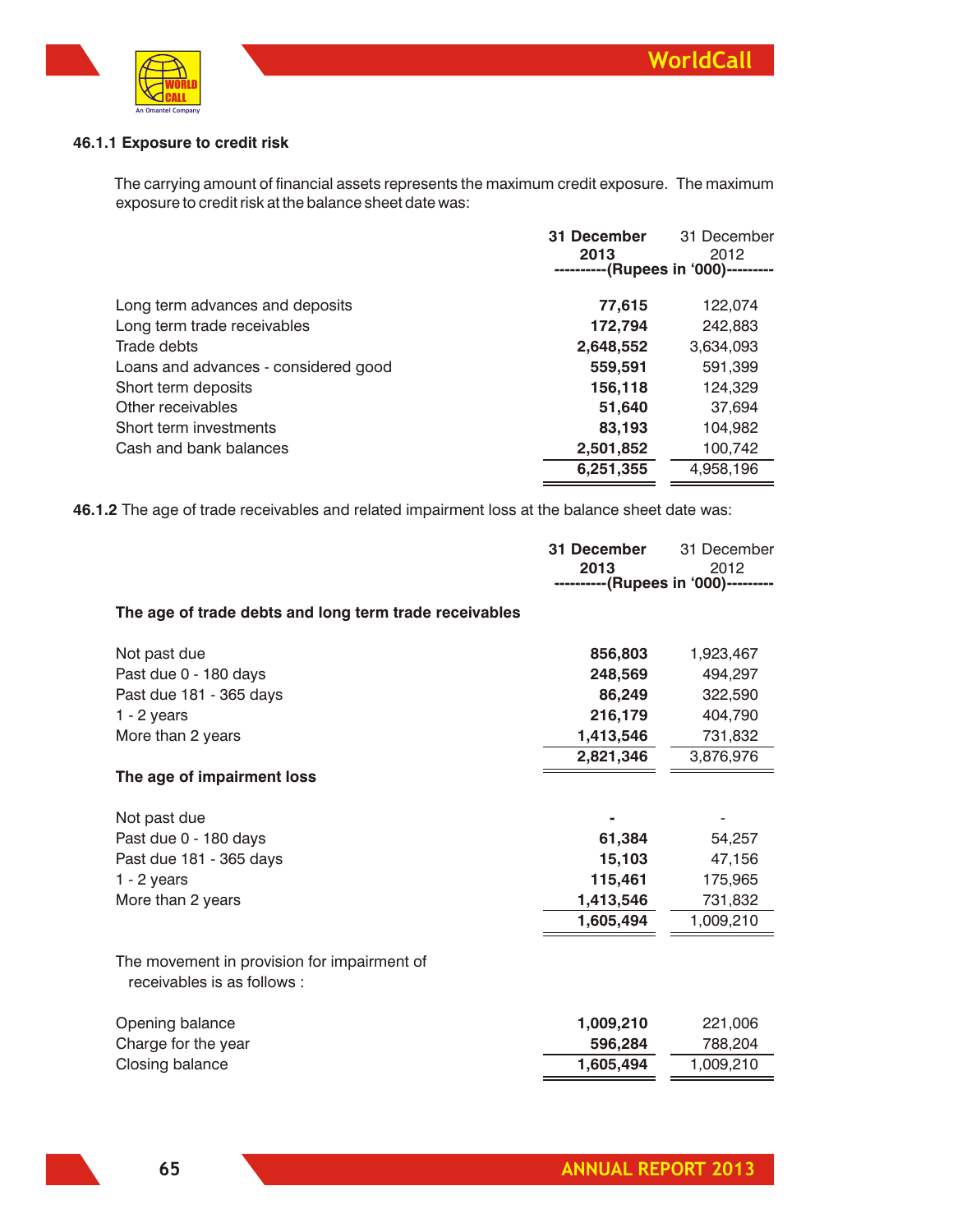

# **46.2 Liquidity risk**

Liquidity risk reflects an entity's inability in raising funds to meet commitments. The Company follows an effective cash management and planning policy and maintains flexibility in funding by keeping committed credit lines available.

The following are the contractual maturities of financial liabilities as on 31 December 2013:

|                                       |            | Carrying Amount 6 months or less | 6-12 months          | 1-2 year  | More than 2 years |
|---------------------------------------|------------|----------------------------------|----------------------|-----------|-------------------|
|                                       |            |                                  | -(Rupees in '000)--- |           |                   |
| Term finance certificates - secured   | 1,643,735  |                                  | 547,911              | 1,095,824 |                   |
| Long term loan                        | 3,516,797  | 105,200                          | 210.400              | 736.400   | 2,464,797         |
| Liabilities against assets subject to |            |                                  |                      |           |                   |
| finance lease                         | 52,183     | 48,455                           | 2,304                | 690       | 734               |
| Long term payables                    | 1,123,506  |                                  |                      | 473,563   | 649,943           |
| Long term deposits                    | 42.333     |                                  |                      |           | 42,333            |
| License fee payable                   | 1.021.500  | 1,021,500                        |                      |           |                   |
| Running finance under mark-up         |            |                                  |                      |           |                   |
| arrangements - secured                | 786,944    | 786,944                          |                      |           |                   |
| Short term borrowings                 | 69,756     | 69.756                           |                      |           |                   |
| Trade and other payables              | 7,358,785  | 6,921,282                        | 437,503              |           |                   |
| Interest and mark up accrued          | 258,311    | 258,311                          |                      |           |                   |
|                                       | 15,873,850 | 9,211,448                        | 1,198,118            | 2,306,477 | 3,157,807         |

The following are the contractual maturities of financial liabilities as on 31 December 2012:

|                                       |            | Carrying Amount 6 months or less | 6-12 months                                | 1-2 year  | More than 2 years |
|---------------------------------------|------------|----------------------------------|--------------------------------------------|-----------|-------------------|
|                                       |            |                                  | (Rupees in '000)-------------------------- |           |                   |
| Term finance certificates - secured   | 1.640.083  |                                  |                                            | 547.911   | 1.092.172         |
| Long term loan                        | 3,317,949  | 167.498                          | 334.995                                    | 669.990   | 2,145,466         |
| Liabilities against assets subject to |            |                                  |                                            |           |                   |
| finance lease                         | 105.005    | 31,490                           | 28.611                                     | 44,904    |                   |
| Long term payables                    | 1,288,444  | $\overline{\phantom{a}}$         |                                            | 438,050   | 850,394           |
| Long term deposits                    | 42.458     |                                  |                                            |           | 42.458            |
| License fee payable                   | 1.021.500  | 1.021.500                        |                                            |           |                   |
| Running finance under mark-up         |            |                                  |                                            |           |                   |
| arrangements - secured                | 789.331    | 789.331                          |                                            |           |                   |
| Short term borrowings                 | 1,014,767  | 1,014,767                        |                                            |           |                   |
| Trade and other payables              | 6,347,419  | 6,040,724                        | 306.695                                    |           |                   |
| Interest and mark up accrued          | 245,190    | 245,190                          |                                            |           |                   |
|                                       | 15,812,146 | 9,310,500                        | 670.301                                    | 1.700.855 | 4,130,490         |

# **46.3 Market risk**

# **46.3.1 Currency risk**

Foreign currency risk arises mainly where receivables and payables exist due to transactions entered into foreign currency. The Company is exposed to foreign currency's risk on sales and purchases that are entered in a currency other than Pak Rupees. The Company's foreign currency payables are substantially hedged against foreign currency receivables.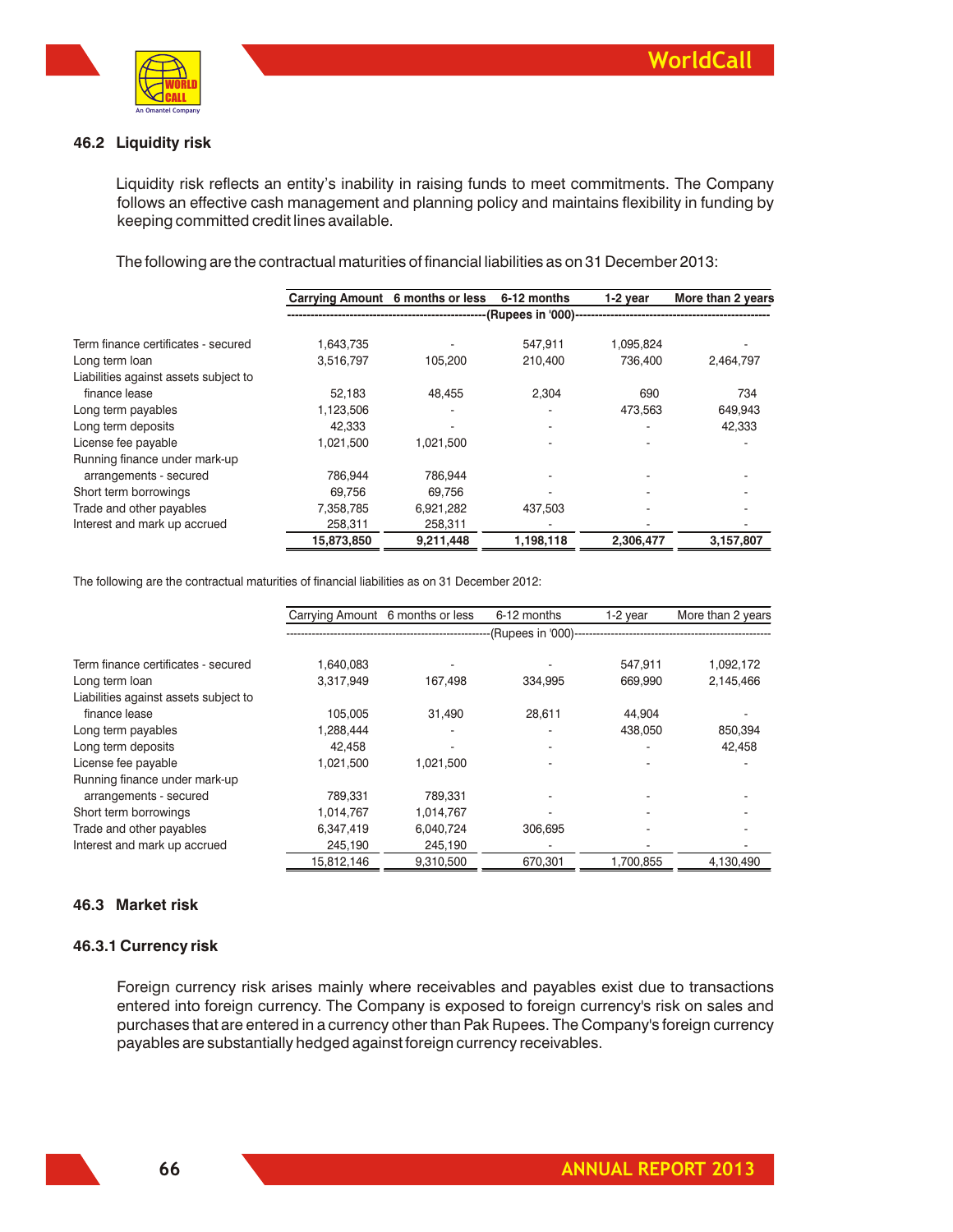

The Company exposure to foreign currency risk was as follows:

|                   | 31 December<br>2013 | 31 December<br>2012<br>---(USD '000)--------- |
|-------------------|---------------------|-----------------------------------------------|
| Trade receivables | 3,464               | 20,770                                        |
| Trade payables    | (26, 450)           | (26, 702)                                     |
| <b>Suppliers</b>  | (17, 631)           | (16, 407)                                     |
| <b>Borrowings</b> | (34, 500)           | (34, 500)                                     |
| Net exposure      | (75, 117)           | (56, 839)                                     |

The following significant exchange rates were applied during the year

|                                                  | 31 December<br>2013 | 31 December<br>2012 |
|--------------------------------------------------|---------------------|---------------------|
| Average rate - Rupees per US Dollar (USD)        | 101.13              | 93.40               |
| Reporting date rate - Rupees per US Dollar (USD) | 105.20              | 97.05               |

A 5% strengthening of Rupee against the above currency would have decreased equity and profit & loss account by Rs. 395.12 million (31 December 2012: 275.81 million). This analysis assumes that all other variables, in particular interest rates remain constant.

A 5% weakening of Rupees would have had equal but opposite effect.

### **46.3.2 Interest rate risk**

Interest rate risk is the risk that the value of a financial instrument will fluctuate due to changes in market interest rates. The Company has adopted appropriate policies to cover interest rate risk.

At the balance sheet date the interest rate profile of the Company's interest bearing financial instruments was:

|                                          | 31 December<br>2013<br>----------(Rupees in '000)--------- | 31 December<br>2012 |
|------------------------------------------|------------------------------------------------------------|---------------------|
| <b>Fixed rate instruments</b>            |                                                            |                     |
| <b>Financial assets</b>                  |                                                            |                     |
| Cash and bank balances- deposit accounts |                                                            |                     |
| <b>Floating rate instruments</b>         |                                                            |                     |
| <b>Financial assets</b>                  |                                                            |                     |
| Cash and bank balances- saving accounts  | 769,116                                                    | 86,818              |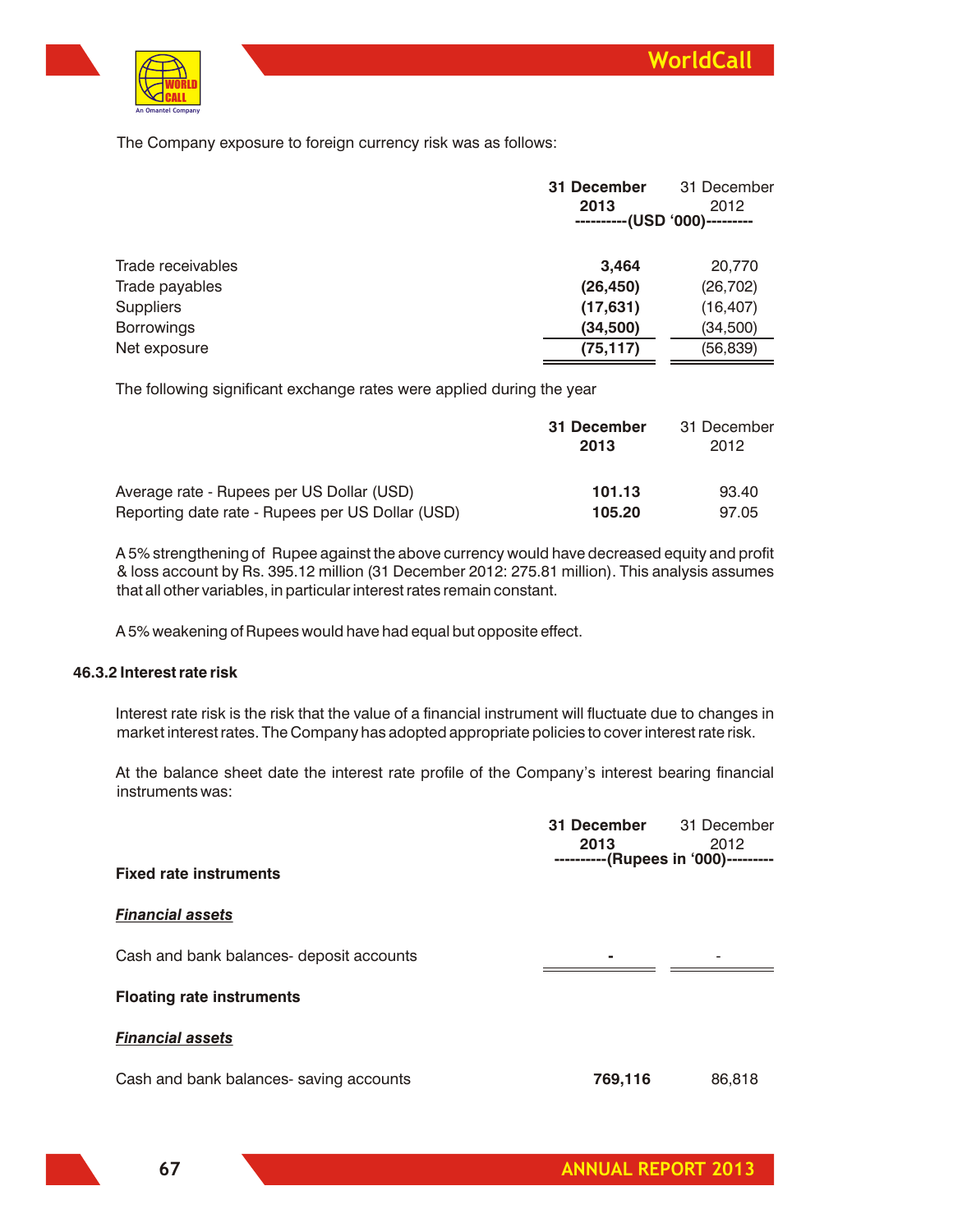

|                                                     | 31 December<br>2013 | 31 December<br>2012        |
|-----------------------------------------------------|---------------------|----------------------------|
| <b>Financial liabilities</b>                        |                     | -(Rupees in '000)--------- |
| Term finance certificates - secured                 | 1,643,735           | 1,643,735                  |
| Long term finances - secured                        | 3,629,400           | 3,349,950                  |
| Liabilities against assets subject to finance lease | 52,183              | 105,005                    |
| Short term borrowings                               | 69,756              | 1,014,767                  |
| Running finance under mark-up arrangements secured  | 786,944             | 789,331                    |
|                                                     | (5, 412, 902)       | (6,815,970)                |

# *Fair value sensitivity analysis for fixed rate instruments*

The Company does not account for any fixed rate financial assets and liabilities at fair value through profit or loss. Therefore a change in interest rates at the balance sheet date would not affect profit or loss.

#### *Cash flow sensitivity analysis for variable rate instruments*

An increase of 1% in interest rate at the reporting date would have increased mark-up by Rs. 54.13 million. Similarly a decrease of 1% in interest rate would have decreased mark-up by similar amount. This analysis assumes that all other variables remain constant.

#### **46.3.3 Other market price risk**

Equity price risk arises from investments at fair value through profit or loss. The primary goal of the Company investment strategy is to maximise investment returns on the surplus cash balance. In accordance with this strategy certain investments are designated at fair value through profit or loss because their performance is actively monitored and they are managed on a fair value basis.

Since the investment amount is less than 1% of the Company's total assets, the performance of the investments will not have any material impact on the Company's performance.

# **46.4 Fair values of financial assets and liabilities**

The carrying values of all financial assets and liabilities reflected in financial statements approximate their fair values. Fair value is determined on the basis of objective evidence at each reporting date.

#### **46.5 Capital management**

The Company's board policy is to maintain an efficient capital base so as to maintain investor, creditor and market confidence and to sustain the future development of the Company's business. The Board of Directors monitors the Return on Capital Employed, which the Company defines as operating income divided by total capital employed. The Board of Directors also monitors the level of dividends to ordinary shareholders.

The Company's objectives when managing capital are:

a) to safeguard the entity's ability to continue as a going concern, so that it can continue to provide

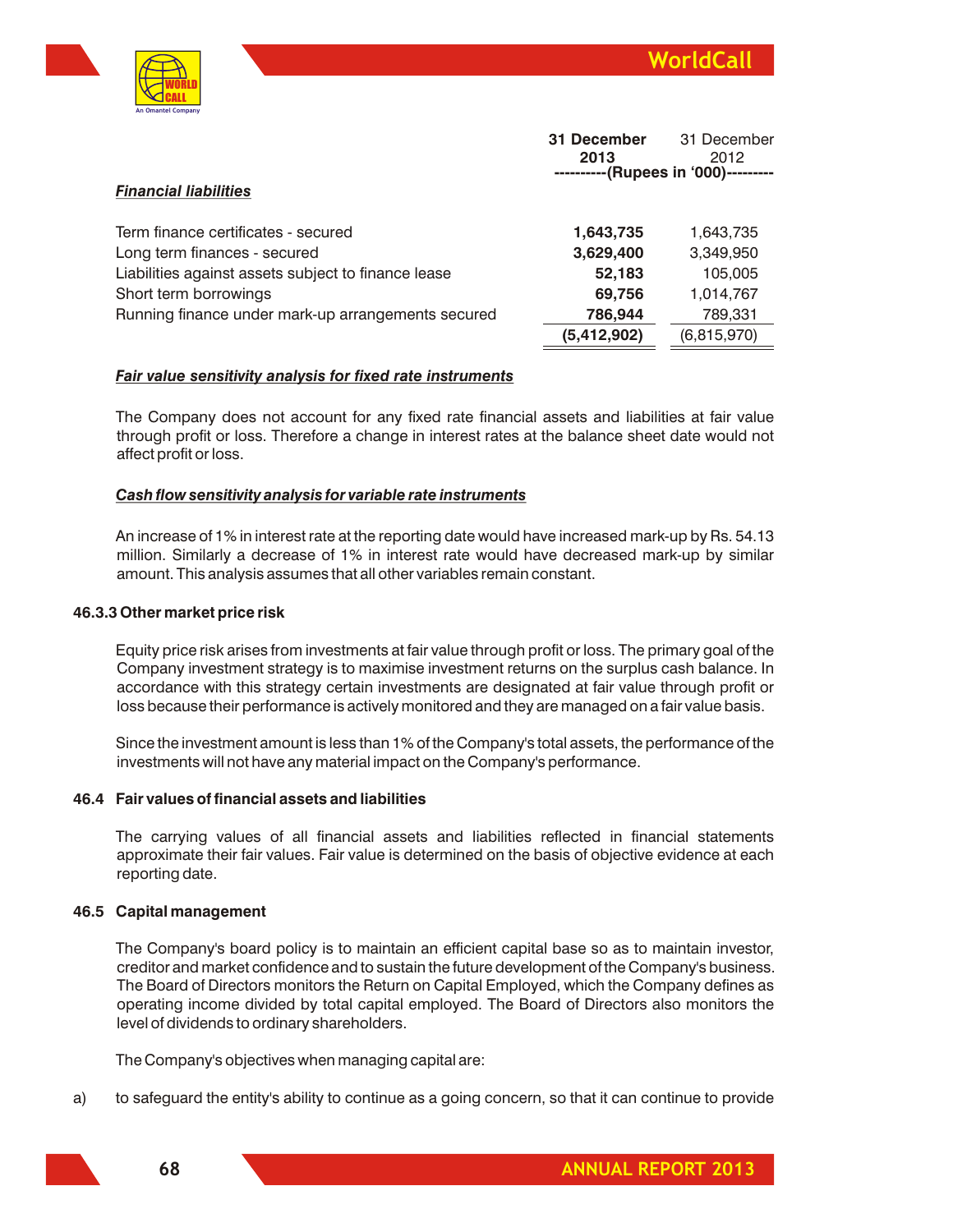

returns for shareholders and benefits for other stakeholders; and

b) to provide an adequate return to shareholders.

The Company manages the capital structure in the context of economic conditions and the risk characteristics of the underlying assets. In order to maintain or adjust the capital structure, the Company may, for example, adjust the amount of dividends paid to shareholders, issue new shares, or sell assets to reduce debt. The Company monitors capital on the basis of the debt-toequity ratio calculated as a ratio of total debt to equity and total debt.

The debt-to-equity ratio is as follows:

|                                               | 31 December<br>2013<br>----------(Rupees in '000)--------- | 31 December<br>2012 |
|-----------------------------------------------|------------------------------------------------------------|---------------------|
| Total debt                                    | 6,069,415                                                  | 6,867,135           |
| Total equity and debt<br>Debt-to-equity ratio | 15,678,884<br>39:61                                        | 15,475,970<br>44:56 |

There were no changes in the Company's approach to capital management during the year and the Company is not subject to externally imposed capital requirements.

#### **46.6 Financial assets subject to offsetting**

 $\ddot{\phantom{0}}$ 

|                                         | As at 31 December 2013                                          |                                                                                                                                |                                                                                                          |                                                                                          |             |                                                                             |
|-----------------------------------------|-----------------------------------------------------------------|--------------------------------------------------------------------------------------------------------------------------------|----------------------------------------------------------------------------------------------------------|------------------------------------------------------------------------------------------|-------------|-----------------------------------------------------------------------------|
|                                         | <b>Gross</b><br>amounts of<br>recognised<br>financial<br>assets | <b>Gross</b><br>amount of<br>recognised<br>financial<br>liabilities off<br>set in the<br>statement of<br>financial<br>position | <b>Net amount</b><br>of financial<br>assets<br>presented in<br>the statement<br>of financial<br>position | <b>Related</b><br>amounts not<br>off set in the<br>statement of<br>financial<br>position | Net amount  | <b>Financial</b><br>assets not in<br>scope of off<br>setting<br>disclosures |
| <b>Financial assets</b><br>Note         | A                                                               | в                                                                                                                              | $C = A + B$                                                                                              | D                                                                                        | $E = C + D$ |                                                                             |
| 8<br>Long term trade receivables        |                                                                 | ۰                                                                                                                              |                                                                                                          | ٠                                                                                        |             | 172,794                                                                     |
| Long term loans and deposits            |                                                                 |                                                                                                                                |                                                                                                          | ٠                                                                                        |             | 77,615                                                                      |
| Trade debts                             | 1,686,559                                                       | (643,501)                                                                                                                      | 1,043,058                                                                                                |                                                                                          | 1,043,058   |                                                                             |
| Loans and advances -<br>considered good |                                                                 |                                                                                                                                |                                                                                                          |                                                                                          |             | 559,591                                                                     |
| Other receivables - current             |                                                                 |                                                                                                                                |                                                                                                          |                                                                                          |             | 51,640                                                                      |
| Short term investments                  |                                                                 |                                                                                                                                |                                                                                                          | ٠                                                                                        |             | 83,193                                                                      |
| Cash and bank balances                  |                                                                 |                                                                                                                                |                                                                                                          | ٠                                                                                        |             | 2,501,852                                                                   |
|                                         | 1,686,559                                                       | (643, 501)                                                                                                                     | 1,043,058                                                                                                |                                                                                          | 1,043,058   |                                                                             |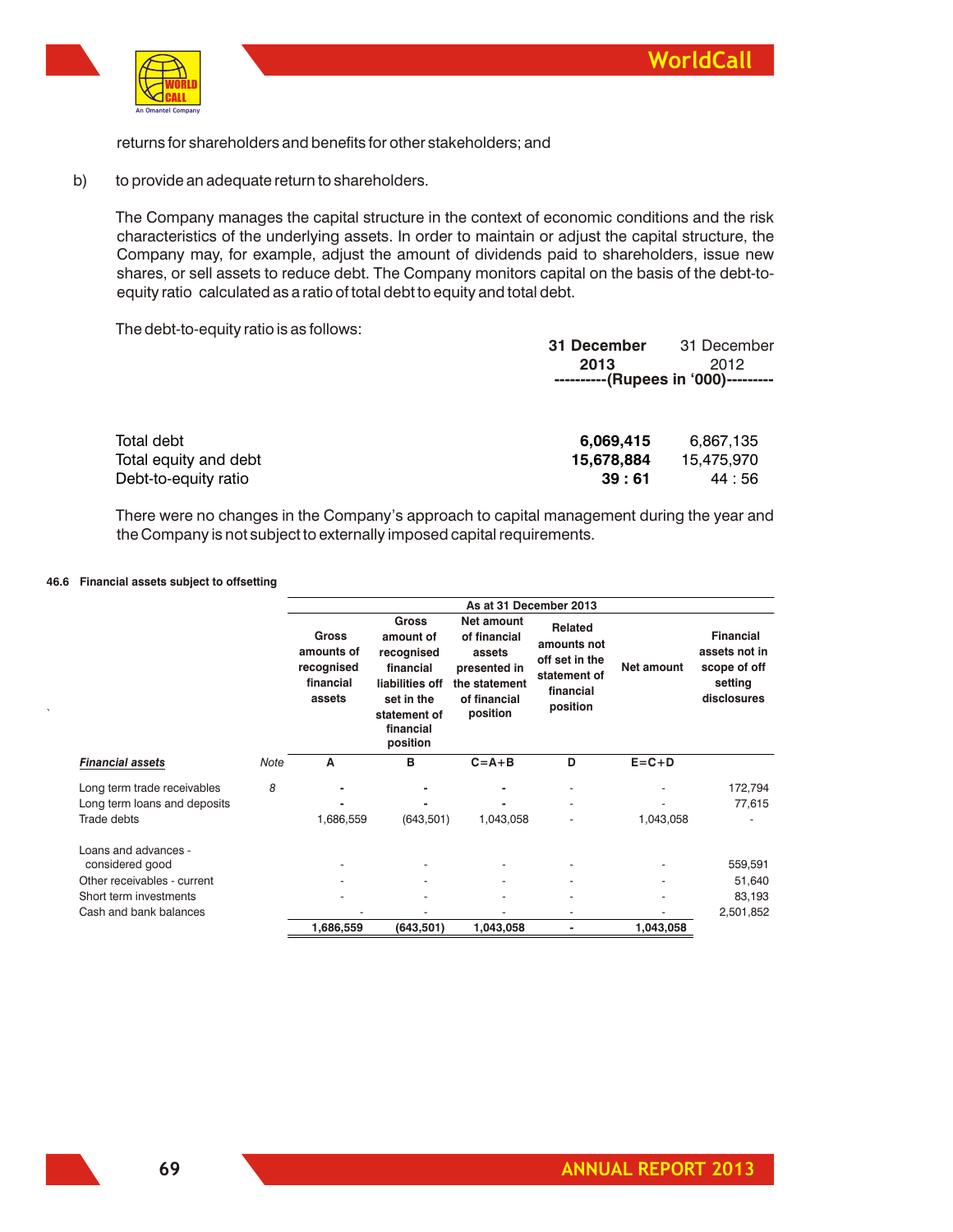

#### **46.7 Financial liabilities subject to offsetting**

|                                                         |             | As at 31 December 2013                                        |                                                                                                                    |                                                                                                               |                                                                                   |             |                                                                                  |
|---------------------------------------------------------|-------------|---------------------------------------------------------------|--------------------------------------------------------------------------------------------------------------------|---------------------------------------------------------------------------------------------------------------|-----------------------------------------------------------------------------------|-------------|----------------------------------------------------------------------------------|
|                                                         | <b>Note</b> | Gross<br>amounts of<br>recognised<br>financial<br>liabilities | Gross<br>amount of<br>recognised<br>financial<br>assets off set<br>in the<br>statement of<br>financial<br>position | <b>Net amount</b><br>of financial<br>liabilities<br>presented in<br>the statement<br>of financial<br>position | Related<br>amounts not<br>off set in the<br>statement of<br>financial<br>position | Net amount  | <b>Financial</b><br>liabilities not<br>in scope of<br>off setting<br>disclosures |
| <b>Financial liabilities</b>                            |             | A                                                             | в                                                                                                                  | $C = A + B$                                                                                                   | D                                                                                 | $E = C + D$ |                                                                                  |
| Short term borrowings<br>Running finances under mark-up | 22          |                                                               |                                                                                                                    |                                                                                                               |                                                                                   |             | 69,756                                                                           |
| arrangements - secured                                  |             |                                                               |                                                                                                                    |                                                                                                               |                                                                                   |             | 786,944                                                                          |
| Licence fee payable                                     |             |                                                               |                                                                                                                    |                                                                                                               |                                                                                   |             | 1,021,500                                                                        |
| Trade and other payables                                |             | 8,397,278                                                     | (1,038,493)                                                                                                        | 7,358,785                                                                                                     |                                                                                   | 7,358,785   |                                                                                  |
| Interest and mark-up accrued                            |             |                                                               |                                                                                                                    |                                                                                                               |                                                                                   |             | 258,311                                                                          |
| Term finance certificates - secured                     | 26          |                                                               |                                                                                                                    |                                                                                                               |                                                                                   |             | 1,643,735                                                                        |
| Long term loan<br>Liabilities against assets subject to | 27          |                                                               |                                                                                                                    |                                                                                                               |                                                                                   |             | 3,516,797                                                                        |
| finance lease                                           |             |                                                               |                                                                                                                    |                                                                                                               |                                                                                   |             | 52,183                                                                           |
| Long term payables                                      | 30          |                                                               |                                                                                                                    |                                                                                                               |                                                                                   |             | 1,123,506                                                                        |
| Long term deposits                                      |             |                                                               |                                                                                                                    |                                                                                                               | ÷.                                                                                |             | 42,333                                                                           |
|                                                         |             | 8,397,278                                                     | (1,038,493)                                                                                                        | 7,358,785                                                                                                     |                                                                                   | 7,358,785   |                                                                                  |
|                                                         |             |                                                               |                                                                                                                    |                                                                                                               | As at 31 December 2012                                                            |             |                                                                                  |
|                                                         |             | Gross<br>amounts of<br>recognised<br>financial assets         | Gross amount<br>of recognised<br>financial<br>liabilities off set<br>in the statement<br>of financial<br>position  | Net amount of<br>financial assets<br>presented in<br>the statement<br>of financial<br>position                | Related<br>amounts not<br>off set in the<br>statement of<br>financial<br>position | Net amount  | Financial<br>assets not in<br>scope of off<br>setting<br>disclosures             |
| <b>Financial assets</b>                                 |             | A                                                             | B                                                                                                                  | $C = A + B$                                                                                                   | D                                                                                 | $E = C + D$ |                                                                                  |
| Long term trade receivables                             | 8           |                                                               |                                                                                                                    |                                                                                                               |                                                                                   |             | 242,883                                                                          |
| Long term loans and deposits                            |             |                                                               |                                                                                                                    |                                                                                                               |                                                                                   |             | 122,074                                                                          |
| Trade debts                                             |             | 4,504,836                                                     | (1,879,953)                                                                                                        | 2,624,883                                                                                                     |                                                                                   | 2,624,883   |                                                                                  |
| Loans and advances - considered good                    |             |                                                               |                                                                                                                    |                                                                                                               |                                                                                   |             | 591,399                                                                          |
| Other receivables - current<br>Short term investments   |             |                                                               |                                                                                                                    |                                                                                                               |                                                                                   |             | 37,694<br>104,982                                                                |
| Cash and bank balances                                  |             |                                                               |                                                                                                                    |                                                                                                               |                                                                                   |             | 100,742                                                                          |
|                                                         |             |                                                               |                                                                                                                    |                                                                                                               |                                                                                   |             |                                                                                  |

4,504,836 (1,879,953) 2,624,883 - 2,624,883

#### **Financial liabilities subject to offsetting**

|                                                         |    | As at 31 December 2012                                        |                                                                                              |                                                                                                                     |                                                                                   |             |                                                                           |
|---------------------------------------------------------|----|---------------------------------------------------------------|----------------------------------------------------------------------------------------------|---------------------------------------------------------------------------------------------------------------------|-----------------------------------------------------------------------------------|-------------|---------------------------------------------------------------------------|
|                                                         |    | Gross<br>amounts of<br>recognised<br>financial<br>liabilities | of recognised<br>financial assets<br>off set in the<br>statement of<br>financial<br>position | Gross amount Net amount of<br>financial<br>liabilities<br>presented in<br>the statement<br>of financial<br>position | Related<br>amounts not<br>off set in the<br>statement of<br>financial<br>position | Net amount  | Financial<br>liabilities not in<br>scope of off<br>setting<br>disclosures |
| <b>Financial liabilities</b>                            |    | A                                                             | B                                                                                            | $C = A + B$                                                                                                         | D                                                                                 | $E = C + D$ |                                                                           |
| Short term borrowings<br>Running finances under mark-up | 22 |                                                               |                                                                                              |                                                                                                                     |                                                                                   |             | 1,014,767                                                                 |
| arrangements - secured                                  |    |                                                               |                                                                                              |                                                                                                                     |                                                                                   |             | 789,331                                                                   |
| Licence fee payable                                     |    |                                                               |                                                                                              |                                                                                                                     |                                                                                   |             | 1,021,500                                                                 |
| Trade and other payables                                |    | 7,047,332                                                     | (699, 913)                                                                                   | 6,347,419                                                                                                           |                                                                                   | 6,347,419   |                                                                           |
| Interest and mark-up accrued                            |    |                                                               |                                                                                              |                                                                                                                     |                                                                                   |             | 245,190                                                                   |
| Term finance certificates - secured                     | 26 |                                                               |                                                                                              |                                                                                                                     |                                                                                   |             | 1,640,083                                                                 |
| Long term loan                                          | 27 |                                                               |                                                                                              |                                                                                                                     | ۰                                                                                 |             | 3,317,949                                                                 |
| Liabilities against assets subject to<br>finance lease  |    |                                                               |                                                                                              |                                                                                                                     |                                                                                   |             | 105,005                                                                   |
| Long term payables                                      | 30 |                                                               |                                                                                              |                                                                                                                     | ٠                                                                                 |             | 1,288,444                                                                 |
| Long term deposits                                      |    |                                                               |                                                                                              |                                                                                                                     |                                                                                   |             | 42,458                                                                    |
|                                                         |    | 7,047,332                                                     | (699, 913)                                                                                   | 6,347,419                                                                                                           |                                                                                   | 6,347,419   |                                                                           |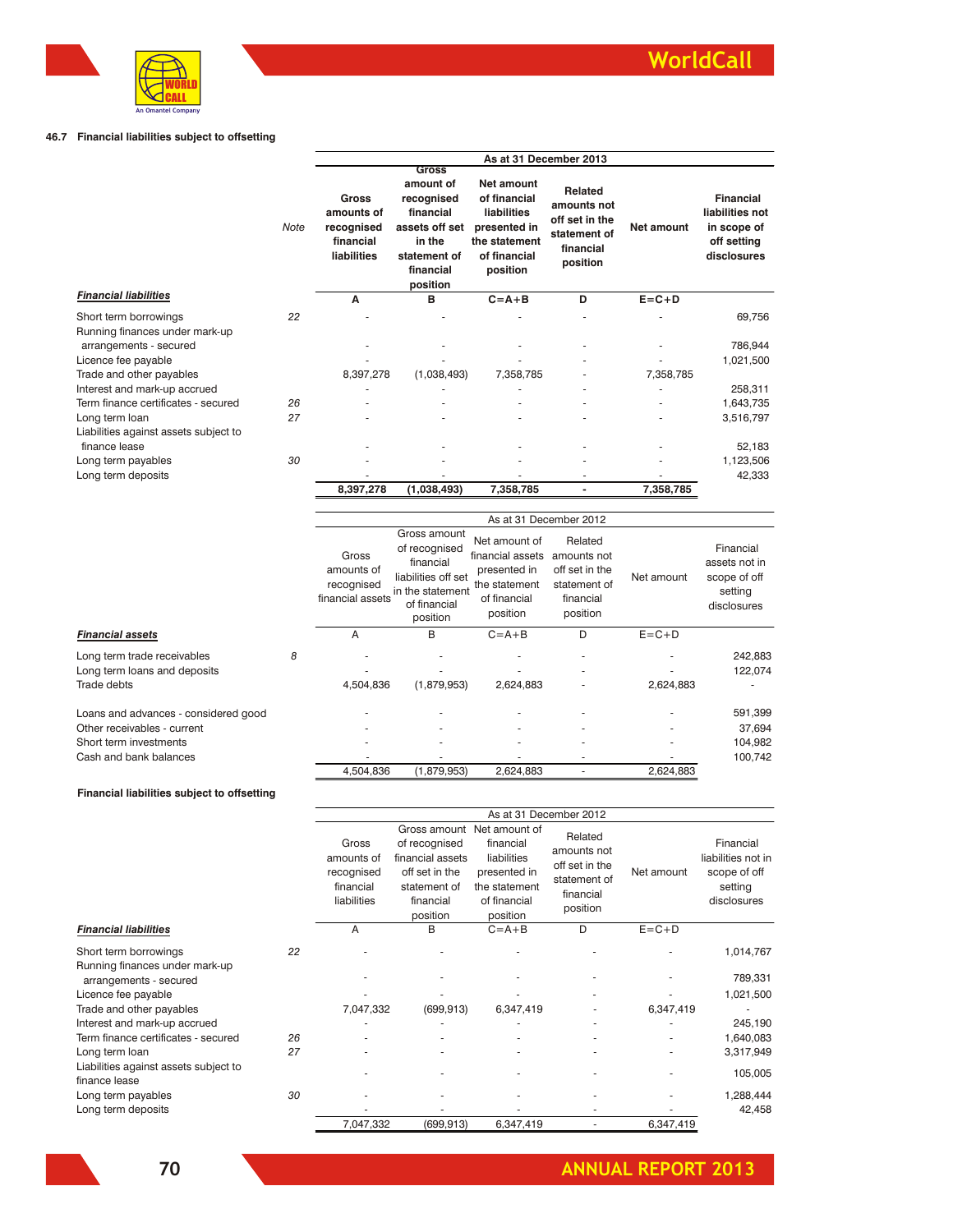

# **47 Standards, interpretations and amendments to published approved Financial Reporting Standards**

#### **47.1 Standards, amendments or interpretations which became effective during the year**

During the current period, the Company has adopted the following amendments to IFRS which became effective for the current period:

- Presentations of items of Other Comprehensive Income (Amendments to IAS 1) (effective for annual periods beginning on or after 01 July 2012). The amendments require that an entity present separately the items of other comprehensive income that would be reclassified to profit or loss in the future if certain conditions are met from those that would never be reclassified to profit or loss. The amendments do not address which items are presented in other comprehensive income or which items need to be reclassified. The requirements of other IFRSs continue to apply in this regard.
- Amendments to IAS 12 deferred tax on investment property (effective for annual periods beginning on or after 01 January 2012). The 2012 amendment provides an exception to the measurement principle in respect of investment property measured using the fair value model in accordance with IAS 40 Investment Property. The measurement of deferred tax assets and liabilities, in this limited circumstance, is based on a rebuttable presumption that the carrying amount of the investment property will be recovered through sale. The presumption can be rebutted only if the investment property is depreciable and held within a business model whose objective is to consume substantially all of the asset's economic benefits over the life of the asset.
- IAS 19 Employee Benefits (amended 2011) (effective for annual periods beginning on or after 01 January 2013). The amended IAS 19 includes the amendments that require actuarial gains and losses to be recognized immediately in other comprehensive income; this change will remove the corridor method and eliminate the ability for entities to recognize all changes in the defined benefit obligation and in plan assets in profit or loss, which is currently allowed under IAS 19; and that the expected return on plan assets recognized in profit or loss is calculated based on the rate used to discount the defined benefit obligation. The Company's policy was to account for actuarial gains and losses using the corridor method and with the change unrecognized actuarial gains/losses amounting to Rs. 1.67 million (31 December 2012: Rs. 34.72 million) would need to be recognized in other comprehensive income.

### **47.2 The following standards, amendments and interpretations of approved Financial Reporting Standards will be effective for accounting periods beginning on or after 01 January 2014**

- Amendments to IAS 39 "Financial Instruments: Recognition and Measurement" Continuing hedge accounting after derivative novations (effective for annual periods beginning on or after 01 January 2014). The amendments add a limited exception to IAS 39, to provide relief from discontinuing an existing hedging relationship when a novation that was not contemplated in the original hedging documentation meets specific criteria.
- Offsetting Financial Assets and Financial Liabilities (Amendments to IAS 32) (effective for annual periods beginning on or after 01 January 2014). The amendments address inconsistencies in current practice when applying the offsetting criteria in IAS 32 Financial Instruments: Presentation. The amendments clarify the meaning of 'currently has a legally enforceable right of set-off'; and that some gross settlement systems may be considered equivalent to net settlement.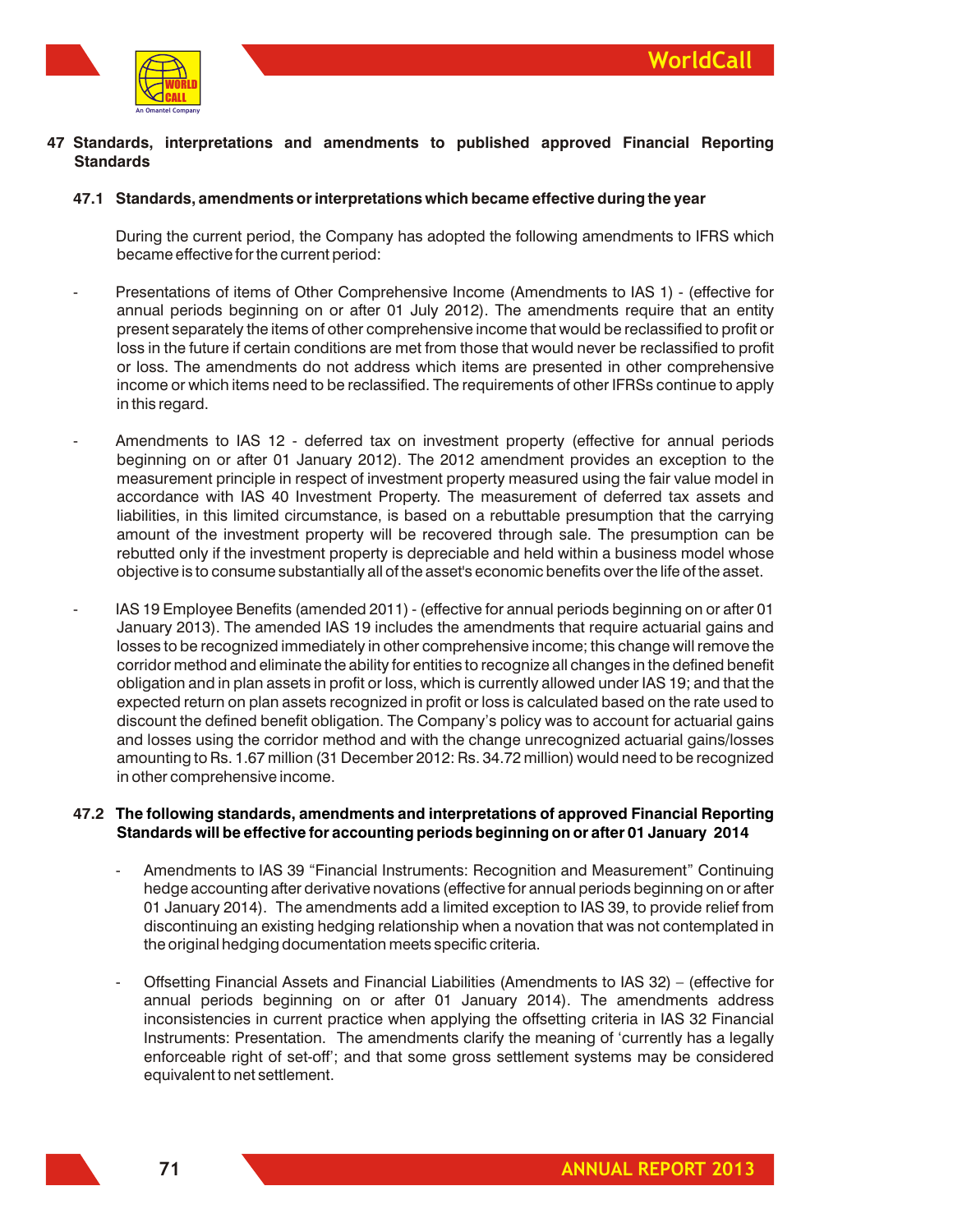

- Amendment to IAS 36 "Impairment of Assets" Recoverable Amount Disclosures for Non-Financial Assets (effective for annual periods beginning on or after 01 January 2014). These narrow-scope amendments to IAS 36 Impairment of Assets address the disclosure of information about the recoverable amount of impaired assets if that amount is based on fair value less costs of disposal.
- Amendments to IAS 19 "Employee Benefits" Employee contributions a practical approach (effective for annual periods beginning on or after 01 July 2014). The practical expedient addresses an issue that arose when amendments were made in 2011 to the previous pension accounting requirements. The amendments introduce a relief that will reduce the complexity and burden of accounting for certain contributions from employees or third parties. The amendments are relevant only to defined benefit plans that involve contributions from employees or third parties meeting certain criteria.
- Annual Improvements 2010-2012 and 2011-2013 cycles (most amendments will apply prospectively for annual period beginning on or after 1 July 2014). The new cycle of improvements contain amendments to the following standards:
	- IFRS 2 'Share-based Payment'. IFRS 2 has been amended to clarify the definition of 'vesting condition' by separately defining 'performance condition' and 'service condition'. The amendment also clarifies both: how to distinguish between a market condition and a non-market performance condition and the basis on which a performance condition can be differentiated from a vesting condition.
	- IFRS 3 'Business Combinations'. These amendments clarify the classification and measurement of contingent consideration in a business combination. Further IFRS 3 has also been amended to clarify that the standard does not apply to the accounting for the formation of all types of joint arrangements including joint operations in the financial statements of the joint arrangement themselves.
	- IFRS 8 'Operating Segments' has been amended to explicitly require the disclosure of judgments made by management in applying the aggregation criteria. In addition this amendment clarifies that a reconciliation of the total of the reportable segment's assets to the entity assets is required only if this information is regularly provided to the entity's chief operating decision maker. This change aligns the disclosure requirements with those for segment liabilities.
	- Amendments to IAS 16'Property, plant and equipment' and IAS 38 'Intangible Assets'. The amendments clarify the requirements of the revaluation model in IAS 16 and IAS 38, recognizing that the restatement of accumulated depreciation (amortization) is not always proportionate to the change in the gross carrying amount of the asset.
	- IAS 24 'Related Party Disclosure'. The definition of related party is extended to include a management entity that provides key management personnel services to the reporting entity, either directly or through a group entity.
	- IAS 40 'Investment Property'. IAS 40 has been amended to clarify that an entity should: assess whether an acquired property is an investment property under IAS 40 and perform a separate assessment under IFRS 3 to determine whether the acquisition of the investment property constitutes a business combination.
- IFRIC 21- Levies 'an Interpretation on the accounting for levies imposed by governments'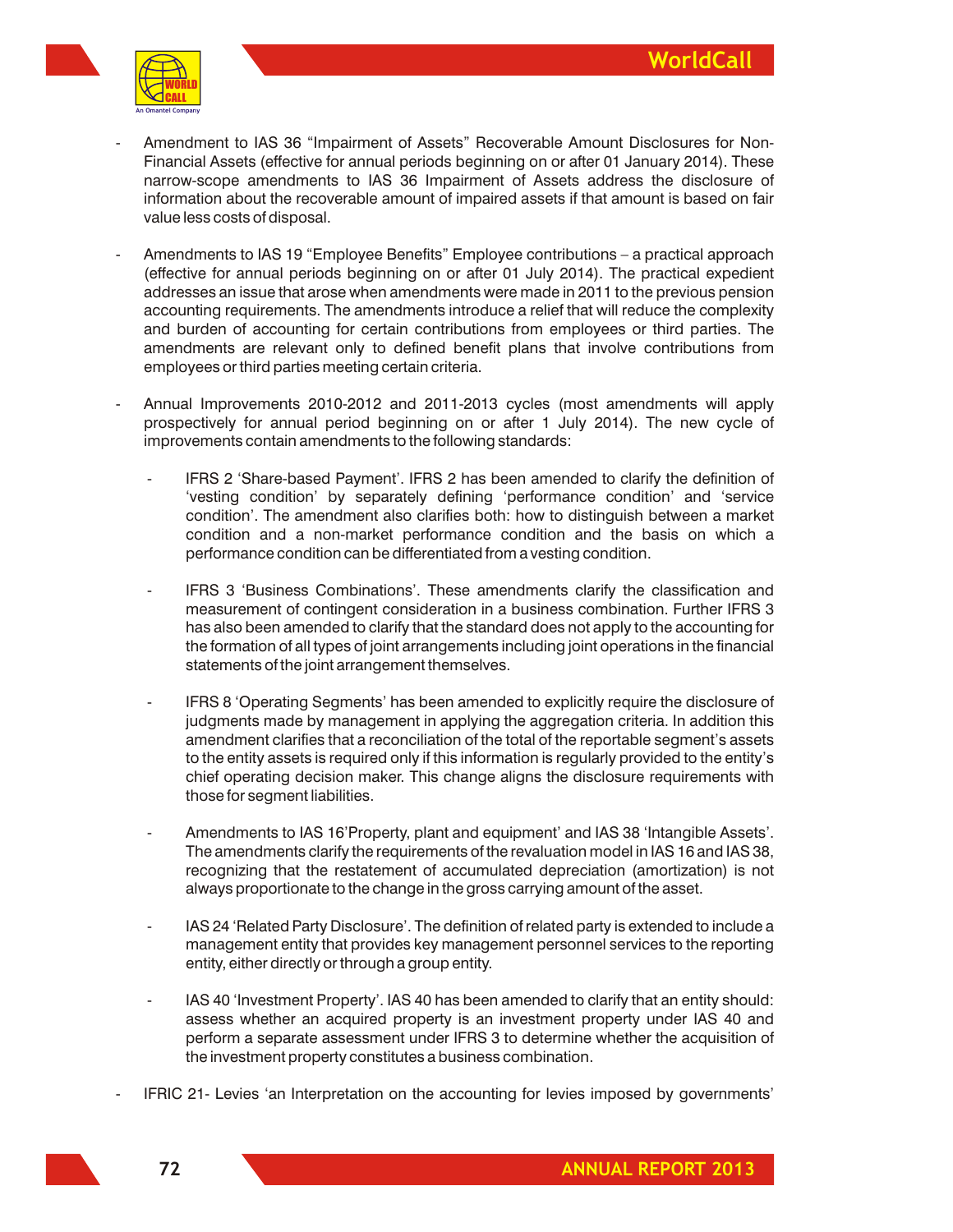

(effective for annual periods beginning on or after 01 January 2014). IFRIC 21 is an interpretation of IAS 37 Provisions, Contingent Liabilities and Contingent Assets. IAS 37 sets out criteria for the recognition of a liability, one of which is the requirement for the entity to have a present obligation as a result of a past event (known as an obligating event). The Interpretation clarifies that the obligating event that gives rise to a liability to pay a levy is the activity described in the relevant legislation that triggers the payment of the levy.

## **48 Date of authorization for issue**

These financial statements were authorized for issue on 08 February 2014 by the Board of Directors.

### **49 Corresponding figures**

Corresponding figures have been re-classified wherever necessary to reflect more appropriate presentation of events and transactions for the purpose of comparison.

## **50 General**

Figures have been rounded off to the nearest thousand of rupee.

**Lahore:** 08 February 2014





**ANNUAL REPORT 2013**

**73**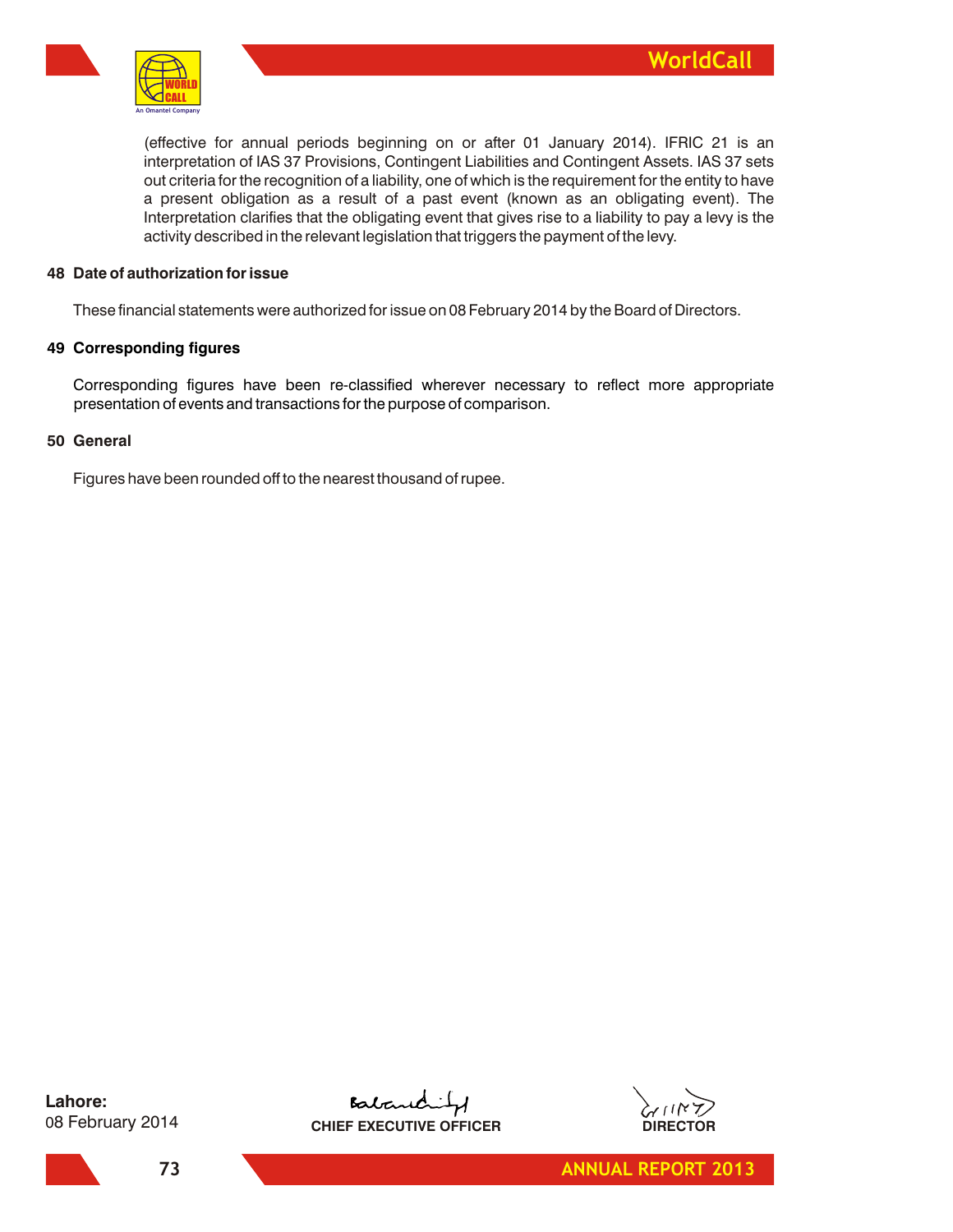

**74**

## **PATTERN OF SHAREHOLDING AS AT 31 DECEMBER 2013**

#### **No. of Shareholders Shareholdings From To Shares Held - - - - - - - - - - - - - - - - - - - - - - - - - - - - - - - - - - - -** 535 1149 3222 2452 830 317 309 228 140 72 87 36 167 35 43 24 19 28 16 16 11 8 88 8 16 11 7 13 8 3 9 5 29 4 9 1 1 101 501 1001 5001 10001 15001 20001 25001 30001 35001 40001 45001 50001 55001 60001 65001 70001 75001 80001 85001 90001 95001 100001 105001 110001 115001 120001 125001 130001 135001 140001 145001 150001 155001 160001 100 500 1000 5000 10000 15000 20000 25000 30000 35000 40000 45000 50000 55000 60000 65000 70000 75000 80000 85000 90000 95000 100000 105000 110000 115000 120000 125000 130000 135000 140000 145000 150000 155000 160000 165000 23,106 379,253 2,225,146 7,003,794 7,070,489 4,177,555 5,860,953 5,473,611 4,004,437 2,407,161 3,369,451 1,565,795 8,293,832 1,855,963 2,538,545 1,515,427 1,312,000 2,077,786 1,268,000 1,324,937 973,740 751,667 8,783,407 817,803 1,737,504 1,242,310 833,300 1,616,500 1,032,626 397,500 1,247,687 711,878 4,342,000 608,514 1,432,143 165,000

#### *INCORPORATION NUMBER: 0042200 of 15-03-2001*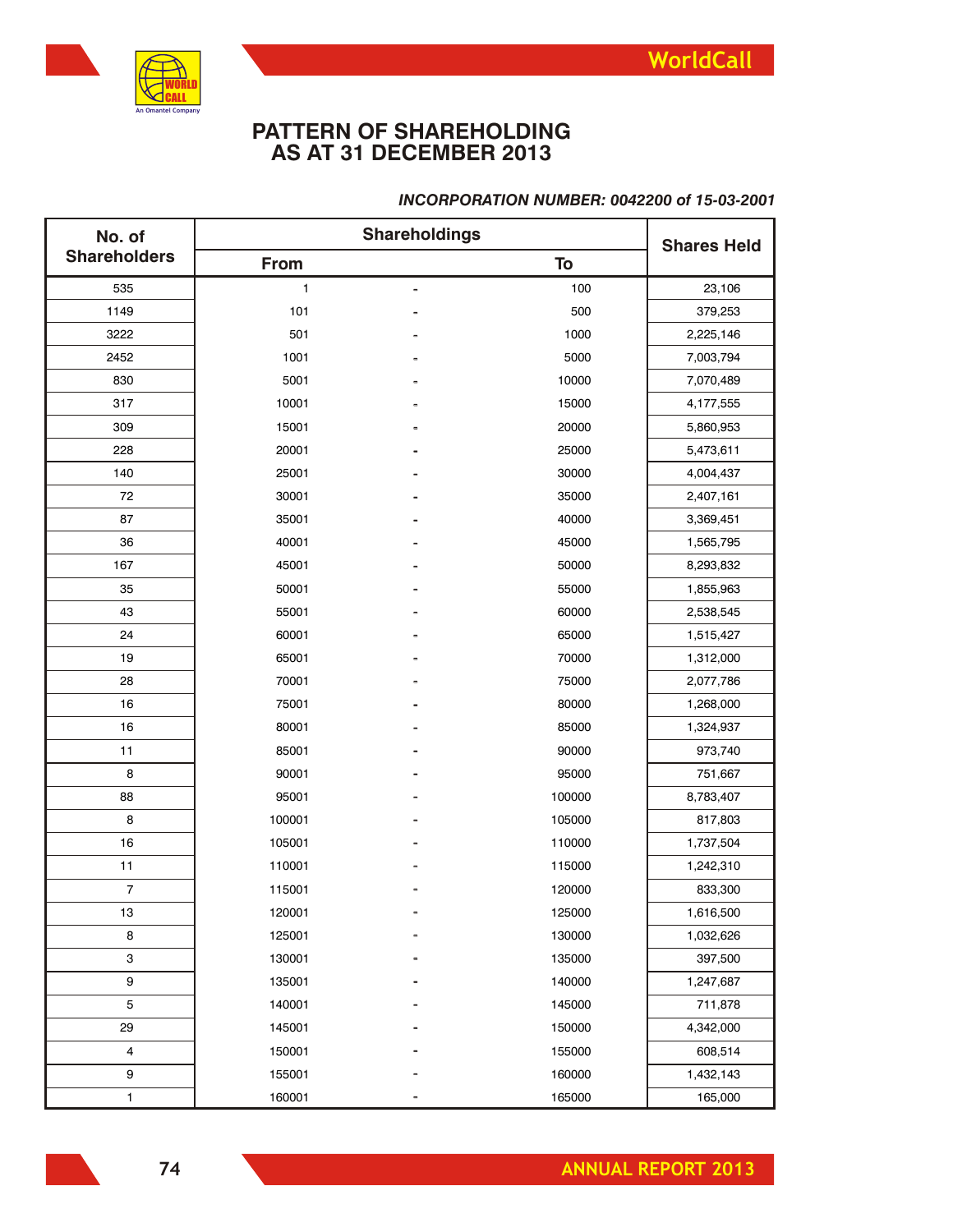

| No. of                    |             | <b>Shareholdings</b> |        | <b>Shares Held</b> |
|---------------------------|-------------|----------------------|--------|--------------------|
| <b>Shareholders</b>       | <b>From</b> |                      | To     |                    |
| 3                         | 165001      |                      | 170000 | 504,240            |
| 2                         | 170001      |                      | 175000 | 349,000            |
| 3                         | 175001      |                      | 180000 | 536,500            |
| 6                         | 180001      |                      | 185000 | 1,097,745          |
| 3                         | 185001      |                      | 190000 | 565,303            |
| 3                         | 190001      |                      | 195000 | 580,010            |
| 33                        | 195001      |                      | 200000 | 6,591,116          |
| 2                         | 200001      |                      | 205000 | 409,000            |
| 6                         | 205001      |                      | 210000 | 1,252,862          |
| 1                         | 210001      |                      | 215000 | 211,500            |
| 3                         | 220001      |                      | 225000 | 675,000            |
| 2                         | 225001      |                      | 230000 | 455,108            |
| 1                         | 230001      |                      | 235000 | 235,000            |
| 1                         | 235001      |                      | 240000 | 238,899            |
| 5                         | 240001      |                      | 245000 | 1,214,934          |
| 8                         | 245001      |                      | 250000 | 1,998,000          |
| 1                         | 250001      |                      | 255000 | 254,500            |
| 4                         | 255001      |                      | 260000 | 1,032,053          |
| 1                         | 260001      |                      | 265000 | 261,000            |
| 3                         | 265001      |                      | 270000 | 810,000            |
| 4                         | 270001      |                      | 275000 | 1,094,902          |
| 3                         | 275001      |                      | 280000 | 834,262            |
| 1                         | 285001      |                      | 290000 | 287,964            |
| 1                         | 290001      |                      | 295000 | 292,901            |
| 14                        | 295001      |                      | 300000 | 4,200,000          |
| 1                         | 300001      |                      | 305000 | 305,000            |
| 1                         | 315001      |                      | 320000 | 318,500            |
| $\overline{2}$            | 320001      |                      | 325000 | 646,700            |
| 2                         | 345001      |                      | 350000 | 700,000            |
| 1                         | 350001      |                      | 355000 | 355,000            |
| 1                         | 355001      |                      | 360000 | 360,000            |
| 1                         | 360001      |                      | 365000 | 365,000            |
| 3                         | 385001      |                      | 390000 | 1,170,000          |
| $\ensuremath{\mathsf{3}}$ | 395001      |                      | 400000 | 1,197,000          |
| $\sqrt{2}$                | 400001      |                      | 405000 | 804,597            |
| 1                         | 420001      |                      | 425000 | 425,000            |
| 1                         | 430001      |                      | 435000 | 430,100            |
| 1                         | 440001      |                      | 445000 | 445,000            |
| 1                         | 445001      |                      | 450000 | 450,000            |
| $\mathbf 2$               | 455001      |                      | 460000 | 917,000            |
| $\mathbf 2$               | 465001      |                      | 470000 | 937,014            |

**75**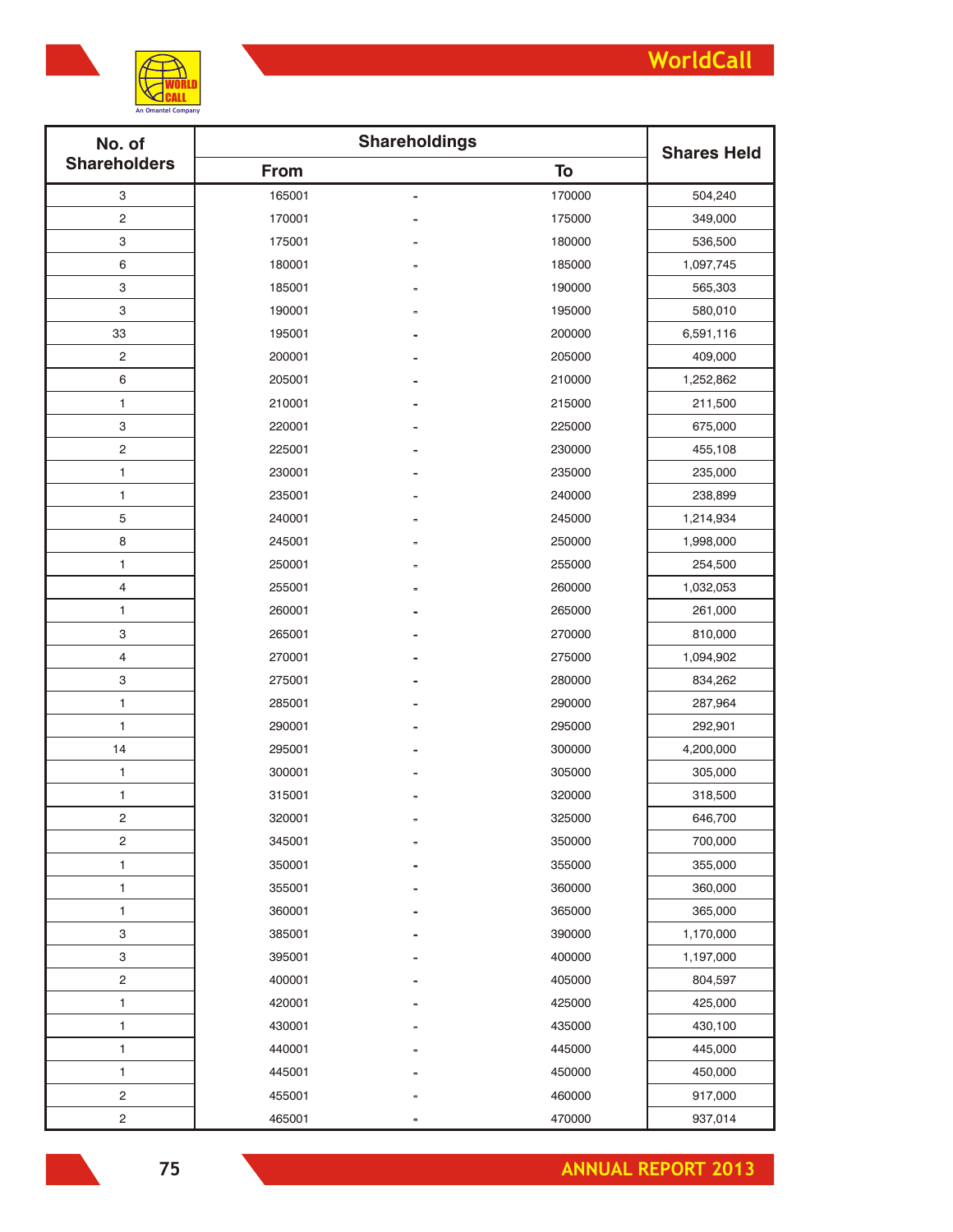

| No. of                  | <b>Shareholdings</b> | <b>Shares Held</b> |         |           |  |
|-------------------------|----------------------|--------------------|---------|-----------|--|
| <b>Shareholders</b>     | To<br><b>From</b>    |                    |         |           |  |
| 7                       | 495001               |                    | 500000  | 3,500,000 |  |
| $\overline{\mathbf{c}}$ | 520001               |                    | 525000  | 1,047,000 |  |
| 1                       | 525001               |                    | 530000  | 530,000   |  |
| 4                       | 545001               |                    | 550000  | 2,196,666 |  |
| 1                       | 560001               |                    | 565000  | 562,919   |  |
| $\overline{\mathbf{c}}$ | 595001               |                    | 600000  | 1,200,000 |  |
| 1                       | 605001               |                    | 610000  | 605,943   |  |
| 1                       | 610001               |                    | 615000  | 613,500   |  |
| 1                       | 645001               |                    | 650000  | 646,500   |  |
| 1                       | 655001               |                    | 660000  | 658,000   |  |
| 1                       | 695001               |                    | 700000  | 700,000   |  |
| 1                       | 705001               |                    | 710000  | 707,000   |  |
| 1                       | 780001               |                    | 785000  | 785,000   |  |
| 3                       | 795001               |                    | 800000  | 2,400,000 |  |
| 1                       | 870001               |                    | 875000  | 875,000   |  |
| 1                       | 915001               |                    | 920000  | 916,000   |  |
| 1                       | 970001               |                    | 975000  | 975,000   |  |
| 1                       | 975001               |                    | 980000  | 979,000   |  |
| 5                       | 995001               |                    | 1000000 | 5,000,000 |  |
| 1                       | 1035001              |                    | 1040000 | 1,036,500 |  |
| 1                       | 1050001              |                    | 1055000 | 1,053,686 |  |
| 1                       | 1080001              |                    | 1085000 | 1,084,000 |  |
| 1                       | 1095001              |                    | 1100000 | 1,100,000 |  |
| 1                       | 1200001              |                    | 1205000 | 1,203,500 |  |
| 1                       | 1255001              |                    | 1260000 | 1,258,500 |  |
| 1                       | 1395001              |                    | 1400000 | 1,400,000 |  |
| $\overline{\mathbf{c}}$ | 1495001              |                    | 1500000 | 3,000,000 |  |
| 1                       | 1595001              |                    | 1600000 | 1,600,000 |  |
| 1                       | 1620001              |                    | 1625000 | 1,623,000 |  |
| 1                       | 1705001              |                    | 1710000 | 1,709,500 |  |
| 1                       | 1995001              |                    | 2000000 | 2,000,000 |  |
| 1                       | 2200001              |                    | 2205000 | 2,202,500 |  |
| 1                       | 2495001              |                    | 2500000 | 2,500,000 |  |
| 1                       | 2750001              |                    | 2755000 | 2,752,000 |  |
| 1                       | 3740001              |                    | 3745000 | 3,743,000 |  |
| 1                       | 3995001              |                    | 4000000 | 4,000,000 |  |
| 1                       | 4195001              |                    | 4200000 | 4,200,000 |  |
| 1                       | 4220001              |                    | 4225000 | 4,220,677 |  |
| 1                       | 4250001              |                    | 4255000 | 4,254,199 |  |
| 1                       | 4585001              |                    | 4590000 | 4,585,704 |  |
| $\mathbf{1}$            | 4995001              |                    | 5000000 | 5,000,000 |  |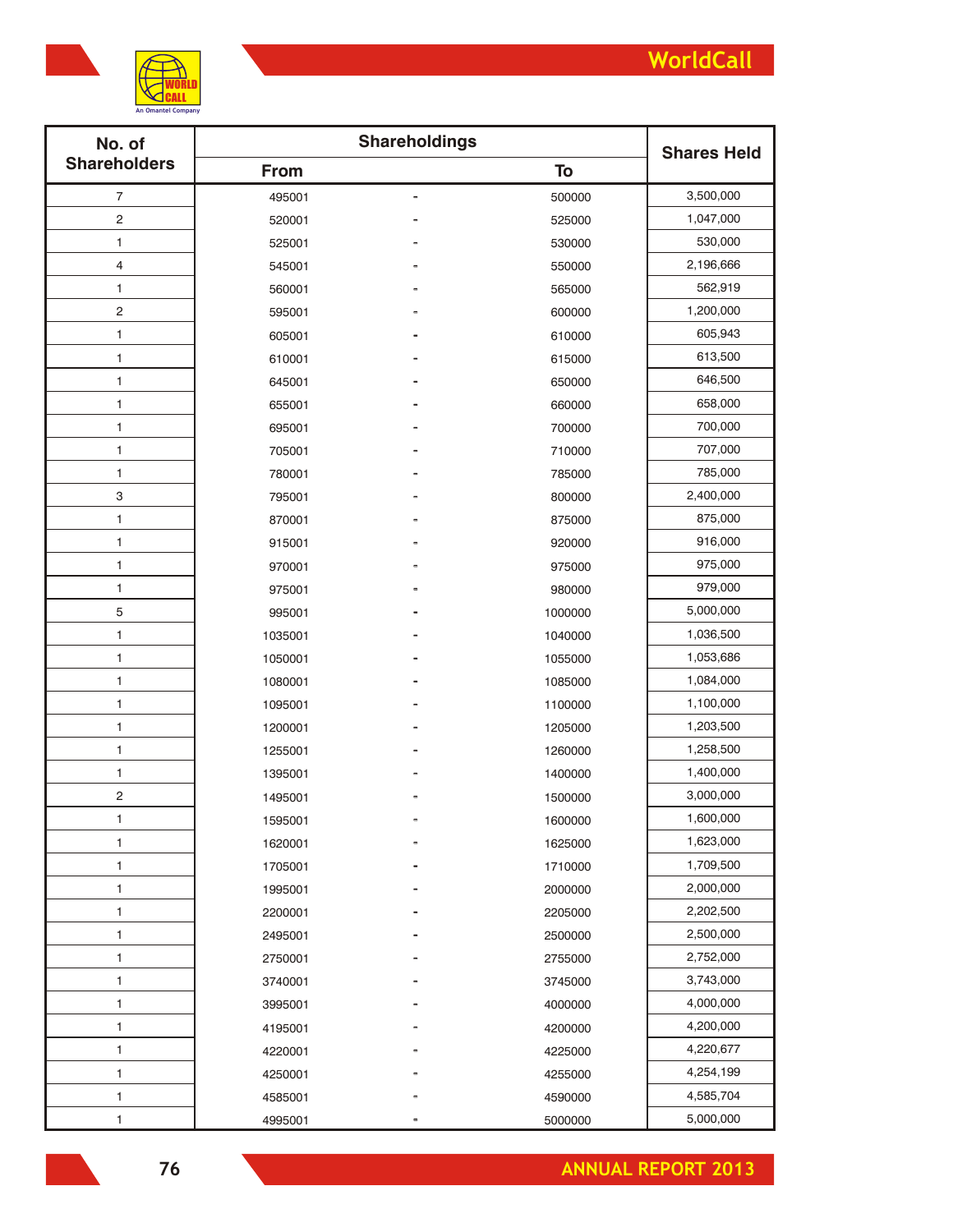

| No. of              |             | <b>Shares Held</b> |             |
|---------------------|-------------|--------------------|-------------|
| <b>Shareholders</b> | <b>From</b> | To                 |             |
|                     | 6160001     | 6165000            | 6,163,105   |
|                     | 13795001    | 13800000           | 13,800,000  |
|                     | 19995001    | 20000000           | 20,000,000  |
|                     | 47435001    | 47440000           | 47,435,914  |
|                     | 77660001    | 77665000           | 77,660,241  |
|                     | 488835001   | 488840000          | 488,839,429 |
| 10159               |             | 860,571,513        |             |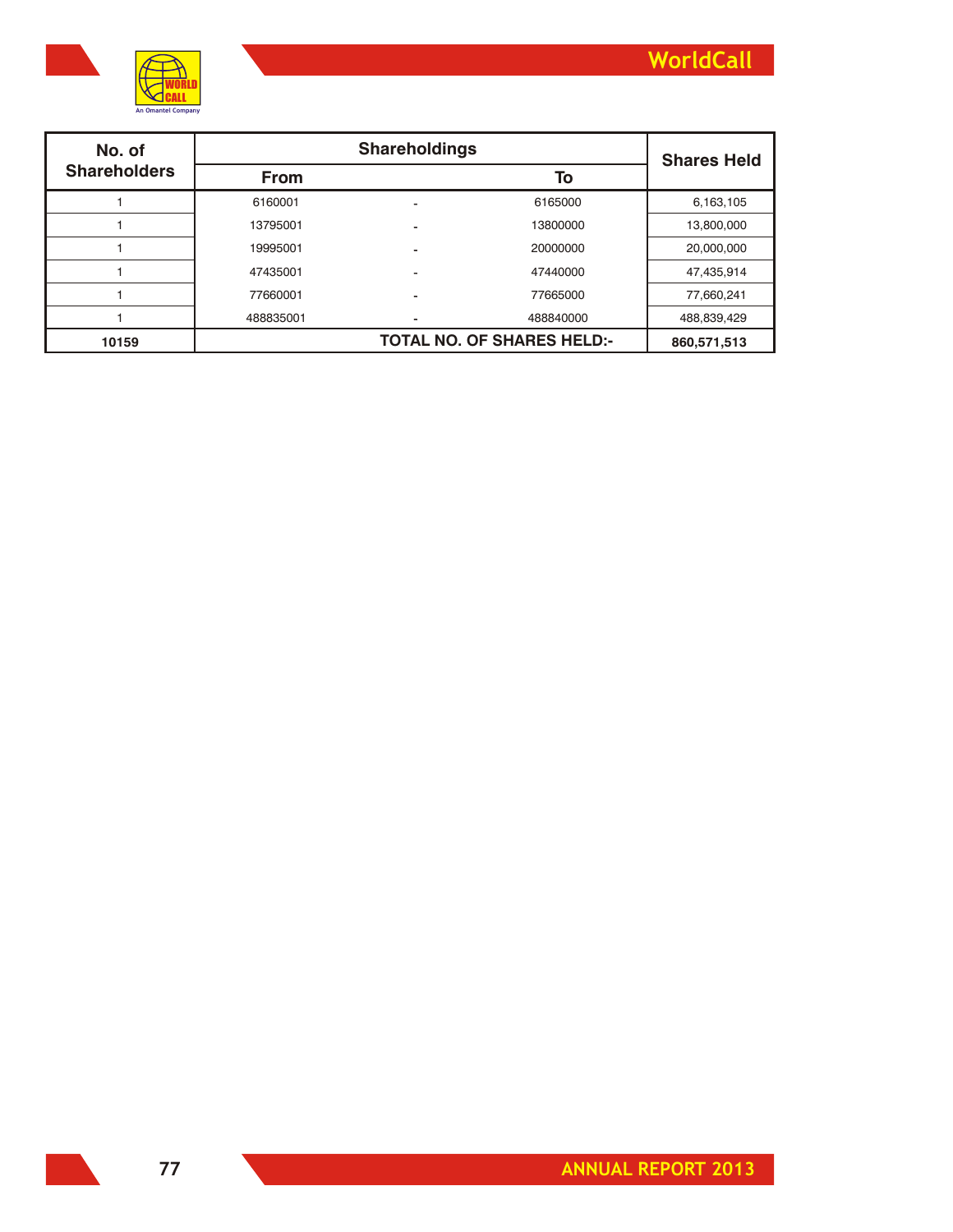

# **PATTERN OF SHAREHOLDING AS AT 31 DECEMBER 2013**

| <b>Categories of Shareholders</b>                                    | <b>Shares held</b> | Percentage |
|----------------------------------------------------------------------|--------------------|------------|
|                                                                      |                    |            |
| Directors, Chief Executive Officer, their spouses and minor children | 123,150            | 0.01%      |
| Associated Companies, undertakings and related parties               | 570,721,789        | 66.32%     |
| NIT and ICP                                                          |                    | $0.00\%$   |
| Banks, Development Financial Institutions, Non-Banking               |                    |            |
| <b>Finance Companies</b>                                             | 51,931,968         | 6.03%      |
| <b>Insurance Companies</b>                                           | 52,912             | 0.01%      |
| Modarabas and Mutual Funds                                           | 2,967,302          | 0.34%      |
| Shareholders holding 5% or more                                      | 613,935,584        | 71.34%     |
| <b>General Public</b>                                                |                    |            |
| a. Local                                                             | 183,765,524        | 21.35%     |
| b. Foreign                                                           | 10,584,347         | 1.23%      |
| Others                                                               |                    |            |
| - Joint Stock Companies                                              | 40,268,665         | 4.68%      |
| - Foreign Companies                                                  | 155,856            | 0.02%      |

**Note:-** Some of the shareholders are reflected in more than one category.

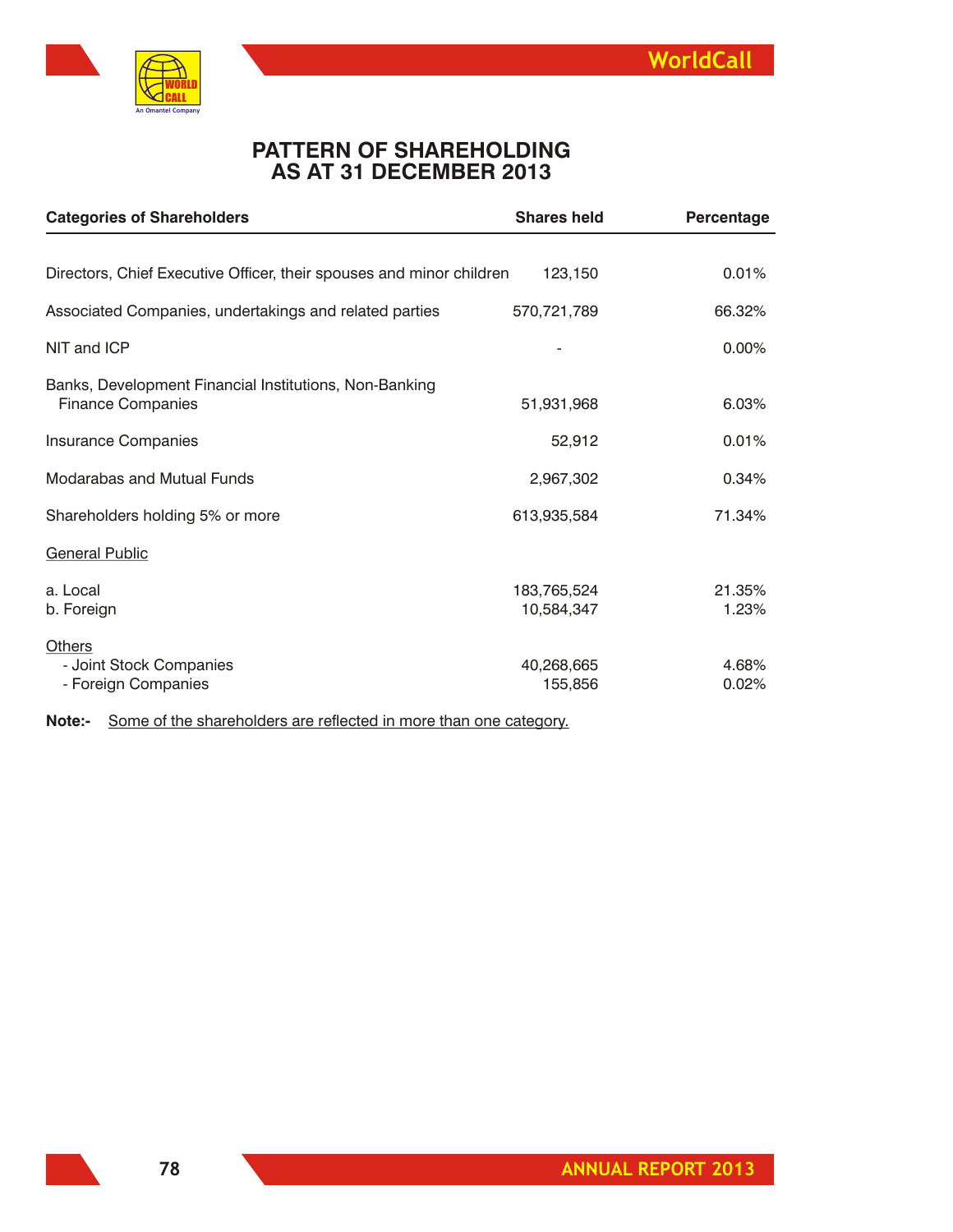

## **PATTERN OF SHAREHOLDING AS PER LISTING REGULATIONS AS AT 31 DECEMBER 2013**

| <b>Shareholders' Category</b>                                        | <b>Number of</b><br>$%$ of<br><b>Shares held shareholding</b> |        |  |
|----------------------------------------------------------------------|---------------------------------------------------------------|--------|--|
| <b>Associated Companies, undertaking and related parties</b>         |                                                               |        |  |
| Arif Habib Corporation Limited                                       | 77,660,241                                                    | 9.02%  |  |
| First Capital Securities Corp. Ltd.                                  | 4,221,207                                                     | 0.49%  |  |
| Oman Telecommunications Company (S.A.O.G.)                           | 488,839,429                                                   | 56.80% |  |
| Pace (Pakistan) Limited                                              | 912                                                           | 0.00%  |  |
| <b>NIT and ICP</b>                                                   |                                                               | 0.00%  |  |
| Directors, Chief Executive Officer and their Spouse & Minor Children |                                                               |        |  |
| Mr. Mehdi Mohammed Al Abduwani                                       | 20,500                                                        | 0.00%  |  |
| Mr. Talal Said Marhoon Al Mamari                                     | 500                                                           | 0.00%  |  |
| Mr. Aimen Bin Ahmed Al Hosni                                         | 575                                                           | 0.00%  |  |
| Mr. Samy Ahmed Abdulgadir Al Ghassany                                | 500                                                           | 0.00%  |  |
| Mr. Shehryar Ali Taseer                                              | 500                                                           | 0.00%  |  |
| Mr. Sohail Qadir                                                     | 500                                                           | 0.00%  |  |
| Mr. Asadullah Khawaja                                                | 100,000                                                       | 0.01%  |  |
| Mr. Babar Ali Syed (CEO)                                             | 75                                                            | 0.00%  |  |
| <b>Spouse &amp; Minor Children</b>                                   |                                                               | 0.00%  |  |
| <b>Executives</b>                                                    |                                                               | 0.00%  |  |
| <b>Public Sector Companies and Corporations</b>                      | 40,268,665                                                    | 4.68%  |  |
| <b>Banks, Development Financial Institutions, Non-Banking</b>        |                                                               |        |  |
| <b>Finance Institutions</b>                                          | 51,931,968                                                    | 6.03%  |  |
| <b>Insurance Companies,</b>                                          | 52,912                                                        | 0.01%  |  |
| <b>Modarabas and Mutual Funds etc.</b>                               | 2,967,302                                                     | 0.34%  |  |
| <b>Foreign Companies</b>                                             | 155,856                                                       | 0.02%  |  |
| <b>General Public</b>                                                | 194,349,871                                                   | 22.58% |  |
| Shareholders holding 5% or more voting interest in the Company       |                                                               |        |  |
| Oman Telecommunications Company (S.A.O.G.)                           | 488,839,429                                                   | 56.80% |  |
| Arif Habib Corporation Limited                                       | 77,660,241                                                    | 9.02%  |  |
| National Bank of Pakistan                                            | 47,435,914                                                    | 5.51%  |  |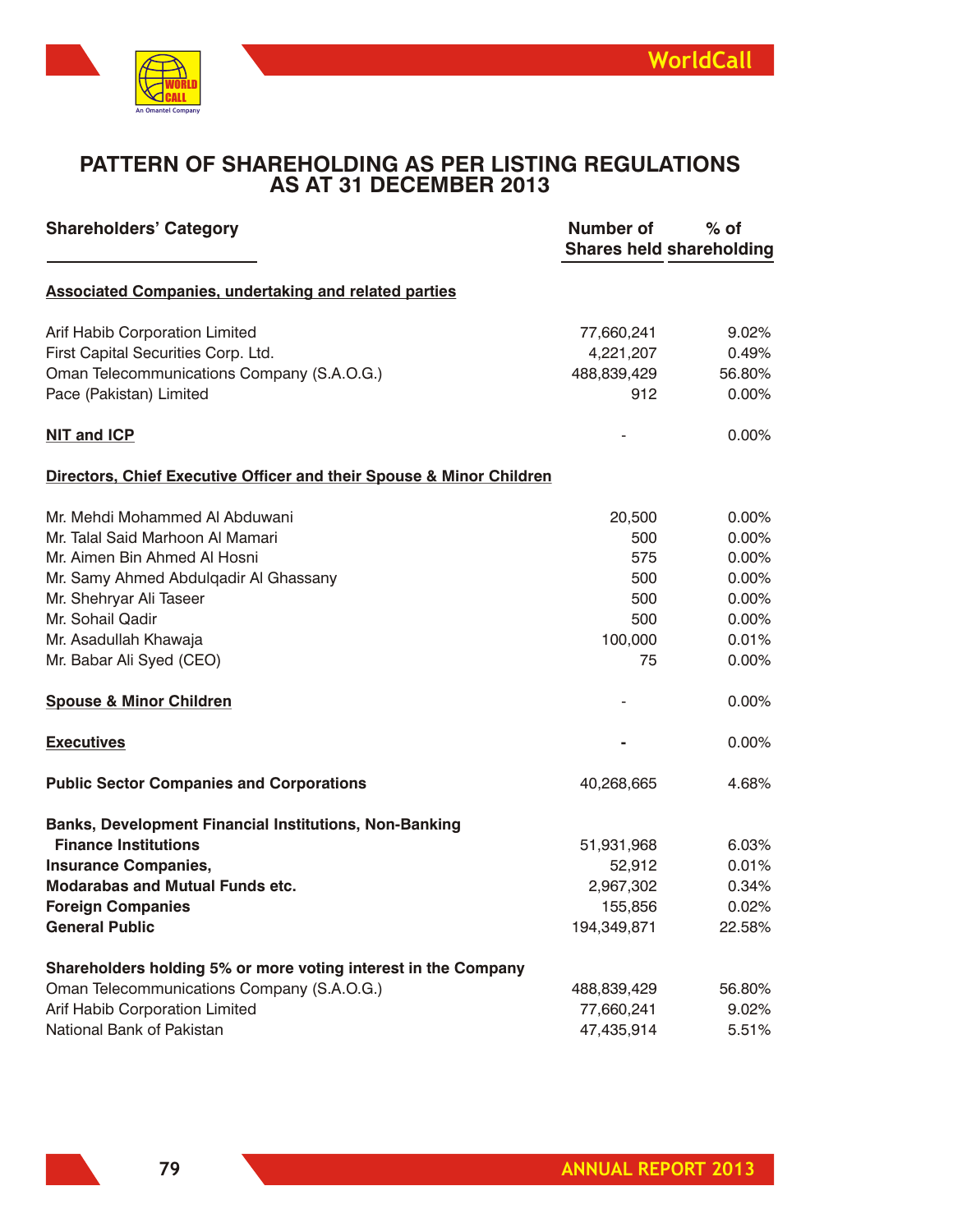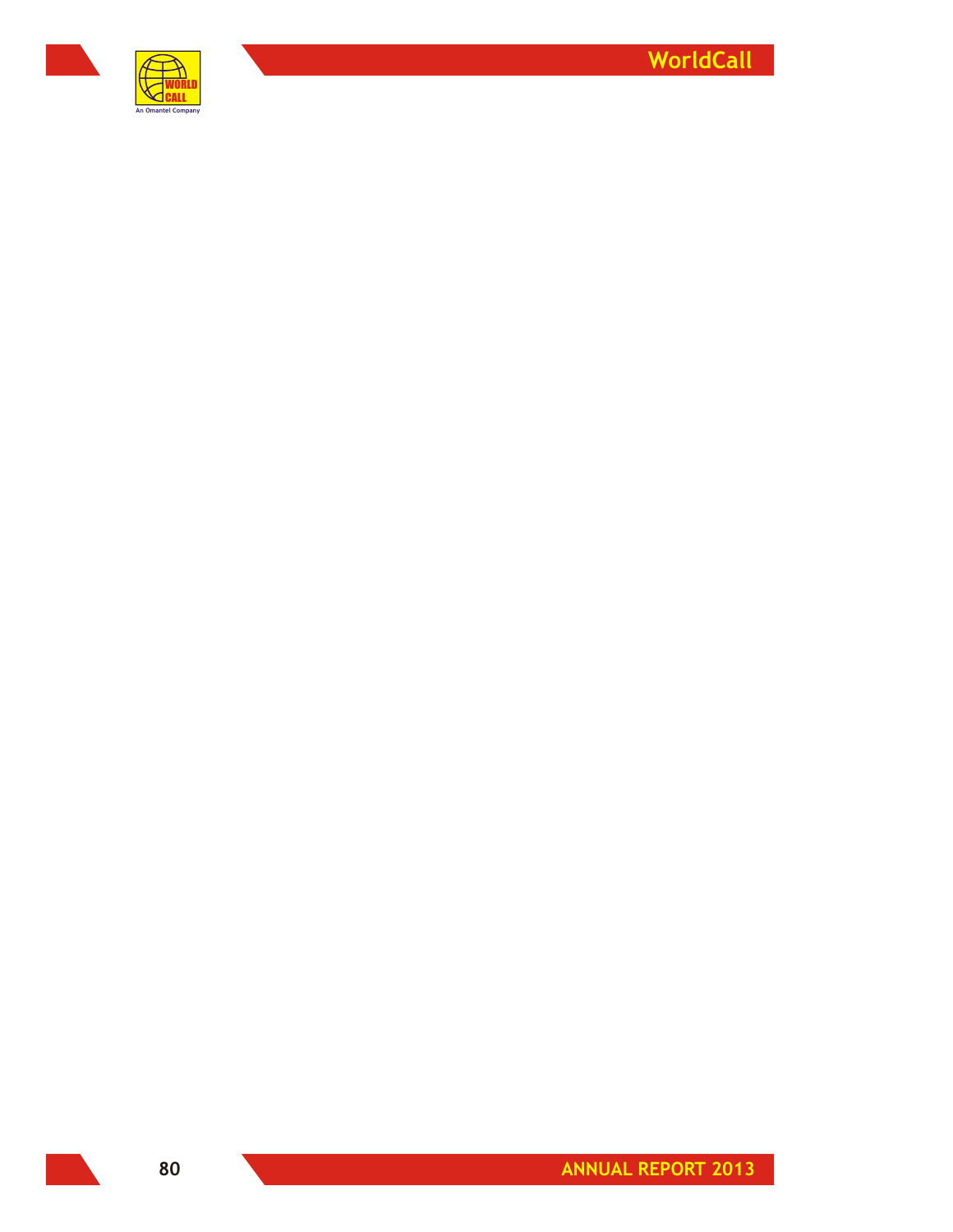

# **WorldCall**

## **FORM OF PROXY**

| The Company Secretary<br>Worldcall Telecom Limited<br>67-A, C-III, Gulberg-III<br>Lahore |            |                                                                                                                                                                                                                                                                                                                                                                            |                                                                    | Shares Held: |  | Folio No./CDC A/c No. __________ |           |                               |
|------------------------------------------------------------------------------------------|------------|----------------------------------------------------------------------------------------------------------------------------------------------------------------------------------------------------------------------------------------------------------------------------------------------------------------------------------------------------------------------------|--------------------------------------------------------------------|--------------|--|----------------------------------|-----------|-------------------------------|
|                                                                                          |            |                                                                                                                                                                                                                                                                                                                                                                            |                                                                    |              |  |                                  |           |                               |
|                                                                                          |            | (Name)                                                                                                                                                                                                                                                                                                                                                                     |                                                                    | (Address)    |  |                                  |           |                               |
| being                                                                                    | the        |                                                                                                                                                                                                                                                                                                                                                                            | member (s) of Worldcall Telecom Limited hereby appoint Mr. / Mrs./ |              |  |                                  |           |                               |
|                                                                                          |            |                                                                                                                                                                                                                                                                                                                                                                            |                                                                    |              |  |                                  |           |                               |
|                                                                                          |            | (Name)                                                                                                                                                                                                                                                                                                                                                                     |                                                                    |              |  |                                  | (Address) |                               |
|                                                                                          |            |                                                                                                                                                                                                                                                                                                                                                                            |                                                                    |              |  |                                  |           |                               |
|                                                                                          |            |                                                                                                                                                                                                                                                                                                                                                                            | (Name)                                                             |              |  | (Address)                        |           |                               |
|                                                                                          |            | {who is also member of the Company vide Registered Folio No. ____________ (being the member of the<br>Company) } as my / our proxy to attend at and vote for me / us and on my/our behalf at the Annual General<br>Meeting of the Company to be held at Avari Hotel, 87, Shahrah-e-Quaid-e-Azam, Lahore on 22 April, 2014 at<br>11:00 a.m. and at any adjournment thereof. |                                                                    |              |  |                                  |           | Signature                     |
|                                                                                          |            | Signature this Day of 2014.                                                                                                                                                                                                                                                                                                                                                |                                                                    |              |  |                                  |           | on Rs.5/-<br>Revenue<br>Stamp |
|                                                                                          | 1. Witness |                                                                                                                                                                                                                                                                                                                                                                            |                                                                    | 2. Witness   |  |                                  |           |                               |
|                                                                                          |            |                                                                                                                                                                                                                                                                                                                                                                            |                                                                    |              |  |                                  |           |                               |
|                                                                                          |            |                                                                                                                                                                                                                                                                                                                                                                            |                                                                    |              |  |                                  |           |                               |
|                                                                                          |            |                                                                                                                                                                                                                                                                                                                                                                            |                                                                    |              |  |                                  |           |                               |
| CNIC $#$                                                                                 |            | $\mathbb{Z}^2$<br>or Passport No.                                                                                                                                                                                                                                                                                                                                          |                                                                    | CNIC $#$     |  | $\mathbb{Z}^{\mathbb{Z}}$        |           | $-1$                          |
|                                                                                          |            |                                                                                                                                                                                                                                                                                                                                                                            |                                                                    |              |  |                                  |           |                               |

## **Notes:**

- 1. This Proxy Form, duly completed and signed, must be received at the Registered Office of the Company not later than 48 hours before the time of holding the meeting.
- 2. No person shall act as proxy unless he himself is a member of the Company, except that a corporation may appoint a person who is not a member.
- 3. CDC account holders will further have to follow the guidelines as laid down in Circular No. 1 dated 26 January 2000 issued by the Securities and Exchange Commission of Pakistan.